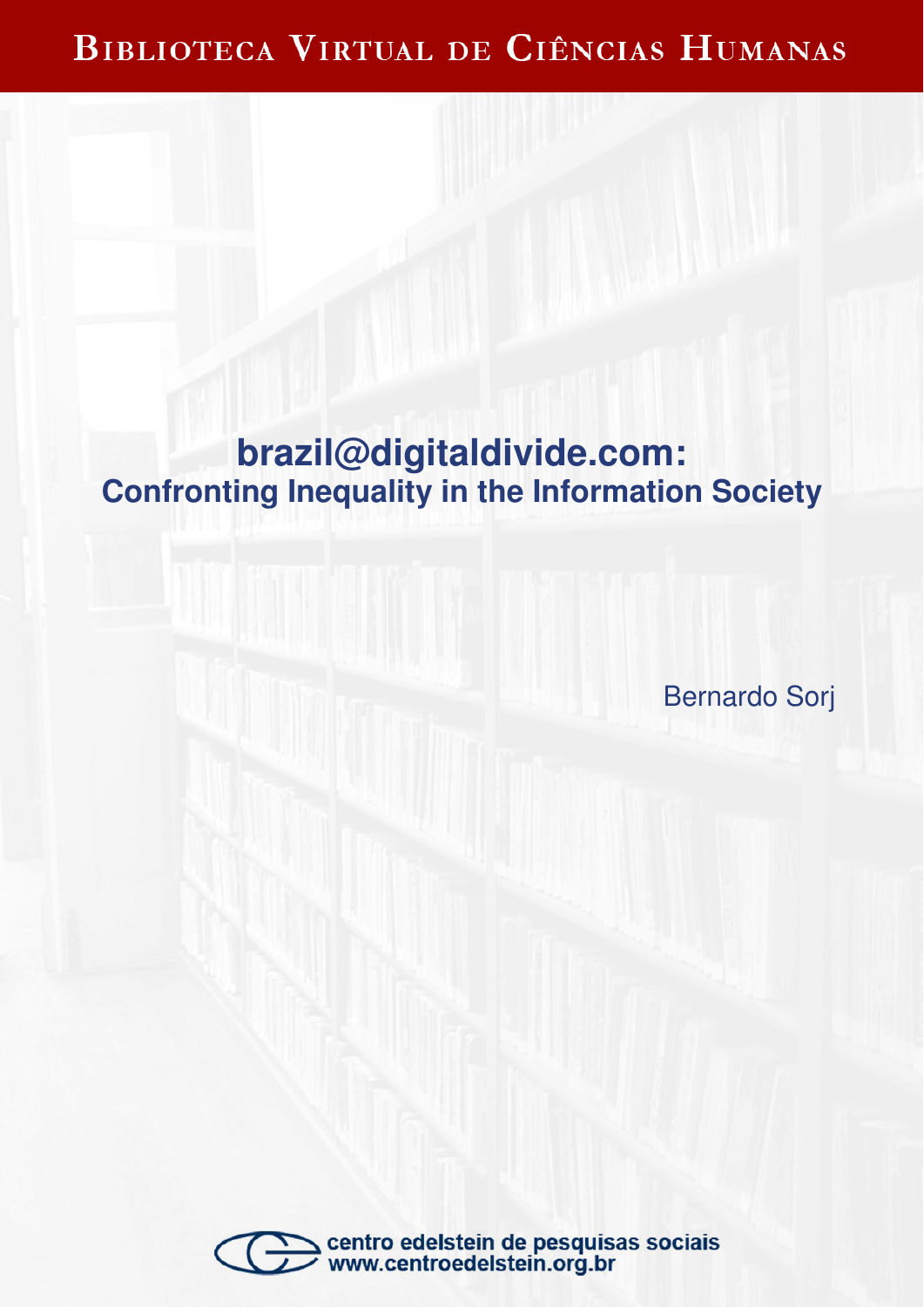This publication is part of The Virtual Library of Social Sciences of The Edelstein Center for Social Research www.bvce.org

Copyright © 2008, Bernardo Sorj Copyright © 2008 of this on-line edition: The Edelstein Center for Social Research Translated from the Portuguese version: brasil@povo.com, Rio de Janeiro, Jorge Zahar, 2003. English Translation: Jessica Galeria and Julie Remold

No part of this publication may be reproduced or transmitted for commercial purposes in any form or by any means without permission in writing from the copyright holder at the address below. Parts of this publication may be reproduced for noncommercial purposes so long as the authors and publisher are duly acknowledged.

ISBN 978-85-99662-48-9

The Edelstein Center for Social Research www.centroedelstein.org Rua Visconde de Pirajá, 330/1205 Ipanema - Rio de Janeiro - RJ CEP: 22410-000. Brazil Contact: bvce@centroedelstein.org.br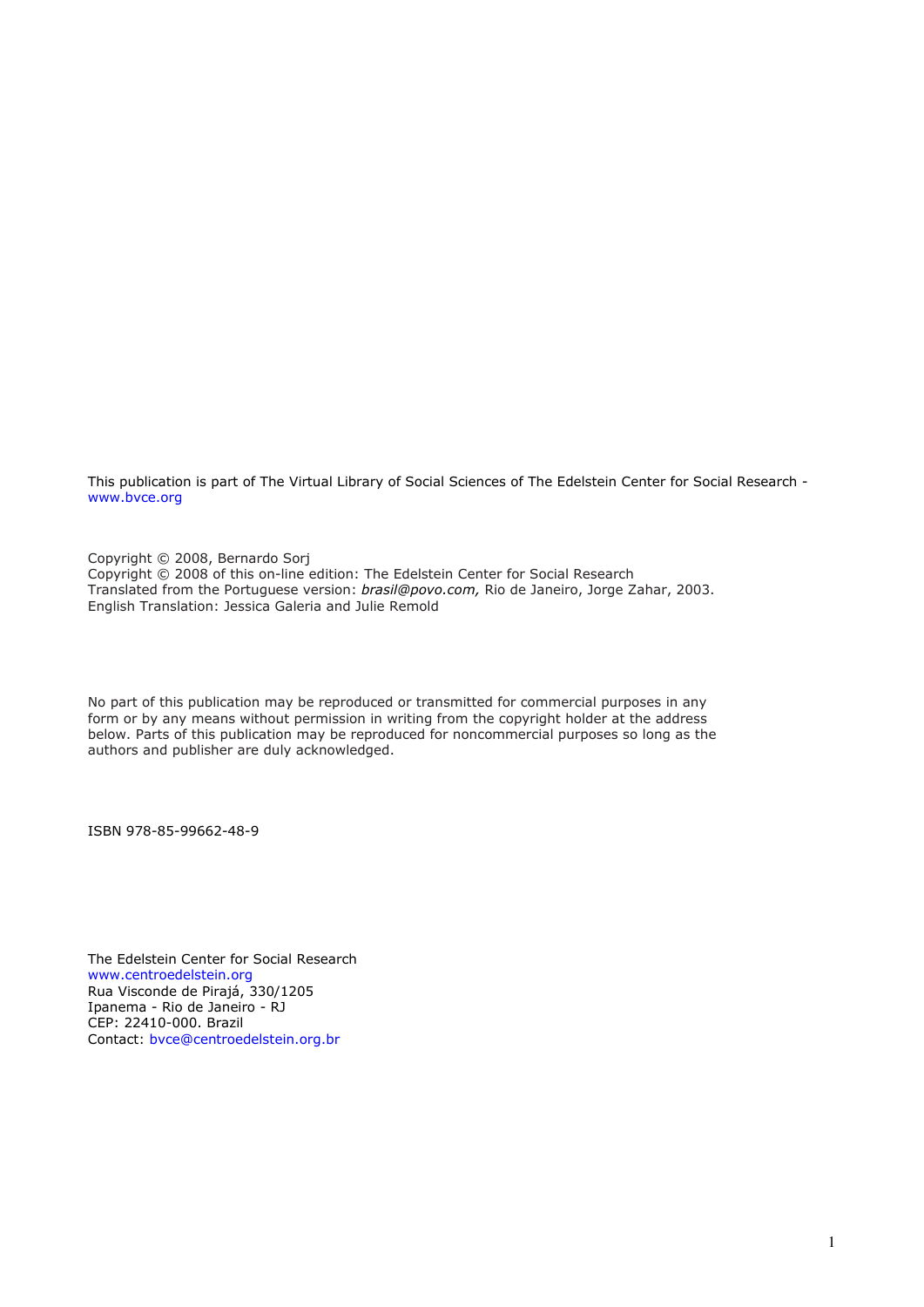# **CONTENTS**

# **Preface**

**Acknowledgments**

**Introduction: Globalization as Democratic Utopia**

- **1. What is a telephone? Capitalist Civilization and Consumption**
- **2. Paths of Social Inequality**
- **3. What is the Information Society? Pyramids and Networks**
- **4. The Dimensions of the Digital Divide**
- **5. Telecommunications in Brazil: Public Services and Social Inequality**
- **6.** *Favelas***, Consumption and Violence**
- **7. Viva Rio: Digital Inclusion in the Fight for Human Security**
- **8. Dignity Through Self-Image**
- **9. e-spaces for Communication**
- **10. e-education/e-training**
- **11. e-jobs/e-business**
- **12. e-citizenship**
- **13. Social Innovation, Non-governmental Organizations, Business and the State**

# **Bibliographic Suggestions**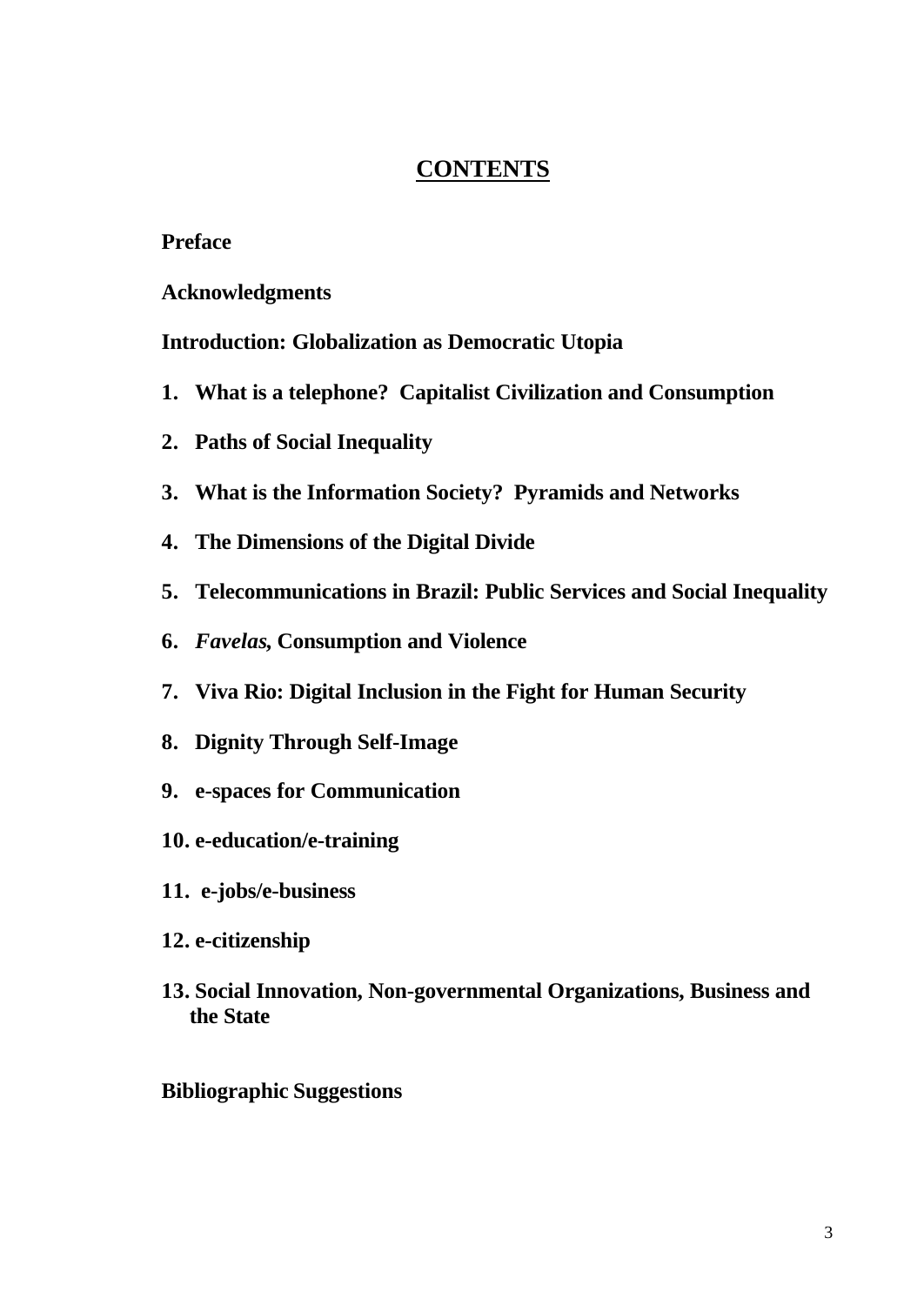### Boxes

- **Box A The Long Journey Towards Social Globalization**
- **Box B Necessity and Consumption**
- **Box C Unequal Inequality**
- **Box D The Two Faces of Information Technology: Freedom and Control**
- **Box E Policies for Combating the Digital Divide**
- **Box F Telecommunications Regulation and Universal Service in Brazil**
- **Box G Interviews with Children and Adolescents Employed in drug Trafficking**
- **Box H Principal Campaigns of Viva Rio**
- **Box I Community Correspondents**
- **Box J Experiences at the Future Stations and the Children's Hope Space**
- **Box K Information Technology in the Community**
- **Box L Business in the** *Favela*
- **Box M Community Rights**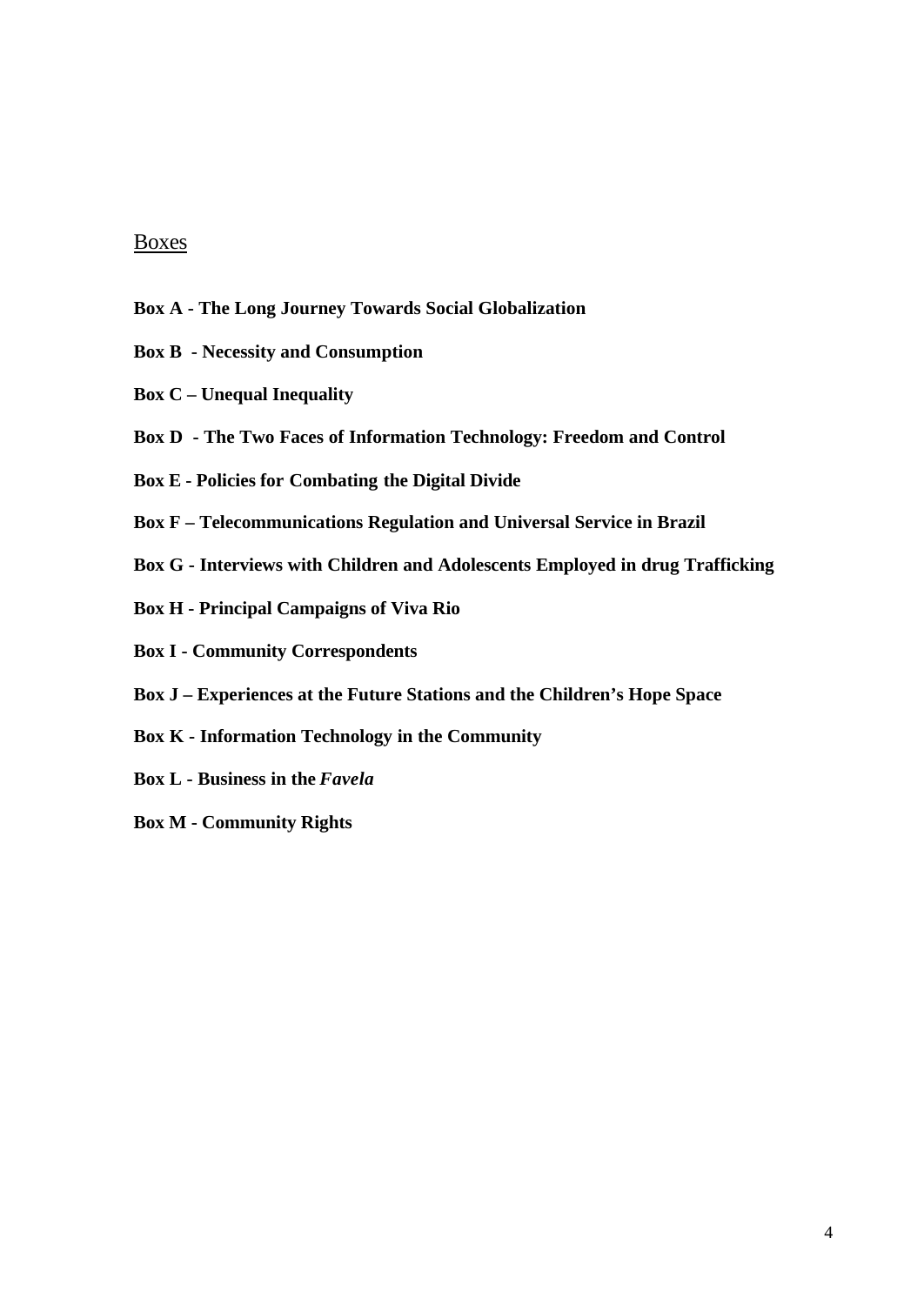# **Acknowledgments**

This book could not have been written without the support and incentive of Jorge Wertheim and Maria Inês Bastos of UNESCO/Brazil, and their concern for the creation of new ways to overcome digital exclusion and democratize knowledge. Jean-François Soupizet shared with me his interest, understanding, and gauged enthusiasm regarding the Information Society. With John Wilkinson I engaged in a constant dialogue concerning various themes of this work. Roberto Grün, in one of our stimulating chats, helped me accept the idea of writing a book that departs from academic rituals of obsessive footnoting and to confront a subject that is still history in the making, forcing me to navigate between the pessimism of reason and the optimism of will. Tadao Takahashi, Sergio Góes, André Urani, Simón Schwartzman, Rubem Cesar Fernandes, Philippe Quéau, John Rose, Joseph Leigh, Peter Fry and Nilton Bonder were all important interlocutors and helped me to consolidate the ideas discussed in this book. The detailed quantitative data on the activities of Viva Rio were made available thanks to the European Commission financial support to the monitoring of Viva Rio's projects. To all of them and to the staff of Viva Rio for the time they dedicated to interviews. I am grateful for their contributions but take full responsibility for any possible errors.

Two exceptional assistants supported this work, Isadora Andrade Wilkinson and Julie Remold. On behalf of Julie, my doctoral student I thank my colleagues and the students in the graduate program in Sociology and Anthropology at the Federal University of Rio de Janeiro.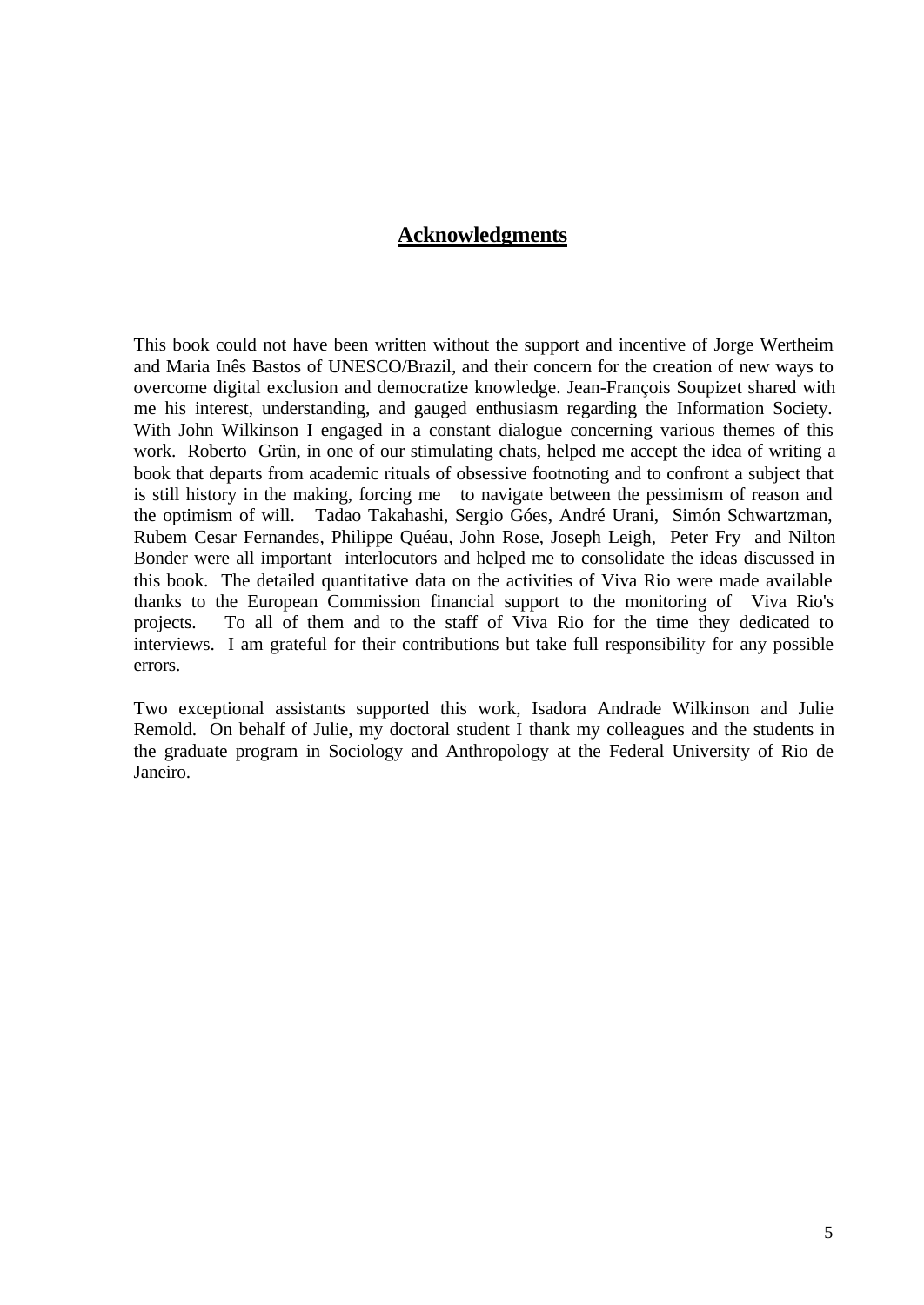# Introduction: Globalization as Democratic Utopia

#### **The Globalization of Societies**

Initially propelled by mercantilism and later by the industrial revolution, the processes of globalization have created empires and colonies, have brought millions to slavery, have destroyed indigenous people, and have denied basic living conditions to much of humankind. As late as the first half of the twentieth century, a substantial part of the periphery of the capitalist world was under colonial power and the majority of the global population lived in agrarian communities where there was only a vague resonance of the happenings in the rest of the world. At the time, in the cities, industrial workers fought for a place in their national political systems, the social space in which expectations were set and most information circulated. Until recently, awareness of global trends only existed for a small political, economic, and intellectual elite. It took five hundred years to reach the beginning of a new era: at the end of the twentieth century globalization began to permeate the consciousness of mankind worldwide.

An economistic view of history confuses **globalization processes** with the contemporary phenomenon of the **globalization of societies**. Globalization processes, the transformation of productive structures, market integration, the internationalization of finance and, in particular, the technological revolution in communications, make up the substratum which allows for the globalization of social life. This, however, constitutes a new political and cultural reality in which the different social actors - individuals, groups, institutions and enterprises- base their actions on information, expectations and desires inspired by global references.

In a gradual process expectations and values are changing through social and ideological conflicts, which expand the perception of belonging to a common world. As a result, it is today possible for any individual on the planet, regardless of their place of birth or social position, to legitimately dream of access to better living conditions. Their point of reference is the information they receive from every corner of the world. Globalization of societies is, above all, a process that creates an increasingly unified global space for expectations of equality and the development of a worldwide public opinion.

The globalization of societies produces the vision of a global utopia of a more egalitarian and democratic world. It is based on the transformation of hearts and minds towards the recognition that all of humanity has the right to benefit from the same basic material and cultural goods that today reach only a small part of the global population. The hope for a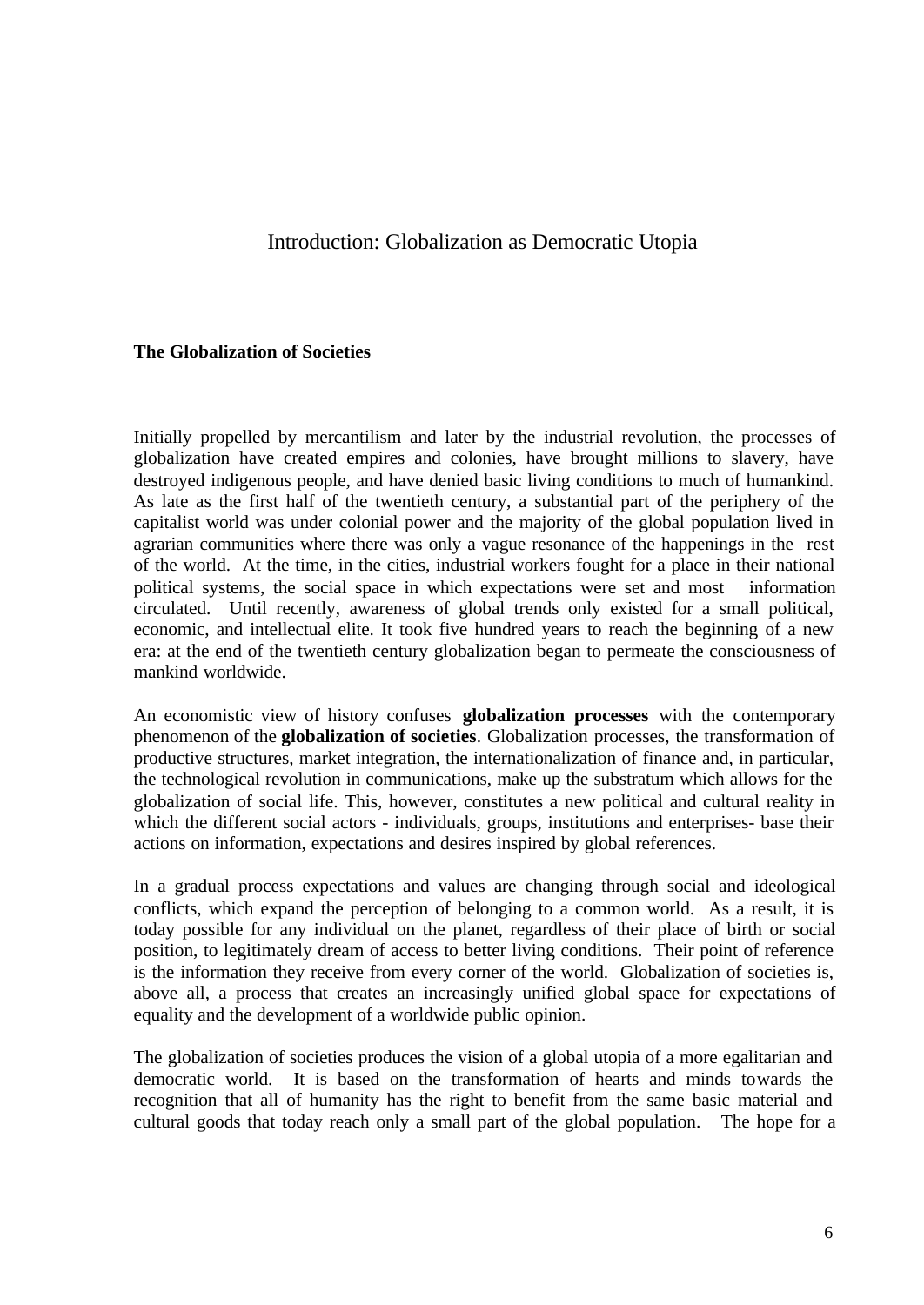world of abundance where all people enjoy similar levels of development and decent living conditions is common to all major contemporary ideologies irrespective of their ability to reaching this promise.

The World Economic forum in Davos and the World Social Forum in Porto Alegre are two aspects of the same process. As media symbols they are presented as antagonistic, but in spite of their differences they are fundamentally linked and both are products of globalization. The former is sustained by the power and prestige of the market model and of the corporate sector capacity to renew the economy. At the same time, it is unable to give satisfactory solutions to social, cultural, political, and moral problems generated by those changes prompted by globalization that cannot be reduced to marginal concerns of market inefficiency. The latter has effectively promoted the values of solidarity and the public interest as central themes in an international agenda. However, even though it has abandoned the **anti-**globalization discourse and now seeks an **other-**globalization, it has so far shown little capacity to create effective proposals that integrate technological progress with a humanistic view of history.

It is important to confront simplifications that ignore common values that are shared by the greater part of humanity. In democratic societies, these values are expressed through the strong but conflicting interconnectedness between diverse social actors such as governments, private companies and non-governmental organizations.

During the last decades, social theories did unveil the mechanisms that reproduce inequality and domination but have overlooked the importance of explaining the other side of the coin: the processes that keep the fight for freedom, solidarity, and social justice alive as central values in contemporary societies. A comprehensive social theory requires an analysis of the complex interrelatedness of the two processes, those that favor inequality and domination and those that favor solidarity and freedom.

The topic of this book, the digital divide, refers to the unequal distribution of resources associated with information and communication technology between countries and within societies. We will explore how one factor, in this case information technology, can potentially support contradictory tendencies: towards greater freedom and social participation and to deeper social inequality and new forms of concentration of power.

To approach the challenge of analyzing the digital divide, we must avoid simple, easily formulated views with strong media appeal that overlook the richness, diversity, and complexity of social life. For some authors and international institutions, new technologies can allow less developed countries and poorer sectors of the population to substitute advanced technologies for investment in education and material resources. Others argue that new technologies will widen the gap between the rich and the poor both internationally and within societies. Both visions indicate partial tendencies. The social consequences of new technologies are neither linear nor predictable and they are capable of generating new forms of stratification and social fragmentation. While current data shows that new information technologies mainly reinforce social inequality, there are some indications that they could be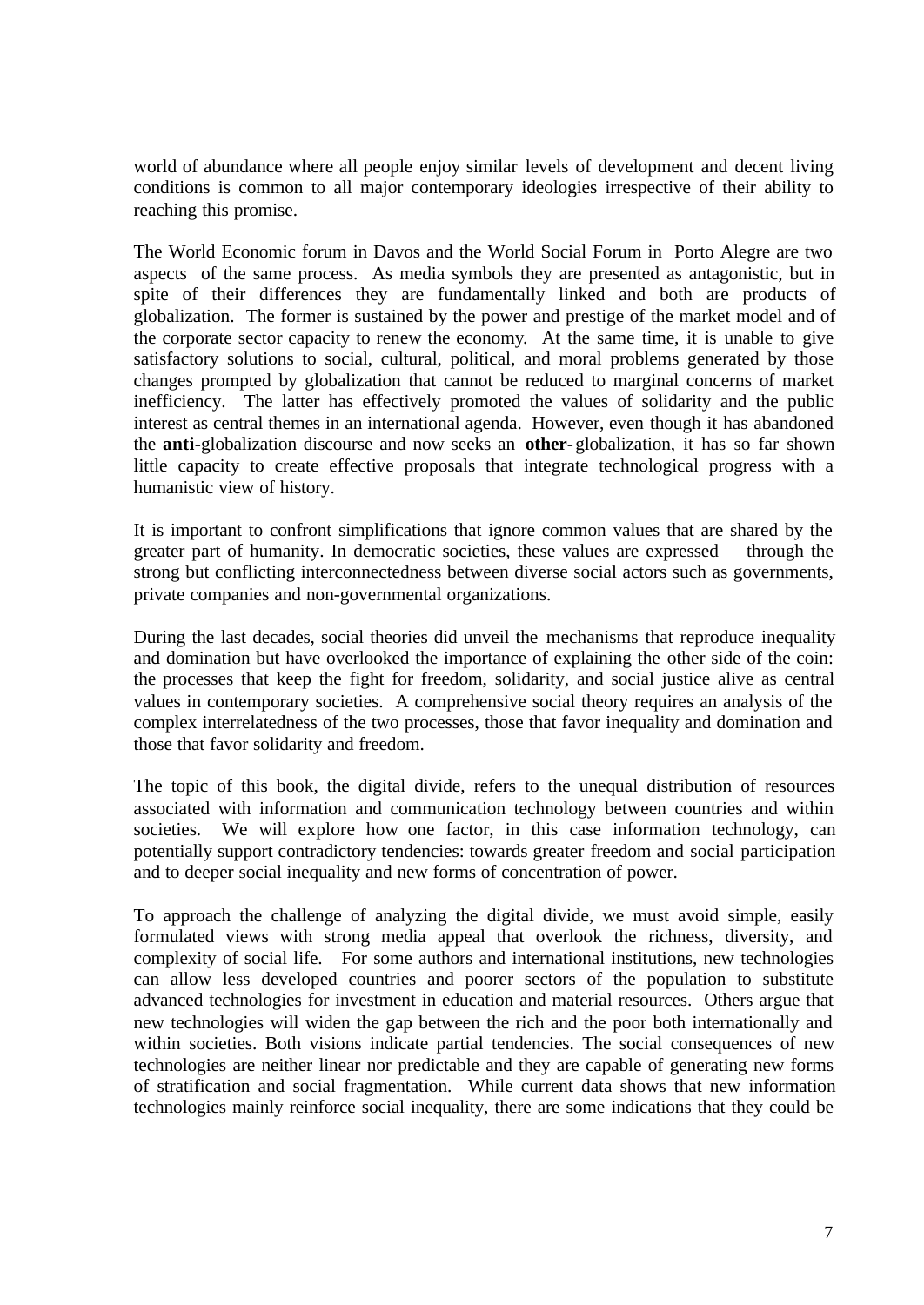equally important in helping the least privileged sectors of the population. Both processes coexist and the final result will depend on the creative efforts of groups, companies, nongovernmental organizations, and, most importantly, national governments. As the examples in this book will show, the impact of each technology depends on the way it is creatively appropriated by the different social groups and pubic institutions.

To understand the digital divide it is necessary to place it within the broader dynamic of each society and the international system, as an element in the set of goods and services that determine social inequality. Many argue that the digital divide is a secondary problem, that new technologies are luxuries in a consumer society, and that inequality should be fought through the classic channels of food, housing, health, and job creation programs. This book parts with this view, which represents, as we will see in the next chapters, a narrow and elitist perspective of the consumer world. Though we agree that new technologies are not a panacea for the problems of inequality, their universalization is today among the fundamental conditions of participation and productive integration in society.

#### **Overview**

In chapter one, we will use the example of the creative of forms of appropriation of cellular telephones among low income Brazilians to analyze the limitations of social science when challenged to explain the role of consumption in contemporary societies. We argue that although some consumer objects have strong symbolic dimension related to social status, and although product choice can be influenced by advertising and personal decisions, the majority consumer products are prerequisites of access to a better quality of life, to jobs, and to active participation in society. A large part of the literature on consumer societies is focused on a relatively small number of products and says little about the majority of consumer products offered by contemporary society. This includes most products that are not oriented toward a specific social class and that are not consumed because of the influence of advertising or individual preference. Most of consumer goods are **artifacts embedded with technology** that have profoundly transformed society and access to them is a prerequisite for full participation in modern social life.

In the second chapter we will show that social inequalities are multiple and interlinked. They should be analyzed with consideration both to inequalities in personal income and to access to the goods that are directly or indirectly the responsibility of the state. The various kinds of social inequality are not independent; they are interrelated and reinforce one another. Public policy and civil society initiatives should confront the diverse forms of social inequality as an interdependent set of phenomenon and address them with simultaneous and coordinated actions. The digital divide has added another dimension to the diversity of existing inequalities in society: that of unequal access to the set of new goods and services associated with new information and communication technology.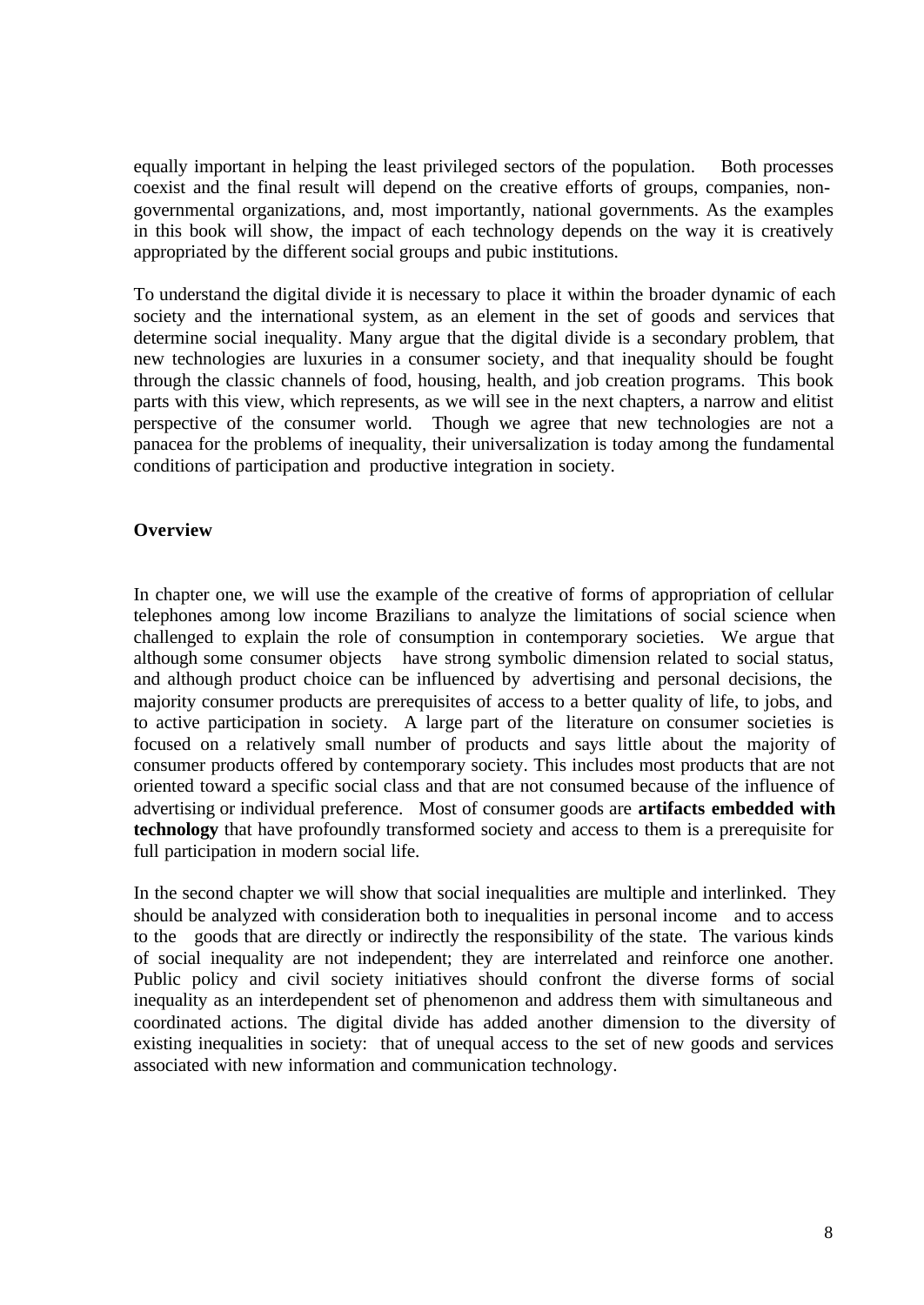Beginning with a summary description of the principal dimensions of the information society, chapter three will argue that an emphasis on new processes and changes related to the impact of informatics and telecommunications does not allow us to overlook the continuities in social organization. We will show that, in spite of the expansion of networks, societies continue to be pyramid shaped structures based on the control of material resources. The challenge for the contemporary world is to create a virtuous integration between networks and pyramids, between states and non-governmental organizations, and between national and international institutions.

In the fourth chapter we introduce the elements that constitute the digital divide. The digital divide is played out on many levels, in each case with specific impacts on social inequality. We will show that the digital divide involves different questions related to the social impact of new technologies that should be articulated in terms of their consequences over social inequality, economic development, and the fight against poverty. infrastructure, access to individual connections, digital literacy, education, and contents developed specifically to reach the needs of the poorest sectors of the population, all have an impact on inequality. At the end of the chapter we analyze the principal problems that must be addressed by public policy in order to fight the digital divide in developing countries and to establish efficient uses of resources.

In the fifth chapter we analyze the expansion of telecommunications in Brazil, in particular the expansions of telephone and Internet systems, within the context of the transformations brought about by privatization and the creation of a regulatory agency. We will show the successes and limitations of the transformations of the last decade, the inequality in access to new information systems, and its impact on society and governments.

The largest concentration of the poorest sectors of the Brazilian urban population is in the *favelas* (shantytowns) of Brazil's major cities. In the sixth chapter we provide a panoramic view of the *favelas* focusing on the themes of public services, violence and consumption. We will discuss the idea of *favela* residents as **excluded** sectors of the population. Despite a certain metaphoric value, in practice this notion promotes a false view of life among the urban poor, who are seen as people who are yet to be included in the culture, values, and expectations of the rest of Brazilian society. In fact, the residents of Brazil's *favelas* share expectations of access to the same goods that the middle-class already enjoy and constantly engage in efforts -sometimes successfully, as we will show- to obtain individual consumer goods. Though low income is a central factor, the principal problems in the *favelas* are directly related to the limited access to public services. In particular, the neglect of public institutions charged with ensuring security has allowed the *favelas* to be transformed into territories that are colonized by drug lords who generally control their areas in some form of collusion with the police. This has brought violence and death among *favela* youth to epidemic proportions.

To the extent that it has assumed epidemic proportions, urban violence cannot be viewed as a simple byproduct of urban poverty. Violence is associated with specific problems related to the illegal arms trade, at-risk youth without high school education or hope in the job market,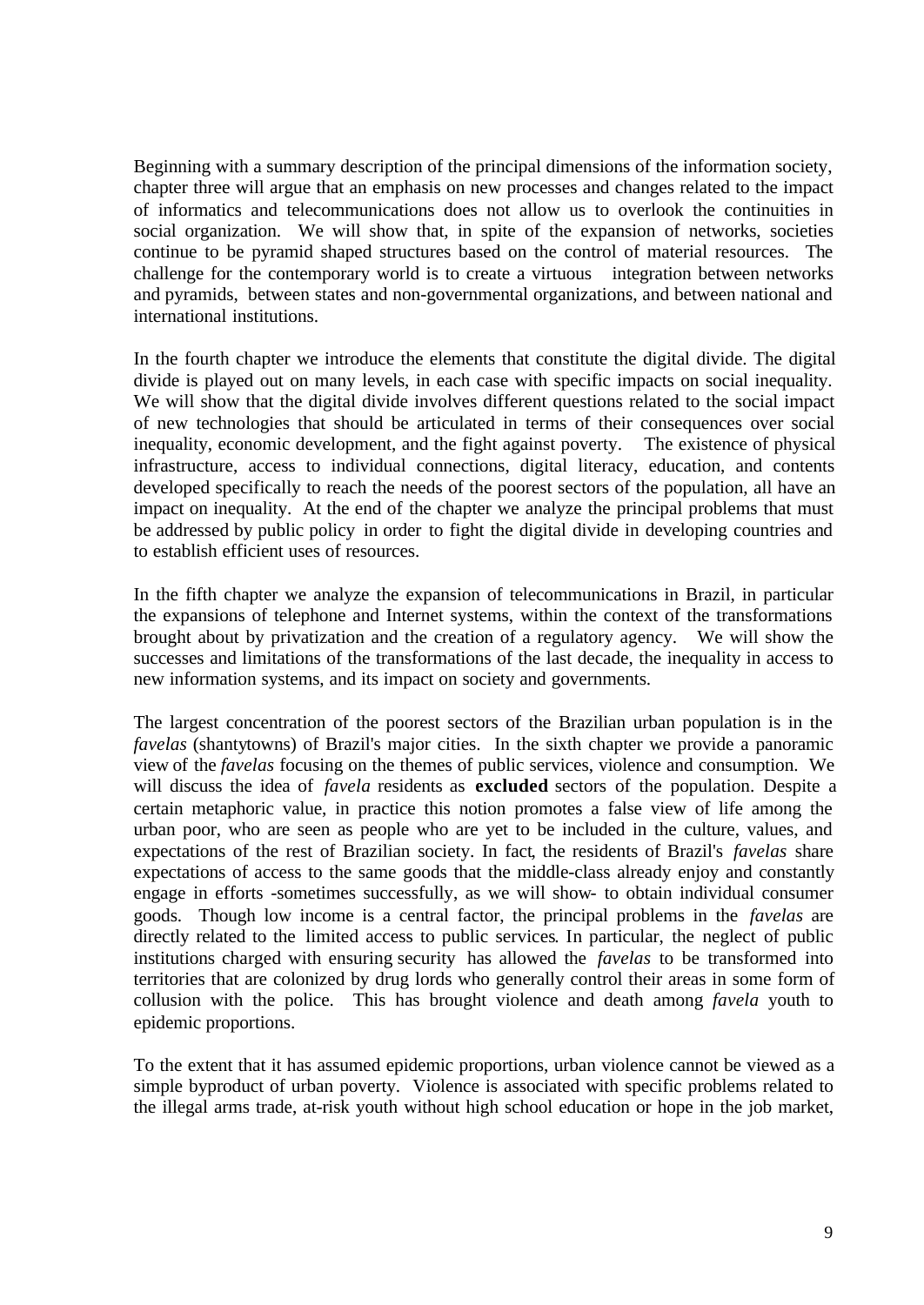and ineffective and corrupt systems of police security. This book is inspired by the experiences of Viva Rio, a non-governmental organization located in Rio de Janeiro, Brazil. In Brazil several organizations have developed important programs in the fight against the digital divide. Viva Rio excels due to the variety of its activities, all of which converge on the theme of **human security**: the right to live without fear of violence or lack of basic needs. Viva Rio's activities are oriented toward reconstructing the social fabric to permit **new forms of communication** that promote greater equality through different practices and giving value to the self-image of the poor communities and their members.

The central characteristic of Viva Rio's activity is its multidimensional vision. The organization works on the social, economic, educational, cultural, ecological, legal, and police security aspects involved in improving the living conditions for *favela* populations. Viva Rio relies on its pragmatism and ability to mobilize public and private resources without committing itself to any political trend. Viva Rio's projects are oriented to create **replicable** models and its constant effort to integrate its activities with public policy effectively supports the process of democratizing public institutions. Viva Rio is specially conscious of the importance of communications mediums and acting through local networks. In the fight against the digital divide it excels in the production of digital contents oriented toward the needs of the urban poor.

The variety of themes that compose Viva Rio's approach shows the complexity of the struggle against the digital divide and indicates that it should not be considered in isolation from the various dimensions of inequality and poverty. The experiences we analyze will show that in some cases the Internet is not necessarily the most appropriate tool for addressing a problem. Sometimes "less advanced" technologies are more effective in the context of *favela* life, and in other cases the Internet can be helpful but plays only a secondary role.

The seventh through twelfth chapters describe Viva Rio's main areas of activity. Chapter eight describes the efforts to bring dignity to the self-image of *favela* residents through the creation of a web portal dedicated to *favela* life. The ninth chapter describes several different communication spaces created within the *favelas* by Viva Rio. Chapters ten through twelve describe Viva Rio's principal projects in the areas of education, job creation, violence reduction, and developing a culture of human rights. It is important to indicate that Viva Rio has the capability to keep track of the results of its activities in a systematic way. This is an important contribution given that information on activities for digital inclusion is replete with anecdotal examples describing pilot projects that generally lack quantitative data on their social impact.

In the final chapter we will analyze the lessons of the Viva Rio experience within a general discussion of the relation between the state, non-governmental organizations and enterprises, and the challenges posed by the digital divide to develop creative policies and uses for new communication technology in the fight against poverty and social inequality.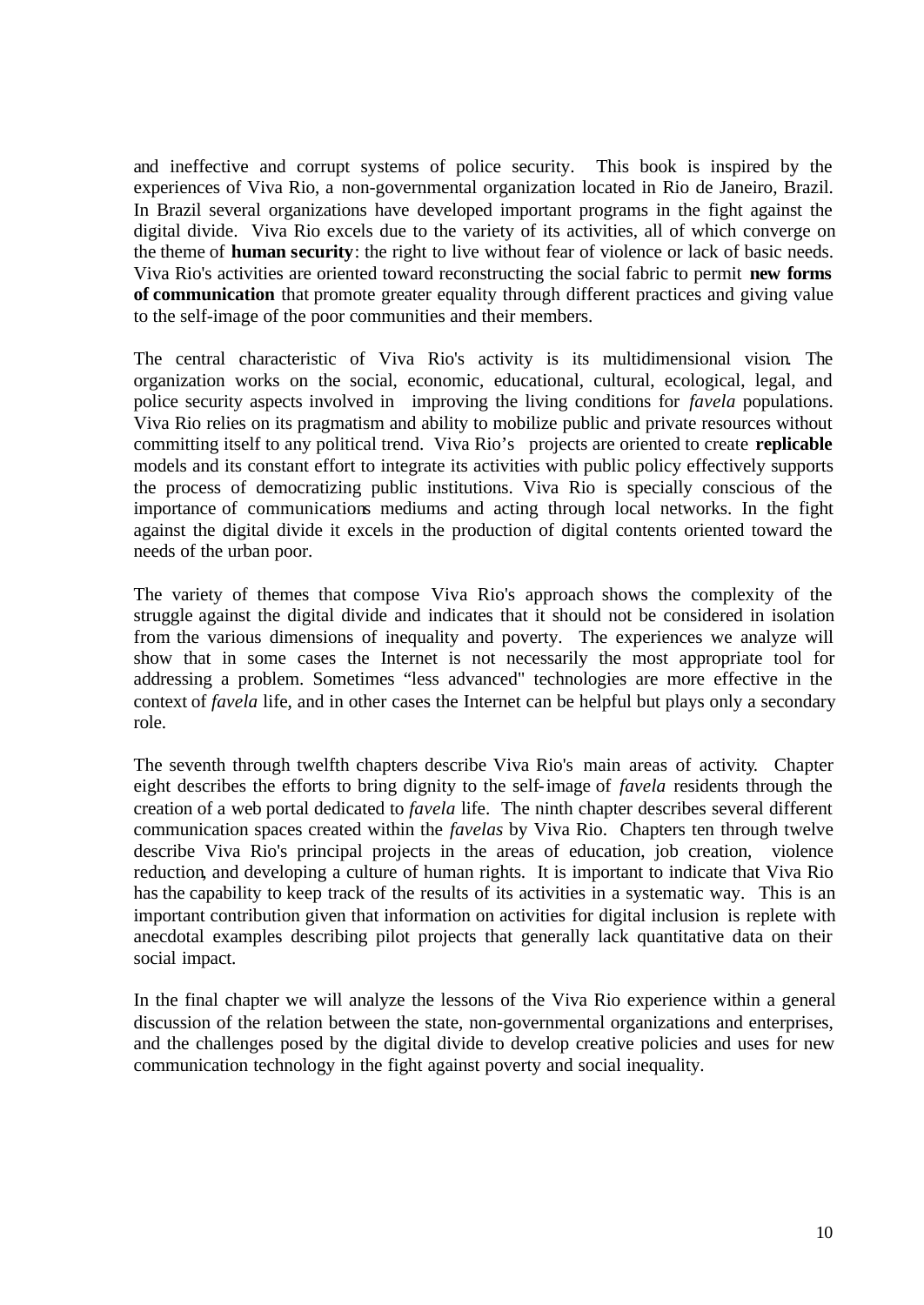## **Box A - The` Long Journey Towards Social Globalization**

The globalization of societies is a long-term process unfolded under the aegis of capitalism and liberal democracy. Its history is full of contradictions. The discourse of human rights, now a basic part of humanity's common language, cannot be disassociated from the economic, political and cultural processes of capitalist developments that make the universalization of human rights viable.

In the name of humanistic values, it is both necessary and possible to question and limit the most negative aspects of globalization today such as the excessive power of multinational companies and financial capital. But when this questioning is presented as an antagonistic conflict between human rights or cultural traditions and the political and economic forces that promote globalization, it leads to rhetorical discourses with practical impotence and, as in the case of religious fundamentalism, the danger of abandoning illuminist thought.

One of the challenges of the globalized world is to control the colonization of global public goods by private interests. The challenge to national governments – which continues to be the most important institution for organizing social cohesion and citizen rights – is to regulate the public interest and actively participate in the construction of a new international order.

As the examples in this book show, it is the capacity to advance the positive aspects of the principal forces of modern civilization that transforms globalization in a democratic utopia. The horizon of humanistic thought of the twenty-first century, filled with challenges, dangers, and hopes, needs to recognize the central role of technology and in many cases the positive aspects of mercantile relations in the shaping of modern civilization.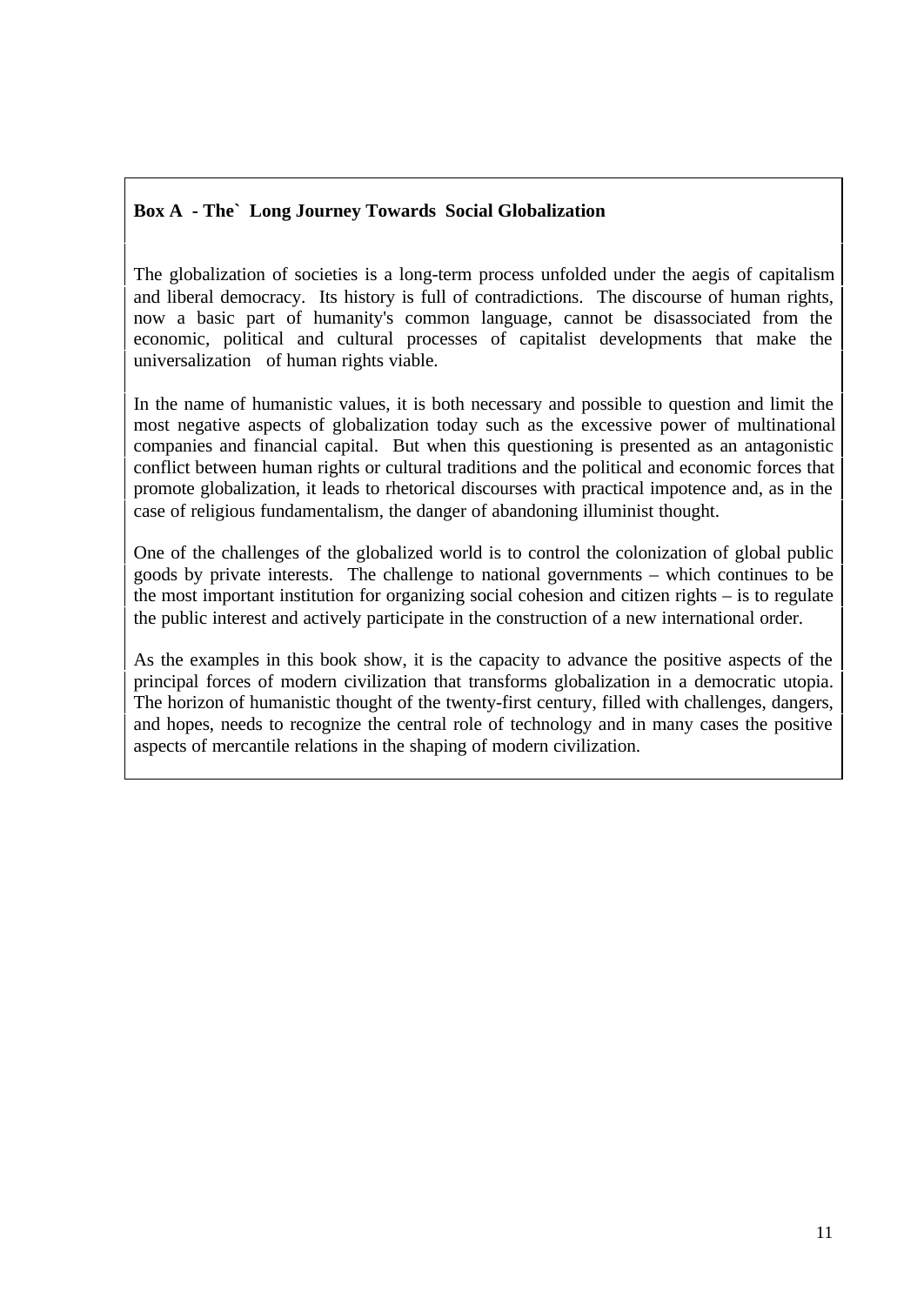# **1 – What is a Telephone? Capitalist Civilization and Consumption**

In Brazil, at the beginning of the 1990s, a cellular telephone line cost US \$12,000 and a cellular telephone itself cost US \$ 2,000. The number of people with cellular phones was small and owners of cellular phones liked to be conspicuous about them, constantly gesticulating with their phones in their hands in public situations. Cellular phones were almost never used and their utility had an inverse relationship to their price. They were above all symbols of social status.

In the late 1990s, with the privatization of telecommunications, new companies introduced cellular telephones to the Brazilian markets on a large scale, offering cellular phone lines at no cost. At the time, a fixed telephone line cost ten to twenty times the value of a monthly minimum wage. In one of my sociology classes, students argued that the cellular phone companies were using advertising to convince people to buy unnecessary products designed only for individual use and with a much higher per-minute price, in place of expanding the existing telephone system for family use. I argued that the expansion of the cellular telephone system was spectacular, that we shouldn't assume that the people are so easily manipulated, and that the widespread adoption of cellular phones should be explained leaving aside ideological prejudices in relation to current government (which favored privatization). The debate created a tense and polarizing atmosphere in the classroom that was only broken with the proposal of a research project on the use of cellular telephones among low-income Brazilians.

The results of the research were surprising even for me. The people we interviewed said that cell phones were an important tool for improving chances in the employment market. In a city like Rio de Janeiro, where more than half of the population - and among the low-income populations, the large majority - work informally without a contract carrying out *ad hoc* services, the telephone is a fundamental tool for setting up job opportunities. With the introduction of the cellular telephone, carpenters, painters, plumbers, housekeepers, locksmiths, bricklayers, manicurists, and taxi drivers increased enormously their chances of being located when work opportunities arose.

Before the cellular telephone, the only means of contact for informal workers was generally the home phone of some neighbor who offered the favor of taking messages. Still, it could be argued that for these sectors of the population, a standard telephone line would be more convenient as the cost of calls is lower than the cellular telephone, but this was not the case. Even later when telephone lines were made available at no cost, the low-income population continued to acquire cellular telephones. The explanation was simple: a standard telephone does not offer the mobility that the cellular telephone offers. An autonomous worker with a cellular phone can be reached easily, thus maximizing the use of his or her time. Mobility also offered other advantages for workers who need to be reachable. For example, low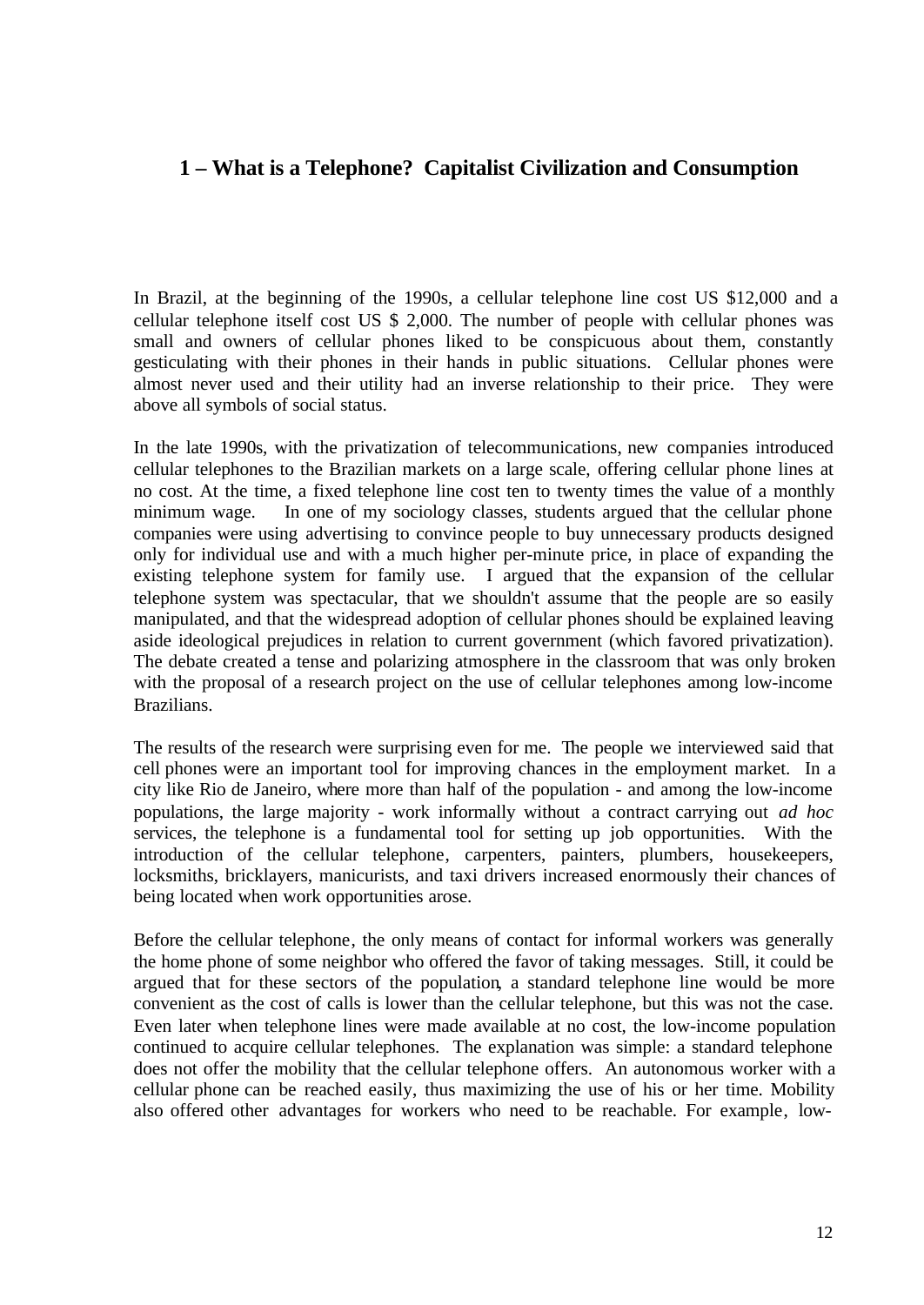income mothers, who provide housekeeping services in organizations or companies without access to a telephone, could rest easier leaving their small children with a neighbor knowing that they could be contacted in case of necessity.

The higher cost of mobile phone calls remains an issue. Both the per-call and monthly fees are higher for cellular telephones than for standard telephones. The low-income population responded to this problem by opting for prepaid cellular service without monthly fees (although prepaid cards have expiration dates that amount to a minimum fee). Since calls made from prepaid cellular phones are much more expensive than call made from phones with traditional service plans, the solution was simple: cellular phones became a tool only for receiving calls. In Brazil, the fees for incoming calls to cellular phones are charged to the caller rather than the recipient. Low-income people continue to use public phones to make phone calls and make calls from cellular phone only in cases of urgency.

The expansion of cellular telephone in Brazil in the past few years has been impressive. In 1994 there were 800,000 cellular telephone accounts. By the end of 2002 there were 32 million. However the projections for universal cellular service in Brazil have become overly optimistic, and recently, companies have reduced their expansion plans. The current prediction is that at most, only a third of the Brazilian population will have a cellular telephone in coming years. What happened to the rapid growth? The barrier of income distribution makes cellular telephones, even with prepaid service plans, inaccessible to Brazilians at the lowest income levels. As we will see in the coming chapters, the market sometimes creates miracles but only to people who are able to reach certain income levels. The poorest sectors of the population will need the leverage of state intervention to gain access to communication services.

The cellular telephone is an excellent example of the diverse dimensions that should be considered in the analysis of the social impact of products or services consumed in contemporary society. As mentioned earlier, the cellular telephone, like the standard telephone, was initially an object of conspicuous consumption, used ostentatiously as a symbol of the class or status of their owners. Even in the present day, the initial dimension of social status has not disappeared. The telephone industry continues to periodically release more expensive products, usually with small modifications in design or function, that permit high income consumers to feel that they can use their telephones as tools of social differentiation.

The expansion of cellular telephony involves what is known as the **product cycle,** in which initially a product is introduced in small quantities with high price and is later massproduced, permitting access of a large part of the population. This process is accompanied by a **social product cycle** in which a new product initially reaches only those at the highest income levels and later, with mass production and price reduction, is disseminated throughout all sectors of the population. Thus, the dynamics of technological innovation reinforce social inequality in the initial stages, when a product reaches only the highest income sectors of the population, and later plays an equalizing role through mass production.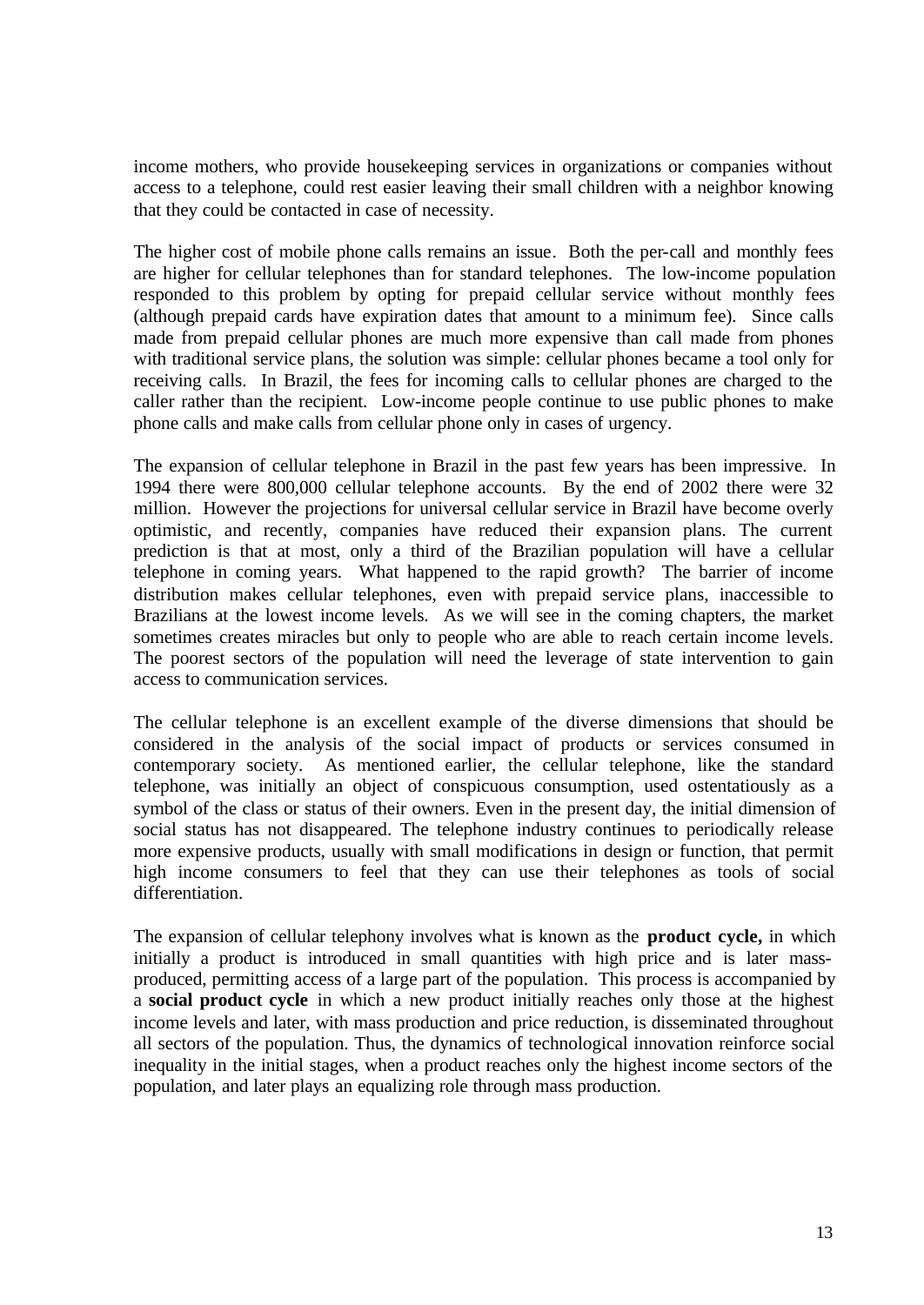The **international product cycle**, the distribution of new products on an international scale, involves a different type of social product cycle in developing countries. Many products reach the highest classes and later the middle classes, but these products may take a long time to reach the lowest classes and in some cases never do. When the product cycle is incomplete, excluding certain sectors of the population from new technological innovation, it helps to consolidate and create new forms of social inequality.

In many cases, the dynamics of the social product cycle play a role in determining the product utility. The diffusion of a product is in some cases a condition of its practical use. This is due either to the availability of necessary infrastructure, as is the case with paved roads and highways whose development depends on a minimum number of cars in circulation; or the existence of other users to permit interaction, as with case of the telephone, which requires a minimum number of telephone users.

#### **Capitalist Civilization and Consumption**

In recent decades, theories regarding the consumption society have focused on the analysis of consumption objects as a symbolic system -a type of language in which consumption objects are symbols of social status. Thus the use value of a product is viewed not as a consequence of its material utility, but rather as its capacity to indicate social distinctions. The differentiation of products follows the differentiation between social groups, and the middle and upper classes in particular mark their social status through objects and an aesthetic to which only they have access or can afford.

Theories that connect social stratification with consumption do describe a dimension of social reality. But this is only one aspect and, in general, a secondary component of the act of consumption. These theories ignore the central characteristic of consumption in contemporary society: **the majority of consumption products are embedded expressions of the scientific and technological knowledge of society, which have become prerequisites for social integration in everyday life, as much in terms of quality of life as in chances for social participation in general and entrance into the workforce in particular.** Consumption as a mechanism of social distinction is important at the margins of the productive sector and much advertising focuses primarily on brands of mass consumption. In fact many consumption products like home water, electricity, and telephone lines, which were also once objects of conspicuous consumption, are now considered commodities or public goods.

The critiques of the McDonaldization of the world and the alienating role of trademarks epitomized by Nike refer to very limited aspects of the world of consumption. For the poorest populations of the planet, globalization is not the expectation of eating at McDonald's or wearing Nike, it is access to food, water, electricity, appliances, radio, television, telephone, Internet, antibiotics, books, cinema, CD players, cars, travel, and all those products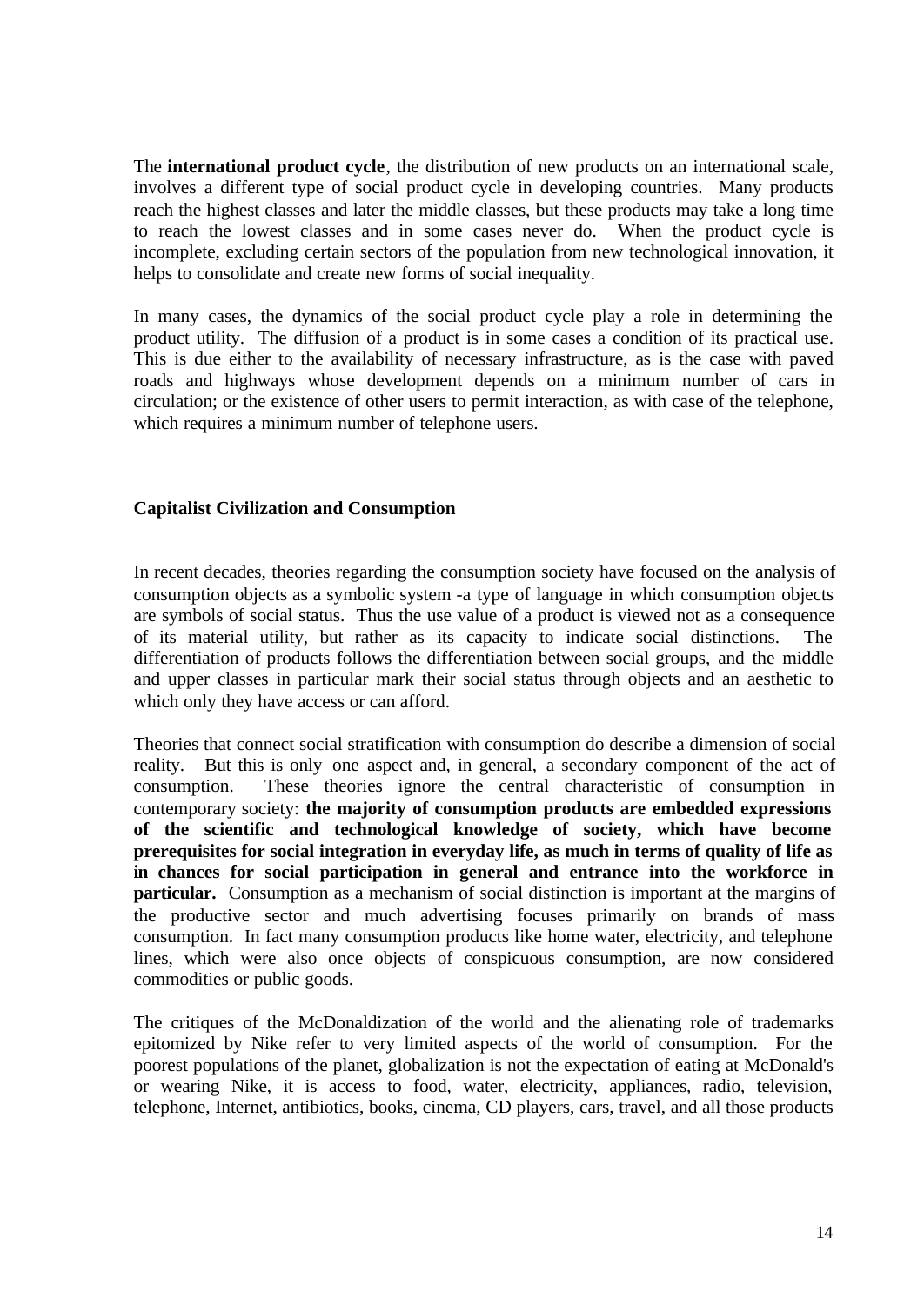and services to which persons opposed to globalization would not deprive themselves. These products bring material quality of life to such a level that, for instance, poor persons in France today enjoys a better material quality of life than the richest French did 200 years ago. Be it to treat a toothache or an infection (in the 19th-century Nathan Rothchild died, unable to get treatment for a boil), to access information, to deliver children, to lie down in a comfortable bed, or to have a good heating or cooling system to face winter or summerconsumption goods are disseminated because they facilitate life, not through the brainwashing by advertisers.

Capitalist consumption civilization has enormous problems, but the principal challenges are in the areas of environmental impact and the relationship between advanced technologies and democracy and ethics. Such is the case, for example, with the problems surrounding genetic engineering, which raises questions about the control and mercantilization of life and the possible effects of mutation of the human species or, as we will see, information technology with its potential to destroy privacy.

Social science lacks comprehensive theories regarding the relationship between consumption and society. Economics, with its nearly exclusive focus on production, has reduced consumption to a simple question of personal choice in which the consumer is free to choose based on his or her personal priorities. Sociological theories, such as those mentioned earlier, were developed to oppose this perspective by showing that consumer options are constructed socially and that individuals make choices based on the esthetic standards of their social group.

In past decades some economists have tried to develop limited scope theories about consumption. For example, they have shown that levels of consumption or savings is related to the life cycle, and they have introduced some very general hypotheses on the way individuals structure their consumption by prioritizing basic necessities (such as food), and later satisfying necessities they consider secondary. These are important but partial efforts and economists are still far from a consumption theory with the same explanatory capacity as the theoretical frameworks they have developed to analyze the logic of the productive system.

The difficulties that social science encounters as it attempts to analyze the role of consumption in capitalist civilization originates with a false starting point, which radically separates the processes of production and consumption. Treating both spheres as autonomous realities results in a search for separate explanations for each one. But consumption is one of the constitutive elements of the productive system, not only because it allows the flow of production but also because the majority of products consumed transform the context of production, workers productivity, and society. Even Marx, who tried to relate production and consumption, made a major analytical error by reducing work to a commodity. He didn't grasp that labor is a very particular commodity, one that not only is capable of fighting for its market value, but which is transformed through the process of consuming other commodities.

When economists introduced the notion of human capital, they took the first step toward recognizing that investments in consumption goods, like education, have a direct impact on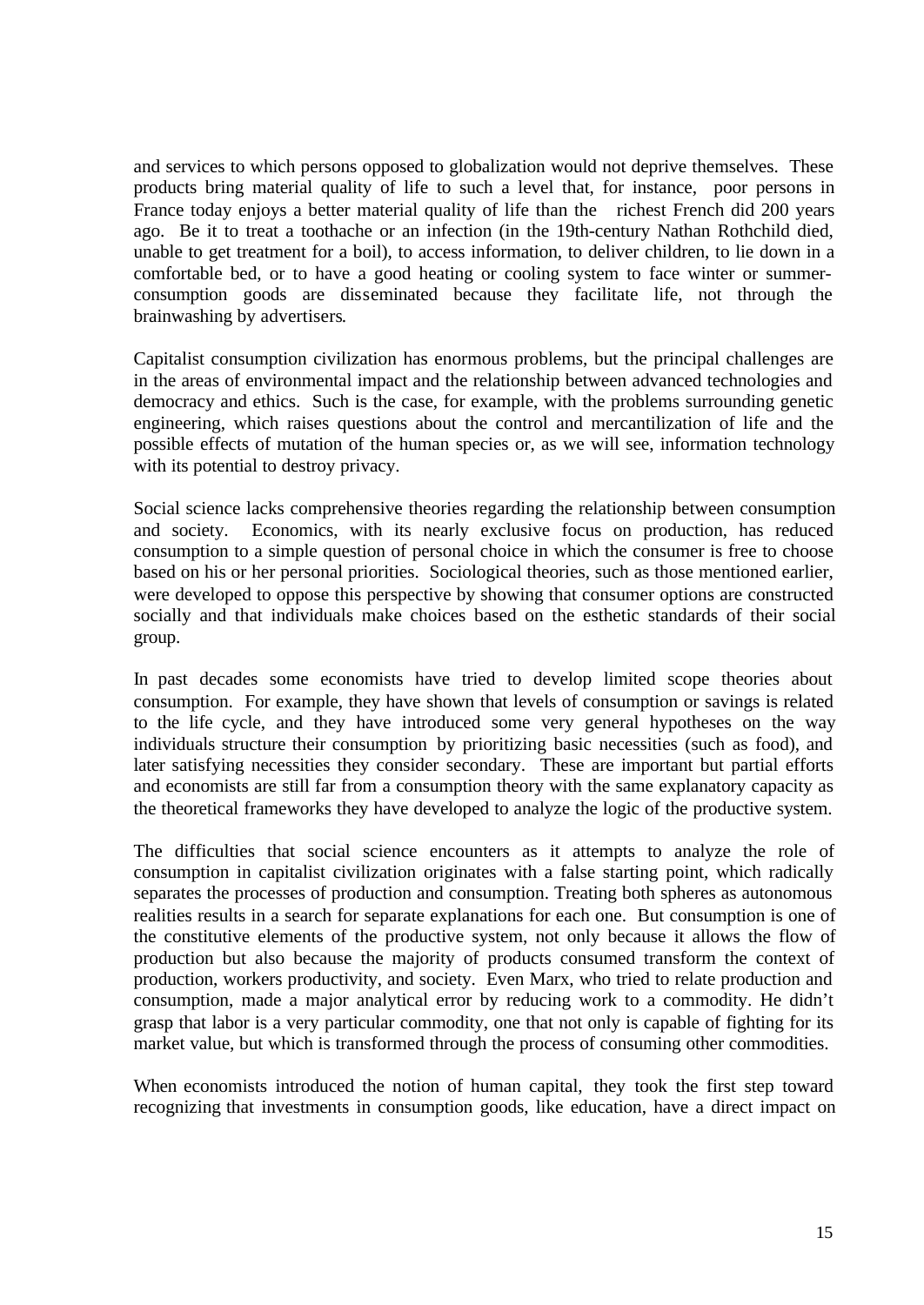the production process, both directly –increasing labor productivity-, and indirectly – promoting scientific and technological innovation. But human capital is only one of the mechanisms through which consumption products affect production. To the extent that they increase longevity, facilitate locomotion, permit communication between workers and their private lives, and reduce time spent on housework, consumer products directly impact the productive system, transform society, and become essential to social life.

In short, consumption products, particularly within capitalist society, but also throughout all human history, incorporate and condense as much technology and knowledge as the instruments used in the production process. Social relations are affected and transformed through consumption as much as through production. The introduction of the cell telephone provides a simple example of the multiplicity of impacts of consumption goods in social relations.

### **What is a cellular telephone?**

In the same way that some technologies can transform the productive system, that is, they have a capacity to penetrate the most diverse dimensions of social organization, some consumption products, especially those with embedded technology, penetrate and change diverse patterns of sociability. The simple change from fixed to mobile telephone offers some good examples of how consumption products play a role in increasing possibilities for individualization as well as in creating new forms of social control.

Even homes with more than one telephone line used the fixed telephone line collectively, while the cellular phone is used individually. Fixed phones facilitated control over phone calls between family members since anyone could answer a call (the classic question when someone arrived at home was, "Did anyone call?"). The telephone was sometimes a source of family crisis, especially when children became adolescents and spent hours on the phone. The collective use of telephones even had an impact on statistics: the relevant data on availability of telephones was the number of phones per household, whereas with cellular phones it is the number per individual.

The cellular telephone permits greater individualization through the elimination of control over calls by family members, and by increasing the communication spaces that are not controlled by the immediate environment. Children and adolescents can communicate without their parents knowing who called and everyone can talk from spaces where husbands, wives, mothers, and fathers, cannot overhear, deliberately or not. On the other hand, the fact that people have their cellular telephones with them all the time creates a new potential for social control and the loss of privacy. For example, one of the major initial consumers of cellular telephones among the middle-class were parents buying telephones for their adolescent children in order to maintain control at a distance.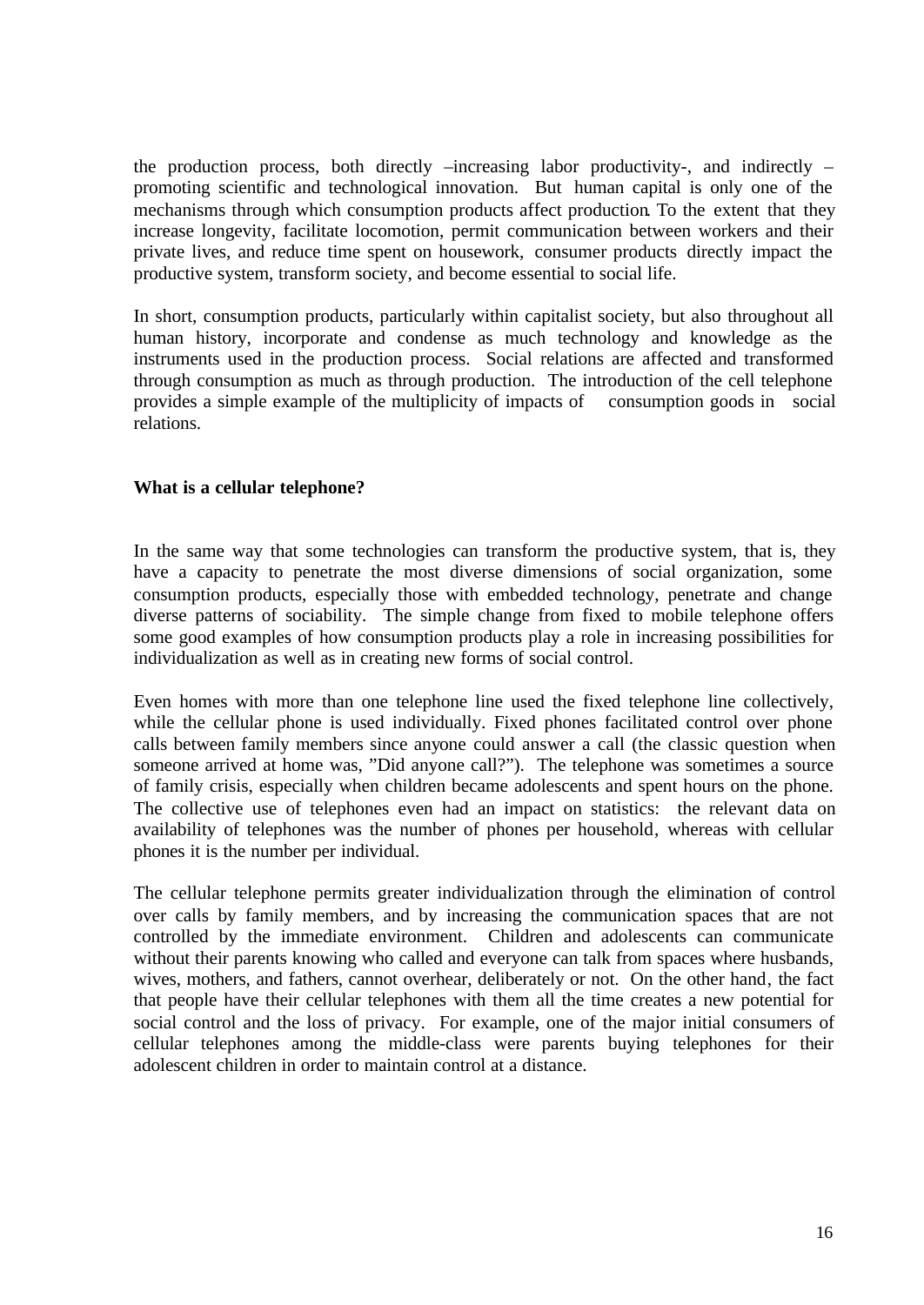When someone calls a fixed phone, the first question is, "How are things?" With cellular phones, the first question is, "Where are you?" In the past, reaching someone on the telephone meant at the same time knowing exactly where the person was located. The cellular permitted a separation between spoken communication and a person's location or to put it another way, to locate a person, you no longer need to know or find out their location. With cellular phones, the act of locating a person does not tell you where the person is located, which has the effect of dissociating communication from location. But this possibility, which limits control over personal privacy, could be eliminated in the future when all telephones come with cameras that transmit images, and GPS systems that identify the location of both the caller and the call receiver.

In the work sphere, the cellular telephone allows people to be located at any time and in any place, and, as we will see ahead, when combined with the Internet, has the effect of bringing greater flexibility to work through an end to the separation between work and private life. In place of the promised "end of work" trend of the eighties, we find an increasing colonization of private space and intimacy through the constant invasion of calls and messages outside of business hours.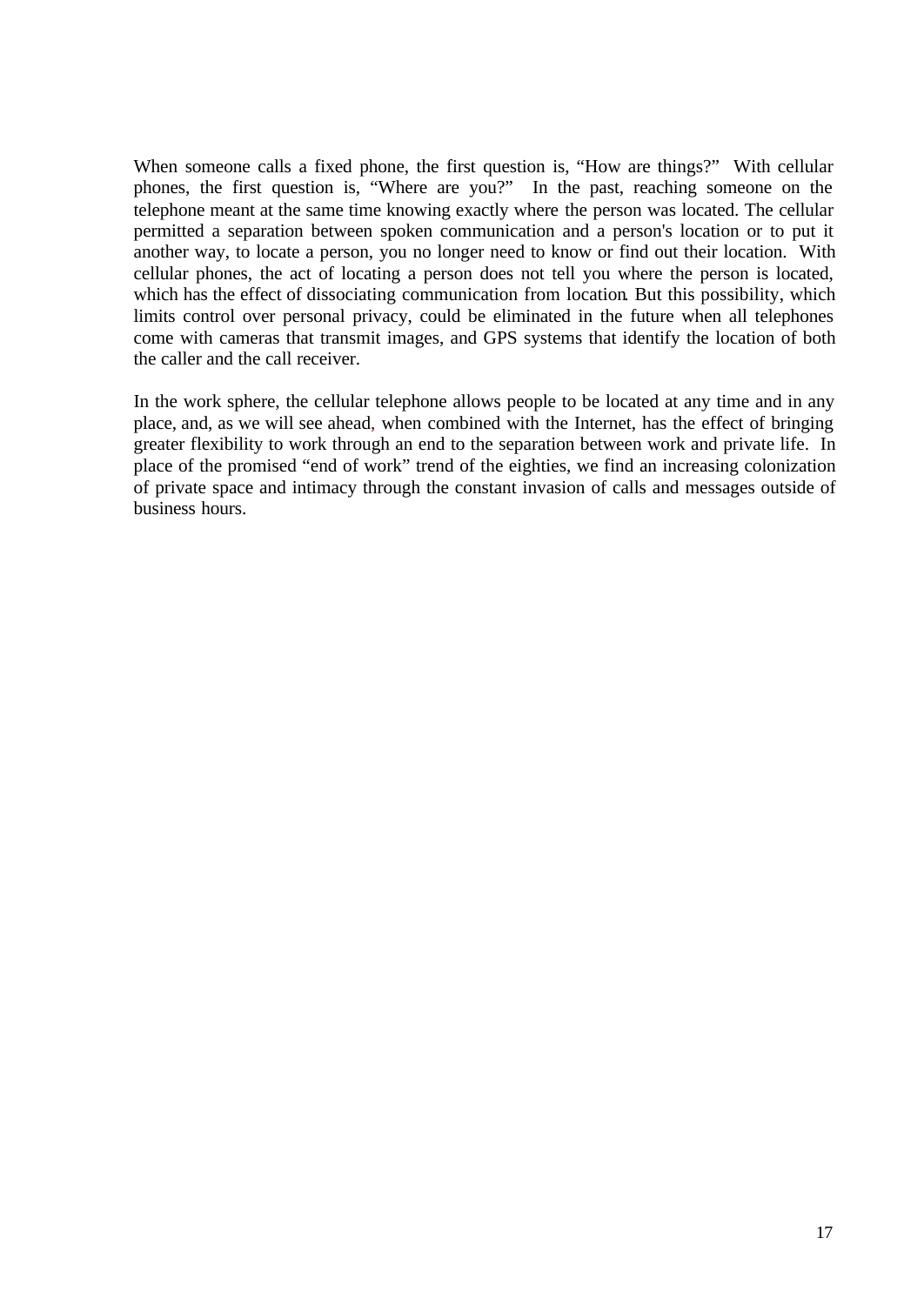# **Box B - Necessity and Consumption**

Behind a large part of the social criticism surrounding contemporary consumption society there is a view that there are "real necessities," while other necessities are products of advertising, exhibitionism and ostentation.

Anthropology has criticized the notion that consumption can be reduced to a natural notion of necessity. Culture always permeates tastes and defines which products are appropriate for consumption. For example, there is nothing natural about the preference in some cultures for beef while others prefer dog meat. Anthropology also shows that consumption objects are more than instruments of social distinction for dominant groups, since they are used equally to mark the identities of minorities and underprivileged groups, and to express social protest.

Though ostentation has always characterized, and will continue to characterize, the lives of the dominant classes, modern society is a society of consumption not because of advertising but because the large majority of consumption products are pre-conditions of access to health, education, work, and sociability.

It is important to remember that the majority of consumption products are used because, within the context of contemporary society, they are useful. They represent technologies that allow improvements to the quality of life and social integration. After they have reached a certain level of dissemination in society not having them means social ostracism.

Most of the negative impacts of mass consumption product are related to the paradoxical and unexpected consequences they produce. For example, the car facilitates transport of an individual from one place to another, but today in many cities, an excess of cars makes the bicycle a faster mode of transportation and a way to reduce the pollution that cars cause. New medicines can save lives but their effects on the human gene pool could be disastrous. New seeds can increase production but can also have irreversible negative impact on biodiversity. Or, as we will show, with the case of the information society, databases containing patient medical histories or credit card purchase records can save lives or reduce the risks involved with carrying money, but they generate information on people's private lives that could lead to control over privacy.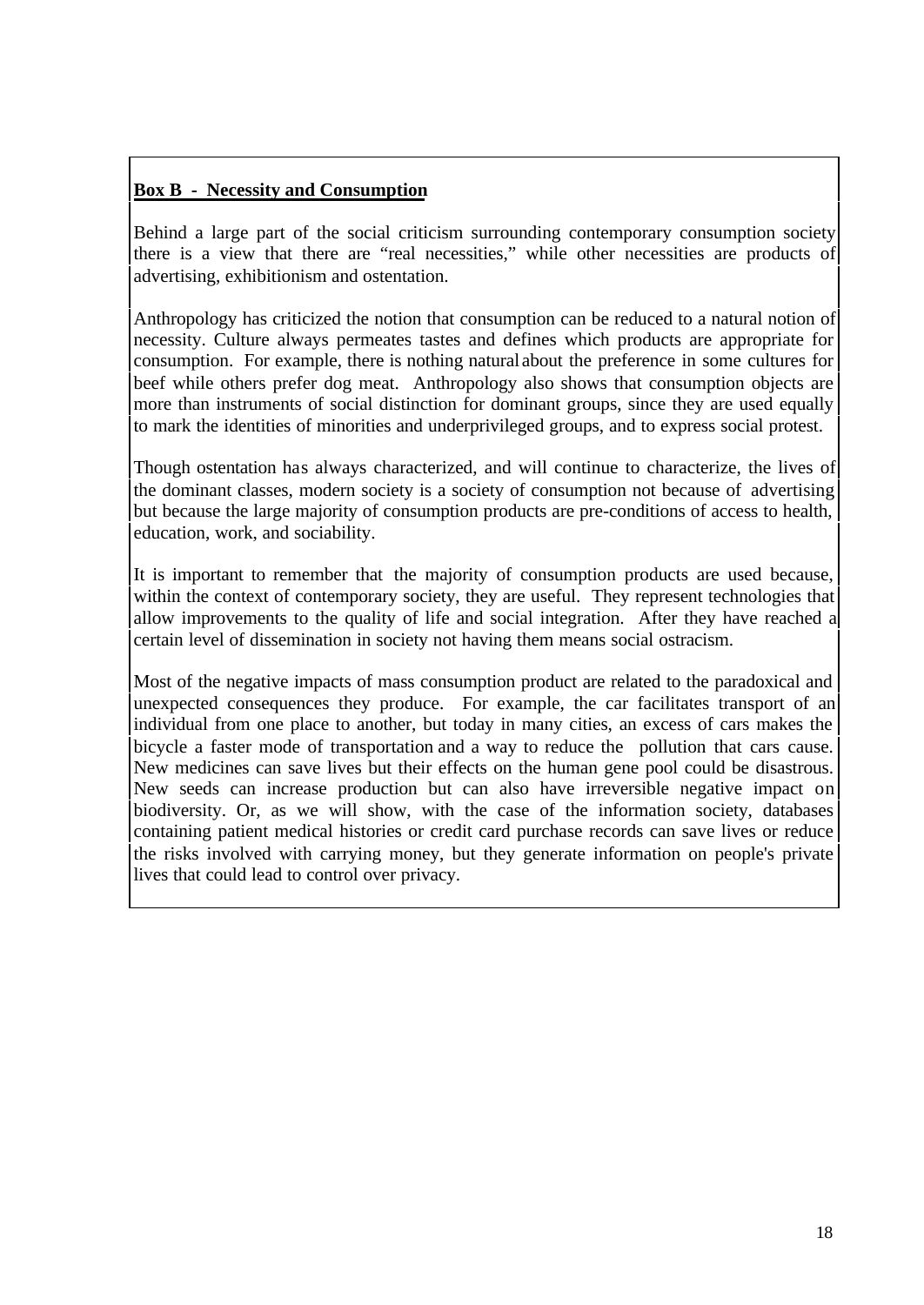# **2 - Paths of Social Inequality**

Contemporary capitalism is the product of the combined and contradictory effect of two structuring principles. On one hand are freedom and individual initiative -consolidated in the institutions of private property, of freedom of contracts and of the market as the main way to organize system of production and exchange. On the other hand are the values of solidarity and equality, expressed through the idea of citizenship and of the nation as a community that should ensure for its inhabitants some minimum living conditions and chances for participation in society. The coexistence of these two organizing principles of capitalism constantly generates new models that will define the most appropriate way of public intervention in production, distribution, and consumption of goods and services.

While the first principle indicates that each person should acquire goods and services in the markets according to his or her assets and personal options, the second requires some private intervention in the system of distribution to assure that all citizens have access to a set of minimal goods and services that are considered basic at the particular point in history. It is important to note that they are different principles, associated with values that coexist simultaneously in modernity. There is no scientific formula that will resolve the problem of how to combine them. Each solution will depend on political struggle and on working out solutions and creative arguments with the capacity to convince the majority of society.

In the history of capitalism, social struggles for greater equality organize themselves around two axes: the distribution of revenue between employees and employers and the extension and universalization of public services. Since the relations between the states and markets are always changing and vary from one country to another, the following is a somewhat simplified introduction to the relations between the social inequality and public goods to identify the role played by the digital divide in the contemporary world of production/consumption.

### **The World of Consumption: Types of Relationships Between States, Markets, and Consumers**

Goods and services can be divided into two major categories: individual and collective consumption goods. Individual consumption goods are those that are selected on the basis of each individual personal option. Goods and services for collective consumption are those that, in a given historical period, are considered fundamental conditions for citizenship and therefore require public intervention to ensure universal access**. These state regulated goods and services impact on social inequality by partially or totally dissociating access to goods and services from personal means.**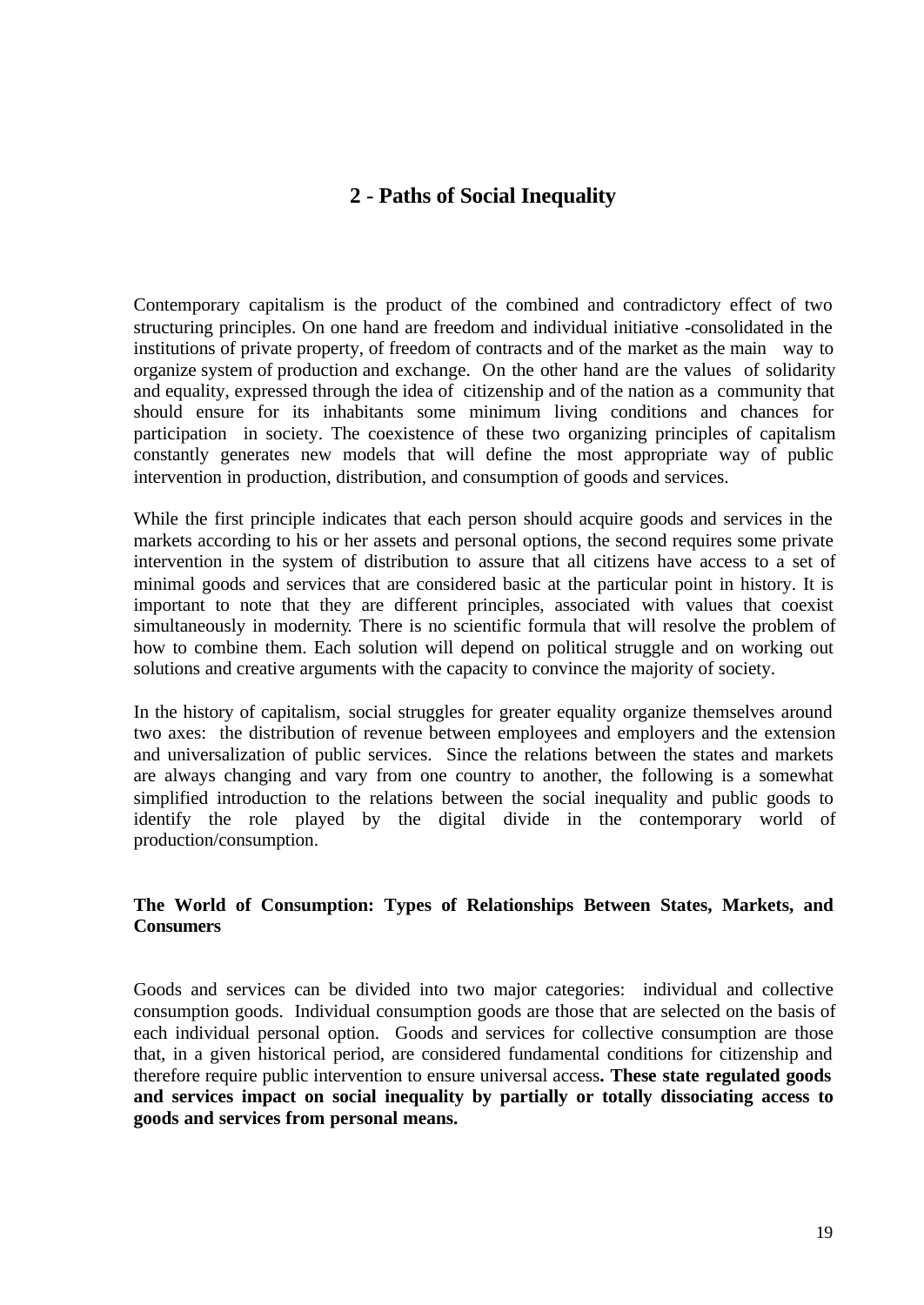Public action concerning collective goods can cause them to lose the quality of being mercantile goods. In other cases they can be produced and/or distributed through the markets, under public control. In all of these cases the state intervenes, be it to through orienting investments or subsidies and/or price controls, to insure universal access independently of individual income- to goods for collective consumption. Though economists have tried to identify traits or qualities that can be associated with public utility or social good nature, there are no criteria to distinguish public and private goods in their pure states. The definition of the public or social character of good will depend on the values of each society in a given historical moment. In democratic societies, public debate determines which products and services should be universally accessible or protected by the state.

In the past few years, a new concept related to collective consumption has been introduced in the public debate: the **global social goods**. These are goods that cannot be delimited to national borders or whose absence in one country can affect the quality of life in other countries (such as the protection of the environment or control of epidemics, but also free international circulation of ideas, peace and information). The concept of global social goods has yet to be adopted and elaborated by public opinion, as they demand a broad discussion on global governance mechanisms that can ensure effective creation of an international space for public goods. If the world economy is being globalized, the process should be accompanied by the globalization of at least some collective consumption goods.

There are four main types of collective consumption goods in contemporary national societies. The first group is made up of public services connected to basic government institutions. Access to these services is completely separate from payment. They are state run goods and services like police, the justice system, and the services associated with executive and legislative power. Their nature requires a complete separation between the public service and citizens' individual income, to ensure egalitarian and universal treatment. The financing of these services is carried out indirectly through the tax system.

A second group is made up of common "indivisible" services such as public lighting, cleaning services, road maintenance, parks and gardens, fire department, and environment. Generally they are the responsibility of local authorities. They are financed through taxes, usually related to housing, and can be carried out by public or private companies.

A third group is made up of collective goods and services that are not by nature indivisible. This is made up of goods and services that are regarded as basic conditions of citizenship such as health, education (at least basic education), social security and, to a lesser extend, housing. They are financed by direct taxes and/or employers and employees contributions. These goods and services can be offered by public or private institutions as well as by nonprofit organizations. When they are offered directly by the state, these services generally coexist with private services of the same type oriented toward individual consumers such as private health plans and private education.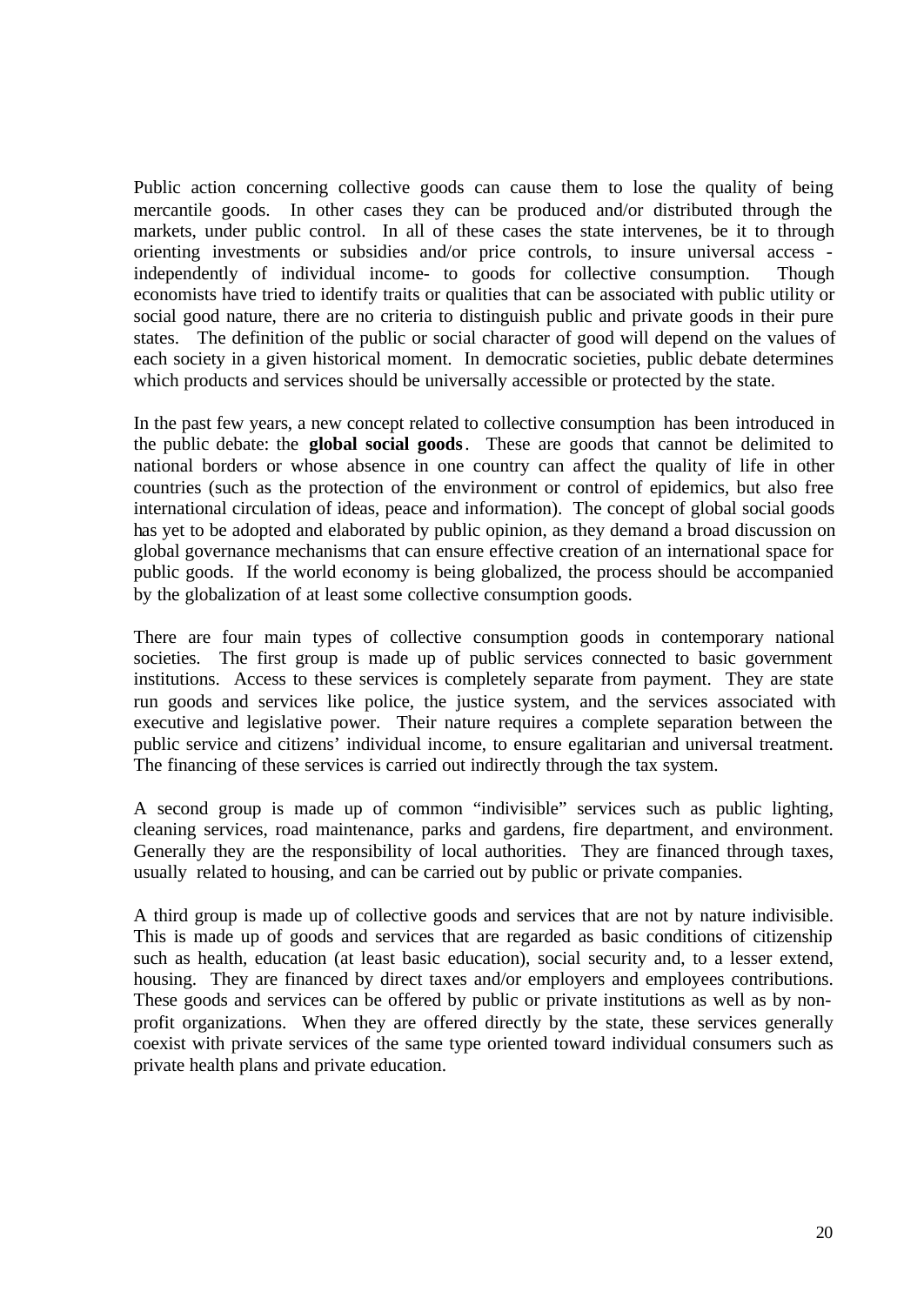Finally, the fourth category of collective consumption goods is made up of goods and services considered essential or of public interest that are connected to **networks and/or natural resources** that occupy finite space (be it under the earth in urban areas, or in the form of waves that travel through air) and give their owners a position of monopoly or oligopoly. They include water, electricity, sewage, radio, television, transportation, and telephone. These collective consumption goods can be offered either by public or private companies with exploitation rights delegated by the state. In either case, the state takes responsibility for ensuring the quality and pricing of these services and that networks provide effectively universal access. Though these services are generally paid by individual consumers (or in some cases by taxes), effective access requires that the network reaches every home and that the prices are reasonable even for low-income groups. While in the case of the previous types of collective consumption goods, the different capacity of each citizen to contribute financially to the goods and services is approached by a taxation structure where fees are inversely related to income, in the case of networked goods and services, compensatory pricing systems usually takes the form of subsidies in which certain consumers (for example, those in high income areas or businesses) pay a higher price thereby permitting other consumers to pay a reduced price for the same services.

To these public goods should be added other forms of redistribution policies, which include unemployment insurance, social services, disability insurance, minimum income policies, food distribution programs, and subsidized housing.

The central question for contemporary society is that the permanent introduction of new consumption products that impacts quality of life imply changing the threshold of goods considered among the basic minimums necessary for life in society. In this sense, each technological innovation introducing new consumption products changes the perception of what it means to be socially included or excluded based on access or lack thereof, thereby changing the universe of goods and services that require some type of state intervention. In other words, poverty, and the fight against it are dynamic and require constant efforts to readapt social policies.

A classification of individual consumption goods is outside the limits of this work. It is however, fundamental to emphasize its deep relationship with collective consumption goods. The different individual and collective goods and services cannot be dissociated from one another. Public health, for example, frequently suffers from the problems caused by the lack of treated water and sewage, the principal causes of child illness in poor neighborhoods in developing countries. The large majority of individual consumption goods depend on prior access to collective consumption goods. To use home appliances, electricity service is needed. Telephone use requires telephone network access. Home water and sewage services require access to urban infrastructure.

The new wave of information technology product has characteristics that are new or more pronounced than in previous waves of mass consumption. First, information technology, in addition to being interactive (like the telephone), is **proactive**, meaning that it allows users to personally appropriate the contents of instruments of communication (for example by making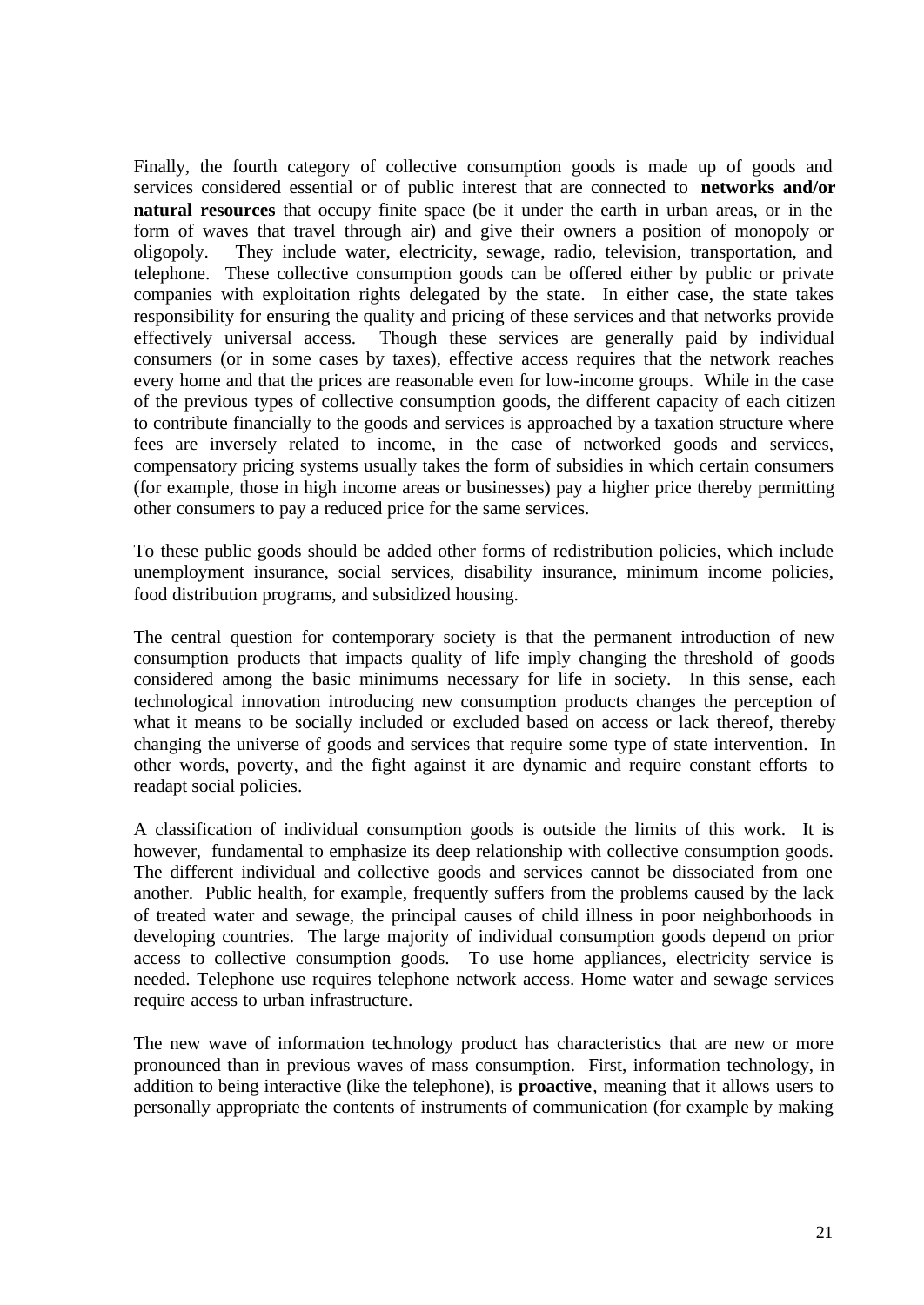their own web site). The uses and possibilities of information technology depend, however, on the intellectual training, in particular the education and profession, of the user. While the use of appliances, telephones, radio, and television require almost no formal education, information technology not only requires literacy but its usefulness depends on each users intellectual ability in selecting, analyzing, understanding, and evaluating available information. While for the user with limited analytical competence the Internet is an information tool, for the user with greater analytical capacity, it is a knowledge tool.

In addition, information technology presents specific barriers to initial access that are greater than those of previous electronic products. The majority of previous electronic products require minimal service expense after initial purchase. The only exception is the telephone with its monthly service charges. New information technology products require either fixed monthly fees (for example wide-band service), or increases in telephone charges (for users of dial-up service, as flat-rate local residential service is not available in most countries). We will see that these fees make up one of the principal barriers for the diffusion of information technology among low-income groups (and sometimes even the low middle class). In the case of computer, their use requires other ongoing expenses such as printer cartridges, paper, periodic technical support, updates to programs, and the constant need to update equipment that makes these products reach obsolescence rapidly.

Finally, information technology products, due to their pro-active character, are for individual and personalized use. Older systems of communication such as radio, television, and fixed telephones, were easily shared between family members.

### **Multiple Inequalities**

Studies on social inequality analyze the distance between the poorest and richest sectors of the population taking income of individuals or families as the principal indicator. Individual income is without question an important criterion in social inequality, but it represents only one dimension of the problem. The unequal distribution of public goods and services is equally important, and in some cases this unequal distribution is even more decisive. Not being able to count on police protection or access to electricity, water, sewage and telephone networks, medical services, or schools, have dramatic consequences on quality of life.

The relationship between individual income and access to goods and services can generate both virtuous and vicious circles. For example, people who live in neighborhoods dominated by drug trafficking activities have difficulty getting jobs. Similarly, poverty force some families to take their children out of schools to make an early entrance to the workforce, while poverty is mainly the result of low education levels.

The many inequalities of personal income and of access to collective consumption goods should be considered within a systematic perspective and should not be reduced to a single factor. Combating these inequalities requires actions directed at various dimensions of the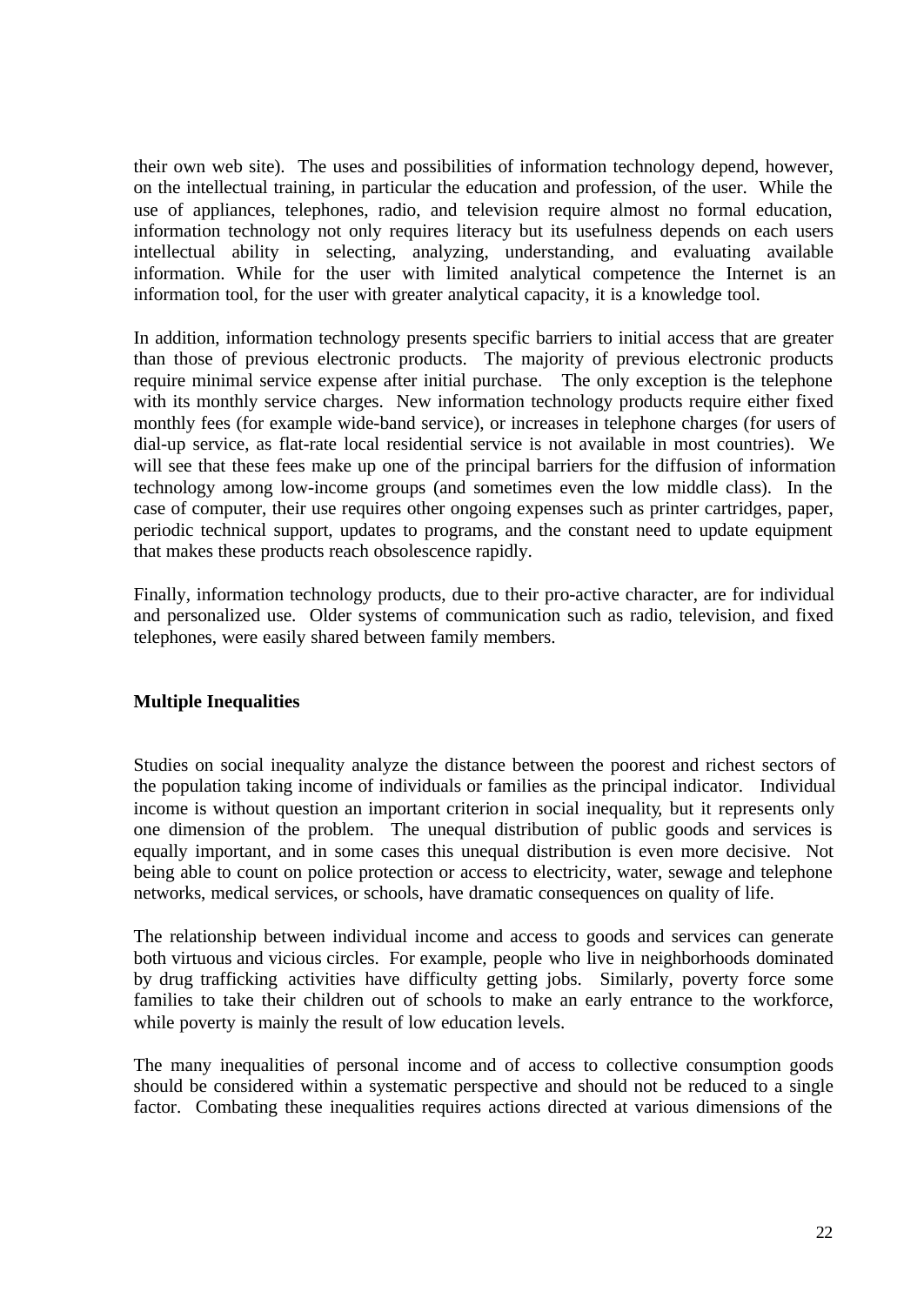problem. The challenge is to identify those issues where the positive consequences are greatest both in the short and medium term. Some actions, such as investment in education, take years to make an impact in terms of personal income while other actions such as extension of water and sewage networks have immediate consequences over quality of life but do not directly impact income levels. In practice, social policies are oriented both by technical logic and by the capacity of each social group, including the lower, middle, and upper classes, to put pressure on the state.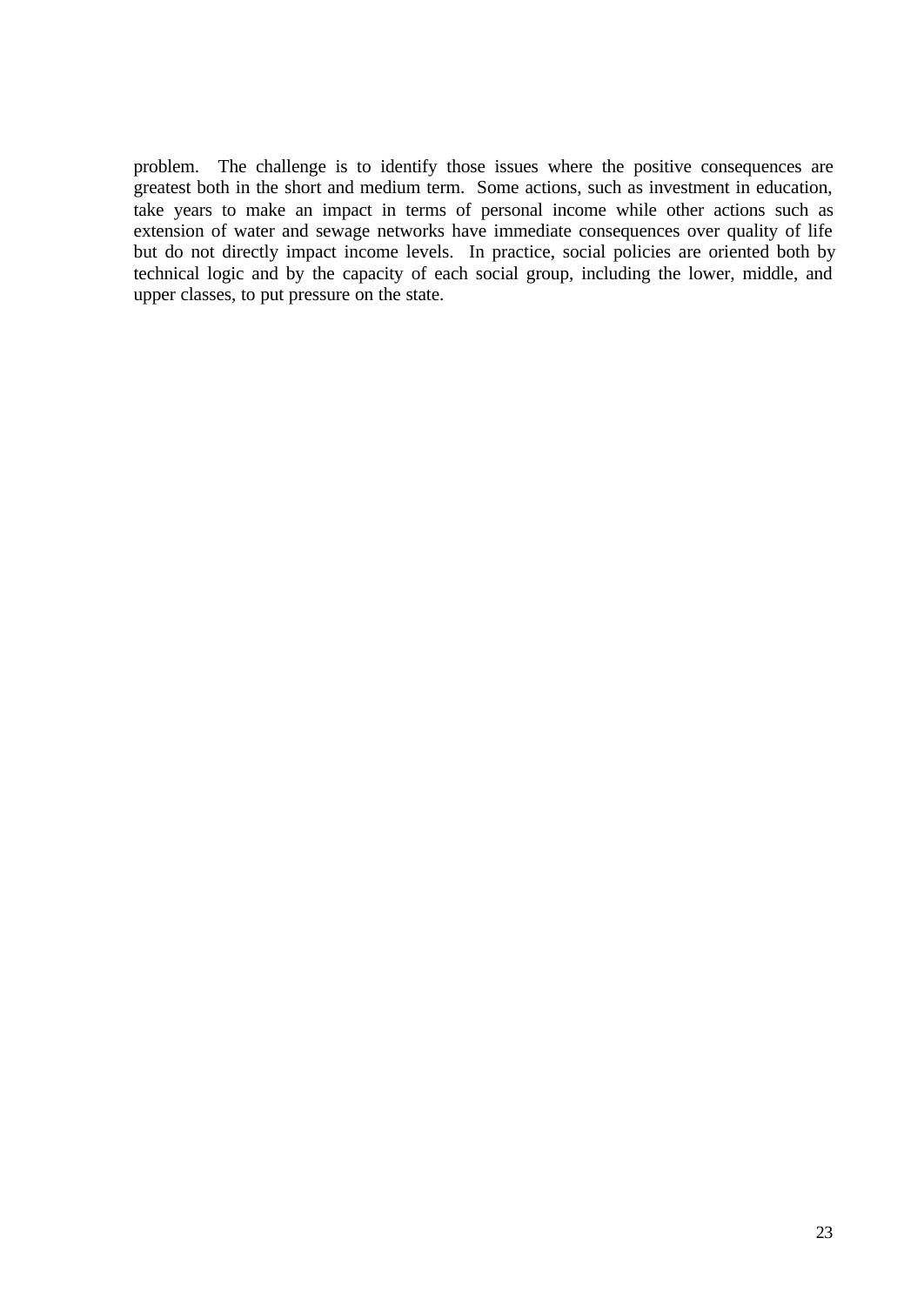## **Box C – Unequal Inequality**

Social inequality supposes differential access to social wealth within a social system. Analyses of social inequality traditionally distribute the population of a country as though it was made up of a continuum of individuals, a straight line from those who have a lot to those who have very little.

In the past decades, studies on social inequality have been transformed under the impact of new social movements such as feminist, gay rights, black, and ethnic movements that have argued that society cannot be considered as a homogeneous group of individuals and that social inequality should be analyzed with consideration to the relative position of each identity group.

The new emphasis on identity groups within social studies has increased the perception of the complexity of the fight against inequality. But, on the other hand, it has also created new distortions in perception, particularly with regard to social groups that lack self-representation and political support., as, for instance, young men in poor neighborhoods, who are put at risk by the lack of security policies capable of confronting gangs and drug traffickers; or unemployed people between ages forty and fifty, who have the greatest difficulty re-entering the workforce; or young children, who are most likely to fall ill as a result of inadequate water and sewage systems. These social groups have little ability to project their interests in the symbolic and political field.

The growing emphasis on problems impacting specific identity groups can result in fragmentation in the fight against social inequality, which is increasingly colonized by lobbies applying specific pressures that can distort public policy and limit the development of comprehensive strategies for the whole of society.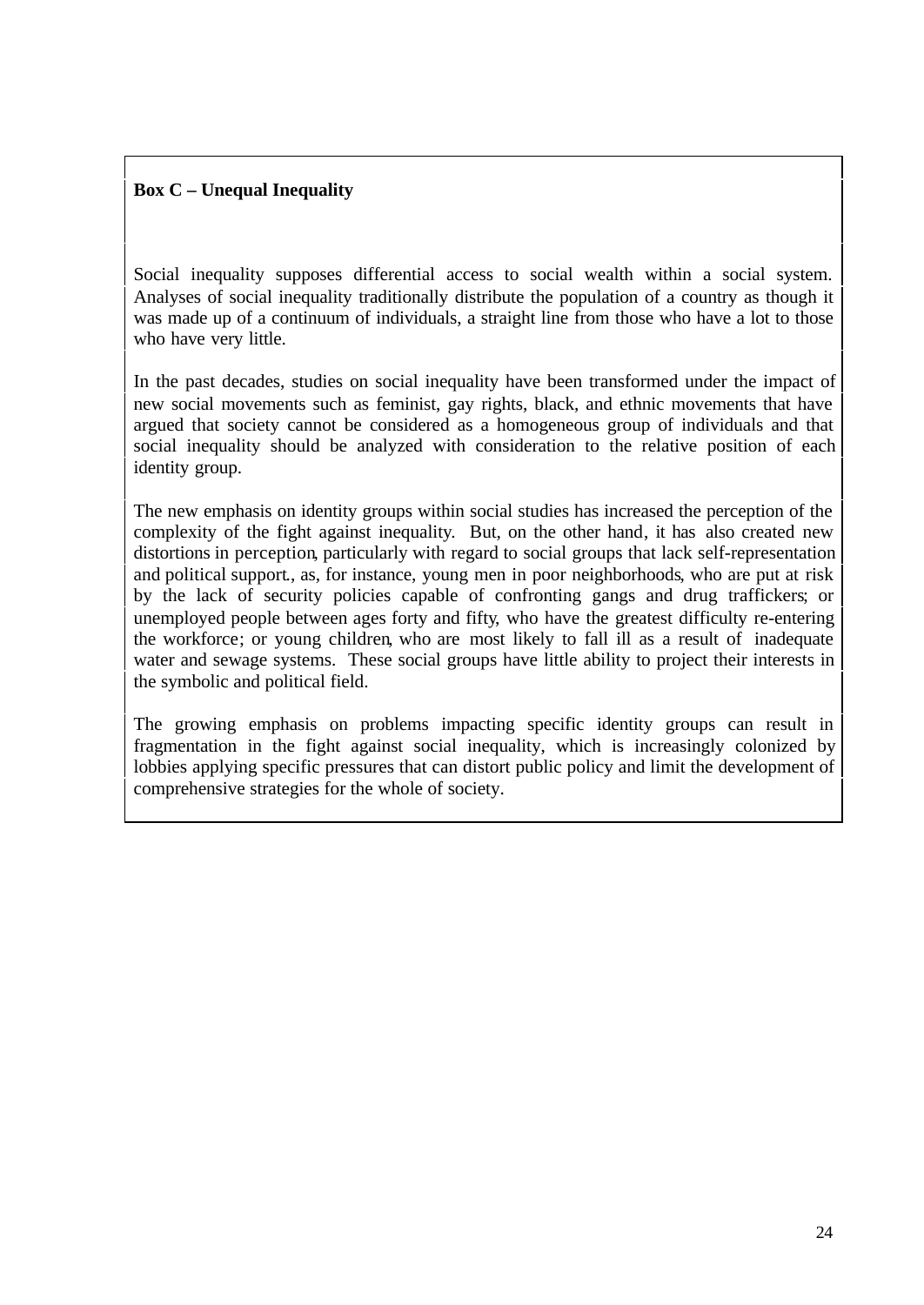# **3 – What is the Information Society? Pyramids and Networks**

The term "information society" is currently the most common way to refer to the set of impacts and social consequences of new information and communication technologies. While it is useful as a concept that identifies a theme, it is not a theory or an explanatory framework for the dynamics of societies in the contemporary world. In a strict sense, the term is also incorrect, first because information is equally important in all societies, and second because information on its own has no value: its relevance depends on its insertion into a system of knowledge. In this sense, another widely-used term, "knowledge society", is more appropriate, but once again the term overlooks the fact that all societies are based on knowledge. In practice the concept of a "knowledge society" refers to a particular type of knowledge -scientific knowledge- through which technological innovation, the principal vehicle for economic expansion in the contemporary world, is possible. From a sociological point of view, it is perhaps more appropriate to speak of capitalist societies of **consumption of technological goods**, that is, societies where communication, quality of life, and economic and social relations are mediated by technological artifacts (in the form of products and services) that incorporate scientific knowledge.

Since the processes associated with the "information society" are in their initial phases, many analysts confuse trends, extrapolations, and speculation with current reality. Certain argumentative exaggerations play an important role in expanding our field of perception and sensibility to new phenomenon. In spite of this, it is important, especially with regard to the use of scarce public resources, to focus as much on continuities as on discontinuities -on the new and the old- without carelessly extrapolating experiences from other contexts. We must remember that the world is not California (home of the information boom), and that each land has its own nutrients, farmers and crops.

#### **The Internet at the Convergence of Social Transformations**

The unilateral emphasis on the impact of the Internet can create a perception of a radical transformation dividing the new and old forms of social organization. But we cannot overlook the fact that the computer has been influencing society for several decades. Its influence was already discussed extensively in the seventies and eighties before the Internet. The Internet represents a new communication technology that adds to the long list of instruments of voice and image transmission such as telegraph, telephone, telex, radio, television, and fax that have changed communication in contemporary society.

Information technology, and its most widespread system, the Internet, is of enormous importance because it allows the convergence of two activities that are central to social life: the manipulation of knowledge and communication. Information technology allows the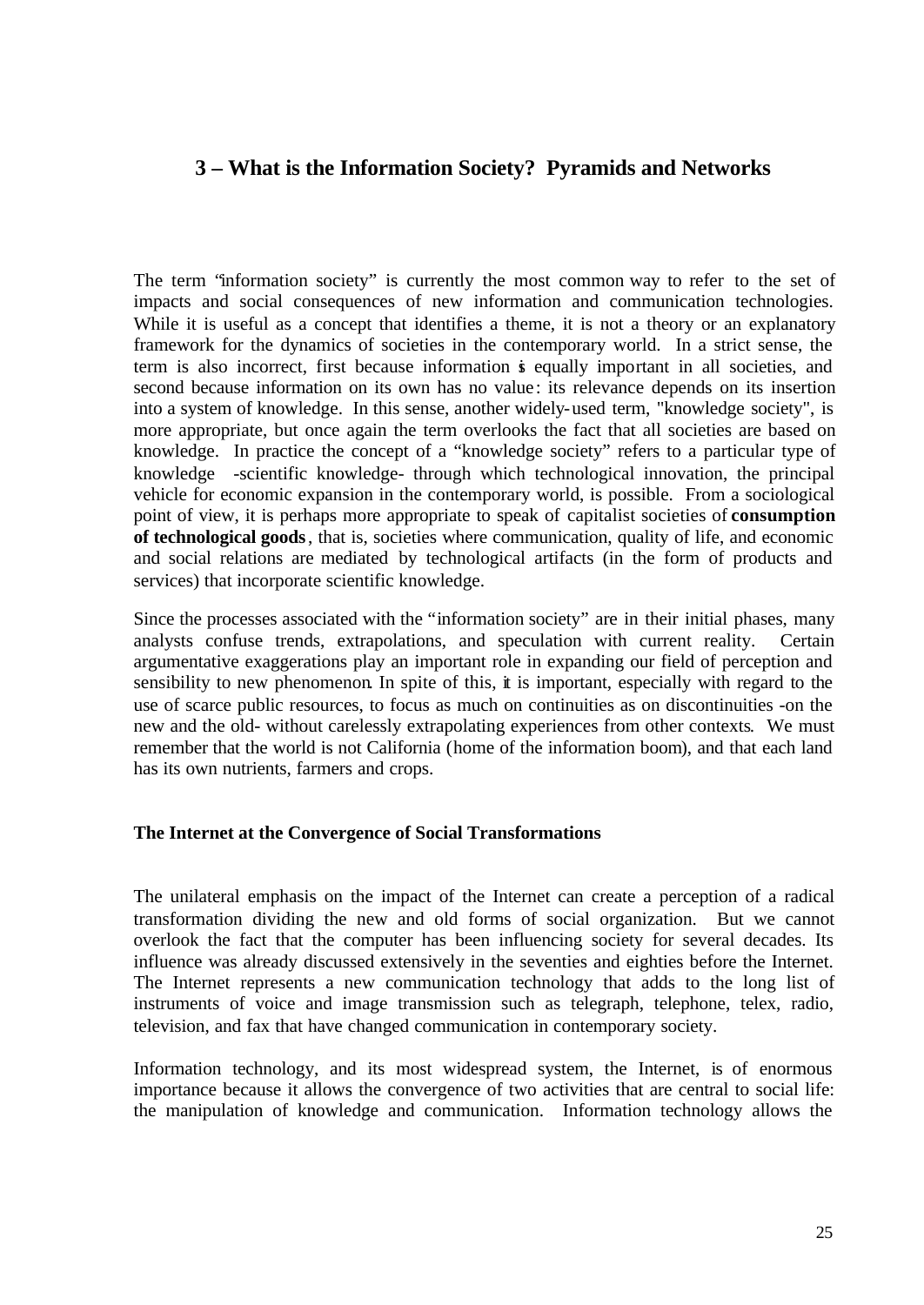storage, organization, and processing of an enormous amount of information in a small space and incredible speed. New communication technologies permit instantaneous voice, text, or image communication on a worldwide scale, constantly increasing the availability of information while decreasing communication costs.

These combined technologies working through a set of protocols (TCP/IP is the most common on the Internet) allow communication between computers. The Internet is a network of computer networks, all communicating in real time, making information instantaneously available anywhere on the planet. Thus, information and communication cease to be spatially localized and are transferred to "virtual space" (or cyberspace), allowing simultaneous contact between an infinite number of people using the memory of the computers participating in the network, independent of their physical location.

The Internet appeared in a period when capitalism was undergoing a deep change in its productive and social system. Internet acted as a catalyst and accelerator, but information technology did not cause most of these transformations, nor was it a condition for their appearance. By forgetting recent social and economic history, several authors have ended up with technological determinist interpretations. They glamorize the Internet and propose unrealistic visions of the social conditions in which information technology functions and the impact it has on people. In order to get a historical perspective it is worth mentioning, albeit in a summary form, these processes prior to the arrival of Internet:

1) The transformation, in the last decades, of the **service sector** in the dynamic core of the productive system. The capacity for technological innovation and the control of knowledge associated with it become the principal source of aggregate value, productivity gains and dynamism of the economy. Information technology was not the initiator of the so-called information society or knowledge-based society, but an accelerator or vector of a process that precedes it. The increasing importance of knowledge as the principal source of innovation and value creation in a constantly changing world transforms learning into an ongoing process, driven by the necessity to update and adapt professional skills to the requirements of new technological transformations.

By putting a large part of human knowledge in virtual space, facilitating the interchange and expression of ideas and developing online services in real time, the Internet allows people to break the barriers that in the past have limited access to and transmission of information. But the Internet is not a substitute for human capital, which is the product of large, long-term, investments. Nor does it substitute the laboratories, research centers, and corporate resources under which scientific knowledge is produced and transformed into technology, and finally into consumption products.

 2) The increasing **"flexibilization" of the work process** and the production arrangements. This trend is associated in part to the processes described above, in particular to the value assigned to knowledge demanding greater autonomy and creativity in the chain of production and new models of business administration. It is also related to overall changes in the sociopolitical system, the relative decline of trade-unions, welfare benefits and labor rights. The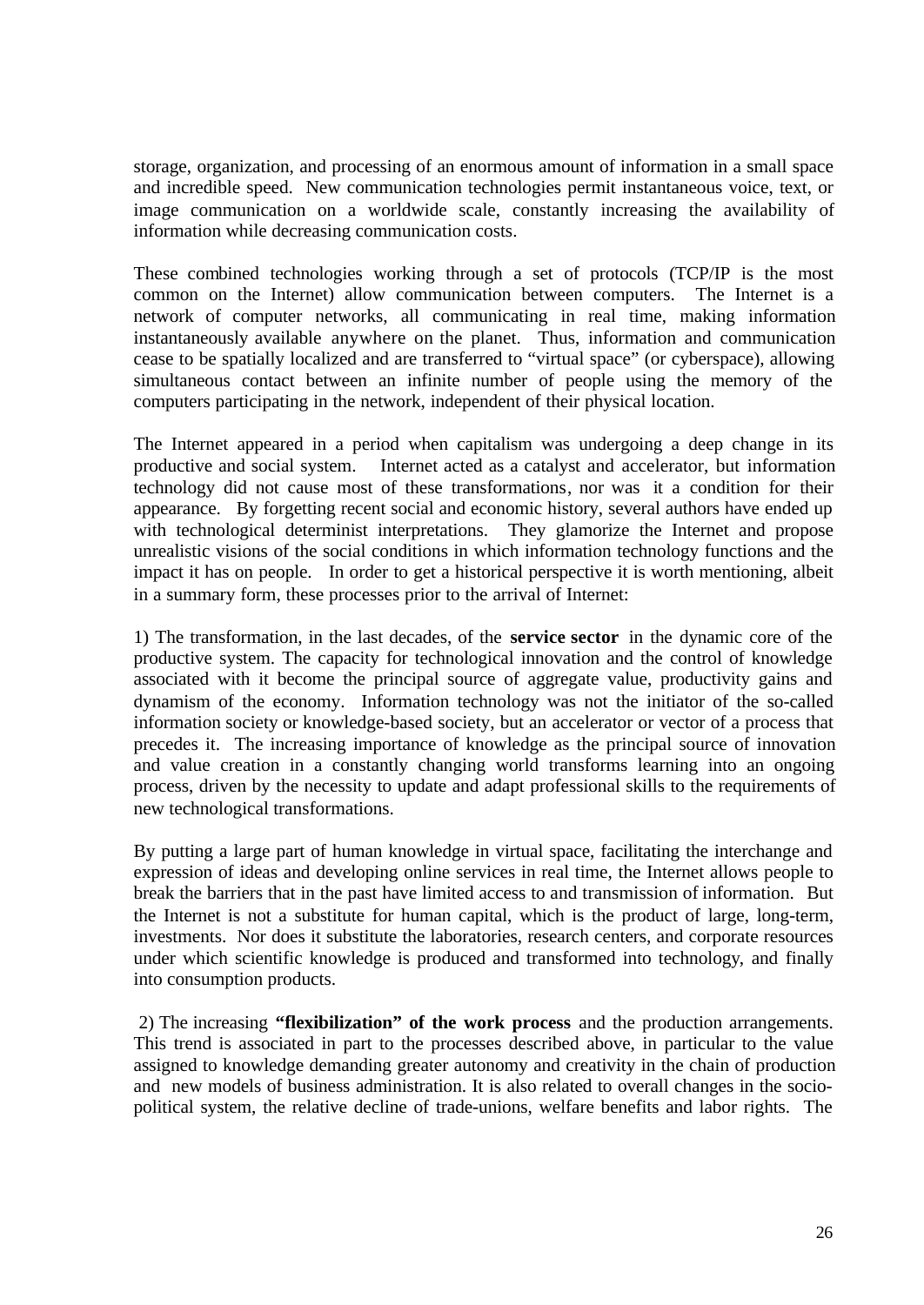Internet, in some cases has been a tool for the advancement of new models of management and the flexibilization and decentralization of production and work.

3) The tendency known as **dematerialization of production** and the surge of the "new economy". The idea of dematerialization of production describes a twofold process in which, a) added knowledge is the principal component in the value of the final product, while the relative costs of physical materials declines constantly, and b) the most dynamic goods and services in the economy are those that transmit or condense/incorporate information -as is the case with goods connected to the cultural industry, finances, medicines or genetically modified seeds. (The dematerialization of production, doesn't mean, however, as we will see at the end of the chapter, that material resources can be dismissed).

The new economy is mostly related to "dematerialized" products and services, constituted by enterprises mainly in the fields of telecommunications, audiovisual, biotechnology and pharmaceutics. The principal characteristic of these companies is that they are dependent on permanent technological innovation, which transforms knowledge into products and services. The market value of these enterprises, especially those which are mainly research oriented, is not related to current revenue levels, but based on the projections of their potential for future sales if the product/service they invent is adopted by the market. The new economy has transformed a considerable part of financial investment into venture capital, as it is carried out in under high-risk conditions in which expected potential gains may never materialize. Due to the quantity of new products associated with communication and computing, the Internet expanded the new economy enormously.

4) Deepening of the process of **individualization**, in the sense that there has been a reduction of outside references in standards and values of social conduct. Individual are less and less guided by traditional values, norms, institutions, and ideologies of modernity (such as patriotism, parties, work, family), bringing about a new form of reflexive individualism in which people must constantly negotiate social relations (for example with sons, daughters, and colleagues). By inserting the reflexive individual in a world of global information and increasing contacts with diverse social networks, information technology enhances individualism.

5) The proliferation of **transnational agents**. Since the 1970´s multinational companies have been studied as agents acting on an international scale according to a strategic vision that is not delimited by national borders. In past decades, the number of these transnational agents has multiplied due to the growing internationalization of various groups, including companies, scientific and technological systems, religious groups, non-governmental organizations, and criminal and terrorist organizations. The Internet facilitated and accelerated the development of these transnational agents and networks. ..

6) Finally, the **globalization of societies** and partial loss of symbolic significance of the nation, discussed at the beginning of this book. The processes of internationalization of financial flow, of international commerce, and of patent regimes, have limited the breadth of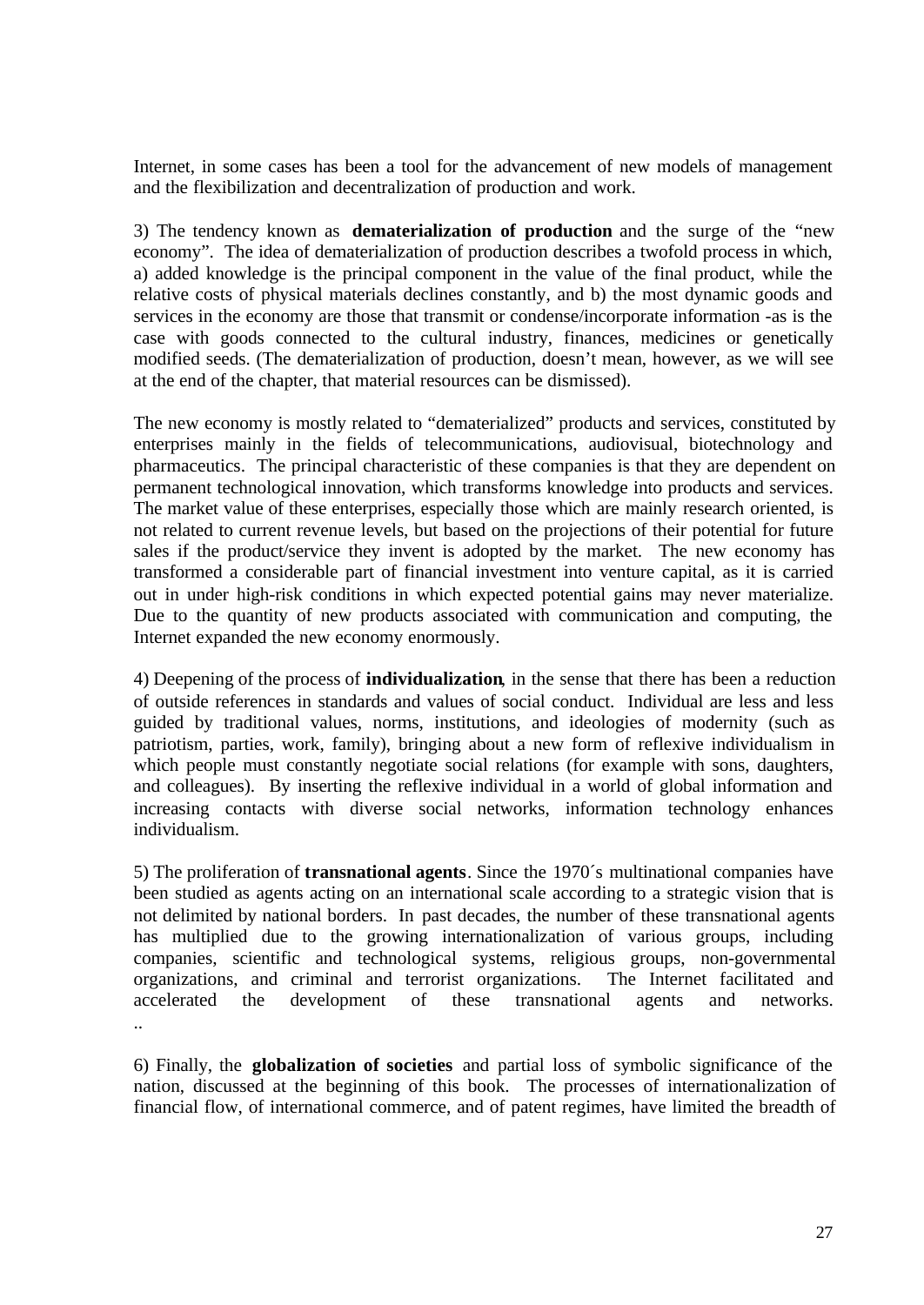action available to governments. Meanwhile, the Internet facilitated the globalization of social and cultural interactions, limiting state control over sources of information and education. Despite this, the state continues to be the principal actor in national and international politics. If the globalization of societies has limited government control, it has also increased the expectation that governments will ensure regulation and adequate distribution of wealth.

#### **New Tendencies: The Impact of the Internet on the Perception of Reality**

Information technology has had several impacts on knowledge and culture. The first, about which there is some consensus among researchers, is the unification of the perception of space–time at least in relation to all of the social dimensions that are based on the flow of information (in the form of text, voice, or image). In the human experience, the limited reach of physical senses, which require that individuals go from one place to another to reach another individual or object, determines the sense of distance as related to time. Mechanisms for sending information such as drums, smoke signals, mail, telegraph, telephone, and television, were the means developed by humans, to transmit information without going from one place to another. These tools brought a new dimension to the relationship between time and distance.

Now that voice, text, and images can be instantly transmitted, the association of space with time is disappearing, at least with relation to things that can be transmitted digitally. With the transmission of television images via satellite, televised events took place for the whole world at the same instant regardless of space or time. The Internet brought this revolution to a new level allowing an individual in any place on earth to be in immediate contact via a choice of voice, text, or images, with any other person on the planet. At the same time, it brought a large part of the collection of human knowledge and culture (at least those parts that can be transformed into digital format) to cyberspace, making it available for any user in any place.

#### **The unification of space and time does not mean that temporality has disappeared. On the contrary, it represents the contraction, acceleration, and increased value of time brought about by the disappearance of space barriers.**

A second issue, about which there is sometimes conceptual confusion, is **virtual reality**, defined as **a set of images and sensations produced electronically.** Virtual reality is often contrasted with reality, as though the virtual world were less real or authentic than the world of sensations or the world as we experienced it before these new technologies. This is a romantic vision of the past, of sensory experience, and social life. The world of humans is by nature virtual. Human beings relate to their world through culture, a set of abstract symbols that determine how things transmitted by the senses are perceived, understood, interpreted, and evaluated. Be it by way of the Bible, the Koran, or a science book, the only way to get beyond the finiteness of individual experience is through the world of meanings that organize and allow transcendence from the limited universe of our sensory world.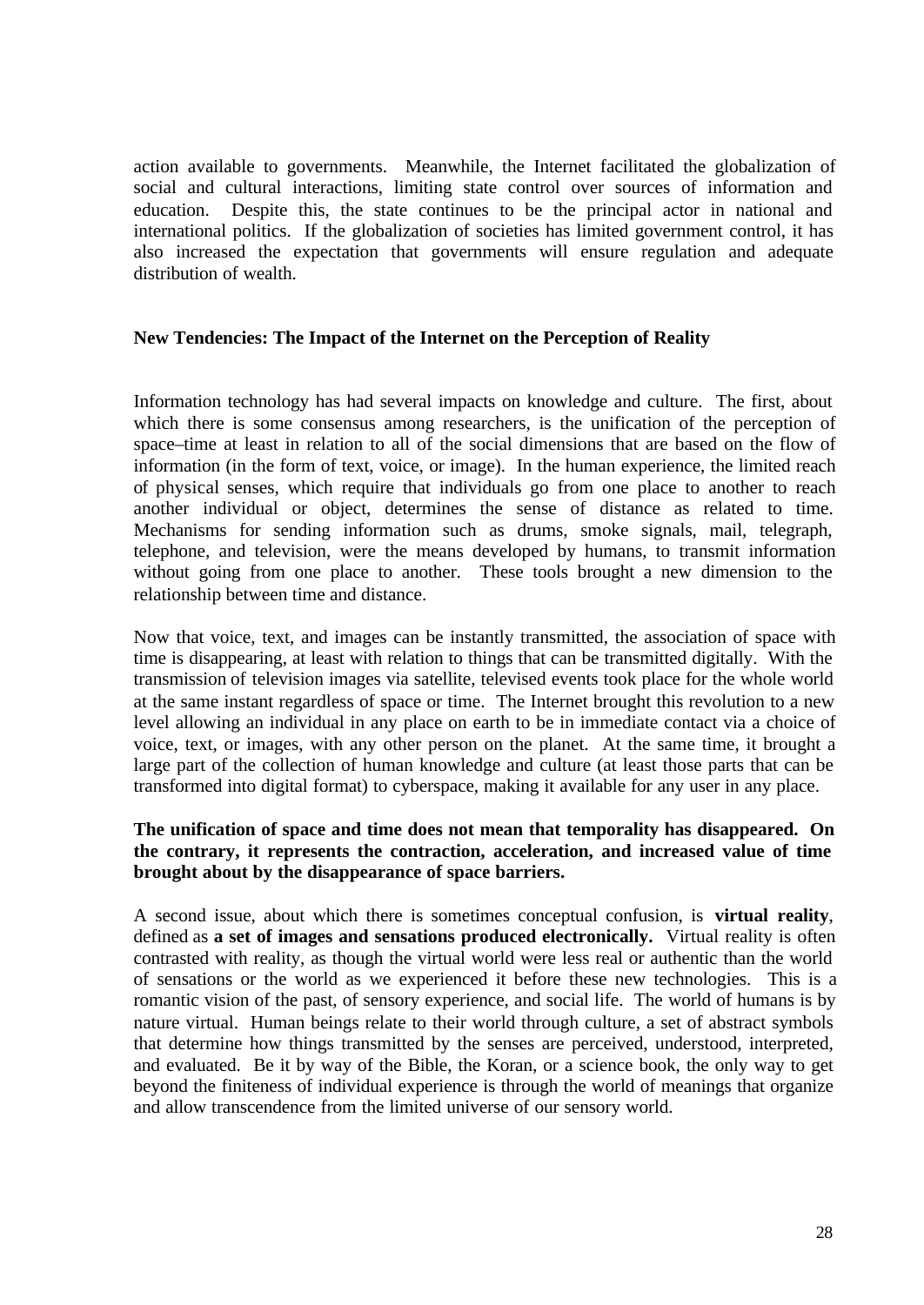The third impact of the Internet, perhaps the most important, is the transformation of the human universe by the growing integration between machines and humans. This is an area about which little is known and two main schools of thought have developed. For some, the computer has the potential to mirror the human mind, allowing integration between the two in the future. For others, the distance between the human mind and artificial intelligence is unsurpassable because the human mind cannot be dissociated from the biological and cultural support that allows it to function.

Finally, an ample bibliography already exists concerning the consequences of hypertext over intelligence and perception. Hypertext allows the development of reading written material in permanent connection and association to other texts, thereby allowing instant access from one text to another in a continuing spiral. It is different from "classic" text reading, which is undertaken in a linear fashion, from beginning to end. Some authors claim that the capacity to connect large amounts of information associated with diverse contents and networked material could cause losses in the intellectual culture of the "the age of books," with its emphasis on deep reflection and conceptual development carried out in large part by isolated individuals. Others emphasize that the intellectual activity associated to hypertext takes place with more awareness of the collective character of all works, is less individualist, and more fluid.

#### **New Tendencies: Information Technology and Social Structures**

Since the Internet evolved into the most used means of distance communication (substituting mail and to a degree the telephone), naturally it is present and has permeated all social, economic, and political relations. But this does not mean that the Internet is capable of changing these relations. If the Internet, as we have shown, deepens existing trends in contemporary society, nothing, at present, indicates that it is capable of radical transformation of the social structure, system of stratification, or the norms and values of society. At the end of this chapter, we will return to the question of the impact of information technology on the political and legal dimensions of society, in particular the possibilities it opens to new forms of social control.

Electronic networks do not substitute face-to-face relations, which **continue to be the principal source of trust in human relations.** Internet opens possibilities to intensify interchanges and diversifies social networks but with the exception of marginal cases, generally of adolescents approaching adulthood who encounter an alternative world on the Internet, this has not been sufficient to substitute or modify the social ties that are established by direct coexistence.

One area where the Internet has had an important to impact is in consolidating feelings of solidarity between members of immigrant communities (in many cases temporary and illegal workers) residing in developed countries. For these people, the Internet allows constant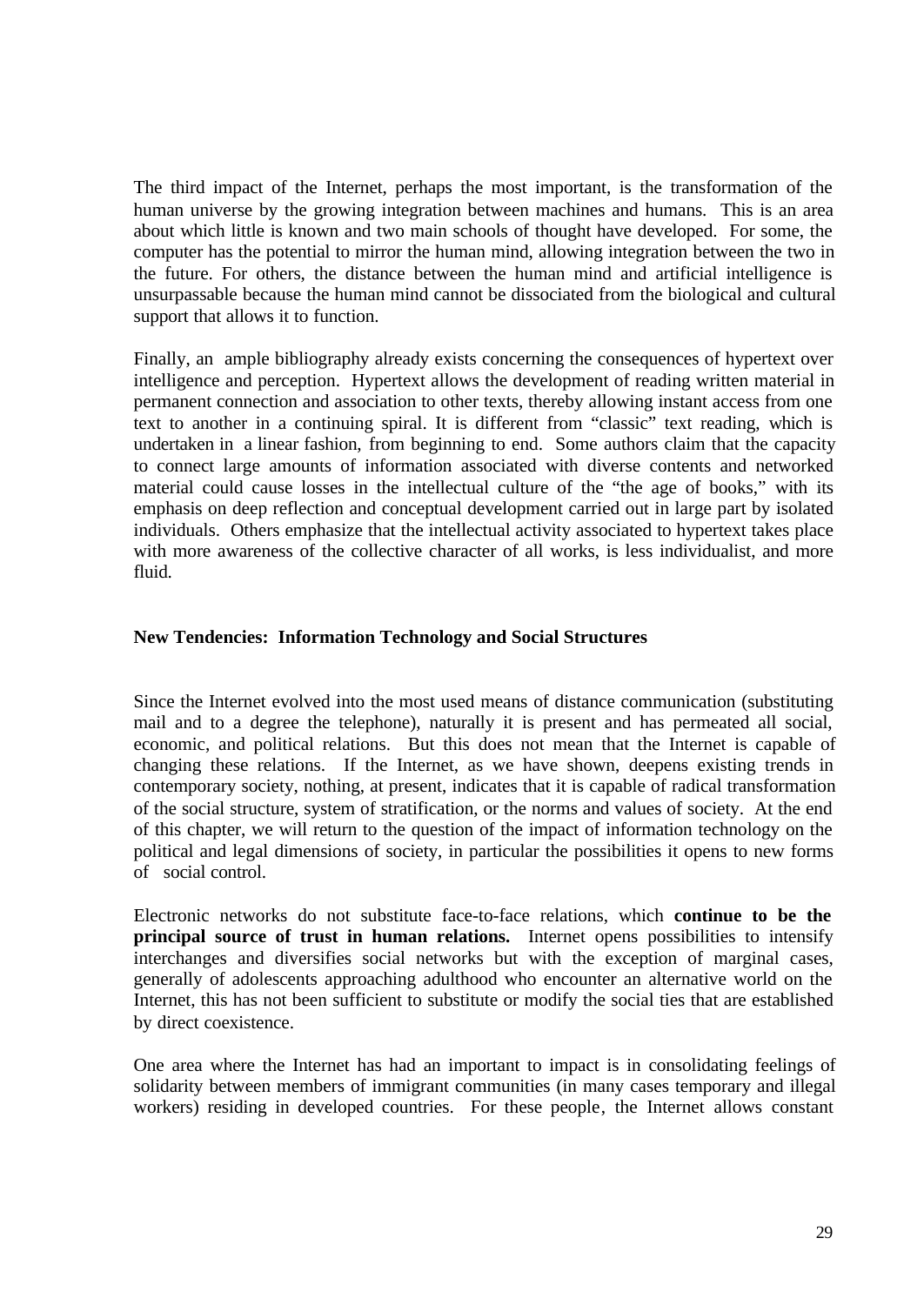contact by e-mail with family and is an ongoing source of news from their home countries, reinforcing their ties with their homelands. The Internet is also used to re-create effective ties as is the case with genealogists or old friends who have lost contact.

From the point of view of social agents and social movements, new technologies have produced a new kind of social actor, the hacker. Hackers are highly able programmers, mainly academic scientists and freelancers, who have launched a movement against commercial control of the Internet. The principal contribution of this group has been the open source movement, which develops software, generally with registered licenses, for which source code is publicly available. As we will see, the open source movement is a principal factor in the resistance to commercialization and private and state control of information that circulates on the Internet.

#### **New Tendencies: Applications of the Internet**

**e-mail:** Through the vehicle of e-mail the Internet offers a mechanism for sending messages and documents instantly causing the postal mail (as well as of the telegraph, fax, and telex) to practically disappear as a means of transmission of text, while to a certain extent substituting the telephone call. E-mail is the most common use of the Internet in terms of user time.

Increasingly, having an e-mail address is viewed as the equivalent of a residential address, a way that a person can be "located". The lack of an e-mail address will cause social isolation and in the future an e-mail address will be a basic condition of citizenship.

The ability to send messages instantly to an unlimited number of people anywhere on earth for the price of a local telephone call, without the need for material resources like paper or ink, has caused communication and the possibilities for interaction to multiply exponentially. Many of the messages that circulate would not be sent to if there were a financial cost or printing effort required. This generates a new problem, the "excess of communication," which requires an enormous time investment for taking in and generating communication.

The Internet has changed the rhythm of communication requiring greater speed and creating the expectation of immediate responses. However, the speed of human emotional and intellectual processing is not the speed of light.

**e-research:** The Internet has facilitated the process of accessing information enormously, a process which by traditional methods required great investments of time, energy, and resources. The Internet does not just store computerized cultural production, it is also a way of making the material publicly available. The Internet allows access to a growing collection of text, images, and sounds to which the public would not have access if material reproduction were necessary. The growth in the amount of material available through Web sites is exponential causing users to depend increasingly on research mechanisms to locate information of interest. While on the one hand the fact that anyone can put content on the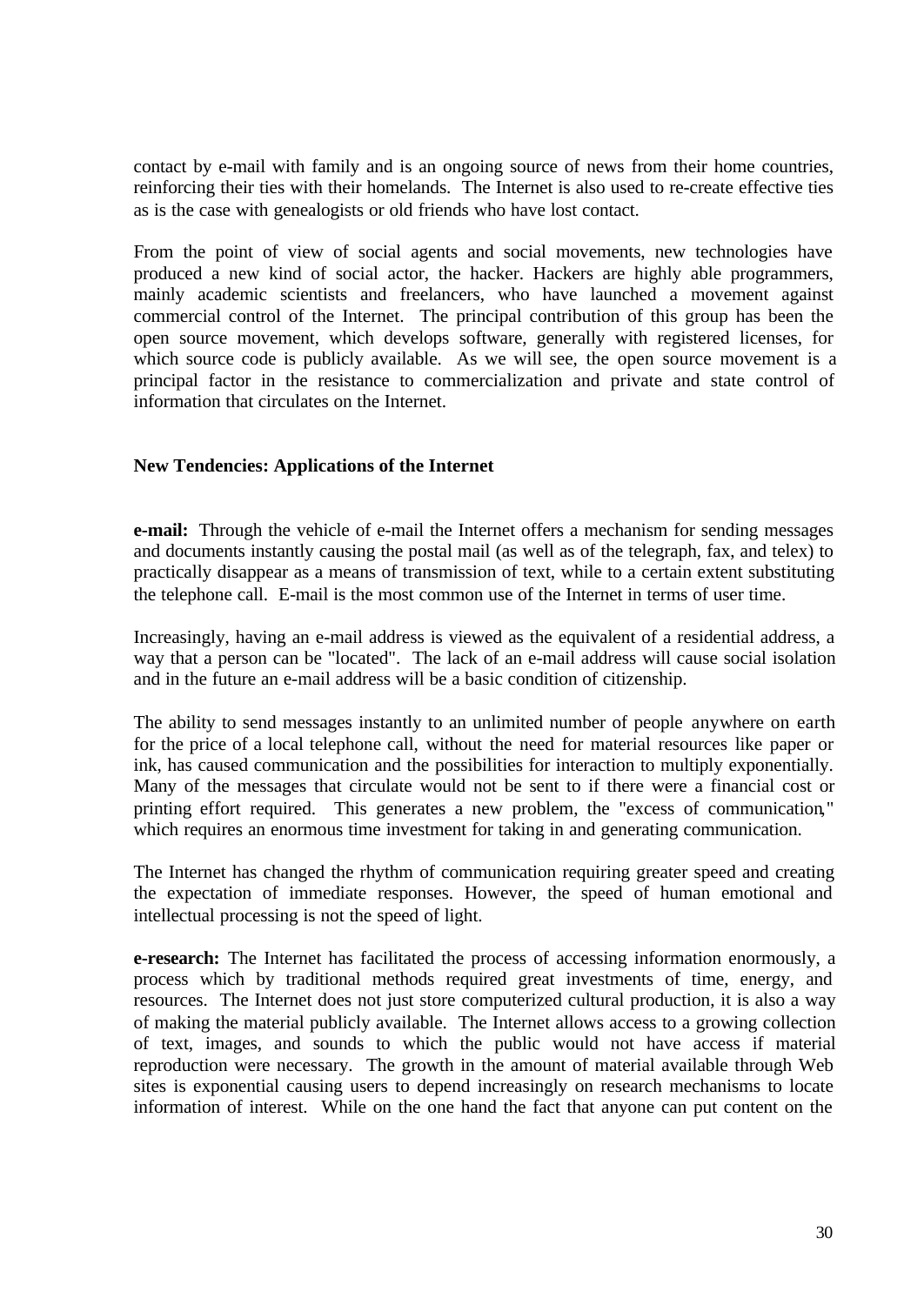Internet represents a form of democratization of information, on the other hand it causes dependence on search engines that have the capacity to influence the priority level of texts for users.

Many search engines put sites that have paid to appear first at the top of search response lists. Even when this is not the case, they define priorities and classify material available on the Internet on a non-explicit basis. The enormous quantity of material available on the Internet makes room for companies specialized in processing and developing information as well as new, increasingly complex, search mechanisms.

It is possible to distinguish between the use of the Internet to get **information** and **knowledge**, or in technical terms, texts with high and low informational content. Low informational content refers to material that does not require any much intellectual training to understand and comprehend and is depleted after serving its immediate function. For example the name of a street, a pornographic image, a bank transaction, or online shopping, are all low-content information. High informational content material depends on the analytical ability of the user and has an impact on his or her further competences and intellectual abilities. As we will see, the prior intellectual ability of the user is a determining factor in the transformation of the Internet into a tool of cultural empowerment and social creativity.

**e-science and technology:** in addition to facilitating access to databases, virtual libraries, and all kinds of information, the Internet has enhanced two traditional characteristics of the fields of scientific research and technology: its functioning through networks and international contacts. Scientists and researchers are extremely open to the Internet and its possibilities for restructuring communication. The strengthening of international networks related to the interests of each researcher has contributed to the weakening of immediate social ties based on local faculty life

The ability to circulate scientific work on the Internet allows new possibilities for scientific publication in electronic periodicals without printing costs. This has contributed to academic debate concerning the regulation of these publications (whether they should follow the same editorial norms as printed publications) as well as disputes concerning intellectual rights.

**e-production:** as discussed earlier, information technology did not globalize the economy itself, but it accelerated communication between and within companies enormously, independent of the location of any given employee, increasing the speed and quantity of informational interchanges. The Internet allows companies to keep track of inventories, market trends, and relations with providers and clients online, reducing the time of production, distribution, and consumption cycle.

The impacts of information technology on the productive system are varied. In the first place, it has created an enormous market for information technology products, from communication infrastructure to computers, equipment, and software. Second, it opens up the possibility of new products and services that can be transmitted via the Internet. Third, it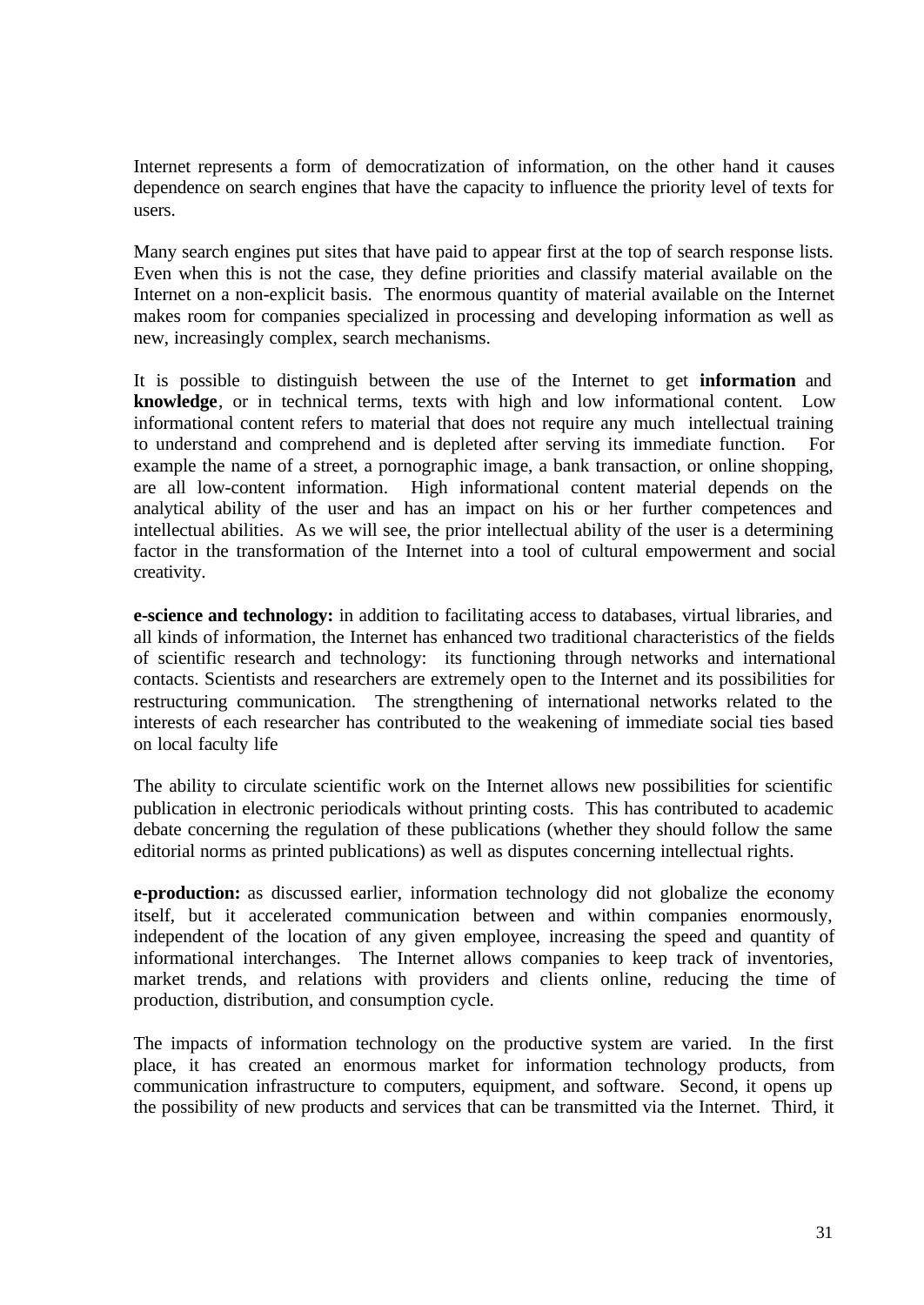has allowed revolutionary changes in systems of knowledge management and communication within companies. Fourth, the different forms of e-commerce (the principal forms are B2B business to business, B2C - business to consumer, C2C - consumer to consumer, and B2G business to government) revolutionized selling and buying. Fifth, the electronic auctions of B2B, B2G, and C2C have reduced transaction costs enormously while B2C and B2G modified logistics and the supply chain among businesses while increasing the speed and reducing the costs of transactions. Finally, services that were previously carried out by employees serving clients can be transferred, as is the case of automatic teller machines and Internet banking as a substitute for the teller, or secretarial services, which are now in large part carried out by each employee, or with the reduced importance of the sales staff in commerce between businesses.

The tendency to maintain the flow of exchanges to a minimum has had a particular impact on the financial sector, one of the sectors that, due to strictly informational nature of money, has come closest to the elimination of time. As time can never be eliminated, the financial sector has always been characterized by the fact that many lucrative opportunities depend on the ability to arrive first. Today this translates to an advantage that is counted sometimes in terms of seconds.

**e-employment:** The Internet allows all information to be encountered in virtual space. Because all information can be accessed in virtual space, the necessity to use of physical space has diminished and contact between the employee and the employer has become independent of their location, allowing increased productivity and making the structure of businesses more flexible. Transmission of messages by Internet has changed labor practices in the service sectors were information is circulated via e-mail permitting more agile communication, documentation, and control.

The Internet, when combined with cellular telephones, allows employees to be reached wherever they are. The consequences of this have been calamitous, increasing the amount of work that is performed outside normal work hours and in practice, destroying the notion of work hours, weekends, vacations, and the distinction between work and the private sphere. The rhythm of electronic communication enters into conflict with the biological and emotional rhythms of people, and this conflict leads to growth of social problems and ills. The current symptoms of such ills are the epidemic of stress and depression caused by the difficulty of keeping up with the rhythm of things and that sooner or later will result in demands for new regulations in the world of work. Eventually, worker's rights will need to include the **right to remain unplugged** outside of work hours. If we do not move in this direction in the near future, humanity will have to reinvent one of the principal contributions of the Bible: the right to a day of rest.

**e-education:** the capacity to analyze, bring together, and make use of information is a central component of professional competence for the majority of economic activities in the contemporary world. In principle, the Internet and education seemed to mutually reinforce one another, but in practice the relationship between them is quite complex. The junction of education and information technology has two axes: the transmission of specific educational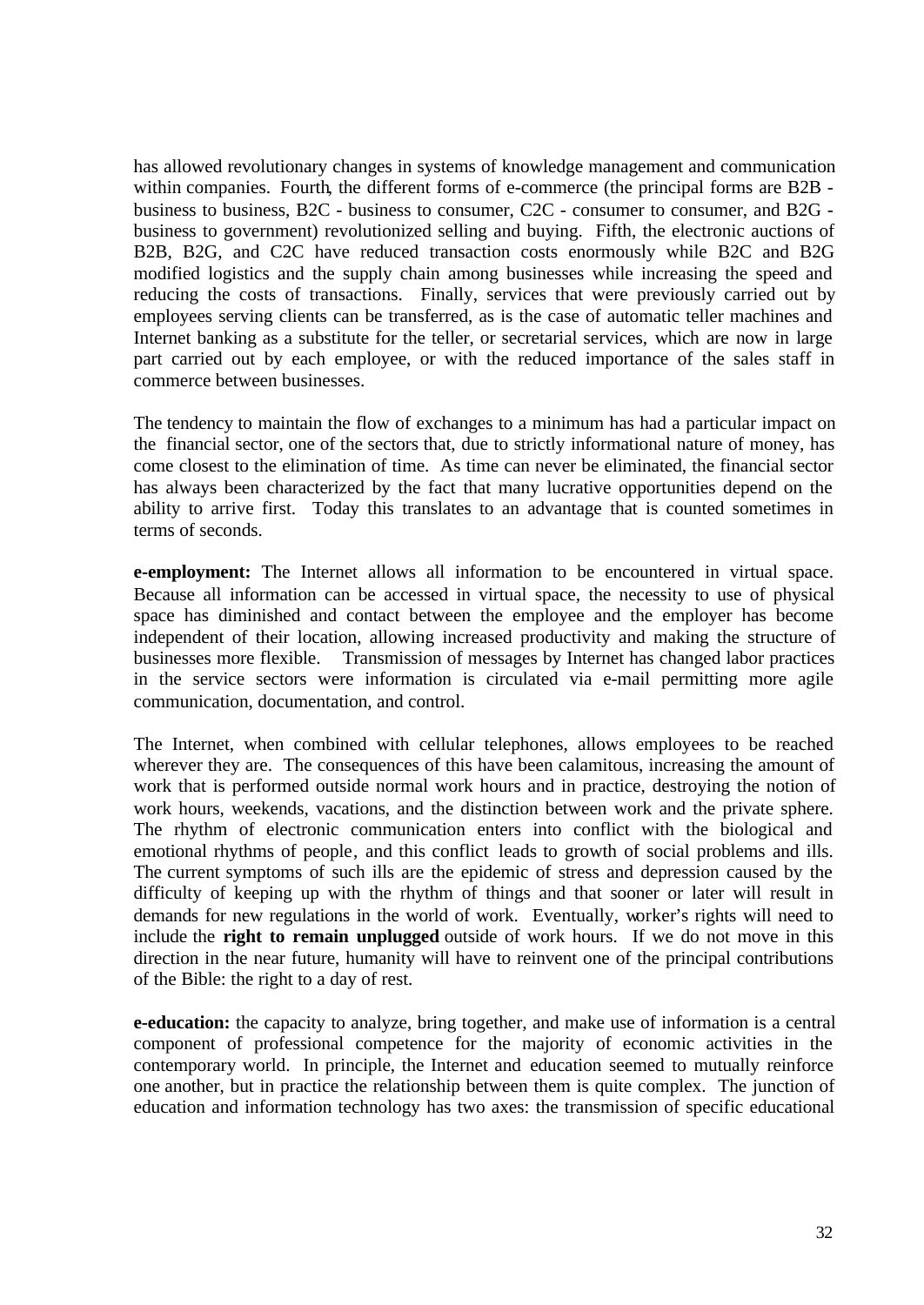contents, and education oriented to further development of the capacity to use information technology in an autonomous way.

The use of the Internet to develop specific competence or knowledge (language education, extension courses, professional courses, and courses in diverse areas including higher education) is widespread today. A growing number of companies, and practically every university in the developed world and many developing countries have multimedia production facilities and/or distance education courses. Educational CDs, which in many cases require only computers and not access to the Internet-, represent an important segment of the education market.

Although there is still very little long-term comparative data concerning the effects of the Internet on adult education, several international and governmental institutions have compiled reports attempting to evaluate the impact of the Internet on education. They indicate positive results in the area of second language instruction, training for the business sector, higher education, and teacher education. Private industry and universities have been functioning in all of these well-established markets, which have been little affected by the recent crisis in the new economy.

At school level, aside from special cases such as children with special needs, the impact of the Internet on education appears to be ambiguous. There is a shortage of long-term and comparative studies for clearly identifying the contribution of the Internet in elementary schools. Case studies indicate that teacher training continues to be a fundamental element in the educational system and that the Internet can be used as a complement, but not as a substitute, for the function of teaching. The principal differential in terms of individual performance in school, aside from social context and family background, continues to be the teacher´s qualification level. Through the words (and emotions) of teachers, children develop intellectual instruments that allow them to advance their reasoning capabilities and analytical autonomy that are so fundamental in the Internet age, where the availability of an unlimited quantity of information can be practically as paralyzing as the lack of information.

New technology tends to transform the role of the teacher by subverting his or her function. If they offer a great potential for supporting classroom activities, when they are used to substitute the role of the teacher they limit the creative application of his or her pedagogic experience and interaction with students. In practice, some interactive educational software excluded teachers from their pedagogical functions.

In addition to personal relationship between teacher and student, there is no substitute (at least not in the near future) for paper and pencil, both because of its importance in the development of writing skills and for the value of paper as the best means of storing information and work compiled by students and making this work available for school teachers and parents review.

Since the introduction of the Internet in education is still experimental, it should be carried out gradually, backed by the experiences of pilot programs and **as part of** the (much needed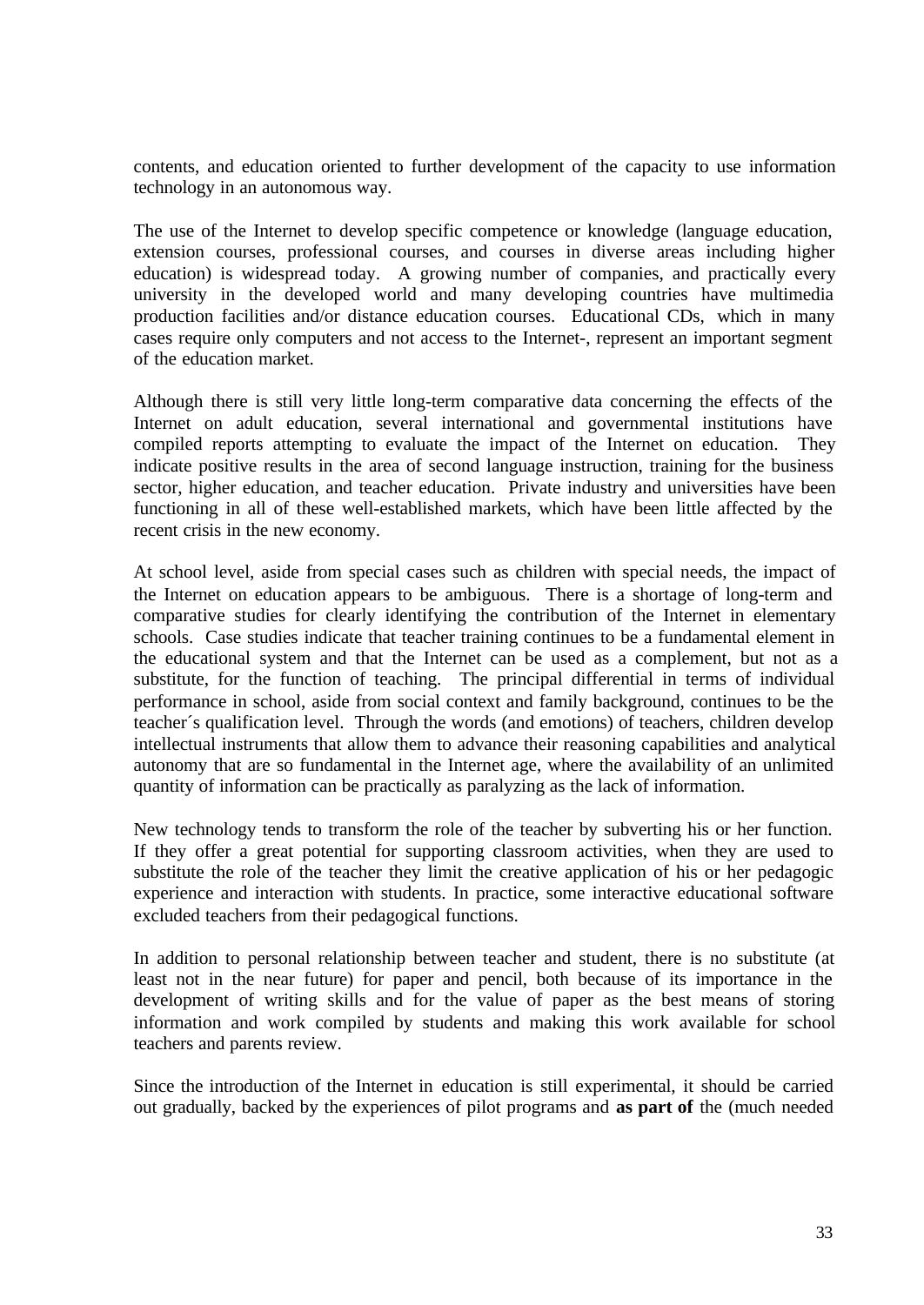in most countries) general reorganization of the teaching system. For example, threedimensional computer images are an excellent tool for facilitating comprehension of things like the human body, the subatomic world, or geology. But using these tools to develop children's complex reasoning will require further advances and redefinition of the role of the teacher and curricula. This type of instructional practice is still its initial stages and the instruments that are used still need improving. Since most multimedia products tend to standardize education, they move away from the requirements for individualization an adaptation to the necessities of each student, especially at the school level.

At the secondary and university level, excessive emphasis on the importance of the Internet as a source of information and ideas can have damaging consequences. There are indications that students have substituted reading and writing efforts with the Internet searches for texts that can be adapted to meet their assignments. Rather than being a used as a starting point, Internet searches have been transformed into arrival point, leaving behind the practices of sustained reading and reflection. The excessive emphasis on the computer screen and on multimedia educational tools risks compromising the pedagogic necessity for developing intellectual discipline needed reading a book and or the patience necessary to develop creative ideas.

The indiscriminate introduction of computers and Internet can have negative effects on education especially when teachers lack adequate training in computer and Internet use. Massive investments in teacher training will be necessary to avoid gaps between the knowledge of teachers and students in relation to technology use. .

.The introduction of computers as teaching instruments should be preceded by teacher education programs designed not only to prepare teachers in purely operational terms, but also to offer them a more general understanding of the environment in which computers and the Internet function as research tools that can advance student ability to pose questions rather than simply finding means and not an end. **Education supported by information technology** should not be confused with **information technology education,** an urgent necessity in all school systems. Information technology education requires the creation of mandatory courses designed to prepare students in the use and evaluation of information technology instruments, from their technical basics and uses to considerations of the challenges they create for society

**e-culture:** A growing part of humanity's cultural heritage is available on the Internet. It is already possible to visit in the web a large number of museums, historical archives, and libraries. These collections comprise a large part of the great works of literature, at least those works that are in the public domain. These materials can be obtained on the Internet usually without cost. In the future every new musical work, films, and literary works will be available via the Internet.

**e-government:** the impact of the Internet on political life can be divided into three levels: **egovernance** refers to the use of the Internet for increasing efficacy, quality, efficiency, transparency, and enforcement of the actions and services of the government and public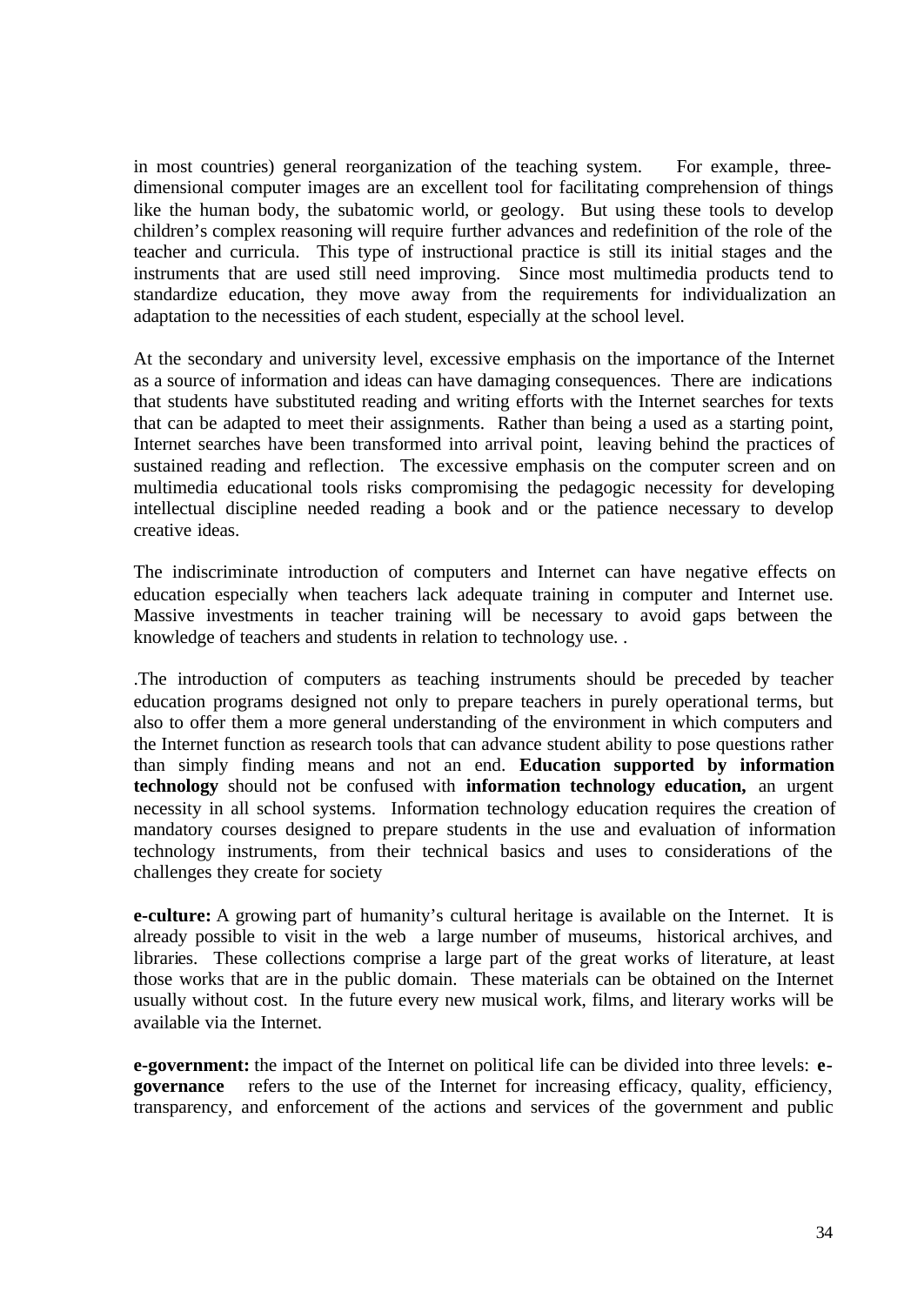institutions; **e-government** includes a set of new instruments that allow greater and different types of citizen participation in government decisions; **e-politics** refers to the impact of the Internet on s the social structure and the political organization of society.

E-governance includes the use of the Internet for: 1) publicizing all activities of the government including budgets and public spending, allowing greater transparency and public monitoring; 2) improving the quality of administrative services by increasing their speed and outreach; 3) offering service online, including government documents, health and education service requests, bill payments, and tax declarations; 4) the electronic transmission of public bids and auctions.

E-government includes electronic voting, the possibility of interacting with public institutions, and regulating activity associated with the Internet - development of legislation concerning commercial activities, security and individual privacy rights – as well as all measures designed to ensure universal access to the Internet.

Prognostics about the impact of the Internet on politics must not overlook the fact that there is a long analytical tradition relating the way that politics is made with the dominant means of communication. Mass society has been associated with radio and in some cases even ascribed to it, in the same way that television has promoted the "spectacle society". Today several social scientists relate Internet to a new political model, through the strengthening of civil society networks disassociated from, or marginally connected to, the state.

Though past results do not permit predictions for the future, we must not forget that many socialists regarded the radio era as the advent of a new era of popular participation. We lack sufficient evidence for confirming theories regarding the impact of the Internet on politics. Currently, there are two co-existing and opposite interpretations of its consequences: some analysts believe that we are about to experience a radical social transformation from representative democracy to referendum democracy, while for others new forms of virtual contact could destroy the basis for face to face interaction that allows the construction of public space and will increase the capacity of control over the population by the state (see the box at the end of the chapter).

**e-health:** The Internet has facilitated work in the areas of monitoring and controlling epidemics, reorganizing health-care systems and patient relations, and allowing access to medical information by laymen (a trend that is frequently criticized for producing erroneous or counterproductive information). In the area of health, information technology is particularly promising despite its limited impact at the moment. There have already been several successful experiments in tele-medicine including diagnosis, distance surgery, medical teleconferences, and tele-monitoring. The majority of these experiments are still in the pilot stages.

One service that has been developed in many advanced countries is the so-called health card, a card that allows access to patient medical histories regardless of location. The health card facilitates remote health services and medical research. If the confidentiality of these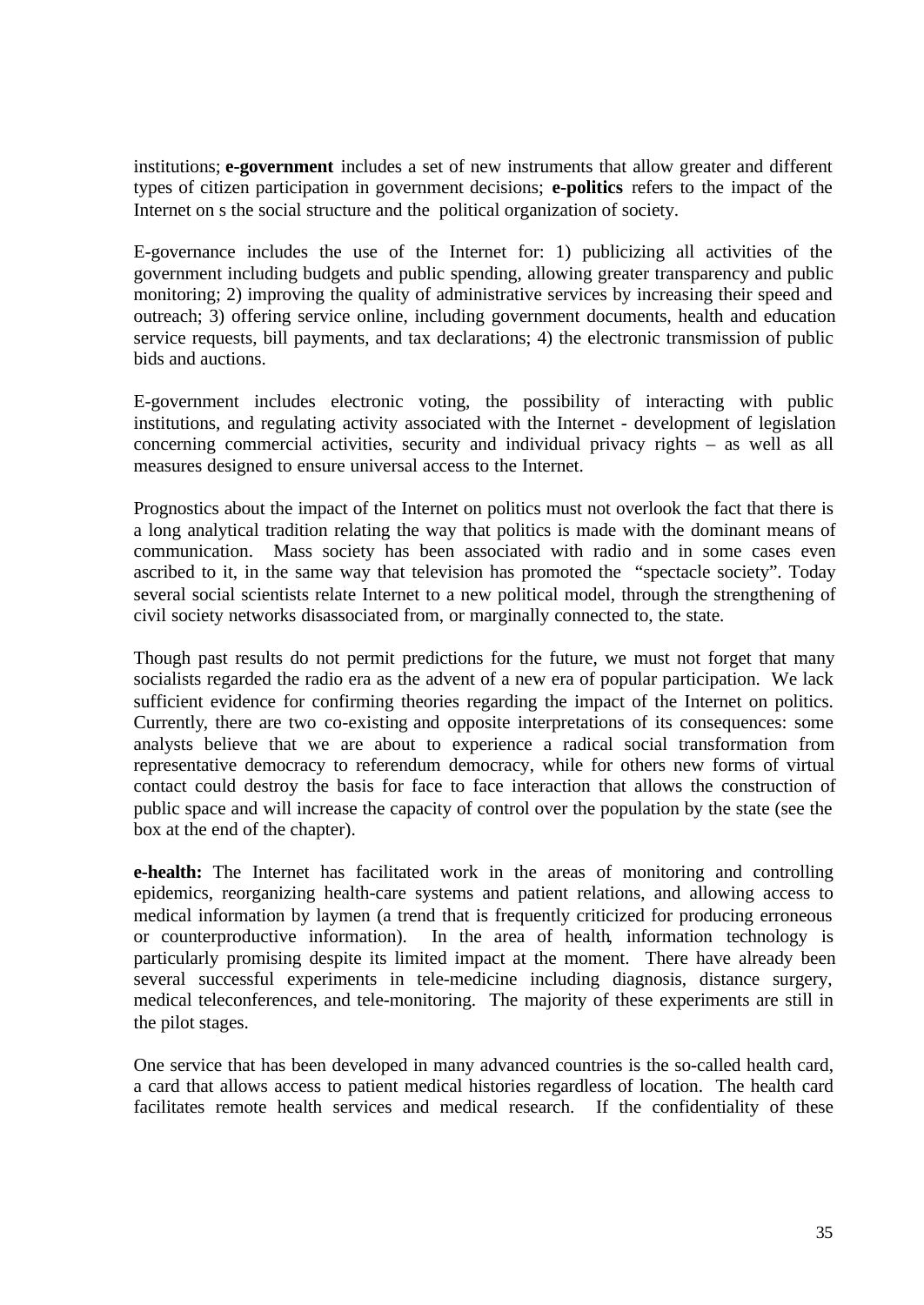databases is not protected it will be possible for insurance companies and employers in possession of this information to develop discriminatory insurance and employment policies.

**e-crime, e-terrorism, and e-war:** Finally, we can't forget the potential of information technology to be used for falsification, theft, and destruction by criminal and terrorists networks and by a new type of criminal, the **kracker**, who specializes in breaking the security systems of networks and sites with destructive goals. As we will see, drug trafficking gangs in Brazil use cellular telephones to control their organizations from prison**. Crime and terror have been, so far, much more effective at making use of new information technologies than most of the security systems of the national states**. This is particularly dramatic in less developed countries.

One of the principal impacts of information technology on human destiny is the transformation of the art of war, thanks to new satellite systems and remotely guided missiles that combine, with increasing efficacy, information, communication, and destructive power.

#### **Copyrights: the Private Sector vs. Public Goods**

To the extent that scientific knowledge, information, and culture that can be transmitted by Internet and play central role in economic life, they have become sources of social conflicts concerning the most appropriate forms of social regulation. Information, knowledge, and culture can be seen as merchandise and sources of profit or as public goods that should benefit from state intervention to ensure effective universal access for the population. These social conflicts on the appropriation of the Internet revolve, in particular, around the theme of intellectual property.

Public debate over what can be patented started in the 1980's related to developments in biotechnology. Historically, the concept of the patent was founded on the distinction between invention and discovery. While the former could be patented, as it was associated with the creation of something new that does not exist in nature or in the public domain, discovery refers to knowledge of something pre-existing in nature or society, as is the case with scientific knowledge, which cannot be patented. The objective of patenting was to ensure that new knowledge would not be transformed into industrial secrets. As an incentive for inventors to put their inventions in the public domain, they were insured a monopoly of use or royalties from third parties for a certain limited period of time. With biotechnology, the separation between discovery and invention was called into question, with attempts to patent knowledge concerning the utility or function of certain genes, giving the patent holders the rights to charge royalties to anyone using this knowledge to develop new products. Thus science was colonized by industry and the knowledge that it produced started to lose its universality and free communication character which is among its chief historical characteristics.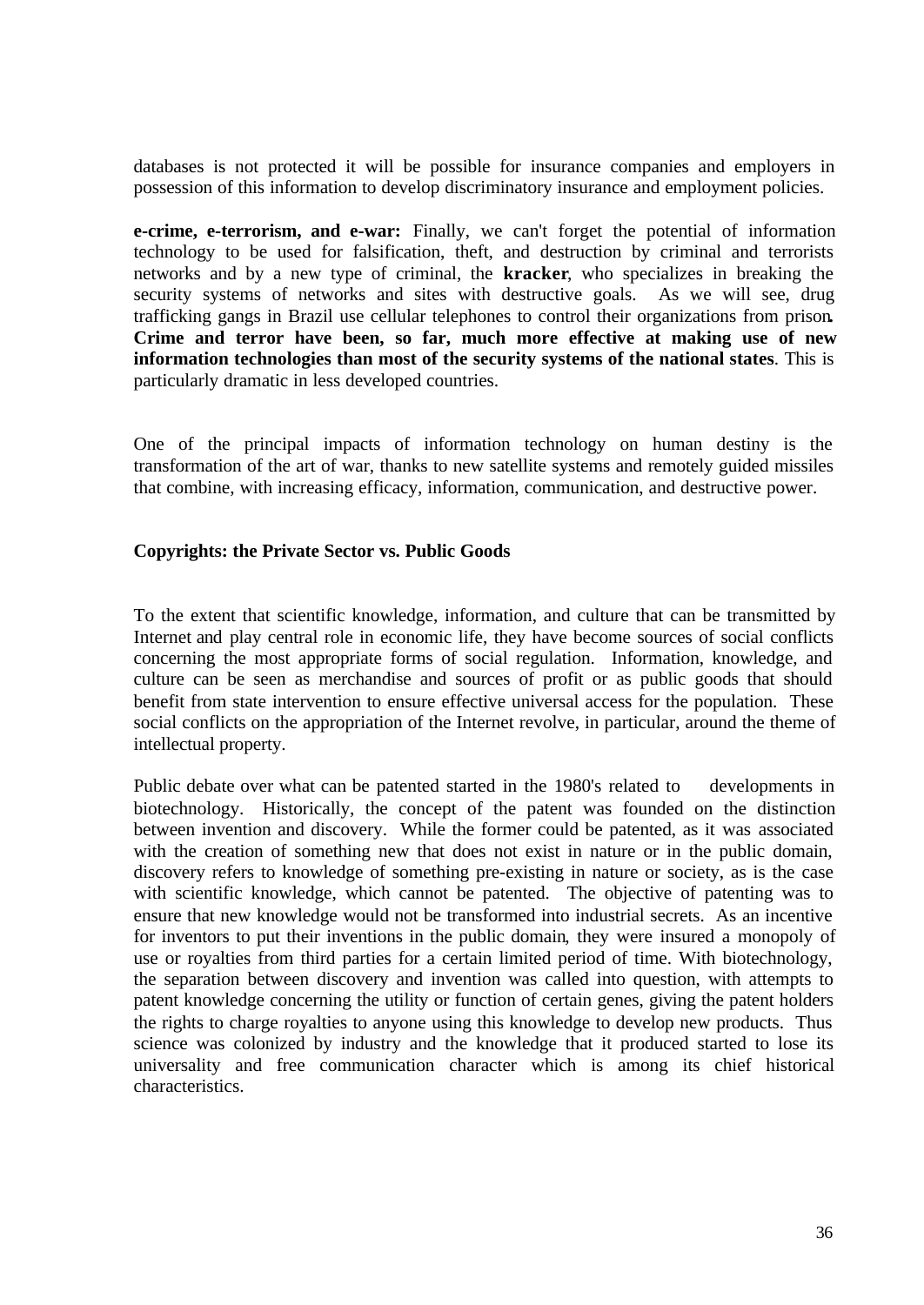The Internet has allowed the transformation of activities that were traditionally considered crafts such as teaching classes, organizing courses, conferences, and developing pedagogic material, into commodities. Institutions and companies regard their staffs as producers of patentable material transforming work that used to belong to the nonprofit category into income generating activity. In doing so they have modified the scientific ethos of pedagogy. In the United States, in particular, demands for copyright payments by third party users of any text, image of minor innovation, even for marginal or tangential uses, has become a mania with potential paralyzing impact on creativity.

All creative efforts are collective activity as the absorption and re-expression of many varied influences sustain them both consciously and unconsciously. If it were necessary to consider possible copyright violations each time a person gave a class, produced a literary work, or performed a surgical intervention, society would run the risk of repressing creativity and turning activities that have traditionally been playful and with strong collective ethos, into mechanical acts based in individual desire for personal advantage.

In the field intellectual production copyrights were originally used to protect editors and later authors of all types of artistic and intellectual works. In the European tradition, copyrights protect the author. In the United States, copyrights can be transferred in their entirety to the companies. Recently, copyrights of all literary and artistic property were standardized worldwide from 50 to 70 years after author death and 95 years after publication or 125 years after creation in cases where a company has acquired the rights of a work.

Copyright law has always included articles that accept fair use, including the reproduction of work for educational research and for personal use. With the widespread use of photocopiers editors were already questioning fair use. Later, with the introduction of Internet, the copyright problem was reopened because of the possibility of placing almost any written, musical, or visual work on a website at practically no cost short-circuiting the owners of copyrights. Various sites specialized in music and later films made recently released music available for free on the Internet. Recording companies responded by demanding the closure of the sites in court. Though the companies won in the courtroom, the near impossibility of eliminating these sites have caused them to seek out new commercial models for the use of Internet and, sometimes, unorthodox solutions such as computer virus attack.

The Internet has raised new questions regarding of the definition of fair use in the cyberspace context. Should permission or payment be required for non-commercial use of information and material made available on the Internet to anyone with access to a Web browser or search engine? Should the browser or search engine receive payment? Internet companies and holders of copyrights expect than in the future they will be able to require payment from each user for any downloaded information. To gain control over Internet users many pressure the hardware industry to include mechanisms that control and monitor each user's action. In addition to raising serious concerns regarding personal privacy, such systems would practically privatize the Internet.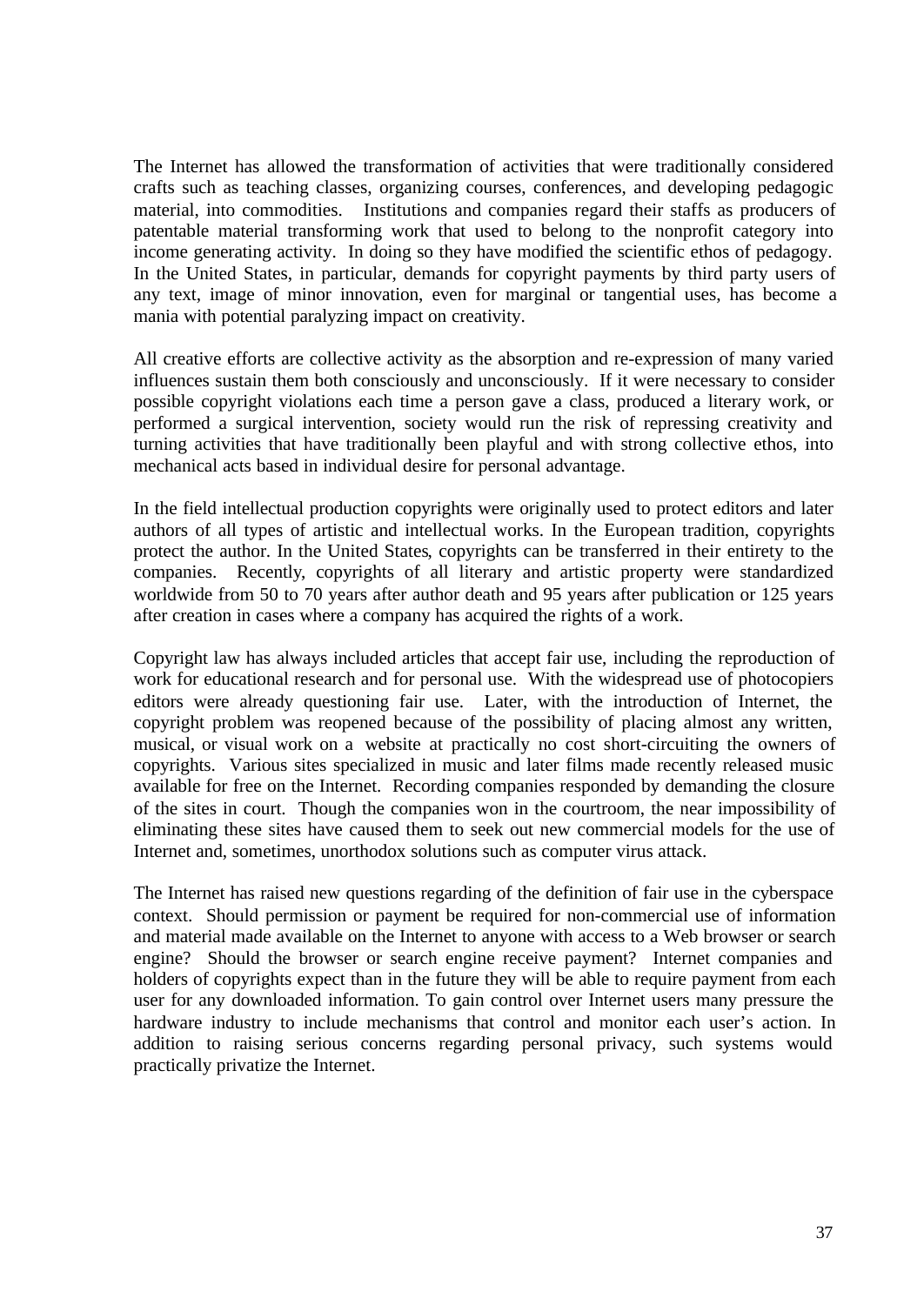An open national and international public discussion should seek to identify answers that allow payments for content producers while ensuring the open and public service character of the Internet and preserving personal privacy. One proposed solution is a fee-based system, collecting from users and distributing among visited sites according to a publicly controlled system. The transformation of cyberspace into a public regulated global space is one of the great challenges to the new forms an international governance capable of managing technological systems with impacts beyond the limits of national frontiers.

### **Open Source vs. Commercial Programs**

The creators of the Internet left the source code of their work in the public domain allowing any person to develop compatible programs without paying for copyrights. Since the beginning of the Internet a group of researchers and hackers have worked to keep source codes for computer programs in the public domain. This movement seeks to confront the growing oligopolization of source codes within the software industry such as the best-known Microsoft case. These movements created the Open source Standard, certifying that the source code is available without cost to individual users.

The most important product of the open source movement is the Linux operating system. The use of Linux is widespread within large companies, institutions, universities, and governments. These groups generally use large computers with sufficient human resources for providing technical support to users. For individuals and small businesses without technical knowledge, commercial software has the advantage of easy installation and technical support. Although its use continues to be small, there are an increasing number of companies that specialize in providing technical support for open source programs.

Discussion concerning open source software often revolves around economic themes, particularly in developing countries where open source software use is viewed as a way to reduce expenses. The existence of open source software has, in fact, pressured the industry to reduce prices. But the central question raised by the open source movement is fundamentally political. The original architecture of the Internet facilitated communication rather than identification of the user and the content being transmitted. Both companies and governments have since developed tools aimed at identifying users and their movements. For companies, monitoring users each time they access the Internet is the only way to ensure payments of copyrights while also accumulating information regarding the consumer profile of Internet users. For governments, access to and storage of information transmitted in cyberspace is seen as a necessary component of vigilance over activities that could affect national security, causing many countries to restrict or prohibit the use of cryptographic systems by private parties, to regulate the commercialization of advanced deciphering systems, and to oblige service providers to store all e-mail for certain period of time.

The existence and ongoing development of alternative open source programs is among the fundamental conditions -together with adequate copyright laws- for limiting the capacity of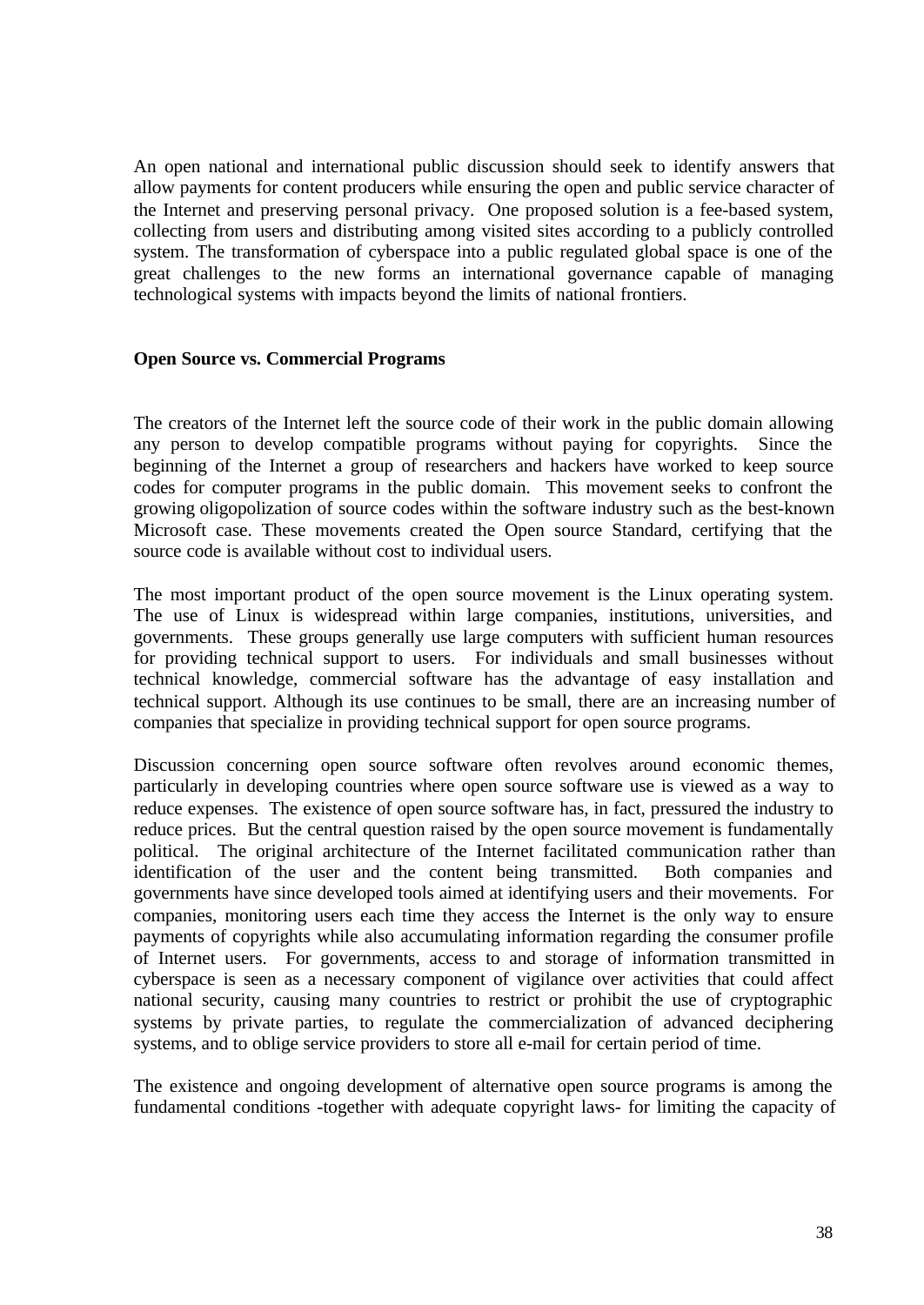the corporate sector to subordinate the Internet to the logic of their interests. For the large majority of users, commercial programs and hardware are black boxes. Most users lack a notion of the information that they transmit when they use the Internet. Efforts to clarify the questions raised by the Internet in terms of public freedom are needed to assess the legal boundary concerning the power of the state and the corporate sectors to interfere, monitor, extract and use information from Internet navigators. And open discussion should define the role of the Internet as a public good, including the rights of companies to collect returns on their investments and of the state concerns with public security. Both are legitimate rights but they must be developed within a democratic system of regulation.

### **New and Old: Pyramids and Networks**

The interactive and open character of the Internet has caused many authors of to view the Internet as a source for a new paradigm of social organization in which the central category is the **social network**, a system of communication comprised of interconnected nodes that are fluid and constantly changing form. In this model, each social actor participates in different networks each one depending on one another within relations that may be asymmetric or hierarchical but within which all parts are interdependent without a defined center. The network would subvert the hierarchical and rigid social structures of industrial capitalism, which in contrast are characterized by vertical systems of communication with well-defined structures of power.

The 20th century dominant metaphor for describing society was that of a **structure** taking the form of a **pyramid**. Metaphors concerning pyramids and structures are associated with concepts of cause and effect from physics or with the functioning of the central organs of the human body. The notion of networks was borrowed from studies on the functioning of the nervous system and artificial intelligence.

From the pyramidal perspective, society is organized with a small top representing the most rich and powerful and with workers at the base, while some sectors of the population are in the middle. In another metaphor of social organization, societies had a center and a periphery, companies divided themselves between employers and employees, while the political structure was based on dominant and dominated groups. In this model, interaction and communication between the different levels was underplayed. In fact, social participation and communication was always present through political parties, social movements and public opinion. In enterprises workers responded with unions or factory commissions. Finally if the distribution of resources stratified society, social mobility presented a more flexible reality. Even highly centralized totalitarian states depended on networks for keeping informed and controlling society.

With the insight of the current world it is obvious that the pyramid metaphor was unilateral. Rather than viewing the metaphor of the network as a radical break between the present and the past, we should consider how networks have always been a central part of human society.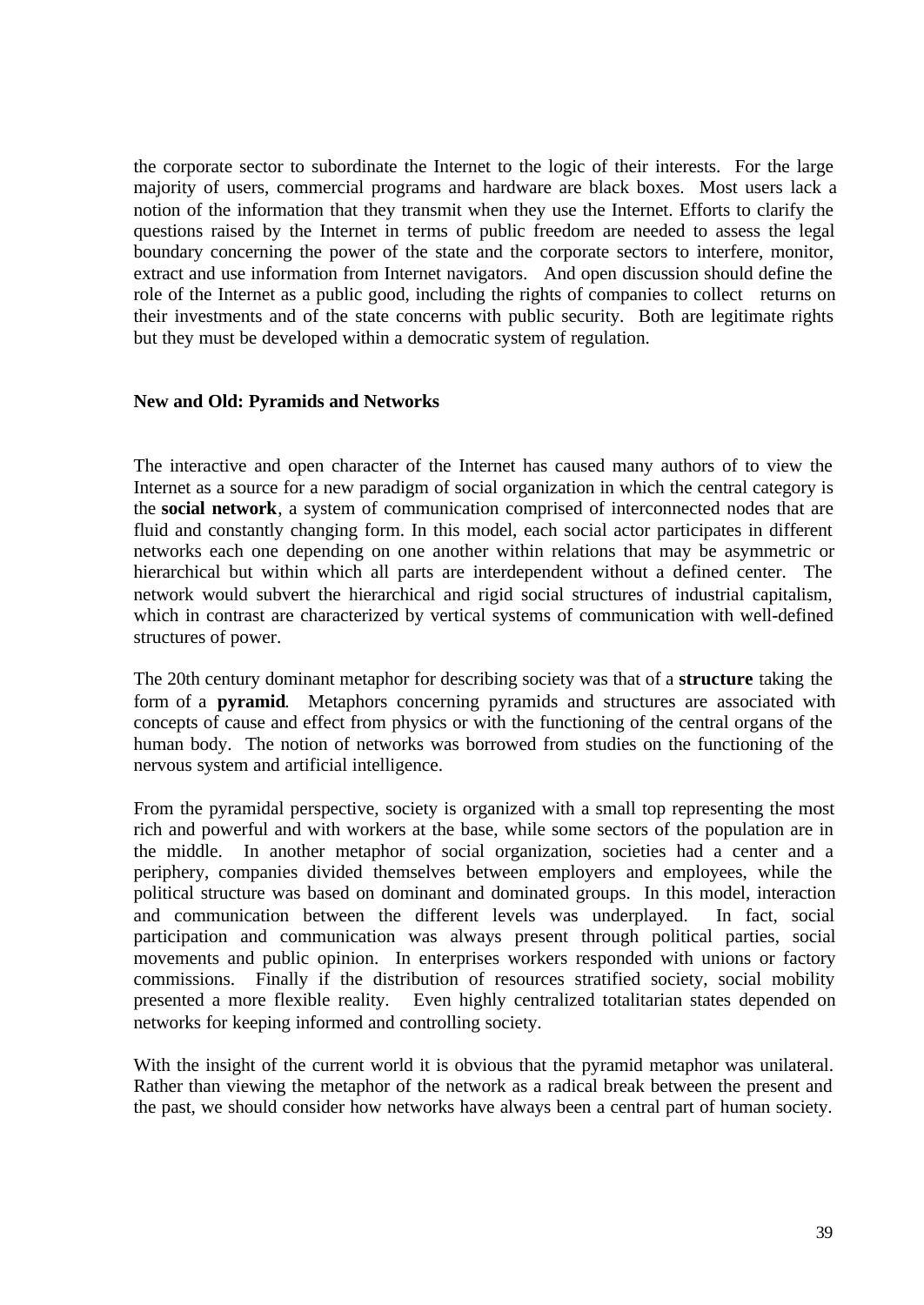In fact the importance of communication and information has been a central part of discussions concerning the nature of capitalism since the work of Adam Smith. Not only the markets but also democracy has all the characteristics of a network, where participation in the circulation of information is central for its functioning.

The danger of a unilateral emphasis on the role of networks is that we move from a partial metaphor of structures and pyramids to another equally insufficient metaphor. Virtual networks multiply and change the functioning of vertical organizations but they come a long way from making those structures disappear. In the same way that the unification of space and time has not eliminated time, the creation of virtual networks has not eliminated the material nature of the world and the importance of the centers of political and economic decision-making and control of power and economic resources. The principal source of technological innovation in telecommunications continues to be investments in research connected to the military sector, a highly centralized and pyramidal structure.

Networks and structures have always been interlinked. National governments have always known about the importance of the means of communication for unifying and controlling national space. While companies today have more flexible processes, power structures continue to play a central role. The centers of power concentrate political, cultural, and economic resources imposing unequal distribution of decisions and communication flow. If the Internet indeed has the effect of weakening territorial trends, by allowing interchanges on a global scale, big cities continue to be important not despite but because of their material nature, their human resources and their infrastructures.

As we have shown earlier, networks (represented by private users) and pyramids (represented by the states and by corporations) continue to confront one another within the web. While large companies connected to the information technology industry promote the broadest interpretations of copyrights, individuals and voluntary groups developed free software. Government security services try to control the communication and information of each citizen while organized groups of society work to limit these powers and strengthen privacy rights.

The impact of the Internet is **bi-directional**. On one hand it expands the possibilities for social action, for worldwide public opinion, and for activism among decentralized social movements; on the other hand it also allows new forms of social control and fosters antidemocratic organizations. These are transnational **operational networks**, with a highly **centralized** organization, thanks to new possibilities of control and command that do not require a fixed location in space. Confronting these international networks of organized crime and terrorist groups while maintaining a respect for democratic liberties will require a deep reformulation of security systems at a national and international level.

The view of a world of participatory global networks functioning apart from the government and corporate sector power structures of global society is an illusion because it offers only a partial vision of social reality. It is also problematic because it can cause us to overlook new problems in global society and to abandon the dialog with organizations (states and large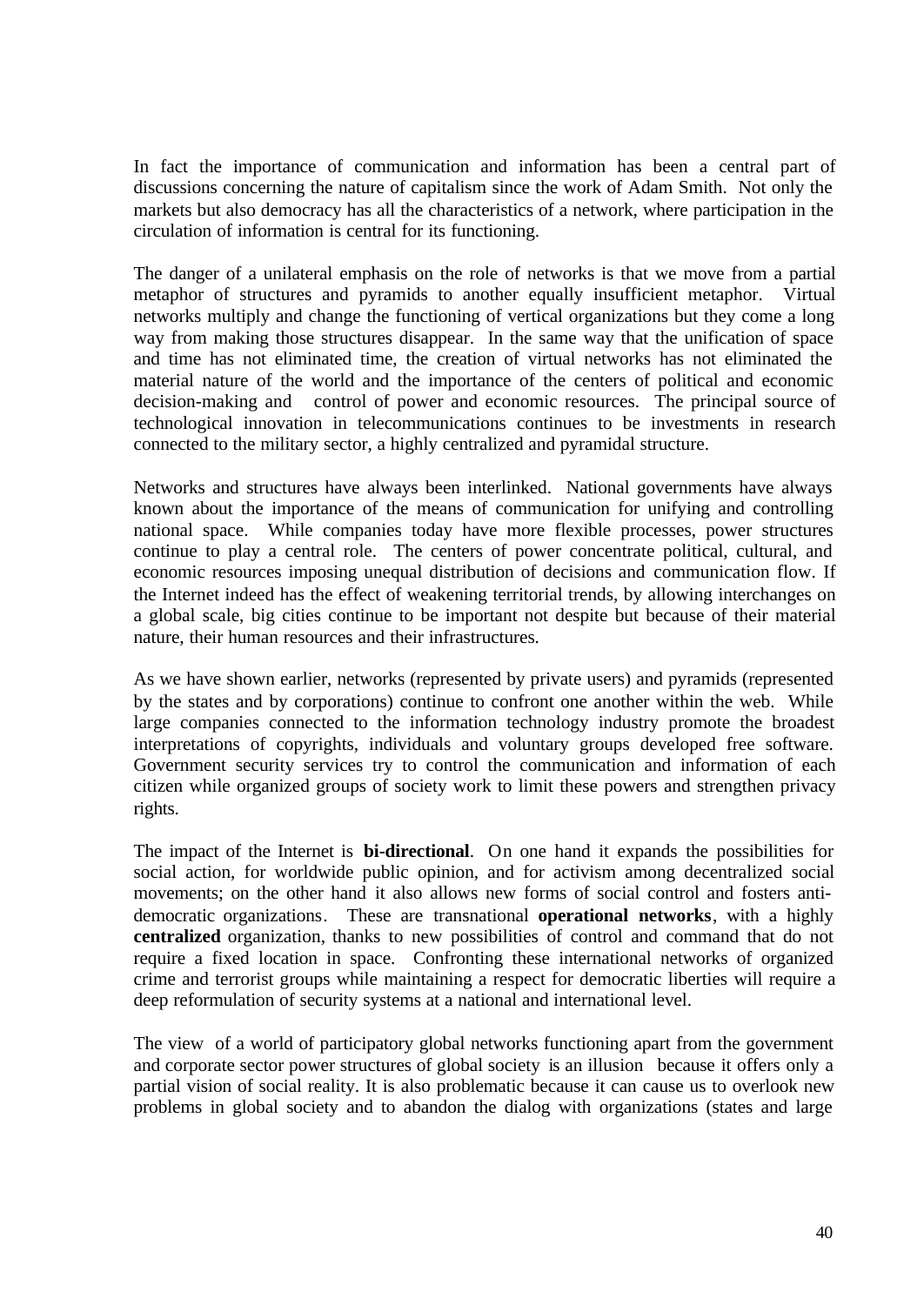companies) that continue to be decisive in the leadership of contemporary society. The great intellectual challenge at the beginning of this century is to invent new interactions between pyramids and networks enhancing the democratic dimensions of new technologies.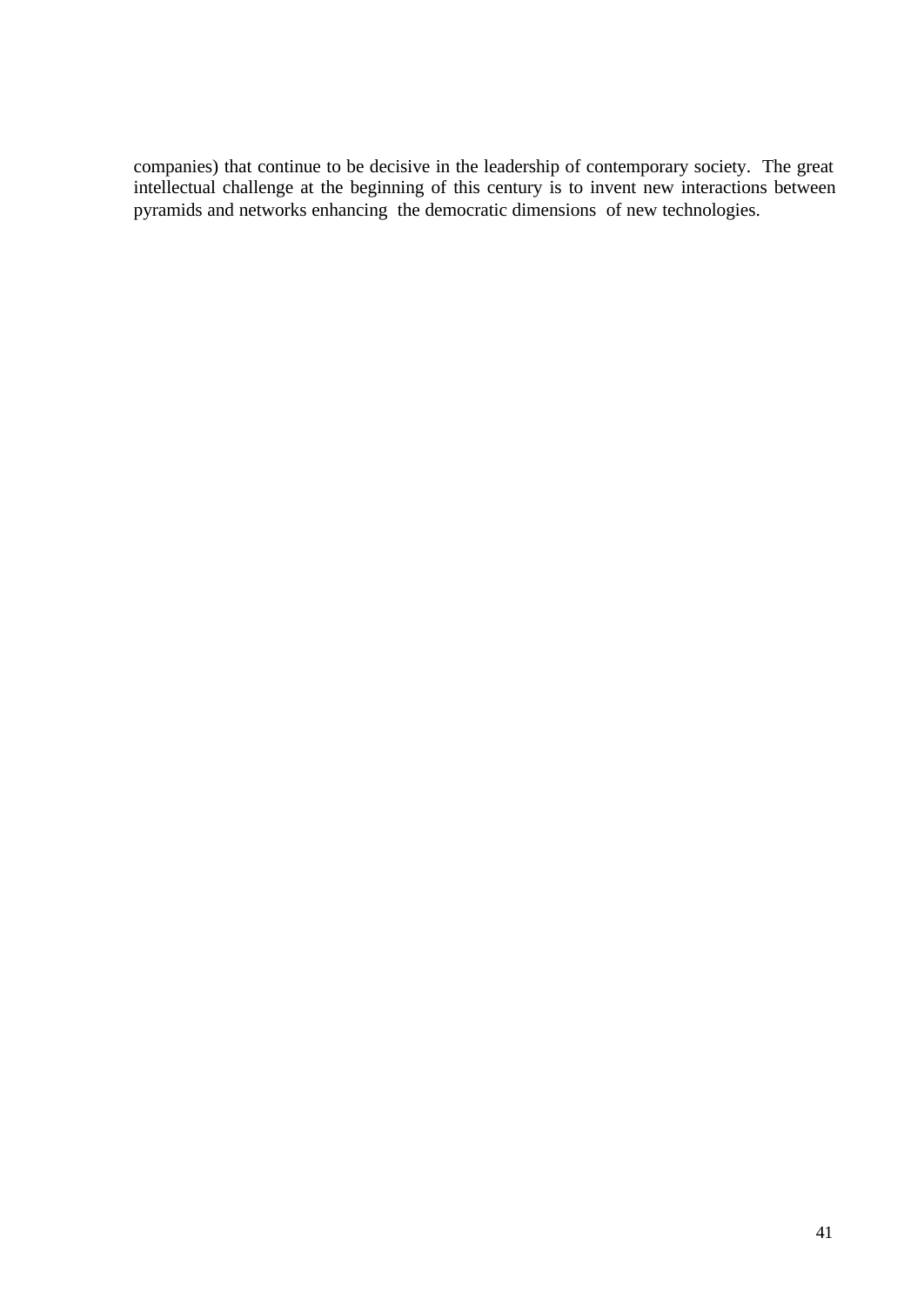# **Box D - The Two Faces of Information Technology: Freedom and Control**

The debates concerning the impact of the Internet on political life are polarized between those who believe that the Internet is a liberating instrument and those who see its as a mechanism for the destruction of public space and for the control of citizens by governments and the corporate sector.

The optimistic vision combines disparate views. For some the Internet allows increased citizen participation in government decisions by way of a system of ongoing consultation allowing day-to-day referendums on diverse themes. For others, the Internet enhances democracy radically, creating a new public space in which civil society organizes itself separately from the state.

The pessimistic perspective includes those who consider the Internet as a threat to face-toface relations, the only source of communication capable of generating solid and stable groups with historic memory (rather than the a-temporal world of the Internet), and capable of sustaining public life and constant political action. By creating a world of virtual relations the Internet facilitates the growing control of governments and of corporations over of citizens, destroying privacy and freedom.

The diverse positions concerning predictions of the impact of the Internet indicate real potentials that, depending on the outcomes of social conflict, could someday become dominant. In practice both the strengthening of democratic life and the weakening of privacy and freedom through the control information can be encountered today. Databases that centralize information from genetic codes to medical histories, laws that require service providers to keep copies of all e-mails, cameras that film activities in workplaces, streets, and stores, tracking systems for Internet users, credit cards that record details on all purchases, electronic toll booths, cellular telephones with cameras and GPS systems, new systems of biometric recognition, and in the future microchip implants with medical or other functions, converge in destroying the notion of privacy and together comprise an enormous potential for social control and the destruction of freedom.

The global village runs the risk of reproducing the aspects of traditional villages that made them into places of control and social oppression and where anonymity and the feeling of freedom were impossible. The growing impossibility of lying (as an individual choice) has a destructive potential for human sociability, as we know it. Though lying can be used to hide crimes, it is also an instrument of the oppressed and a fundamental recourse of human freedom.

The dependency of society on networks of electronic communication for the proper functioning of practically any service creates an enormous risk of paralysis and destruction on a global scale in case of successful attack on the system. Processes that make humanity vulnerable have always been a part of the interactions between the diverse groups of people made possible by the encounters of societies. When people lived in isolation they did not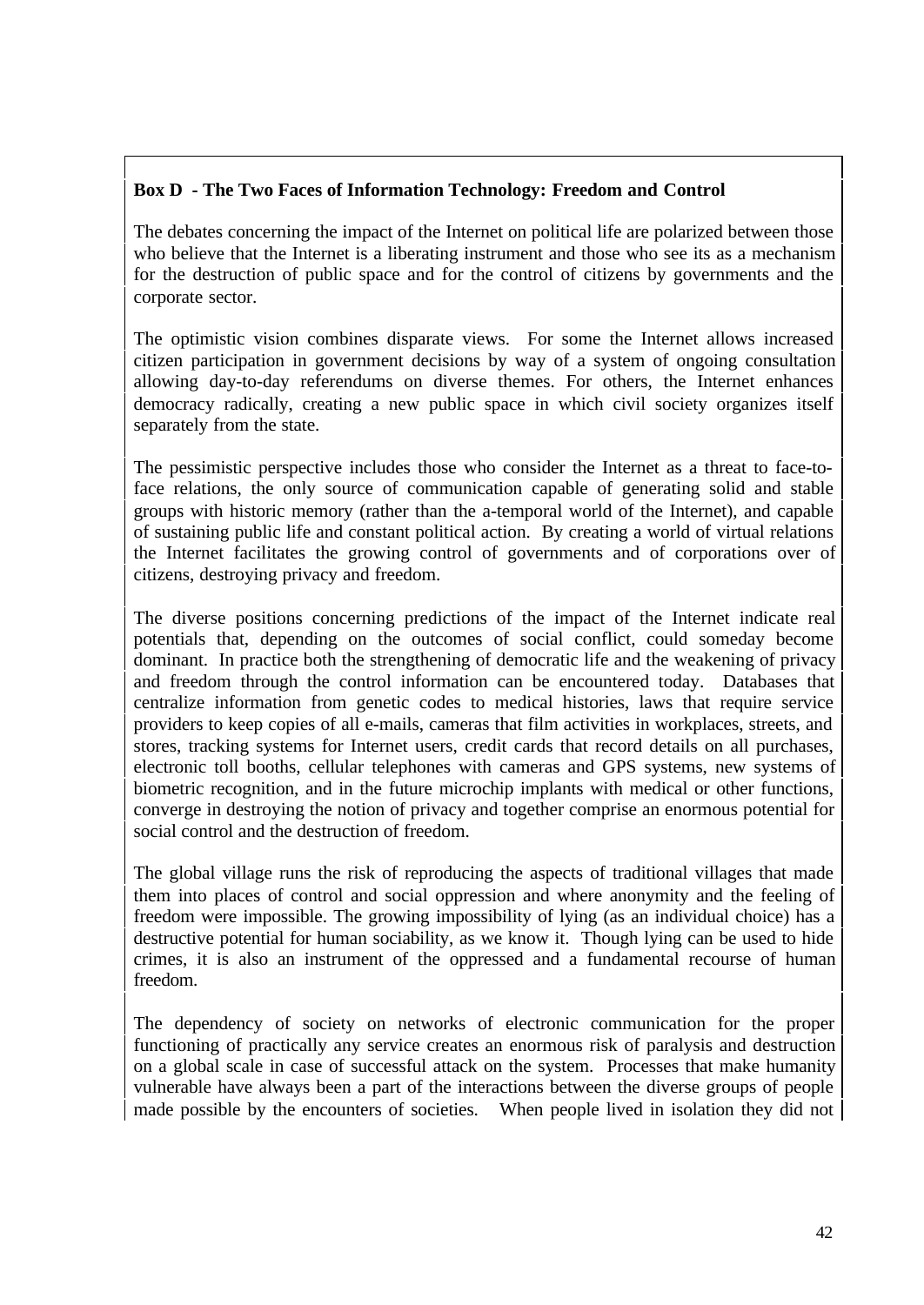have access to others' technological and social innovations, but they were also protected from diseases, epidemics, and new problems that are parts of the homogenization of productive, social, and political systems. With globalization, epidemics travel by airplane and an electronic virus at the speed of light. The homogenization of crops is now on a worldwide scale, advances in medicine save life but can have a neutralizing effect on the natural selection mechanisms of the species, and new technologies impacts on all of humanity and the planet rather than local people and ecosystems.

New technologies have increased individual security at the price of putting basic modern democratic institutions at risk by constructing a fragile system of life dependent on technology and vulnerable to attacks whose prevention could lead to totalitarian practices of social control. Perhaps there is a "law" of human history indicating that every new technological instruments that increases the capacity to control nature and society itself, increases the potential of destroying the environments and society while simultaneously promising improvements in quality of life and renewing the hope of a better world.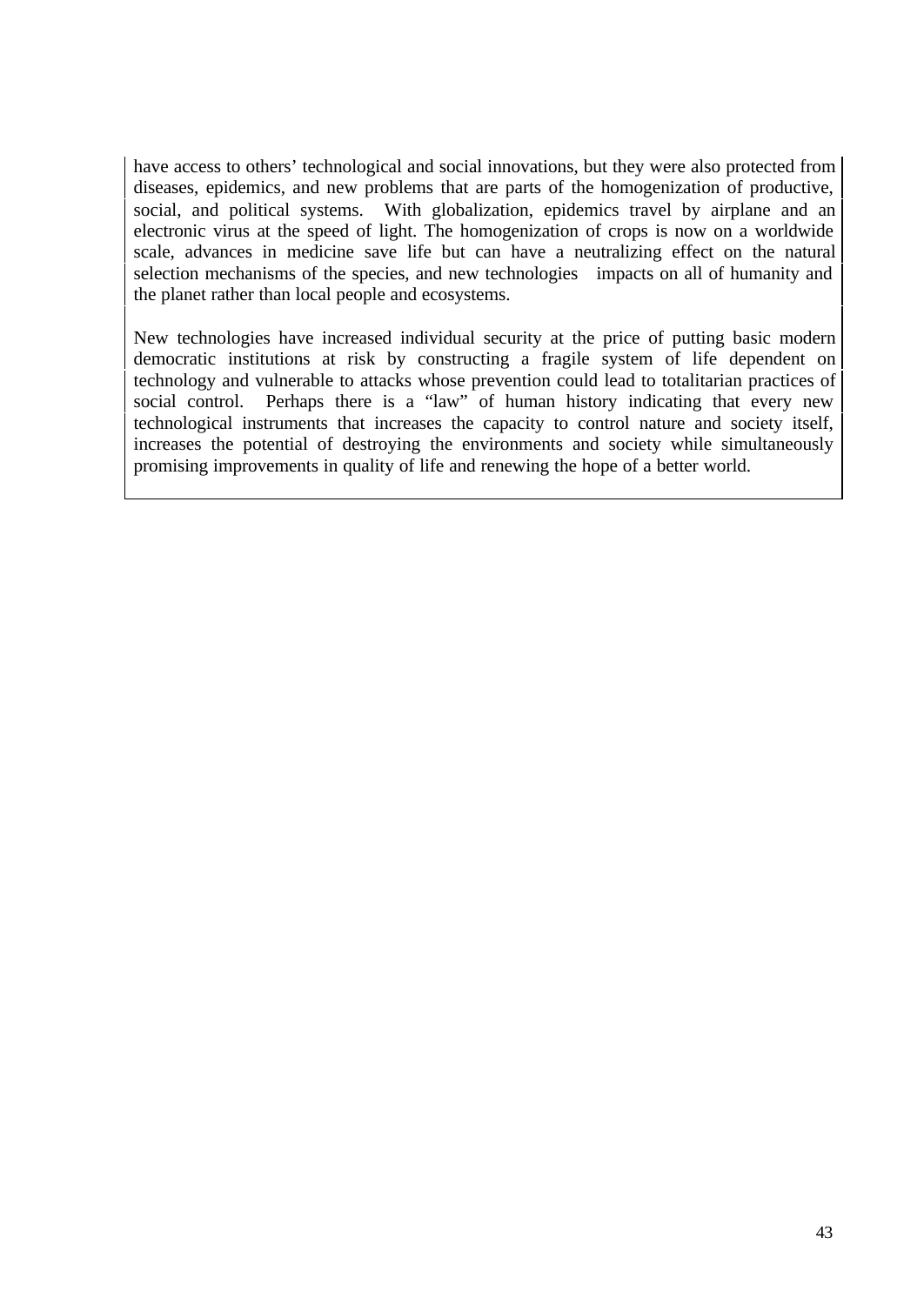# **4 – The Dimensions of the Digital Divide**

### **Connected, Disconnected, and the Digital Divide**

In modern societies, the terms "connected" and "disconnected" refer to the unequal access to a diverse collection of communication tools such as books, periodicals, radio, telephone, television, and the Internet. Although we will be focusing on access to and uses of the Internet, the digital divide cannot be disassociated from access to other communication and information technologies. There is a strong correlation between the digital divide and other forms of social inequality. Generally, the highest levels of digital exclusion are found in the lowest income sectors. In modern societies based on mass consumption, social inequality in terms of communication does not manifest itself solely only on the basis of access to material goods such as radio, telephone, television, and Internet. The intellectual and professional capacity of each user to make the most of each of these communication and information technologies is as important as access itself.

The central focus of this book is the impact of the digital divide on inequality within each society. The concept of the digital divide used in the bibliography and reports from international organizations encompasses widely differing meanings. Distinguishing the different questions and problems associated with the concept of the digital divide is necessary to avoid analytical confusions and to clearly define objectives of social policies by.

## **The Digital Divide on an International Scale: e-readiness**

International studies seeking to develop indicators to establish a country's relative position in terms of information technology development created the concept of **e-readiness**. This concept evaluates the penetration of communication technologies within countries in comparison with other countries, an important factor in determining international economic competitiveness. The relative e-readiness of a country is not necessarily correlated with the country's internal digital divide, although policies that fight against the digital divide positively affect national capacity in terms of e-readiness.

There are many ways to formulate and define the e-readiness of each country. Some authors identify stages of e-readiness development; others propose formulas based on key indicators such as the number of people with access to communication technologies. More complex models consider factors including the institutional contexts, regulatory systems in the area of telecommunications, human resources, systems of innovation, and the uses and impacts on society of new technologies. The simpler formulas suffer from the types of problems that are typical of quantitative comparisons between countries with diverse economic, political,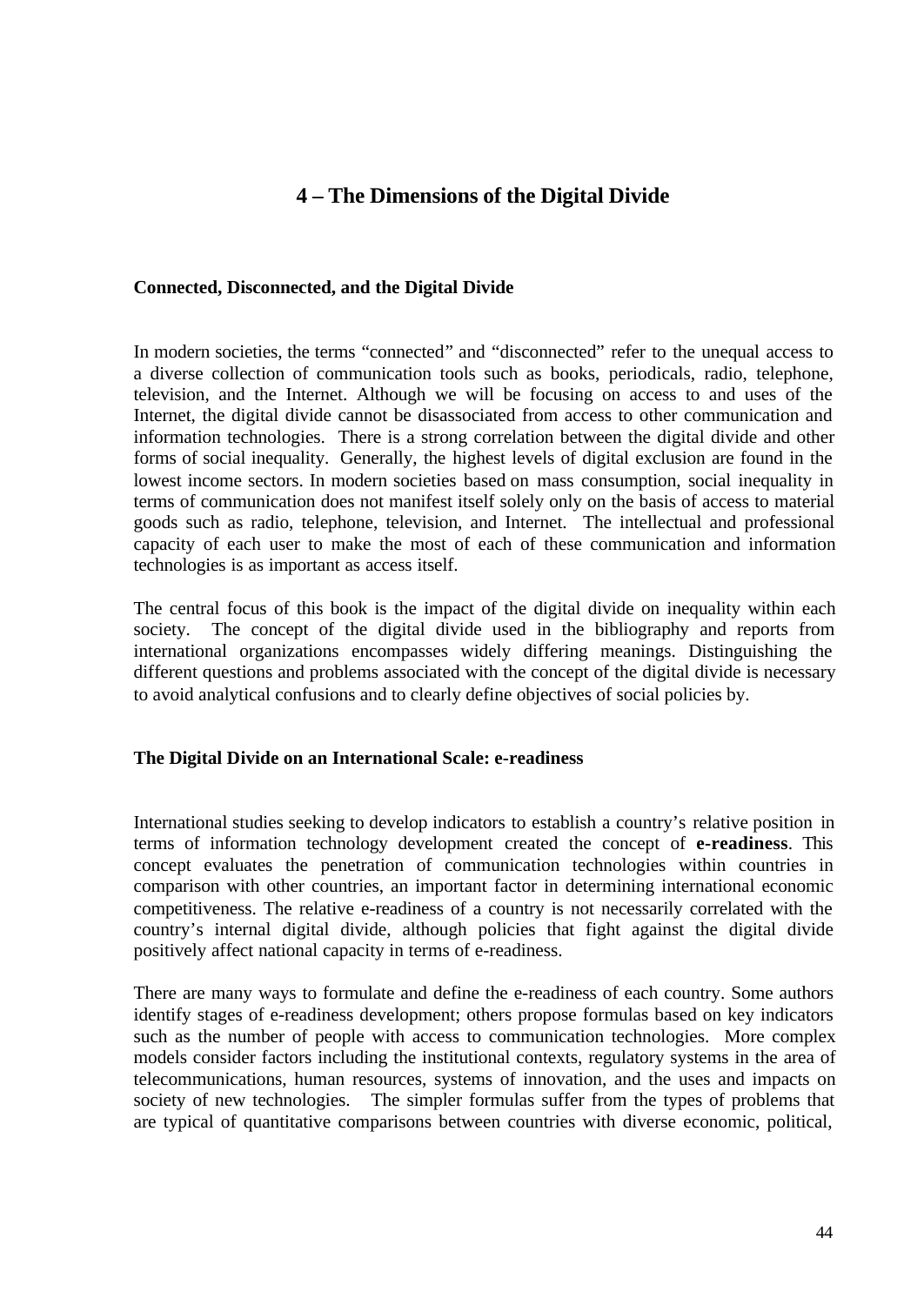and socio-cultural realities. This is particularly important in this area where product dissemination and education levels determine the diversity of potential uses for new technology. The more complex formulas also have their shortcomings in that by considering qualitative dimensions, they are more difficult to quantify and they depend on adjudication of more or less random values to each index.

Despite the different criteria they use, the majority of studies arrive at a typology of levels of e-readiness that generally accompanies the scale of countries in terms of per capita income. Still, within each group of countries, there are important differences. Among the most advanced countries, the United States occupies a special position, being the country with the largest number of Internet users, home to a large number of leading software and service companies, and to the majority of the world's most popular portals and search engines. The relative advantage for U.S. companies is expected to diminish in the next years, but European and Japan linguistic diversity or specificity makes it difficult to bring their sites to international audiences.

Access to communication technology at the international level seems to reproduce the same distance as in per capita income inequality between countries. However, when we consider advanced technologies alone, the inequalities between countries is even greater than when measured in terms of per capita income. If the difference in distribution of radio and television between rich and poor countries is smaller than the differences in economic development, the availability of computers with access to the Internet is 600 times greater in the most developed and wealthy countries than in the poorest developing countries. If we consider the number of people with broadband access, this difference increases even more.

It is often argued that poor countries can jump stages of the development process by absorbing the most advanced technology. But technology is constantly changing and what appears to be cutting edge is quickly rendered obsolete. While the telephone is still unknown for a large part of the population of the planet, communication by telephone is increasingly becoming secondary to the Internet as instrument of communication. Soon, the new generation of cellular telephones will take over with devices that provide a large part of the Internet's functions in miniature form. Thus, the highly dynamic character of new technology is a barrier toward attempts to bring poor countries to the level of richer countries.

## **The Digital Divide and Development: E-Development**

The digital divide discussion includes another subject, the use of information technology to generate economic growth, or e-development. E-development must be differentiated from the digital divide itself though it has consequences for social inequality, through the creation of employment possibilities, and reduction of poverty. It raises specific questions that will not be addressed in this book concerning the direction of investments, industrial policies, international trade, and policies for developing human resources, science, and technology. These policies also demand a legal framework including laws for the protection of privacy,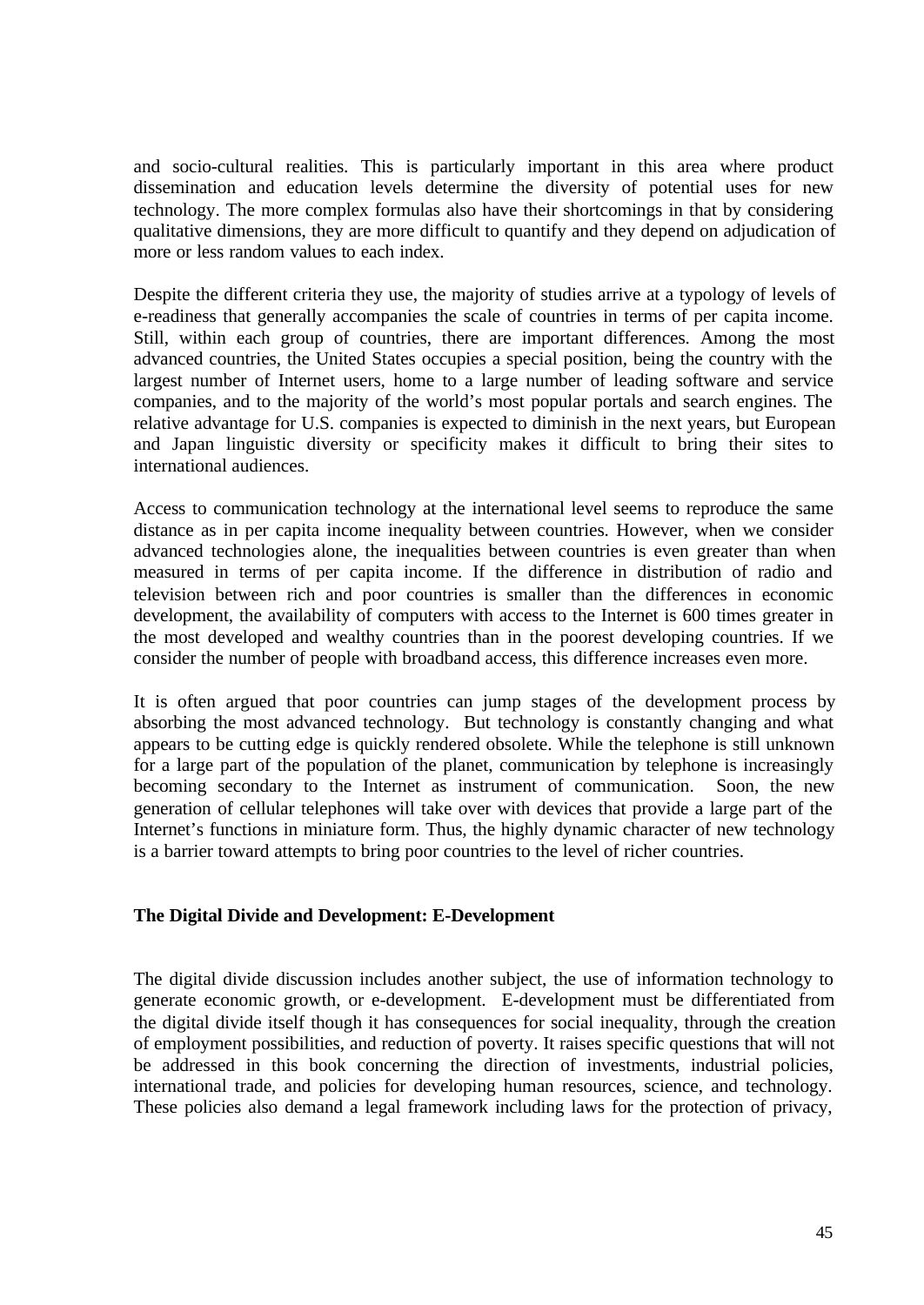copyright laws, protections against electronic crime, laws governing the uses of cryptographic systems, regulations for commerce and for authentication of electronic signatures, and consumer rights specific legislation.

International and national institutions have touted the Internet as an instrument for modernizing small and medium-sized businesses, and as a mechanism for accessing international markets. Since Internet use by tourists in developed countries is practically universal, nearly all governments and many hotels in developing countries have web sites aimed at this audience. In many of the poorest developing countries, a large part of publicly and privately runs web sites are for the promotion of tourism.

An important theme in this area is the impact of the new technologies on the **flow of payments between developed and developing countries** and its consequences not only on development but also on the digital divide. While the international telephone payment system favors developing countries for receiving more calls than they make, the payment systems for information transfer via the Internet favor developed countries, primarily the United States, the main center of international of Internet traffic.

# **The Digital Divide and Social Inequality**

The digital divide represents a dimension of social inequality**:** it measures the relative level of access to products, services, and benefits of new information and communication technologies between different segments of the population. The digital divide also addresses another subject associated with social inequality that it cannot be confused with the digital divide itself, that is, information technology as **a tool in the fight against poverty**. In situations of economic growth it is possible to reduce poverty indicators (the size of the population below a set poverty line), while simultaneously increasing social inequality. Thus the fights against inequality and poverty have much in common but are not synonymous.

As with all new social innovations, the impact of information technology will in principle increase social inequality because its initial impact reaches only the wealthiest sectors of the population. Thus, the fight against the digital divide is not so much a fight to diminish social inequality as it is an effort to prevent inequality from increasing because of the advantages that those groups of the population with more resources and education enjoy as a result of exclusive access to this information technology

The many methods for evaluating the size of the digital divide take in consideration the distribution of varied communication media, education levels and types of use of digital contents. As in the case of e-readiness there are innumerable formulas to measure the digital divide and, as in the previous case, they present the same types of problems. Instead of arguing in favor of a particular method of measurement, we will discuss the diverse dimensions of the digital divide.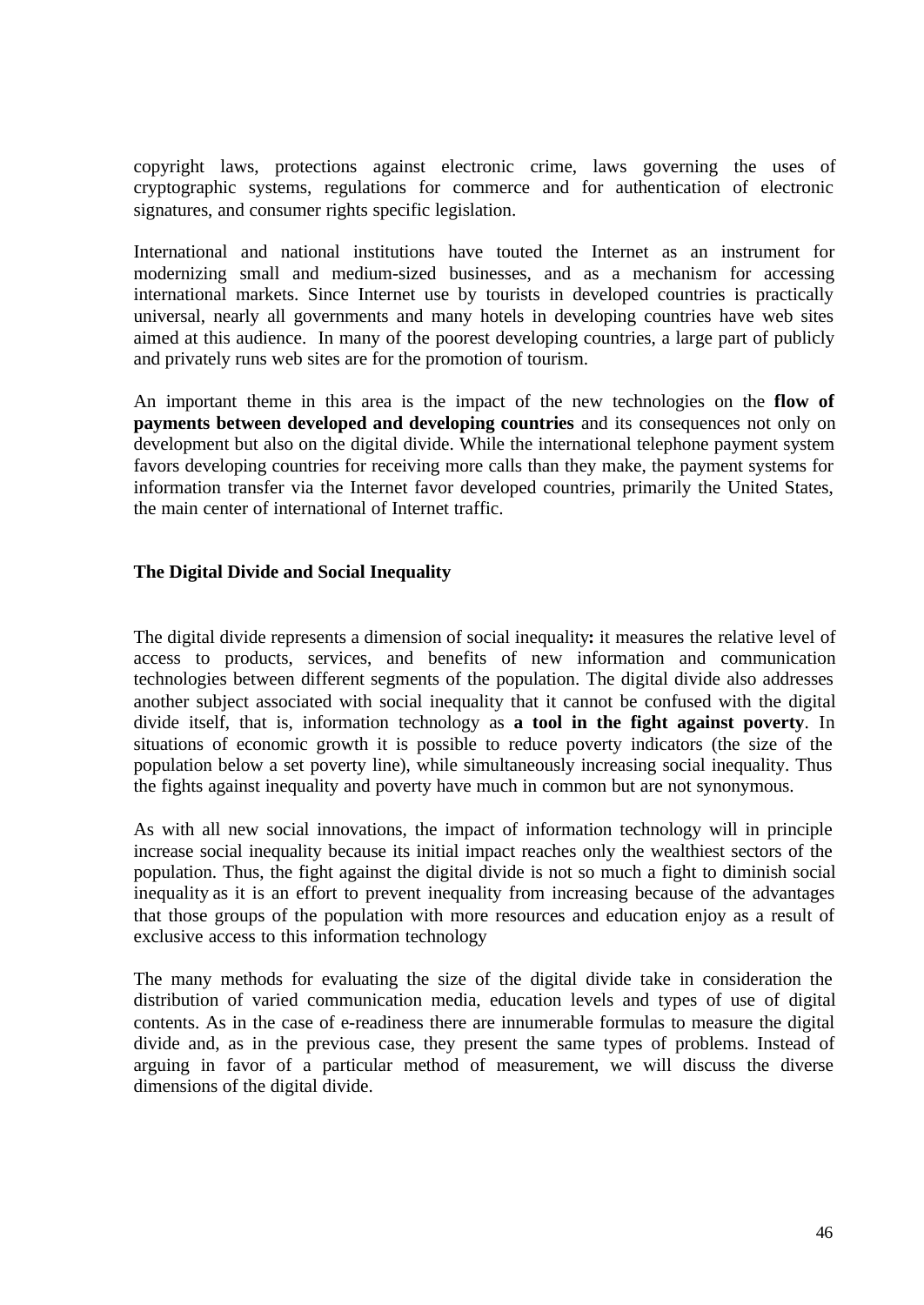### **The Dimensions of the Digital Divide**

The digital divide depends on five factors that determine the level of equality of access to information technology systems: 1) the existence of physical **infrastructure** for transmission; 2) the availability of **connection equipment** such as a computer, modem, and access line; 3) **training** in the use of the computers and the Internet; 4) **intellectual capacities** and the social insertion of users (this is the product of the educational and intellectual level, profession and the social network that determines the effective use of information and the necessities of Internet communication; 5) the **production and use of specific contents** adapted to the needs of the diverse segments of the population. While first the two criteria refer to passive dimensions of Internet access, the last three dimensions define areas of potential active appropriation.

The distinction, between the different levels of access and use, is basic to development of methodologies for evaluating, accompanying, and acting in the fight against the digital divide. Starting at the first, each successive level is a prerequisite for the next. Public programs aimed at universal communication services focus primarily on the first and second levels of physical infrastructures and connection equipment that are only part of the preconditions for transforming the Internet into a public service.

Below is a more detailed description of each of the different levels:

**Access Infrastructure** – Access infrastructures are comprised of transmission systems that can function by way of telephone, satellite, radio, cable television and electricity wires. In the future it will be possible to access the Internet by way of cellular telephones and digital television (although digital TV will not allow effective interactivity, and requires connection to an Internet provider). Internet connections can be at either normal or broadband levels, which determine the speed of information transfer. The availability of both systems is dependent upon the existence of local providers with equipment for these services.

It is important to mention that the competitiveness of the different access technologies has been evasive and that billions dollars of investments (for example in satellites) have been lost for backing the wrong technologies, supported by inaccurate forecasts of market trends. The same thing could occur with the prognosis on the convergence of third generation mobile telephony technologies (3G), of the telephone, digital television and Internet, which are expected to lead to the abandonment of the current model of personal computer (PC). This trend may be real but it is still far from materializing and a clear definition of its format has not yet emerged.

The universalization of access infrastructures is a process that is practically complete in advanced countries, though there are still some more isolated regions of the United States and various regions of the European Union where broadband is still not available. In developing countries, on the other hand, the universalization of infrastructures is still a central problem,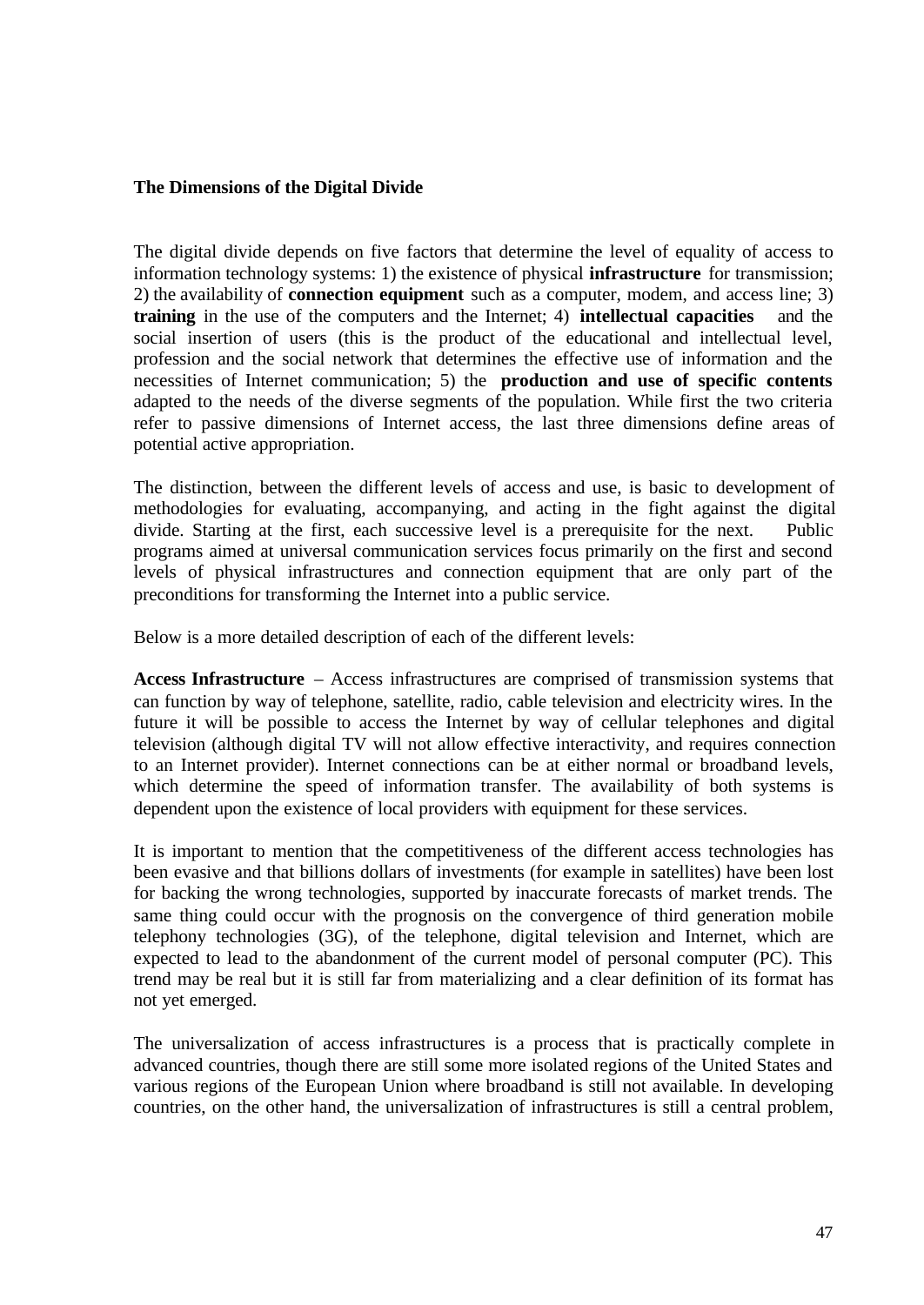particularly in rural areas. In the developing world, broadband is generally only available in large and some medium-sized cities. In the majority of developing countries, the Internet is a phenomenon that is concentrated primarily in urban centers, in particular large cities.

The ongoing introduction of new information technologies contributes to the creation of a permanent gap in the social cycle of products, both internationally and nationally. As indicated previously, at each stage of technological innovation, developing countries make an effort to reach the advanced countries, but when they are nearly successful, a new technology replaces the enormous technological distance. For example, now that the telephone is starting to be universally available in emerging industrial countries, the challenge has become access to the Internet, and in turn as the access the Internet starts to spread, broadband presents a new challenge. The acceleration of technological innovation means that we must consider thinking the digital divide as **dynamic**, with parameters that are modified with each new innovation in information technology systems. When most production of Internet content will be aimed at users with broadband access or long-term connections, slow speed users will become excluded.

**Equipment for individual access** - The most common equipment for accessing the Internet is a computer with a modem and a telephone line with a dialup access to a service provider. The main mechanisms of individual access are: home, work, school and public or private tele-centers. In low-income sectors without equipment or access services, access to the Internet depends on **collective access points** such as school, work, or tele-centers.

The literature on the digital divide is generally consistent in defining two main factors that determine Internet access levels, given the existence of communication infrastructure. They are personal income and educational level. Given the same income level, people with higher education levels are more likely to have access to the Internet. With the exception of some particular regions, there is relative equality of Internet access between men and women. The unequal impact on different racial and ethnic groups tends to be consistent with inequalities in income and education, with the exception of some situations where unequal access is aggravated by language differences between ethnic groups. The penetration of the Internet in developing countries is also associated to the level of urbanization. The digital divide, particularly in the developing countries, is aggravated dramatically in rural regions. In general, higher levels of urban concentration correspond to higher numbers of users.

The digital divide has a strong age component that is more pronounced among low-income sectors. The likelihood of a person being computer and Internet literate decreases with age. The difficulty of learning at a later age and the high concentration of illiteracy among older populations, cause the digital divide, to be particularly large among low-income older adults in developing countries.

For some authors it is necessary to distinguish between active users, for whom the Internet is integrated into daily life, and passive users, for whom Internet use is casual. The number of computers and users registered to Internet access providers is the principal means for measuring the number of users. The diversity of methods of access makes it difficult to count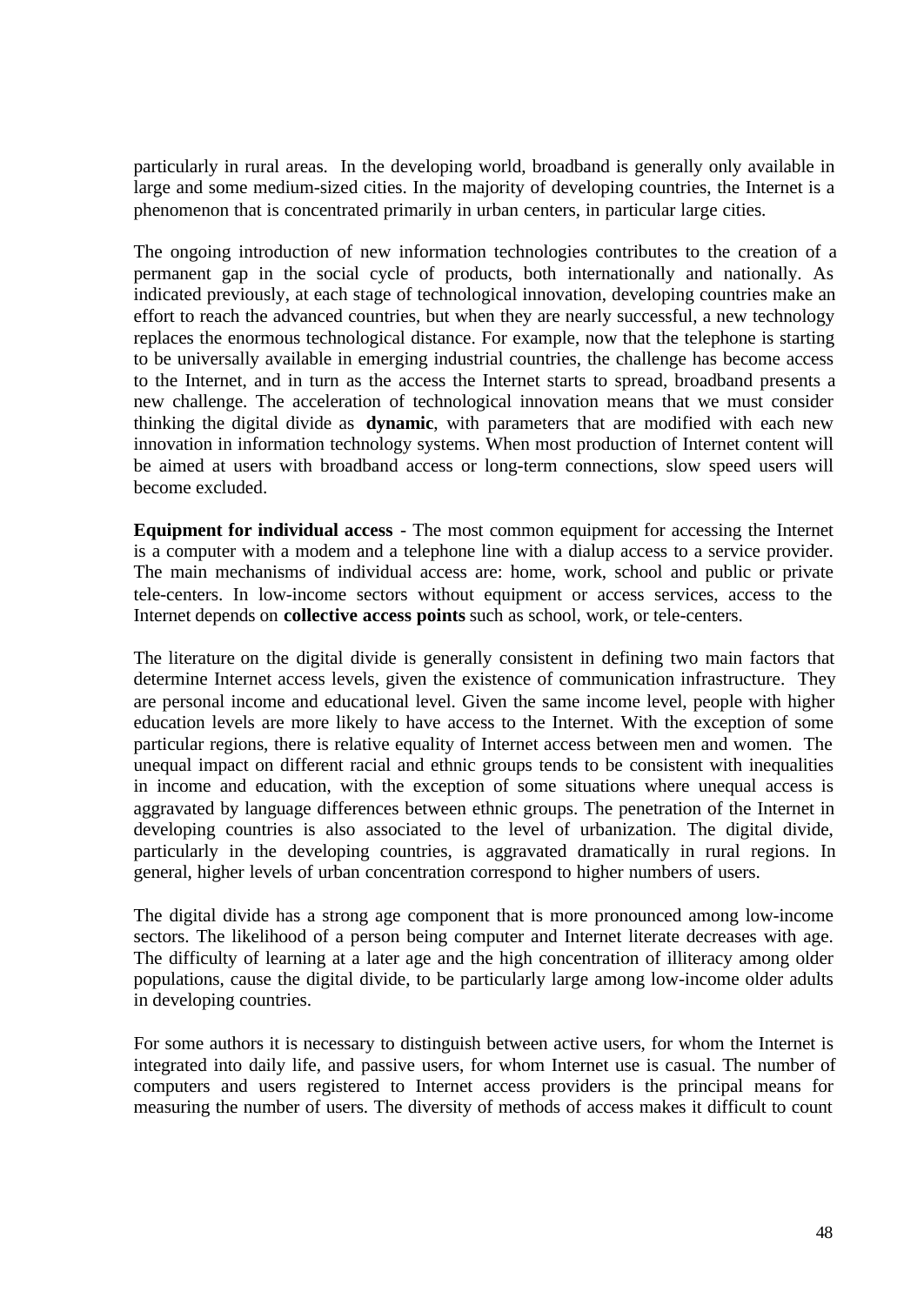the number of Internet users. There is great disagreement regarding the criteria for evaluating the number of users, even within the United States, between the different organizations and companies specialized in the business. In principle, one assumes that the number of users per access point (computer connected to the Internet) is larger in developing countries than in developed countries and that poor families have more users per computer than rich families (where families have more than one home computer connected to the Internet). In some cases, a single user can be registered with multiple providers, in other cases, as in the telecenters, a single computer provides access to a great numbers of users. When Internet access penetrates the poorest sectors of the population, the number of users per computer tends to increase.

The policies of infrastructure access expansion, oriented by the privatization and competition generating telecommunications policies of the 1990´s have been generally successful, but in all developing countries they have collided with the limits of effective demand. The poorest members of the population do not have the resources to buy a computer and are even less able to pay monthly fees for a telephone line and Internet access provider. The most common mechanisms for addressing this barrier to universal access are: 1) price subsidies for the lowincome users, 2) promotion of low-cost or recycled computers, 3) support for the creation of tele-centers.

A) Price subsidies – This is an area that still lacks convincing solutions. The international experience offers examples of reduced access rates in poor neighborhoods, tele-centers with free or subsidized access fees, and subsidized rates that favor low-income users and telecenters.

B) Promotion of low-cost and recycled computers - The production of cheap computers, sometimes associated with subsidized financing, has not yet produced relevant results according to the digital divide literature. Critics argue that these computers generally are inferior in terms of data storage and speed. Some simplified computers, without hard drives, are designed for users with broadband access that can pay connection costs, which is not within the reach of good part of the population. Another approach, the recycling of used computers for distribution to technology centers in low-income areas, has some successful experiences on the international level through the donation of used computers to poor countries.

The production of "people's computers" has as its main challenge the creation of a product capable of confronting the "double helix" of the computer industry: the need for constant **renewal of the hardware** required by the **new software** increasing demand of information storage and processing capacity. There are several possibilities for how the production of such a computer could happen: 1) the development of an alternative computer through joint efforts of public research centers and national enterprises in developing countries; or 2) the production of a cheaper computer by the multi-national industry. In the latter case the problem is that a low-cost computer could take a share away from the existing market. One possible solution would be to target only the institutional market (schools and public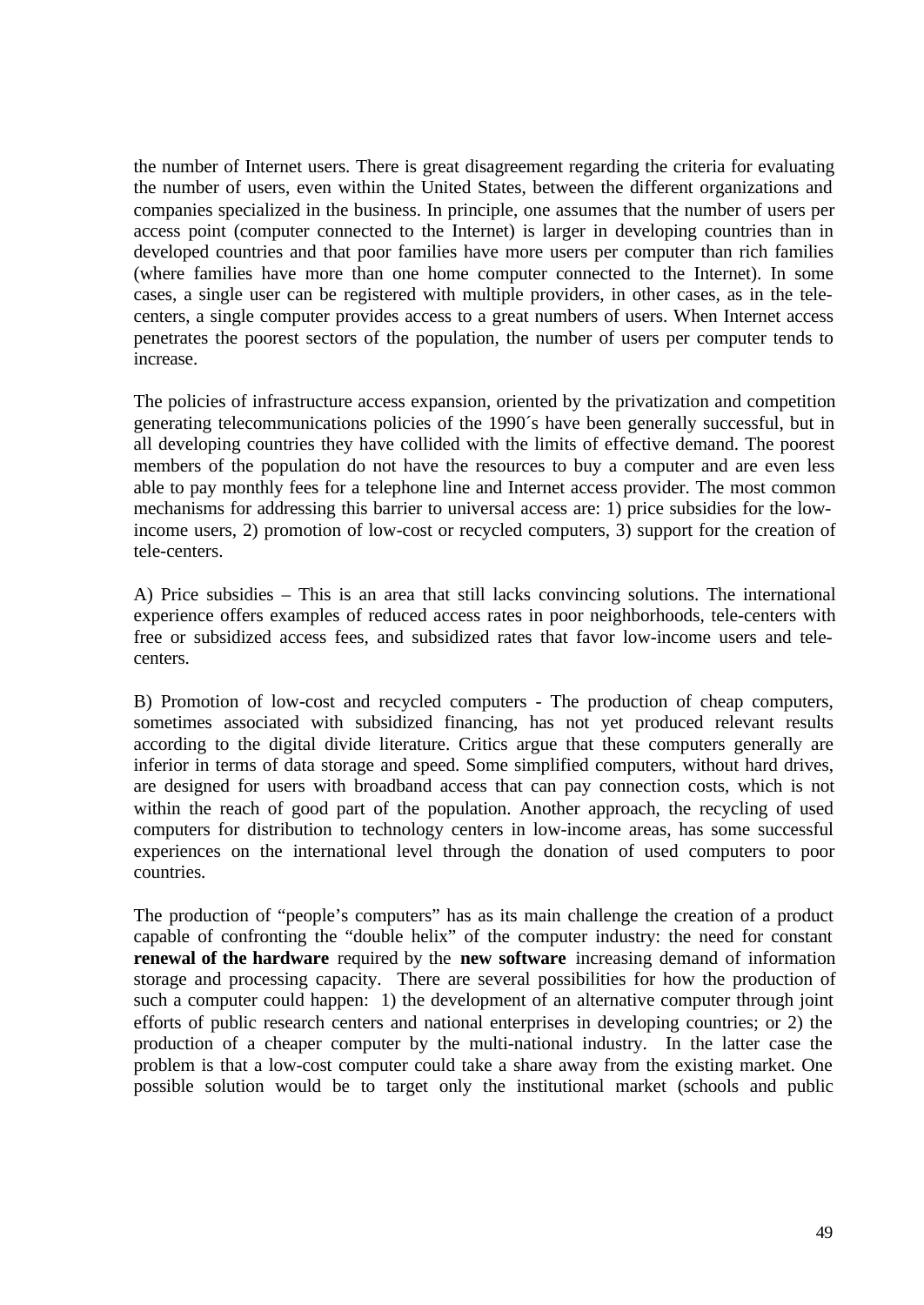organizations) and tele- centers in low-income areas. In addition to efforts to reduce hardware costs, it would be necessary to find alternative solutions to lowering the costs of the software.

**Tele-centers -** Tele-centers are collective access points where users can benefit from Internet services using equipment that does not belong to them. Tele-centers are the primary response to the difficulties with obtaining universal access and play a role comparable to that of the public telephone for people without their own telephone. Tele-centers are the main instrument for advancing universal access in developing countries.

Despite the importance given to tele-centers, the bibliography details only a small number of documented examples of successful experiences. Paradoxically, or perhaps not, it is the most developed countries where there have been the largest number of tele-centers experiments designed to address the requirements of the most needy communities.

In addition to responding to the needs of users without the means for individual access, telecenters enable investment by providers in areas where the individual consumption capacity is low but through the aggregated demand, providing access can become a viable and relevant commercial market for Internet service providers. In general, telecommunications regulating agencies, due to limitations of their mandates or other factors, tend not to regulate access fees that could make tele-centers services viable.

International organizations have developed several typologies of tele-centers. They can be simplified in the following models:

**Access providing tele-centers,** provide basic access such as Internet, fax, photocopying, printing and telephone service. In Africa, in particular, the tele- centers often provide only telephone service

**Single purpose technology centers,** which offer a single type of content and services, such as governmental or educational information

**Training tele-centers,** that include courses in information technology use and user support along with the services mentioned in the first type,

**Multipurpose community tele-centers,** that offer several of the following services: local access, information, public services, educational courses, technology courses, community radio, content production, and services for the community.

**Training -** Training in the use of the computer and the Internet (called digital literacy or eliteracy) can be offered through formal courses in school or at work, private courses, or courses promoted by non-governmental organizations, or by spending time in contexts (schools, work or home) where the Internet is used and people nearby are able to offer assistance when needed. Children, in particular, tend to learn to use computers and the Internet through play without direct orientation.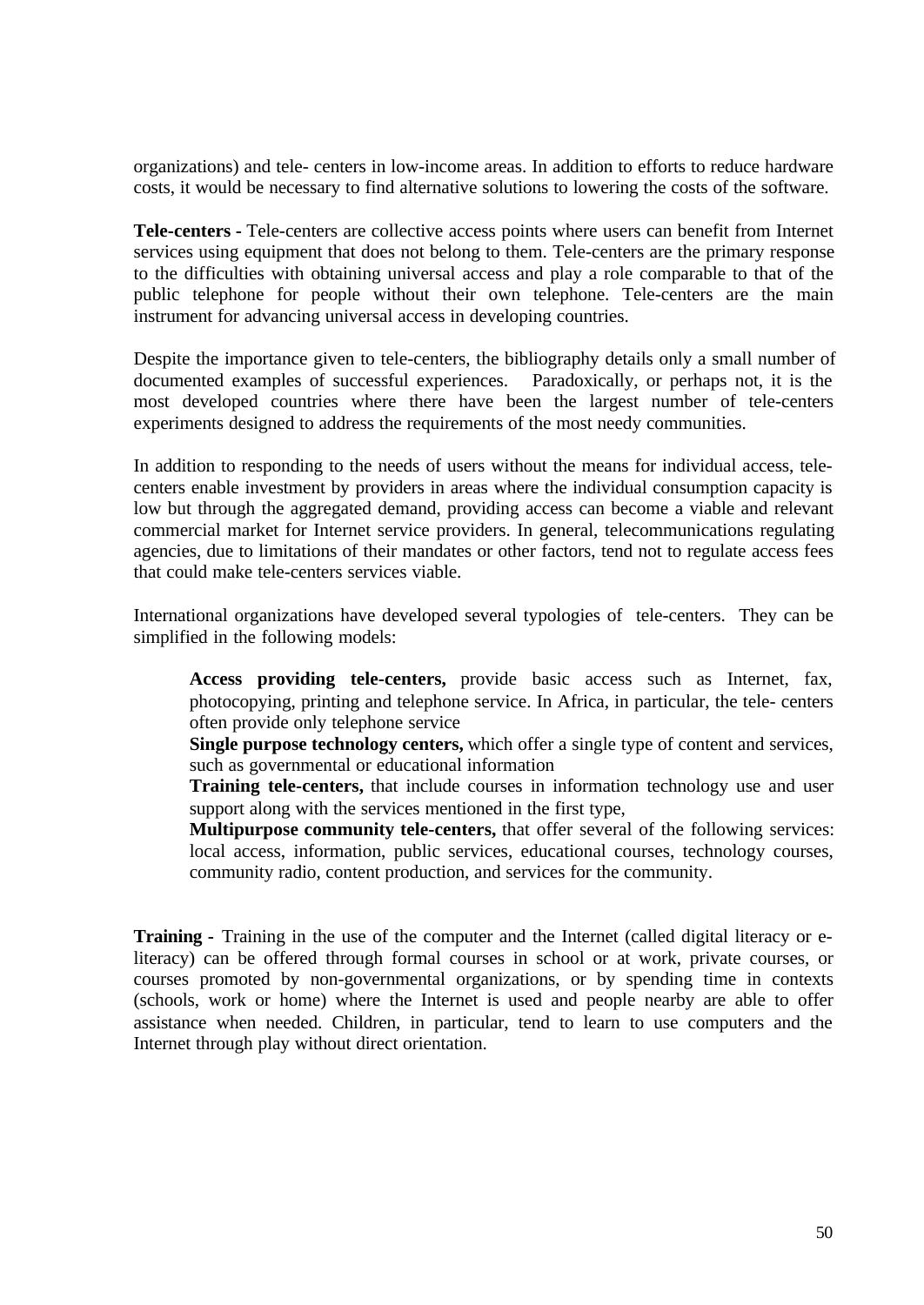The probability of having the type of access that allows this kind of learning by osmosis, either at home or work, is lower in low-income sectors where the chances of owning a home computer as well as having access to a computer in the work are extremely low.

**Intellectual skills of the user** - The ability to use the information available on the Internet as source of knowledge and intellectual and professional development, depends on the users prior skills. This qualification assumes basic literacy and abilities acquired within the school system. **Digital literacy cannot be dissociated from book literacy**. The network multiplies the possibilities for intellectual and professional work but at least until the present moment, it is not a substitute for the basic intellectual qualifications that are acquired at school and its effective potential depends on them. Thus social inequality expressed thorough education is reproduced and increases with use of the Internet. As long as much of the population of the developing world continues to struggle with illiteracy and semi-literacy, universal access the Internet, will be an illusory goal.

# **The Impact of Digital Services**

The aforementioned factors combine in determining the **uses** for information technology, the most important criteria for evaluating its effective relevance for society. These uses depend on the creative appropriation of the new technology by the different social actors and each user´s creative development, producing new contents and applications that represent innovative responses to economic, social political, and cultural problems.

**e-communication** - The uses of the Internet can be analyzed according to its dual dimensionality as both an instrument of communication and dissemination of information and an instrument for access to information. Its potential as a communication instrument (email) is greater among high income users since most of the members of the user's network have access to the Internet, while this is not normally the case of low income users. This is even truer in the case of international contacts, because low-income sectors are very unlikely to have an international social network. The only relevant exception relates to poor families with members working abroad, often illegally, for whom the Internet offers cheap communication and contact with their native land and families.

**e-education** – Distance education precedes the Internet. Correspondence courses followed by radio, television and videocassette, have a long tradition and have served innumerable people, who, due either to time or distance, could not attend a traditional class. In 1969 the Open University, in Great Britain, had a pioneering role in university level education by way of correspondence courses. In the 1980´s and 1990´s several developing countries created higher education distance education courses, especially for inhabitants of rural areas. Today distance universities in Turkey, China, Indonesia, Thailand, Korea and India have hundreds of thousand of students each.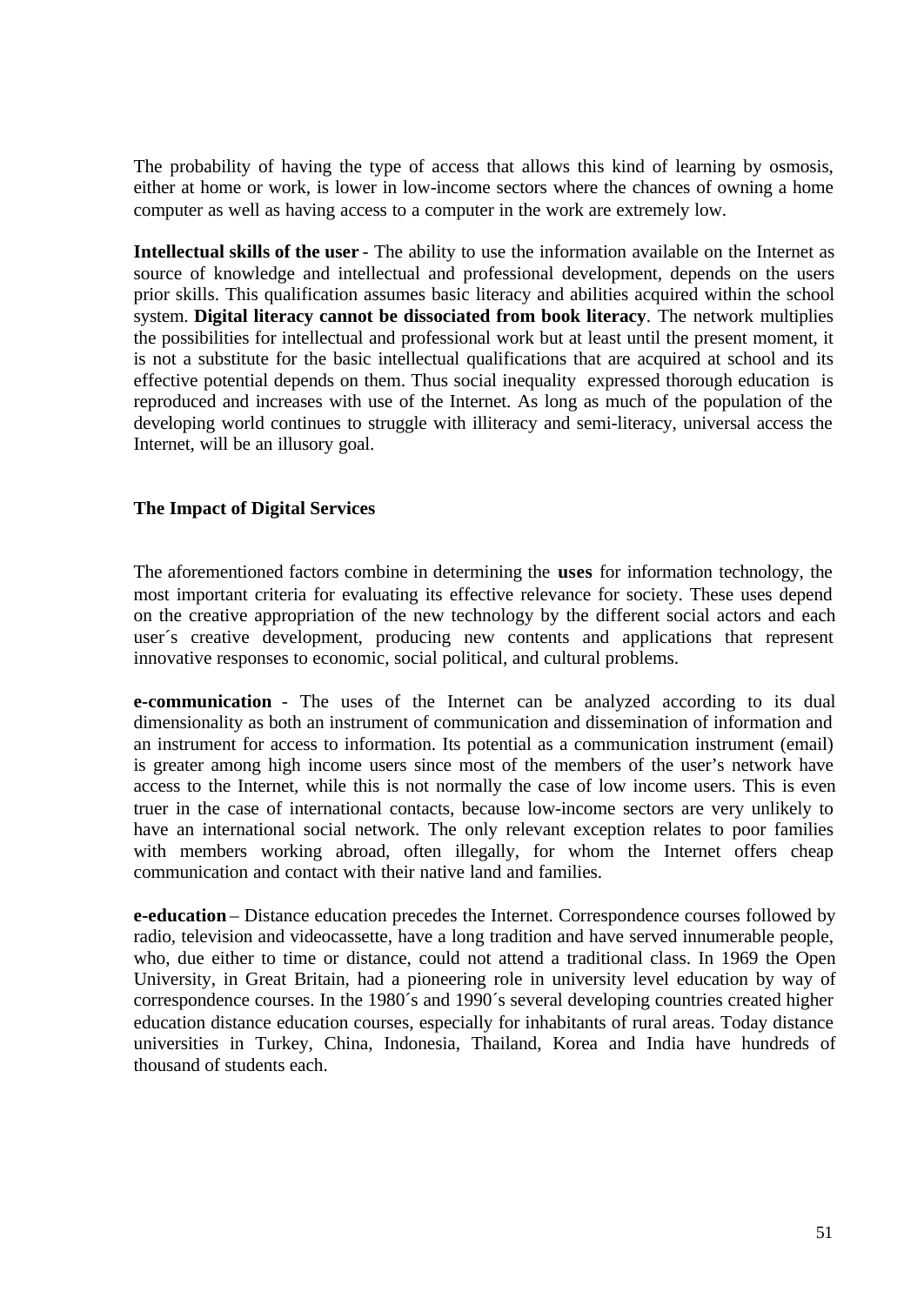In the majority of distance universities established in developing countries the main means of communication are the post office, radio, television, videotapes and CDs, with the Internet still playing, in general, a supporting role. One of the obvious reasons for the limited use of the Internet is that the majority of students lack access. This situation is starting to change and in the past few years, nearly the majority of the principal universities in developing countries have begun to conduct distance education via the Internet. Courses are often at the graduate level and participants are generally professionals who are unable to participate in traditional courses.

While local universities seek to enter the distance education market, large universities of the developed world, in particular the United States (but also from Spain in Latin America), have entered into the distance education business, often in partnerships with local private universities with courses supported by the prestige of the university of origin. Tuition for these programs is often higher than that of local universities but the level of quality control often leaves much to be desired.

Distance education has been defended as a solution for schoolteachers training problems, especially in rural areas. There are several cases in developing countries of the creation of regional training using the Internet and videoconferencing, and school nets that offer teachers continuously updated programs and didactic material. The success of these initiatives depends on the availability of Internet access in schools and on the basic training of the teachers in the use of the Internet. Among countries that have made advancements in the creation of *schoolnets* are Chile (with the Enlace program supported by a network of universities that already reaches almost all secondary schools and more of the half of primary schools), South Africa, and Thailand.

Since most of the children in developing countries can only access computers in schools, it is fundamental that computers be available into schools even if they are concentrated in collective laboratories. This allows children to become socialized in computer and Internet use, offering a minimum of familiarity with information technology and increasing their future chances in the market place.

**e-science and technology** - The Internet was originally a tool used by the scientific community and spread rapidly among the most advanced developing countries including the majority of Latin America, China, India, Egypt, and South Africa. It has already spread in the poorest countries, generally with the support of international organizations, foundations, and corporations. For the scientific communities of developing countries, access to the Internet has meant the possibility for easy, fast, and cheap communication with the international scientific community and online access to databases and virtual libraries to which they do not have material access. The Internet facilitated the scientific interchange and participation in specialized international networks.

**e-culture -** In the field of culture one the most important impacts of the Internet has been the creation of virtual libraries, that allow populations of developing countries that are financially unable to construct and to maintain traditional libraries, to access the written assets of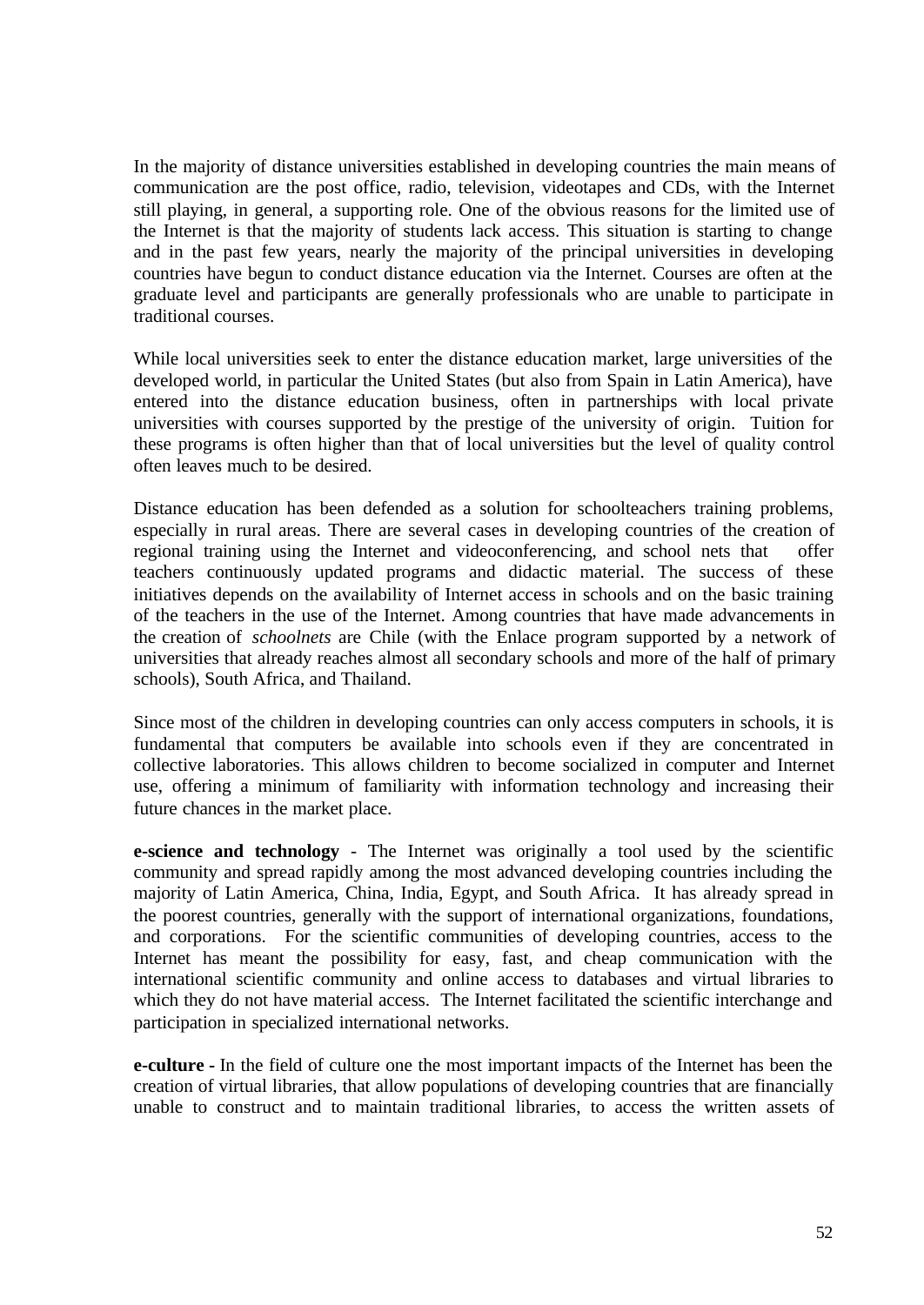humanity. Although access to these texts by computer screen is neither equivalent, nor a substitute to paper based text, virtual libraries allow contact with texts that would otherwise be unavailable to students at schools and universities in the developing world.

The Internet has great potential as a vehicle for expression of the cultural diversity of the contemporary world and for making cultural works available across the world. The creation of virtual museums has advanced substantially in some developing countries in particular in Latin America followed by some Asian countries like Korea, China, and Turkey, as well as South Africa. The use of the Internet for developing cultural tourism and publicizing artistic events is now a well-established practice.

**e-health** - The Internet is often presented as the solution for remote regions and/or for regions of developing countries that lack sufficient local medical staffing. Although there is an enormous potential for this use, there are limited possibilities for success in the near future, because the regions with the greatest needs are those with the least access to resources and staff trained for using the instruments of telemedicine, with their continuing high costs. This area is a low-priority for health care systems in developing countries.

The Internet has already been introduced for modernizing administration systems and organization of health care systems in developing countries, leading to more rational resource management and improving the quality of the services. Information technology is also used to control epidemics, for participation in international monitoring, to make the body of medical literature available via virtual libraries, and to distribute information between health care professionals, particularly in public health campaigns.

**e-government** *-* In developing countries, e-government can be an important instrument for reducing the inefficiency and the private appropriation of the state by way of bureaucracies that transform public services into sources of favors, gratuities and systematic corruption. The ability to access an increasing number of documents and official information via the Internet eliminates the power of the bureaucratic and political intermediary.

However, to the extent that public state services are accessible via the Internet, they tend to create an increasing divide between citizens with and without access. This problem will be aggravated with the widespread use of public services via the Internet. Since the universalization of Internet access in developing countries will be a long process, it will be necessary to maintain alternative lines of communication between the government and citizens, such as telephone and face-to-face contact.

**Social content -** The contents available on the Internet constitute a decisive area in the dynamics of the digital divide. The uses that they enable are central factors in the impact of the Internet on social inequality. Even if universal access is assured, the lack of specific contents can limit the effective impact of the Internet on low-income sectors.

Generally, in both developing and developed countries a large part of Internet contents are developed for the middle class target market, the principal market with the potential to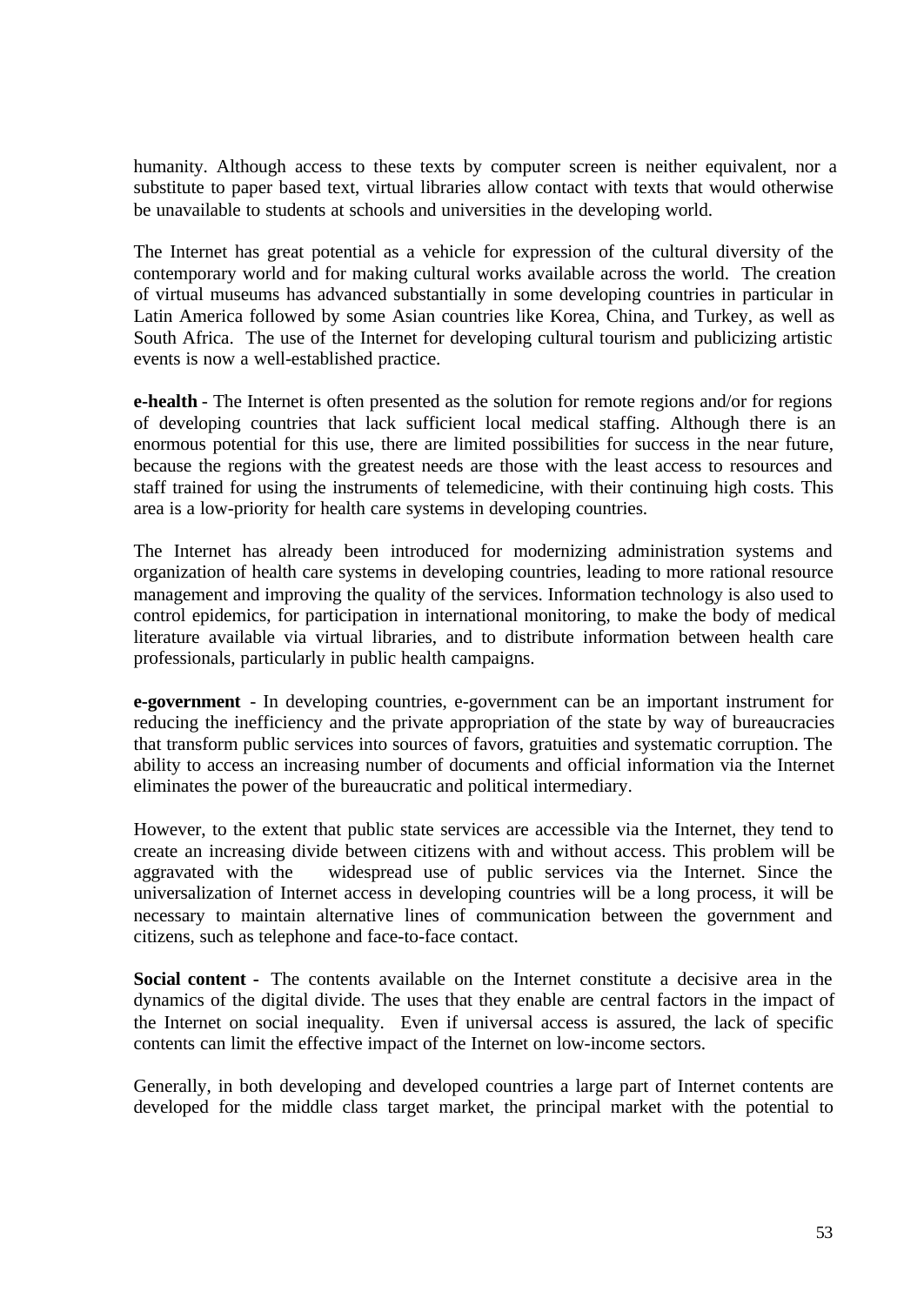indirectly or directly generate revenues for web sites, either through advertising, by buying advertised products, or by direct payment for access. The orientation toward middle class users is evident in both form and content as the majority of the sites assume a relatively high user educational level. Even non-commercial home pages tend to be produced by the middle class, since making a web site requires certain knowledge of the Internet or a minimum of financial resources.

The shortage of contents specifically created for rural communities is aggravated by the fact that the Internet is basically an urban phenomenon. Users and especially producers of web sites are in large majority concentrated in large urban centers. In small cities and in lowincome neighborhoods of large cities, the production of information concerning local necessities (such as job and housing announcements) is very limited.

For some time, the main concern associated with the global impact of Internet content production was the predominance of English language sites. In addition to imposing an Anglo-Saxon cultural hegemony, English language sites were socially exclusive as much because of their contents (not relevant to local conditions), as because they require knowledge of English. In non-English speaking regions, this skill is usually limited to the upper classes.

This concern has been shown to be an exaggeration: as the Internet grows the percentage of home pages in each language tends to be consistent with the percentages of Internet users (with exception of most Asian languages and ethnic minorities). Still international inequalities continue to be important. International Internet traffic indicators show that Latin American users consult web sites in advanced countries many times more often than the reverse and, that, while growth in the number of sites in developing countries has accelerated, in comparative terms, most sites still leave much to be desired in terms of quality and the amount of the information they offer (this can be easily confirmed by visiting sites of many of the governments of central Africa). The importance of the quantity information available on English language web sites means that those who lack English language abilities have a limited capacity to make use of the Internet. In the future, instantaneous text translation systems (many of which already are available but do not yet produce high quality translations) will be important instruments in the intra-cultural communication and dissemination of information on a global level.

The existing literature indicates a shortage of sites aimed at minority ethnic indigenous groups in developing countries, and has shown that where these sites do exist, they tend to be produced by outside specialists. The shortage of sites dedicated to the needs of poor urban sectors of the population, whose main point of access are the tele-centers, is equally dramatic. These groups, which are the first line of potential users of Internet, much more than in rural areas, have limited e-content produced with consideration toward their cultural and socioeconomic necessities.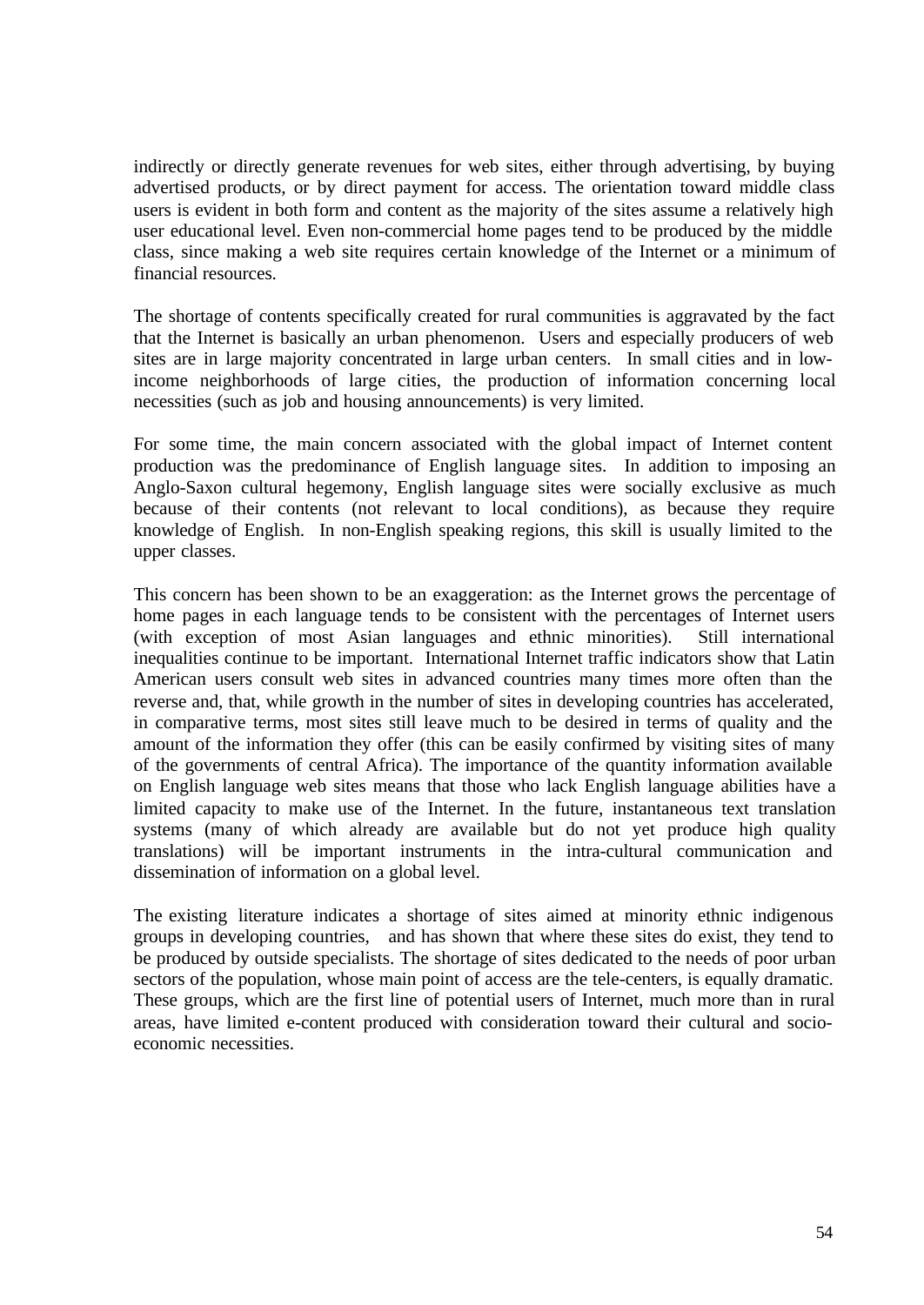# **Box E - Policies for Combating the Digital Divide**

E-social development does not substitute other kinds of social development, nor does the fight against the digital divide substitute the set of other measures necessary for facing poverty, social inequality, and one of their most terrible consequences, urban violence. But edevelopment has become one of the dimensions of development, as the fight against the digital divide is one of many dimensions of the fight against poverty and social inequality.

The criteria for assessing efforts to combat the digital divide must be the value of these programs for reducing other forms of social inequality and poverty. In the past decade, the United States has practically achieved universal access to the Internet but social inequality did not diminish because of this, in fact it increased. Japan, the country with the second highest number of people with Internet access, has been unable to overcome economic stagnation that has continued for over a decade

The increasing complexity associated with the fight against the social inequality creates new challenges for strategic planning of governmental actions and for the development of social policies. Policies aimed at reducing the digital divide are a necessary component of social policy but they are not the answer to all the social and economic problems. The same is true in relation to e-education and to the problems brought on by declines in school performance. The introduction of Internet should be part of the general rethinking of teaching methods and the role of both school and teachers. The search for simplistic solutions is constant in developing countries and international agencies. The Internet is too important to be brought into the cycle of miracle cures that later are abandoned for not meeting unrealistic expectations.

In the first place, developing countries should take into consideration the dynamic nature of the digital divide, which demands that countries that are not part of the central nucleus of technology generation develop at least the capacity for **defensive strategic analysis.** This will allow them to follow the trends and experiences of information technology leaders in developed world and relevant experiences in developing countries, thereby reducing the experimentation costs and helping to define the best technological options and most appropriate products for their social realities.

Second, policies must assure the coherence, integration, security and interoperability of different public services, controlling costs and making government action more coherent. The coordination of the policies cannot be left to short sighted party interests and the institution responsible for defining the strategies for the information society must be part of the central core of government. If the decision-making nucleus of the government does not commit to the coordination of ministerial activities associated to the information society, the result will be waste due to duplicated efforts and unrealistic programs. The fight against the digital divide must be viewed as long term **state policy**, avoiding the tendency in developing countries for new governments to abandon and devalue the accomplishments of their predecessor.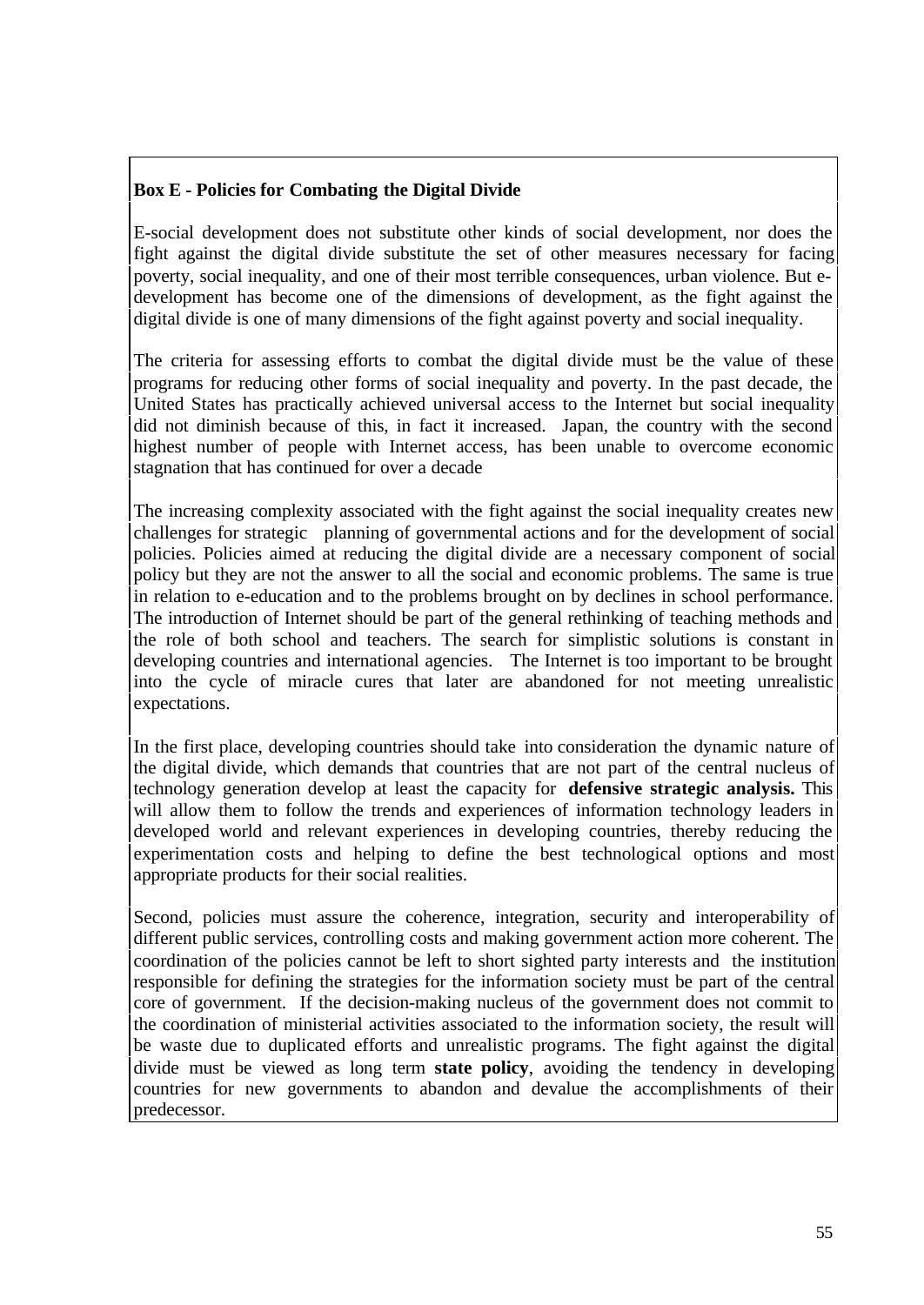Third, a lack of coordination between the activities of different international and national cooperation agencies, each with its own agenda related to the digital divide, often leads to duplicating efforts. Fragmentation and institutional isolation causes not only waste of resources, but also affects the learning process on how to confront the digital divide.

Fourth, is necessary to increase the coordination of infrastructure development policies and the synergy between different physical networks such as roads, electric lines, telephone and fiber optics. Universal service should be promoted, either by creating incentives so that the private companies invest directly in the most needy areas, or, if needed, intervening directly to assure services at accessible costs.

Fifth, the urgency in resolving the problems of the digital divide cannot justify the massive hasty investments in areas that demand experimental pilot programs, adequate local conditions, users training, systems of evaluation and technical support. This is particularly true of the installation of Internet access in schools and tele-centers.

Sixth, investments in collective access must be accompanied by preparation of local human resources. If there is nobody to provide help in making use of transmitted information, the investment in communication infrastructure and access equipment is wasted. The Internet allows access to excellent educational programs for remote areas, but this possibility does not resolve the problem of shortages of teachers with a minimum education (typical of many remote places). Qualified teachers are necessary for making good use of the available material in the Internet.

Seventh, an international effort to constantly evaluate, systematize and disseminate existing experiences of tele-centers for low-income areas is needed in order to go beyond anecdotal material presented in the bibliography on the digital divide. These evaluations should include technological alternatives, types of software, models of management, systems of payment, services offered, and types of partnership between NGOs and the private and public sectors, and forms of integration with the local community.

Eighth, it is necessary to advance policies that assure the development of tele-centers. Specific regulations should ensure that communication services operators and Internet service providers offer public institutions and tele-centers in low-income areas access to infrastructure at reduced cost. The models of tele-centers must be adapted to the diverse local contexts, and should be developed directly by the public sector supported by nongovernmental organizations and enterprises. The creation of public access points should creatively combine a variety of types of tele-centers. For example, a model can be imagined where in a particular neighborhood or small village, some collective access points are installed by the private initiative while a public multi-purpose tele-center offers courses, orients the population in Internet use, and supports efforts to produce local content with information on the life of the community.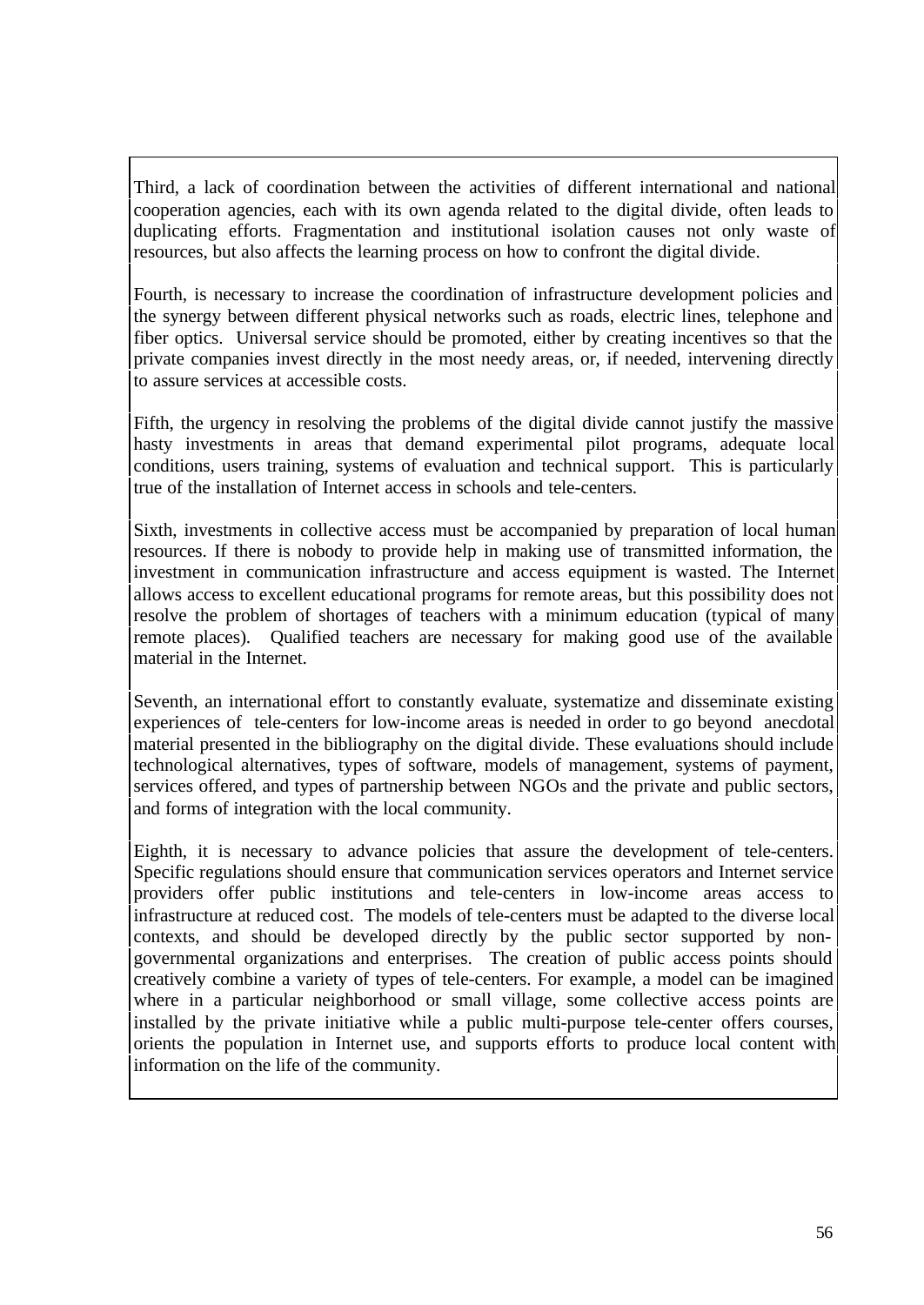Finally, as the second part of this book attempts to demonstrate, confronting the digital divide requires creative partnerships between non-governmental organizations, companies, and government, in which the non-governmental organization and enterprises play an important role as source of innovation and contracted services, without taking responsibility away from the state. The fight against the digital divide depends, above all, on the capacity of state action to use market impulses and the experiences non-governmental organization pilot programs, to assure that poor sectors of the population are integrated into and participate in the construction of the global society.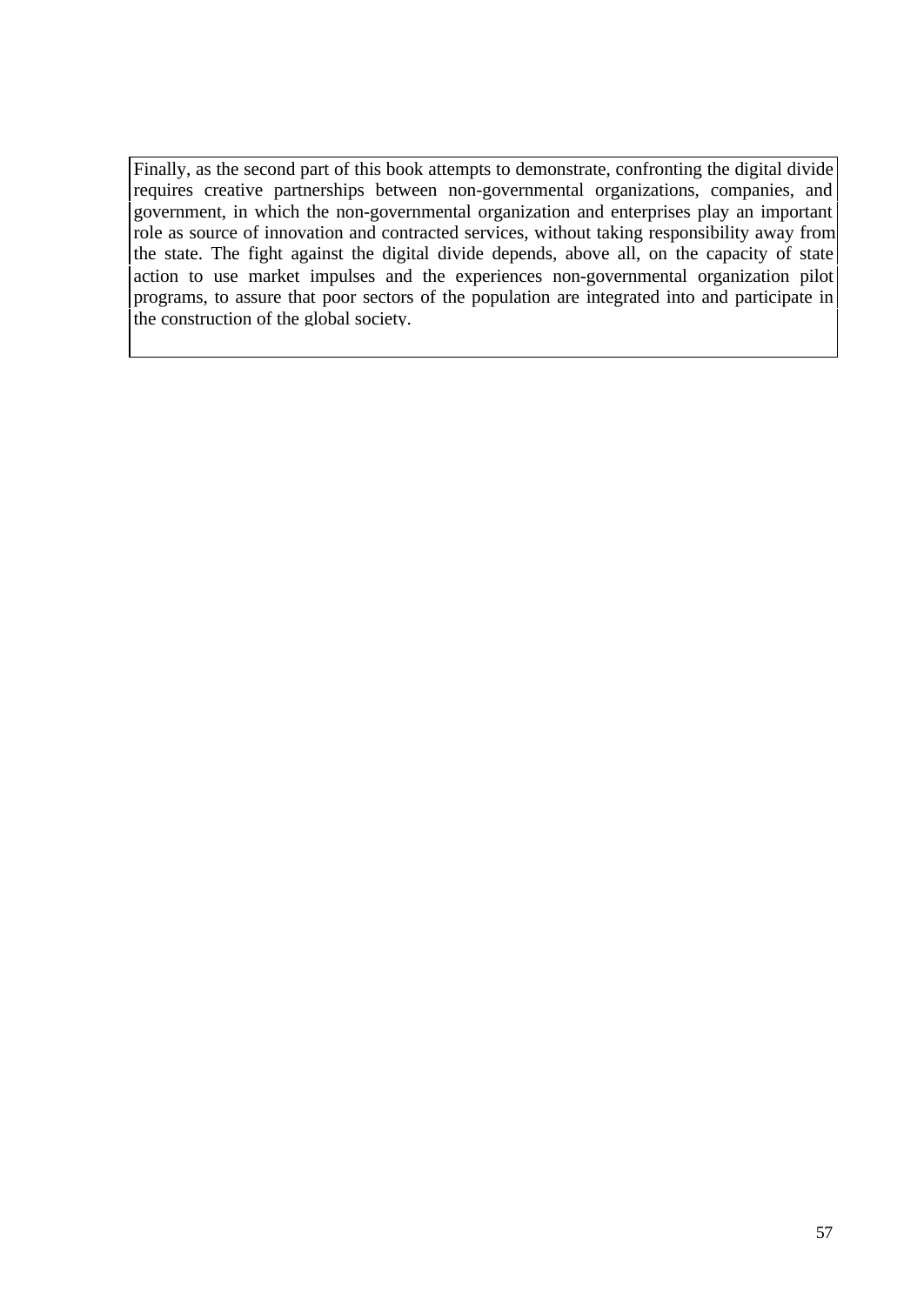# **5 – Telecommunications in Brazil: Public Services and Social Inequality**

# **Background**

The development of telecommunications in Brazil can be summarized in three major phases: from  $19<sup>th</sup>$  century (more accurately since 1852, the date of the installation of the first electric telegraph) until the military coup in 1964; from 1964 to the beginning of the 1990´s; and from the mid-1990´s to the present time. In the first phase, a long period that will not be detailed here, the telephone companies installed telephone lines in the country in a fragmented form. In 1964, they were 800 telecom companies; but only São Paulo, Rio de Janeiro, and Belo Horizonte were interconnected, while other inter-regional and international calls were carried out on short waves.

In 1922 commercial broadcasting was established and throughout the 1930s it spread quickly as an instrument of national unification, particularly under Vargas´ *Estado Novo* dictatorship (1937-1945). Television transmission began in the early 1950s, but until the end of the 1960s its dissemination was very limited.

The military regime<sup>1</sup> (1964-1984) was responsible for the reorganization of the telephone system and a radical transformation of the communications system as a whole. As part of their geo-strategic vision of controlling and ordering the national territory, the military governments promoted a process of nationalization and concentration of telephone companies that put an end to the majority of telephone companies and created the Telebrás system of public companies. One of the Telebrás companies, Embratel, held a monopoly over interstate and international telephone connections.

The accomplishments of the Telebrás system are impressive. In the period from its creation until 1980, the number of telephone terminals went from 1,69 million to 7.5 million. Embratel created direct connections between all Brazilian states and, via satellite, to the international system, and expanded and consolidated a research and technological development center focusing on telecommunications.

During this period was established Radiobrás, a government radio network broadcasting one hour daily through all radio broadcasters across the entire country. But, the central cultural phenomenon of this period is the expansion of television and in particular the television network Rede Globo, which through association with local channels initially transmitted the daily evening news and later a complete set of programming.

<sup>&</sup>lt;sup>1</sup> The army toppled Brazil's civil government in 1964, leading to some 20 years of military rule.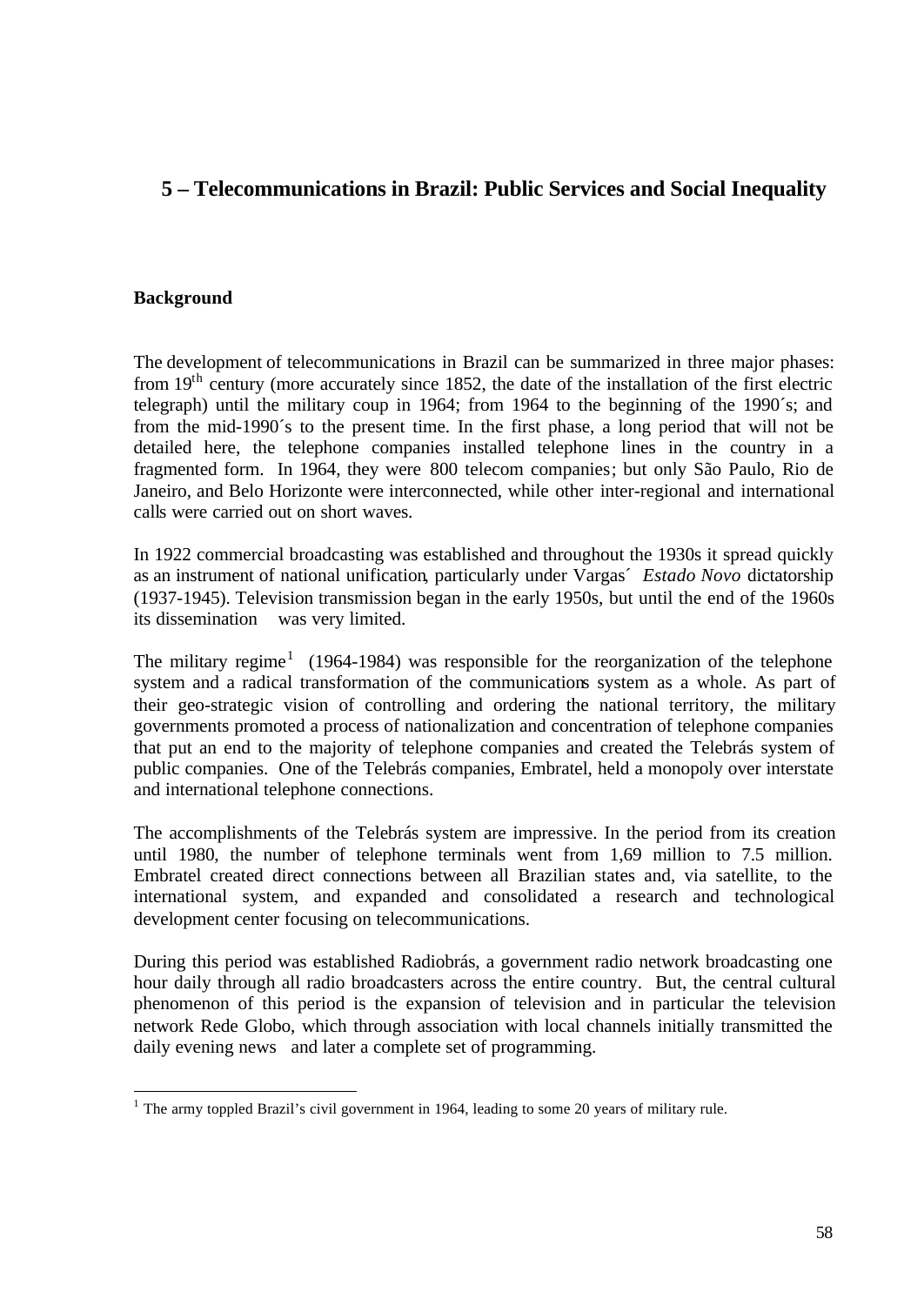In a country undergoing rapid urbanization and industrialization, where only a minority of the population had access to print news media, and a considerable part was illiterate, the television and in particular the Rede Globo network, had a decisive role in national cultural integration. In that regard, it served as a functional substitute for the poorly developed educational system. Television was transformed into the primary –and for a large part of the population, the only- source of information and the formation of values, expectations, and habits. In the 1970s and 1980s, Rede Globo, through its television news, had an important role in supporting the military regime. At the same time, through its world-famous televised soap operas, it renewed customs, introduced feminist values, forms of critical though and expanded horizons and people's expectations.

In the beginning of the 1990s, for different reasons, two of the large institutions associated with the military regime and the period of the economic miracle, the Telebrás system and, later, the Rede Globo, entered into crisis. Rede Globo, the nineties, went in to extensive debt, largely in foreign currency, to make a series of investments in the area of the new economy (cable TV, communication via satellite, Internet portals). These investments did not produce the expected returns at a time where competition among broadcasters of traditional television increased.

The Telebrás crisis was comprised of the same ingredients that caused the reorientation of the Brazilian economy and politics in the 1990s. From the early 80s, Telebrás was affected by the fiscal crisis of the Brazilian state and by inflation. Its investments were cut and the price of its services were kept low as part of a policies to fight against inflation. The return of democracy led to an increasing influence of political interests on public companies. Lack of motivation and salary reductions caused the abandonment of a large number of technical and executive staff. The accelerated expansion of the telephone system of the 1970s ran out of steam. During the 1980's, individual telephone lines were worth thousands of dollars on the parallel market and subscribers who registered for telephone expansion plans waited several years for the installation of a telephone line.

The privatization of Telebrás and of cellular telephone services was part of the overall policy of privatization initiated during Collor's presidential administration (1990 to 1992) and continued by presidents Itamar Franco (1992 to 1994) and Fernando Henrique Cardoso (1995 – 2002). At the beginning it seemed that the new telephone system would maintain public companies in competition with private companies, but the approach that was finally adopted completely privatized the sector. In the same way, proposals oscillated between maintaining only one national telecom operator company or breaking it up into independent regional companies. The latter model was eventually selected.

Although the importance of the privatization for enabling expansions of new investments in the sector is subject of debate, privatization has brought unexpected side-benefits. To legitimize privatization policies, the government mobilized a discourse that associated privatization to universal access, consumer rights, and quality services.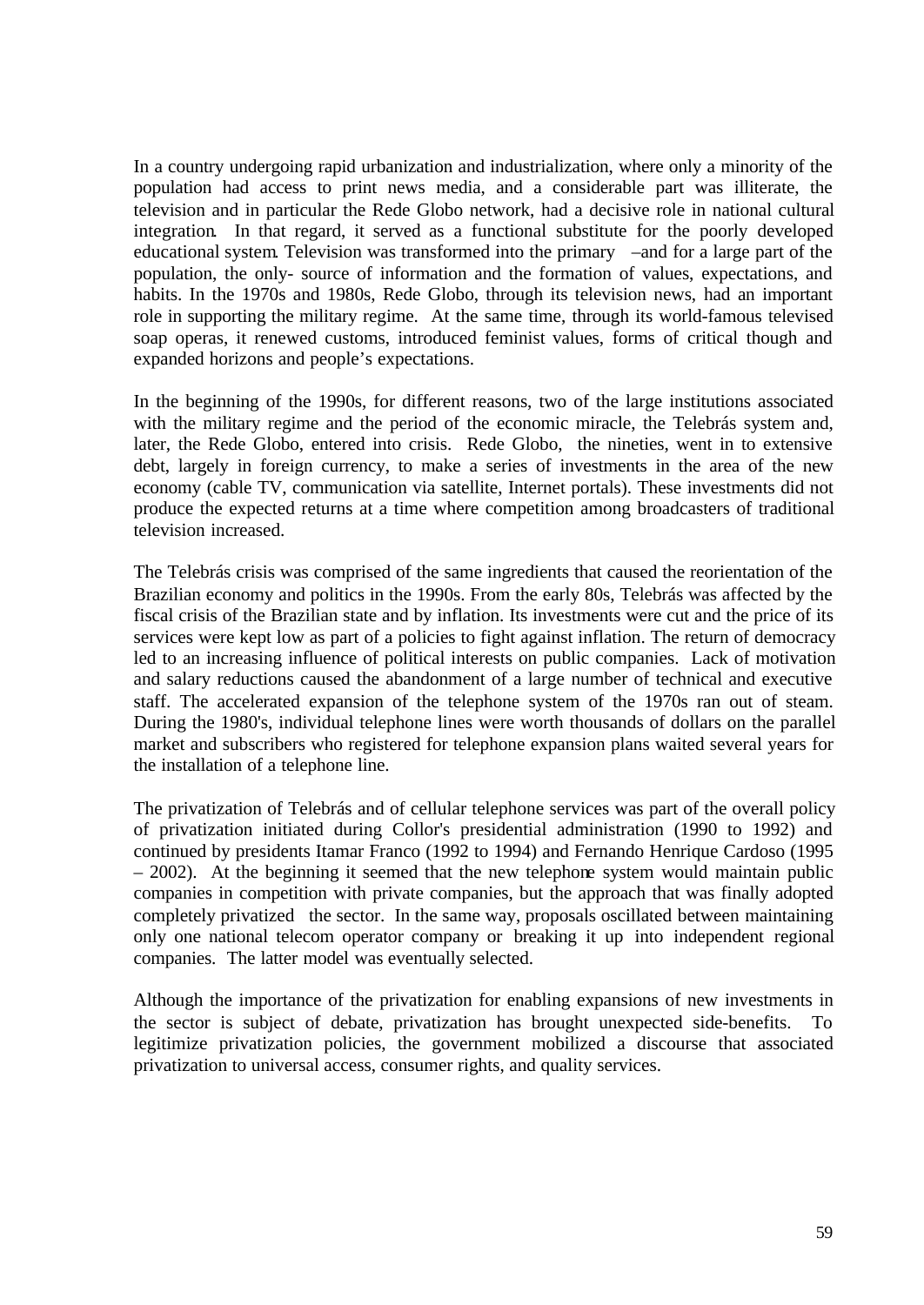## **Privatization: the impulse and the brake**

The privatization of the telephone system resulted in the creation of several competing companies, most of which were controlled by or had strong participation from foreign telecommunications companies. Within a few years, they were able of to increase the availability of both standard fixed telephones and cellular telephones dramatically, eliminating the parallel market. Today, in practically all Brazilian cities, telephone lines are available for immediate installation without costs other than the standard technical service fee.

In 1994, approximately 13.3 million fixed telephones had been installed in the country. By 1998, a year of privatization of the telecom system, this number had doubled and by 2001 there were 47 million telephone lines, seven million more than the goals for the year as established in the public utility contract. From 1995 to 2000 the number of telephone lines per 1000 inhabitants increased from 85 to 182 and the rate of phones using digital technology went from 35.5 percent in 1994 to 97.2 percent in 2001. While the prices for installation of new lines fell dramatically, the per-minute costs underwent a less significant reduction. The availability of public telephones also underwent an enormous expansion, from 300,000 public telephones in 1994 to 589,000 in 1998 and 1.4 million in 2001 (8 public telephones for every thousand of the population).

Although telephone lines continue to be unequally distributed between urban and rural areas, between the different regions of the country, and between low and high-income sectors of the population, the greatest expansion has been in the poorest regions and among lowest income groups. The number of families in the lowest income category with telephones has quintupled although still half of Brazilian poor do not have a telephone (fixed or mobile). Among the lowest income populations of the (richest) central southern region of Brazil, 50 percent have a home telephone (equal to the national average).

The numbers for the expansion of cellular telephony are even more dramatic: 800,000 cellular telephones in 1994, 4.4 million in 1998 and 28.7 million in 2001; bringing Brazil to ninth place in the world ranking. In 1994, there were 0.5 units for each 100 inhabitants and by 2001 the number had climbed to 17, the great majority using prepaid service (68 percent of the total). In 2001, 51 percent of Brazilian homes had a standard fixed telephone line. The expansion of the fixed lines during the period when cellular phones were rapidly increasing indicates unmet demand of fixed phones. The current trend is that fixed telephone system growth will slow down while the cellular telephony will continue to expand and is expected that in the coming years cellular telephone lines will surpass the number of fixed telephones.

Although the cellular telephone, as we saw previously, adapts itself better to the necessities of the modern life, the fixed telephone continues to have a strategic importance for the universalization of communication services as the main vector in the convergence between Internet and television. Current indicators show that probably this convergence will take much longer to materialize through cellular telephones.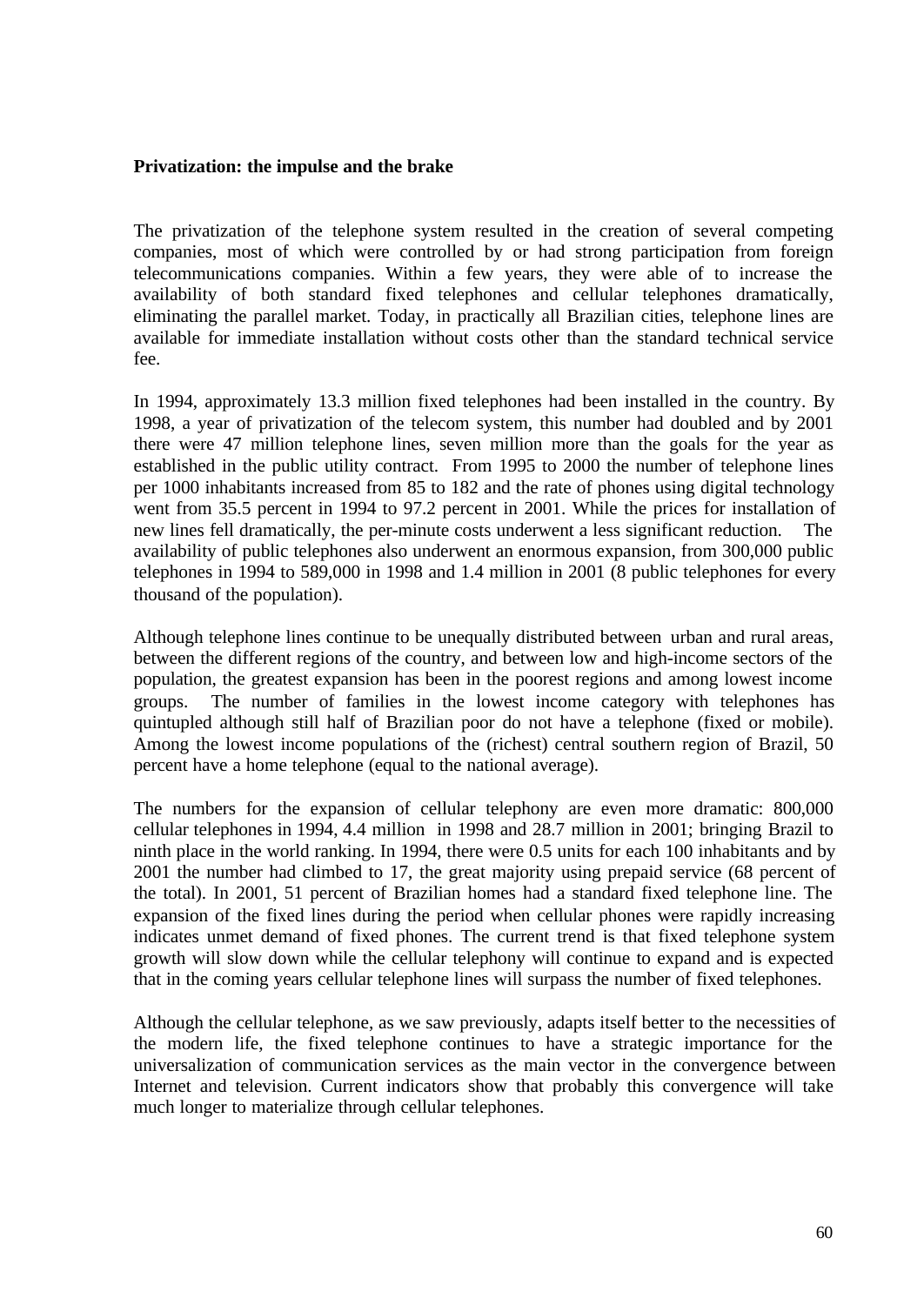The growth in the number of telephone lines in the 1990s seemed to indicate that universal telephone service would become a reality in the near future. Unfortunately this was not the case. In the last years the expansion of the telephone system has already began to show strong signs that it is reaching the barrier of the income limits of a considerable part of the population.

Public utility contracts require that telephone companies install a given amount of lines. After reaching these minimums, phone companies are free to offer their services outside their original areas. Phone companies hurried to install a large number of lines, but today only 75 percent of these lines are in service. A large part of the population is unable to pay the monthly subscription fees, which were once subsidized but have increased since privatization. The deactivation of lines for nonpayment has become a chronic problem. Optimistic plans for expansion among cellular telephone companies have also been cut back even though the market continues to grow.

The fact that that fixed and cellular telephony is increasingly oriented toward the low income means that the monthly average bill tends to decrease. As we indicated previously, a large part of users sign up for prepaid cellular service, which is used more for receiving than for making calls. This service does not lose money for companies only because they collect fees from the callers to cellular phones through their telephone service providers. In the case of the fixed telephones the expansion of the network for low-income groups has meant a decline in average use as measured in telephone pulses (the number and duration of calls). This results in a decline in the billing amount per telephone line, a natural consequence of the dissemination of the telephonic system, since the average monthly bill drops with the average user income level.

The expansion of cable television confirms this diagnosis and shows that the problem even reaches the middle class. Despite efforts to increase coverage areas, cable TV in Brazil has not kept up with the original plans. In 2001 there were only 3.6 million subscribers with minuscule growth in recent past years. From 2000 to 2002 the number of new subscribers was almost as high as the number of canceling subscribers. Despite reductions in monthly fees, cable television still costs 1/4 of a monthly minimum wage, it is oriented primarily toward the population interested in foreign language broadcasts and generally it is not considered a priority for even the middle-class. The principal company in the sector, NET Services, which also offers Internet access, is in a serious financial crisis.

In Brazil the situation is similar to what has happened in other countries with similar per capita income levels. In the 1990s, there was large-scale expansion of the telephone system in response to demand that had previously been unmet. But after this demand was satisfied, construction of new lines started to face restrictions of income distribution caused by the fact that an important part of the Brazilian population does not have an adequate income for maintaining a telephone line.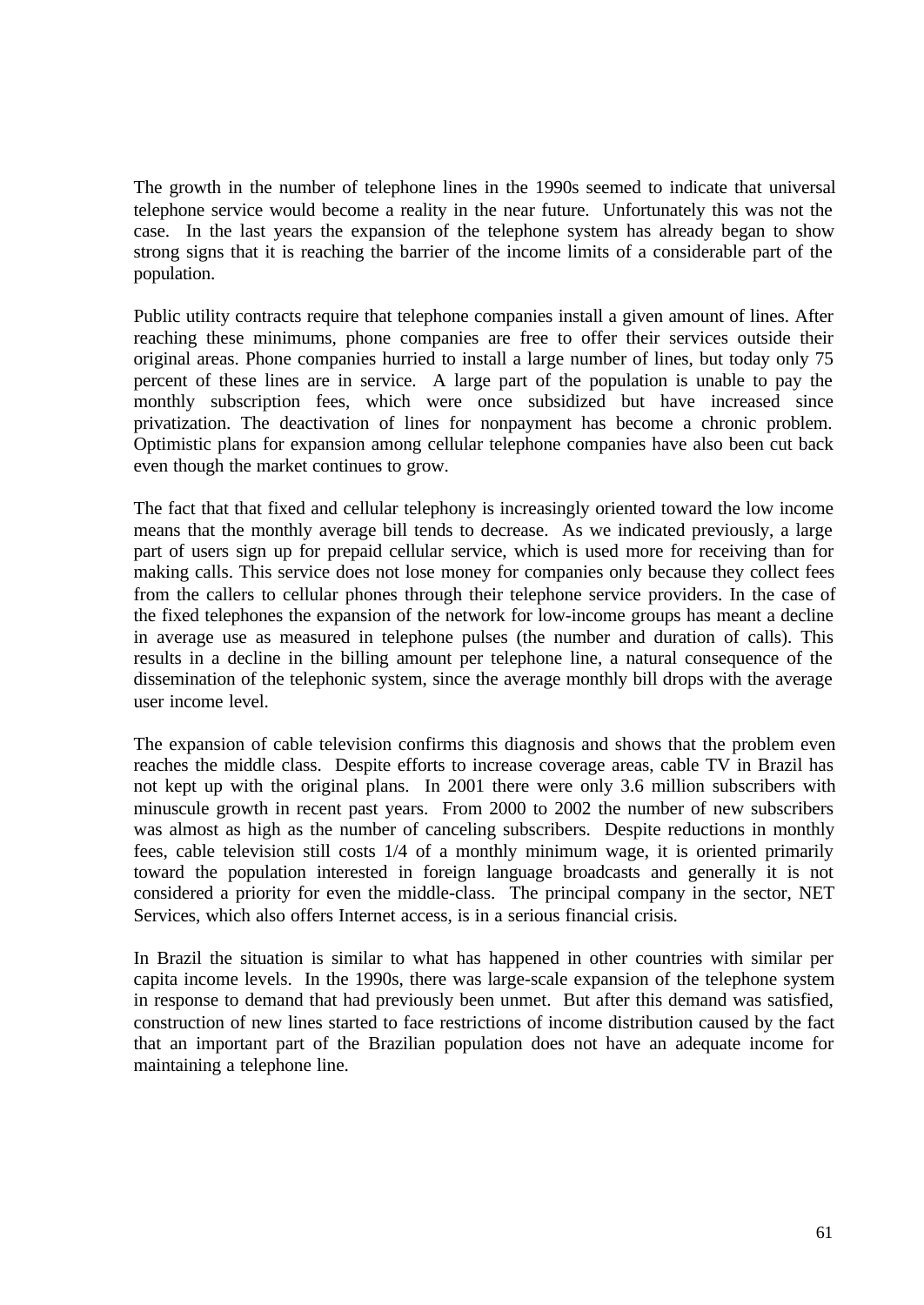## **The Information Society in Brazil: e-readiness**

As with the majority of countries, the Internet was first introduced in Brazil as part of the scientific system, where it spread quickly. In 1987 the National Research Network (RNP) made the first connections between Brazilian and American research centers. In 1991, the first regional network for scientific ends was launched and, later in 1992, expanded to 10 states by the National Council for Scientific and Technological Development (CNPq). In 1994 commercial Internet service was offered in Brazil, initially by Embratel and later through other companies. In 2001 broadband Internet (Internet 2) started to become commercially available and was offered by several companies, especially those with installed television and telephone networks. These services are available only in urban areas, most providers serve specific areas and most addresses only have one option for broadband.

Studies allowing in-depth comparisons between Brazil and the rest of the world in terms of the impacts of the Internet do not yet exist. Most e-readiness evaluations studies rank Brazil at an intermediate level, near the top of the intermediate segment in terms of B2B, egovernment, and science and technology. But in terms of software and human resources, Brazil is under-performing compared to other large countries with equivalent or even lower levels of economic development.

According to recent research conducted by Nielsen-NetRatings, Brazil represents 2 percent of the world population with home Internet access, placing the country in seventh place in the international ranking of countries, which is led by the United States with 168.6 million people (79 percent of the population over 16 years old) connected to the Internet.

## **The Information Society in Brazil: E-Development**

Spending in the information and telecommunication industry in Brazil represented 2.7 percent of the total GDP in 1995. This number increased to 8.3 percent in 2000. From 1995 to 2002 software sales went from 700,000,000 to 2,557,000,000 dollars, and the telecommunications industry became the principal source of foreign investment in the Brazilian economy during this period. From 1999 to 2001, the number of people employed by telecommunications companies increased from 152,900 to 250,000 and the GDP of the industry has increased more than 10 percent per year since 1992 (with the exception of 1995 and 1999, a period when the overall national GDP has shown little growth).

In certain sectors of e-development Brazil, stands out in comparison to the rest of Latin America. The country has one of the most advanced automated banking systems in the world and has exported know-how in this area. Brazil is responsible for 60 percent to 80 percent (depending on different evaluations) of B2B transactions in Latin America. Brazil's strength in this area is in large part connected to the importance of the financial industry.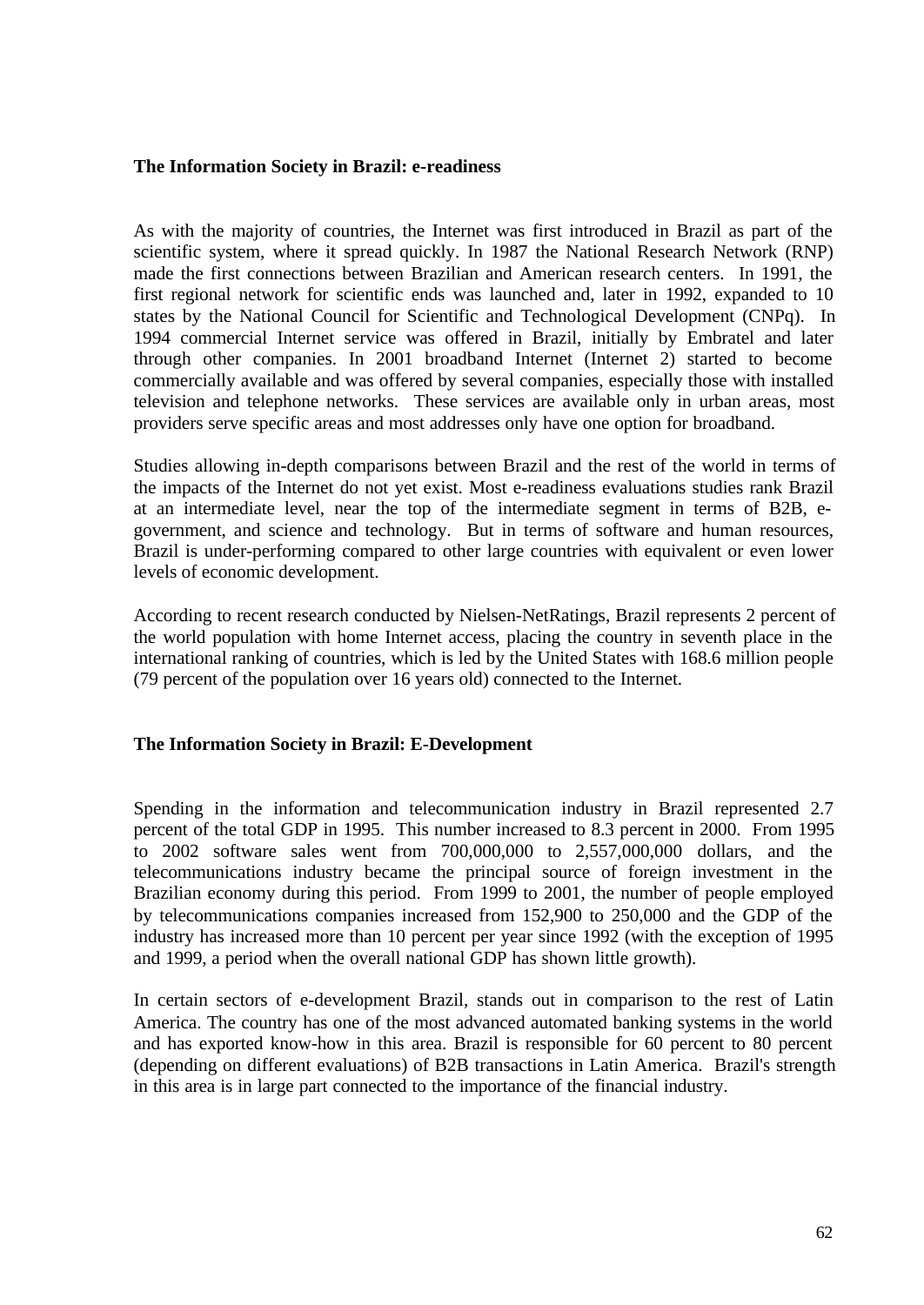In the area of B2C, Brazil has not reached comparable levels. According to year 2000 data, unlike the rest of Latin America, Brazil's B2C transactions are mainly purchases within of the country. This situation can be explained by the high import taxes that consumers must pay on any product coming from abroad. The B2C sector in Brazil faces another barrier: less than ¼ of the population has a credit card.

According to research recently conducted by the Federation of Industries of the State of São Paulo, 88 percent of the state's micro businesses use a computer of which 41 percent used some type of management software. 99 percent of small businesses use computers with 57 percent using management software. In both the cases it was indicated as the main obstacles for computerization the costs of the equipment and software. The SEBRAE (Brazilian Service in Support of Micro and Small Businesses) offers on-line courses for preparing entrepreneurs and launched a project creating tele-centers for entrepreneurs. The contents that will be offered under this program have not yet been decided.

The use of distance education by companies is still low. A recent survey printed in the magazine *Carta Capital* showed that most of the companies surveyed do not use distance education as part of their training programs. Among the companies that do use distance education, it is used mostly for the technology and sales areas, followed by marketing.

As in the rest of the world, Brazil has experienced a process of concentration of portal sites and access providers that have transformed themselves into the main source of information for Internet users. Four large portals represent more of the half of Brazilian Internet site visits. A similar process of concentration occurred with free dialup access providers, a market that became practically monopolized by iG (Internet Grátis).

Considering that the availability of high quality Internet services is a prerequisite for the establishment of new modern companies, in the current Brazilian context information technology increases existing polarizations favoring large urban centers at the expense of the majority of smaller cities.

# **The Information Society in Brazil: The Digital Divide**

**Social context** - To determine the limits of the possibilities of Internet expansion, the first and basic variable is the literacy level. In 2001, 94 percent of Brazilian school-aged children were registered in schools, but 41 percent of students do not complete their basic educations (from  $1^{\text{st}}$  to  $8^{\text{th}}$  grade, age 7 to 16). The situation among adults is even more dramatic: 64 percent of heads of households have not completed primary school  $(1<sup>st</sup>$  to  $4<sup>th</sup>$  grade) and the illiteracy rate among people over 15 years old is 13.6 percent. At least 30 per percent adults are technically illiterate, meaning that they are unable to accomplish sustained reading or writing. On average, Brazilians over 25 years of age have been through 5.9 years of formal schooling and even though the university system expanded, it is still below the levels of countries with similar per capita income.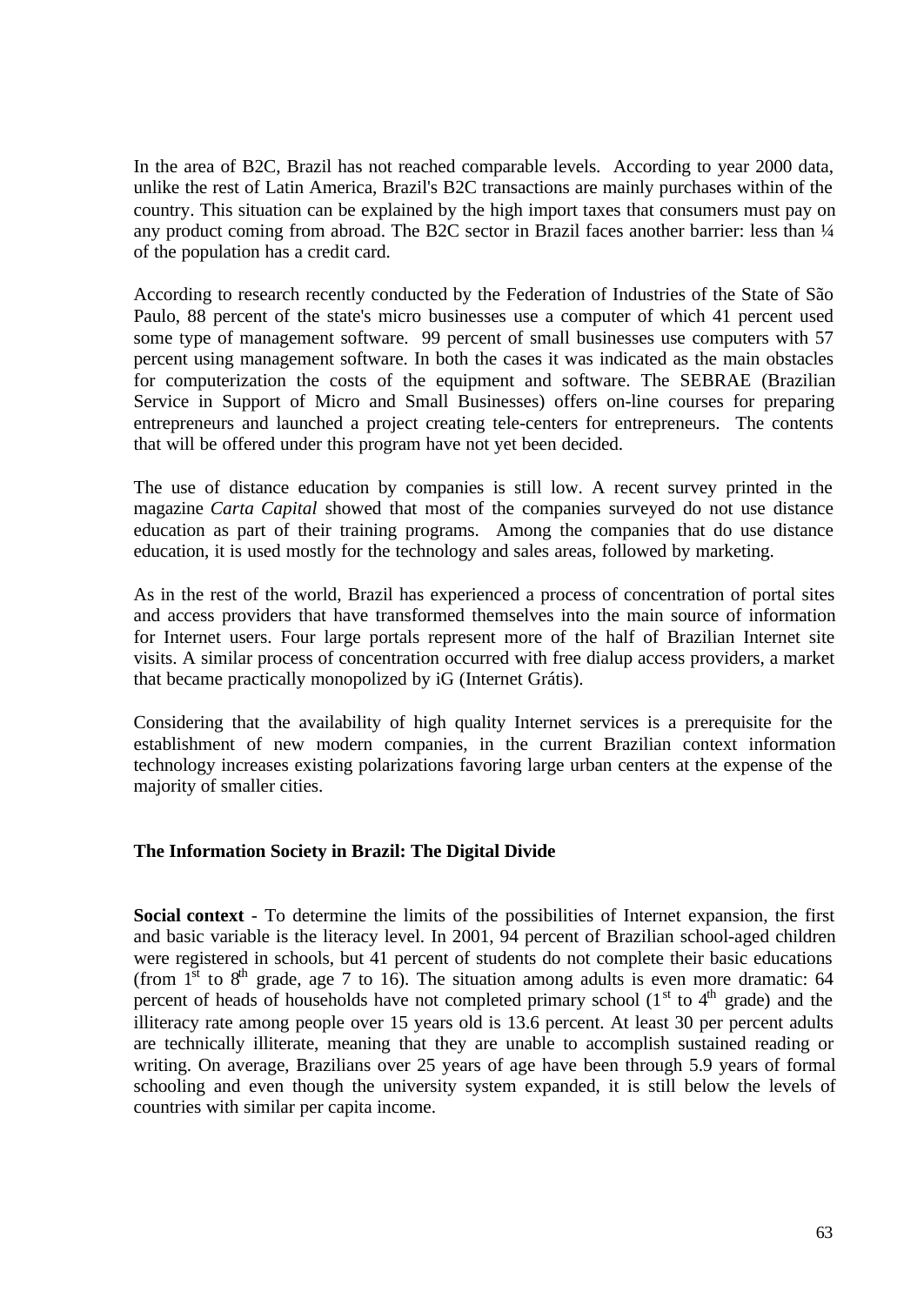The socioeconomic situation also affects the chanced for Internet access and in this area the Brazilian situation is particularly lamentable. As of 2001, 33.6 percent of Brazilians live under the line of poverty. Of those, 14.6 percent are considered indigent, meaning their income level is less than half of the poverty line. Brazil has one of the highest levels of social inequality in the world.

While the inequality measured in terms of individual income has remained historically stable in the past decades, Brazil advanced significantly, in terms of access to public services. In 2002, 96 percent of the Brazilian homes had electric energy. In relation to traditional communication technology, the situation is also much better: in 2001, 89,1 of homes owned a television and a slightly higher percentage owned radios

**Number and Distribution of Users** - As we indicated earlier, access to the Internet can be available at home, work, school or tele-centers. The existing data concentrates on home access. There is insufficient data about people who only have Internet access at work while the number of tele-centers in Brazil has not yet reached a relevant critical mass. We will therefore concentrate the following analysis on home access and later we will discuss school access.

To have access to the Internet, using the technology that is currently widespread in Brazil, it is necessary to have a fixed telephone line or cable television. Since people with cable television generally also have a telephone line, the important data relates to fixed telephone lines. In 2001, 51 percent of Brazilian homes had telephone lines. The second necessity is a computer. 12.5 percent of Brazilian homes in 2001had a computer.

Although low-cost computer distribution has been attempted in Brazil with the help of financing made possible by public sector banks, these initiatives have not yet shown results. Even so the new administration of President Lula has announced plans to launch an initiative in this area.

By May of 2002, the number of registered domains in Brazil approached 500,000. According to Network Wizards, Brazil had 2,237,527 hosts in January of 2003 putting it in ninth place worldwide. This number it is as high as all of Spanish speaking Latin America combined. As we have indicated, it is difficult determine the number of users per computer. In accordance with the Nielsen-NetRatings company, at the end of 2002, the number of people over 16 years of age with access to the Internet in Brazil was 19.7 million, of which 14.3 million people have access from home computers. This represents approximately 8 percent of the population with home access. The study, that measures Internet audiences affirms that the number of Internet users in Brazil increased by 2.1 million in the last year.

Despite the exponential growth in the number of people with access to the Internet in Brazil, the percentage of users with broadband access at the beginning of 2003 was around 5 percent of the total. This low percentage should be a source of concern since, as we have shown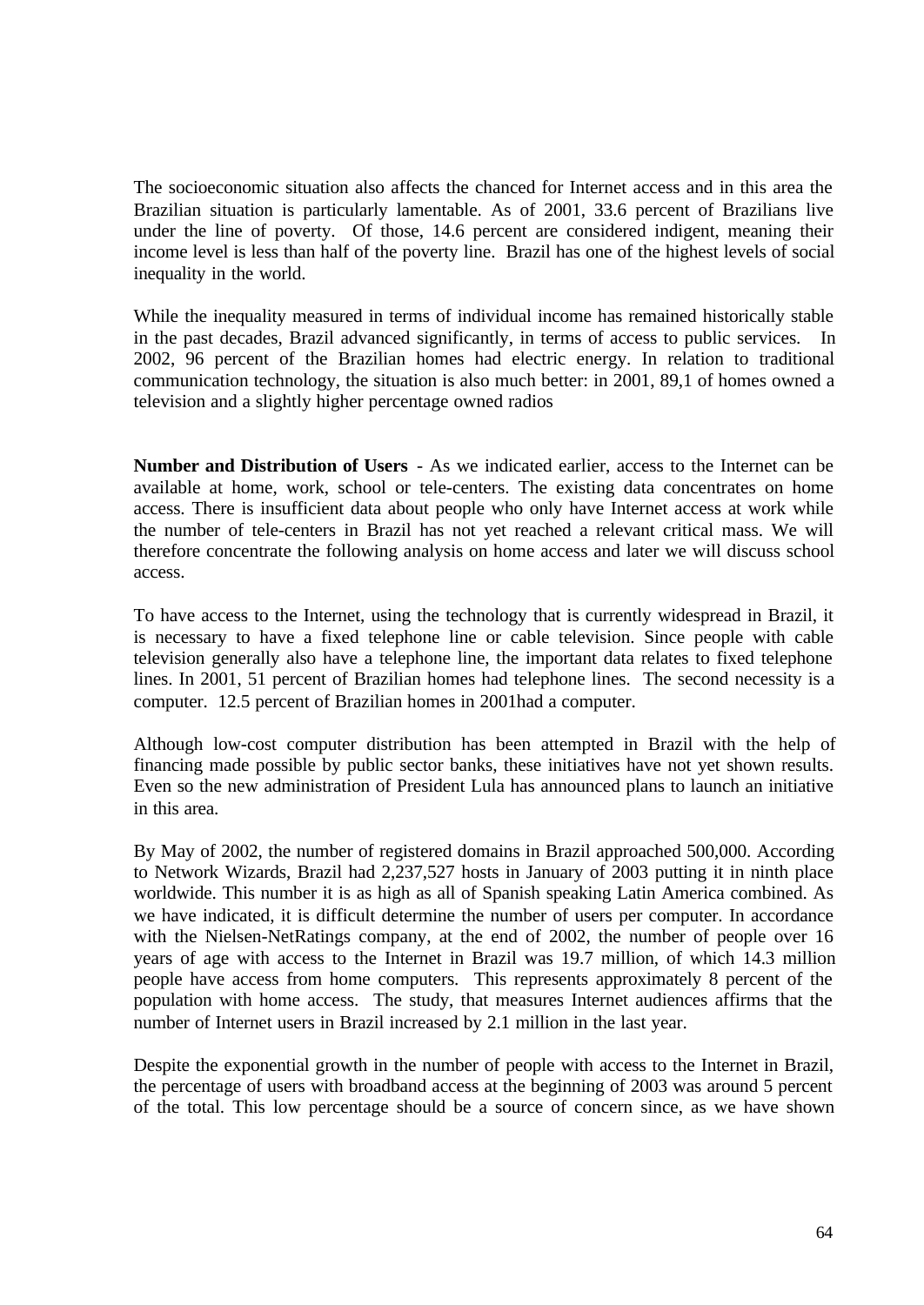previously, the digital divide is a dynamic phenomenon and the current trend is that an increasing amount of available content is developed for broadband users.

In the northern region of Brazil, 4 percent of computers have access to the Internet; in the northeast region, 3.5 percent; in the southeastern region the number jumps to 12,2 percent and in the mid-west and southern regions, it approaches the national average of 8 percent. Thus, the Internet follows and in some cases deepens national inequality trends because it is a phenomenon particularly concentrated in the largest cities of the country (in 2002 only 350 cities, 6 percent of the total, had local Internet Service providers that could be dialed without long distance charges). 90 percent of users belong to the richest 25 percent of the population whose levels of Internet access are comparable to the average in advanced countries.

Research conducted by the Getúlio Vargas Foundation, with data from the of 2000 and 2001 census, confirms predictable trends: access to the Internet is concentrated among the sectors of the population with more formal schooling, higher income, and who live in urban areas, and in the richest states of the country. The unequal distribution of access is reproduced within each state and city. For example, in the Lagoa neighborhood, one of the wealthiest areas in the city of Rio de Janeiro, 59 percent of the population has access to a computer while in the Complexo do Alemão, one of the poorest areas of the city, fewer than 4 percent have access. The research indicates that homes with small children have lower chances of having a computer, confirming the typical distribution of consumption capacity within the cycle of family life as well as the fact that, in Brazil, the birth rates are higher in poor sectors of the population. The study did not find significant differences in the access between men and women, but they did find that the black population has lower rates of computer access than the national average given the same educational and professional conditions.

## **Education and Culture**

In 2001 Brazil had 94 percent of school-aged children registered in basic education (grades 1-8), and 65 percent of secondary education students (grades 9-11). These rates improved Brazil's relative standing in Latin America. The development was made possible by policies that provided incentives for staying in school (such as offering meals at school and a grant for low income families for each child attending school), as well as policies to reduce failure and grade repetition rates. Further, investments in public education made Brazil the only Latin American country where the number (both absolute and relative) of private school students diminished in the 1990s.

This success is partially overshadowed by the low school achievement levels and educational outcomes in the public schools, which reflects, in addition to the social and cultural context of the family, the poor level of teacher qualification. It is not surprising that the Internet has been presented as an almost magical solution to teacher education problems and the overall quality of education. But despite some isolated experiments, there is still no clear operational plan in Brazil for how multimedia and the Internet should be part of school instruction.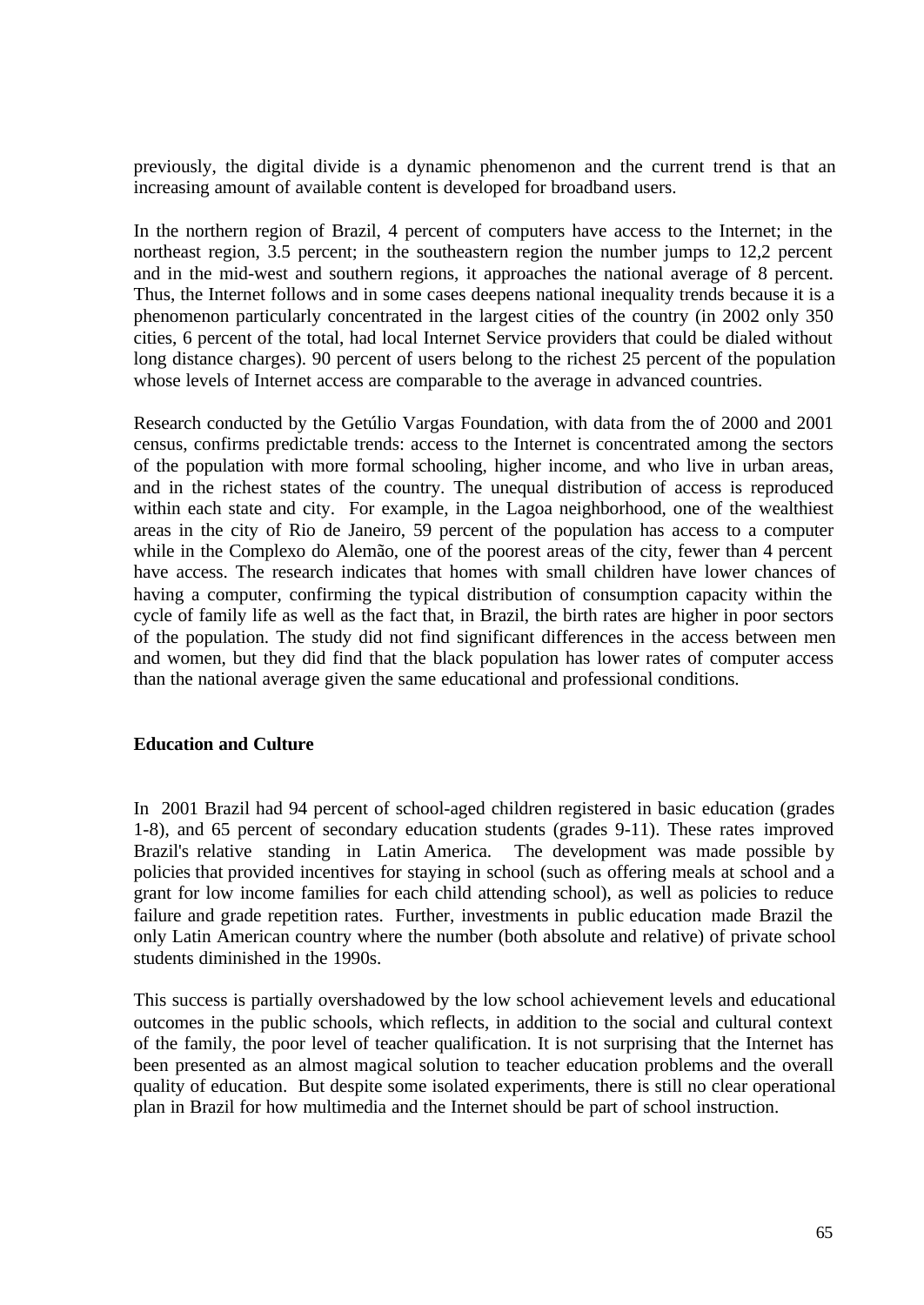Public schools in Brazil are either supported by cities, states, or in some cases, the federal government. In terms of information technology, they often get support from all three levels. For example teacher training might be supported through one source while another might provide computers. The fragmentation of policies is aggravated by the lack of national curriculum and teacher training policies for use of information technology in schools. In 1997 the Ministry of Education created a program called ProInfo for developing school computer training and content. ProInfo would have access to resources made available through the FUST, a fund that will be explained later, that supports access universalization for telecommunications services. The ProInfo program has been paralyzed by debates in Congress over the use of commercial or open architecture software

According to the 1999 Ministry of Education census, only 3.5 percent of the elementary schools were connected to the Internet. Among private schools, this number is substantially higher and the availability of computers and Internet is used to attract students. One characteristic of Brazilian private education is the existence of large groups that, directly or through franchising, control a large number of schools. These groups generally develop multimedia programs and Web sites for supporting teachers, students, and parents.

The same survey indicates constant growth in the number of schools with computer laboratories. In 1997, 20 percent of elementary students had computer labs in their schools. By 2001, the number had increased to 23.9 percent (they do not indicate real size or the breakdown according to public and private education, but experience indicates that the great concentration is in private schools). Of the total number of 1st through 4th grade students, 14.66 percent had computer labs in schools. About 25 percent of these had Internet connections. Among students in grades 5 through 8, 35.7 percent had computer labs in schools and about 33 percent of these have Internet connections. Among secondary school students, 58.5 have computer labs in schools and 45.6 percent of these had access the Internet. The same dramatic differences between states, cities and urban and rural areas can be found in the school system.

The research also indicates that children with Internet access at home have better school performance. This is an insufficient correlation for explaining student performance: the students with home Internet access are generally the ones who belong to the wealthiest families, with higher educational level and who study in private schools. Each of these factors alone could explain the performance inequalities.

Despite constant growth in the number of schools with access to computers and other information technology, we cannot overlook the fact that in 1999, 29.6 percent of all Brazilian schools lack electricity and only 23.1 percent have school libraries. This situation reaches even more dramatic levels in the northern and northeastern regions of the country.

During of the 1990s several companies were formed that were devoted to the production of Internet material for the education system, particularly for basic and secondary education. With the crisis of the new economy, many of these companies closed or lost momentum.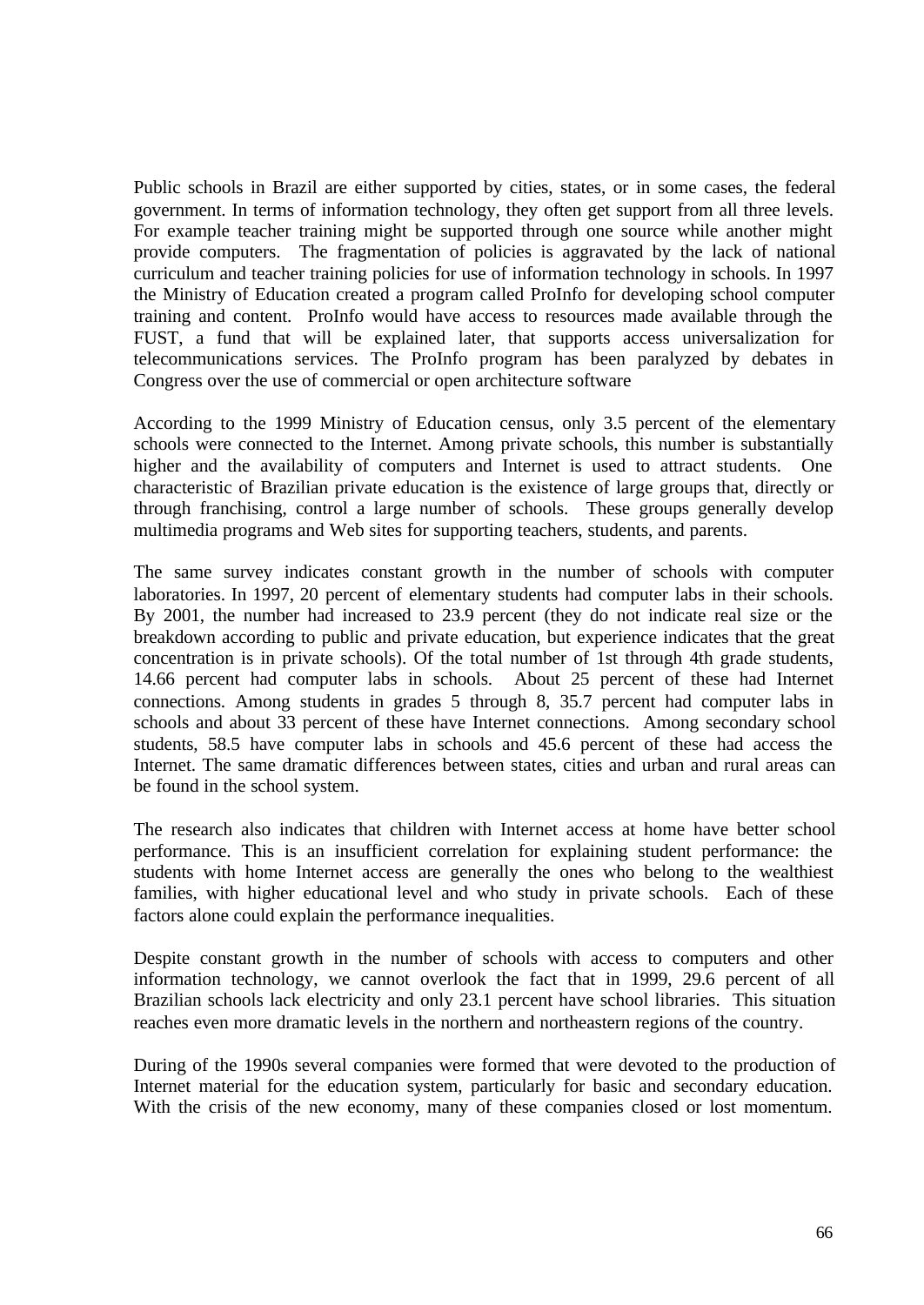Today, private foundations, state education secretaries, and large Internet service providers produce the majority of sites designed to support schoolteachers.

University support for school systems is fragmented. The case of the School of the Future, of the University of São Paulo stands out for its long experience in bringing together technological research and didactic products for teacher training. In terms of distance education, Telecurso 2000, a project of the Fundação Roberto Marinho, continues to stand out. The Telecurso 2000 program is designed for students who dropped out of school and are preparing for exams that substitute completion of elementary or secondary education. It is broadcast on television (but can also be obtained in videocassette form) and is complemented by a series of books. As we will see, Viva Rio bases one of its activities on the Telecurso 2000 program.

In the area science and technology, Brazil has been precocious in terms of computerization even by international standards. To date, all public universities staff, and in many cases students, have access to Internet. The National Council for Scientific and Technological Development (CNPq) and the Ministry of Education and Culture make collections of periodicals and library catalogs available to Brazilian researchers on the Internet, facilitating the integration of local libraries with libraries outside Brazil. The Brazilian Institute for Science and Technology Information (IBICT) is developing a project to integrate the computerized databases of all libraries in the country. The work of IBICT is considered a reference point in all Latin American countries.

Despite these developments in the use of the Internet, higher education in Brazil lacks a tradition of distance education. Only within the past few years have public and some private universities started to develop distance education courses, usually at the graduate level, and organize consortiums throughout Latin America. In 1989 was created the virtual public University of Brazil (UniRede), a consortium of 70 public higher education institutions. Its objective is to develop undergraduate, graduate, and extension courses. According to research conducted by Unisul Virtual, in 2002 there were 84,713 students registered in 60 distance higher education programs accredited by either the ministry of education or state education councils.

At the end of the 1990s, the introduction a large number of foreign graduate level programs, generally associated to private Brazilian universities, produced a wave of requests for recognition of foreign diplomas at the Ministry of Education and Culture (2,700 requests in 2002). Given the dubious quality of many distance education programs, the ministry decided that it was necessary to define criteria for distance education program certification, and suspended all new authorizations.

# **Public Policies**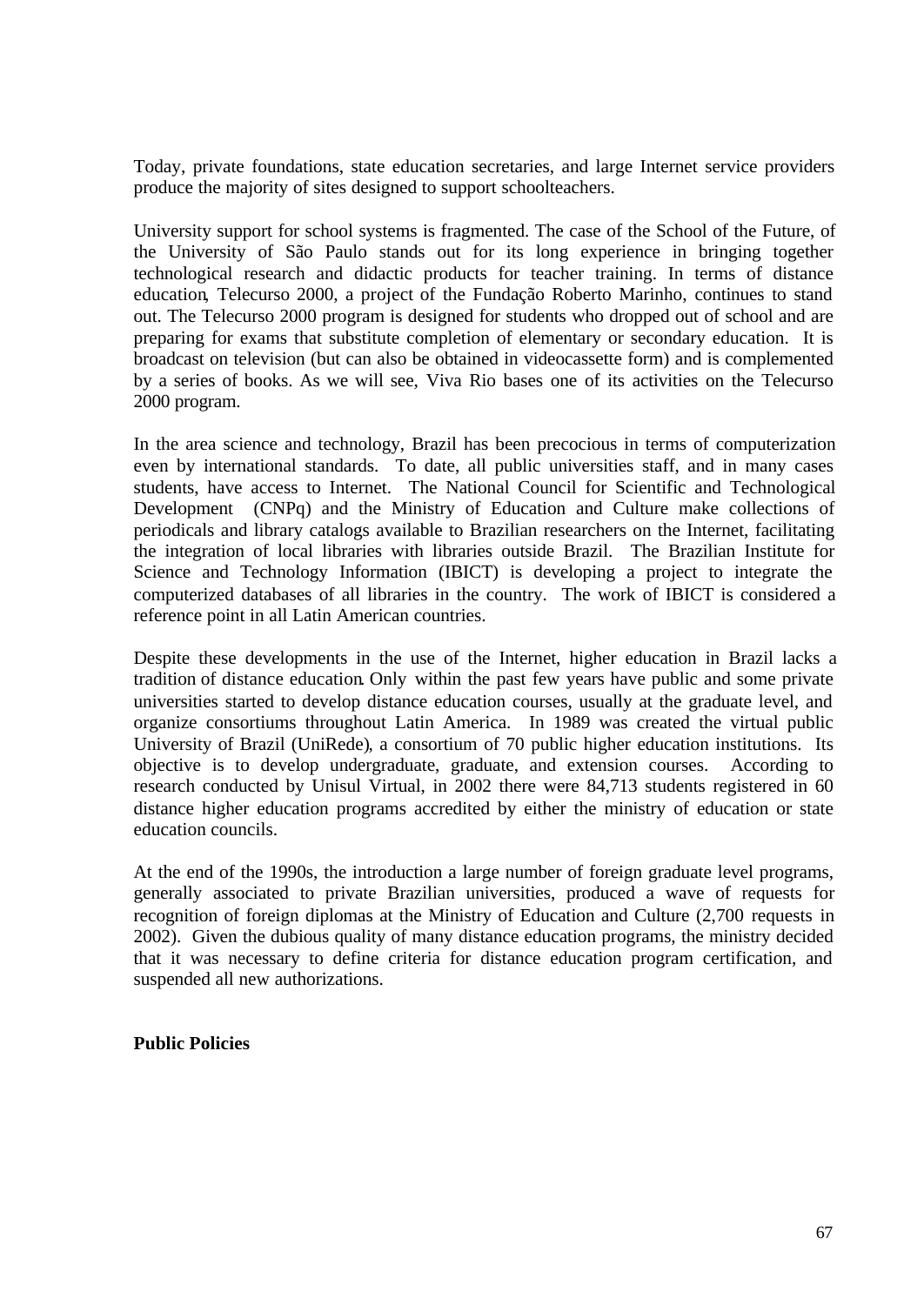During the administration of President Fernando Henrique Cardoso (1995-2002), important achievements where made in the areas of e-governance and e-government. There were also relevant, though unequal, advancements at the state level, while at the municipal level, progress has been unsatisfactory. It is difficult to exaggerate the importance of government use of electronic means of communication and computerization of public services for reducing corruption, private appropriation of public goods, and the enormous waste and the inefficiency that has been associated with the public system since the creation of the Brazilian state. Access to documents and information concerning bids and general information by citizens and businesses, the unification and improvement of public security databases, the allocation of vacancies in public schools, and the scheduling of appointments in the public health system by telephone and Internet, are all examples of how the Internet is an instrument of democratization of the state.

During the Fernando Henrique Cardoso administration there were many success stories in the area of e-governance. Brazil was one of the first countries to introduce income tax declarations via Internet, and today it is among them the international leaders, with almost all businesses and 80 percent of individual contributors declaring via Internet (this also reflects the narrow base of contributors in Brazil). The Brazilian experience in electronic voting is exemplary and among the most advanced in the world in both efficiency and reliability. The Law of Fiscal Austerity requires that federal and state governments publish information concerning their budgets on the Internet, increasing transparency and the possibility of overseeing government activities.

Another area where the government has had success is with bidding for government contracts, a traditional source of corruption and embezzlement. In 2002 approximately 5 percent of government purchases were carried out in electronic government auctions and more than 50 percent through bidding processes via Internet. The government made advancements in the consolidation of the public key infrastructure that will ensure standards for security, certification and authentication of electronic documents. At the inter-ministerial level and all official communication with the presidential offices is carried out electronically.

All branches of the federal government have Internet pages with constantly updated information concerning various services related to documentation, tax payment, benefits, obtaining certificates and documents, and public job offerings. Though the many federal government web sites are at different levels of developments, there is a searchable portal with links between the web sites of many public institutions. In many states, the court system provides online services for keeping track of legal processes.

Brazil has made important advancements in creating legislation that facilitates the expansion of Internet businesses such as: punishment for electronic crimes, due process for documents, and privacy protection. There is still a need for further developments in this area particularly in adapting commerce laws to electronic transactions, legally recognizing digital signatures, taxation of products and services, and the rights of the Internet consumer.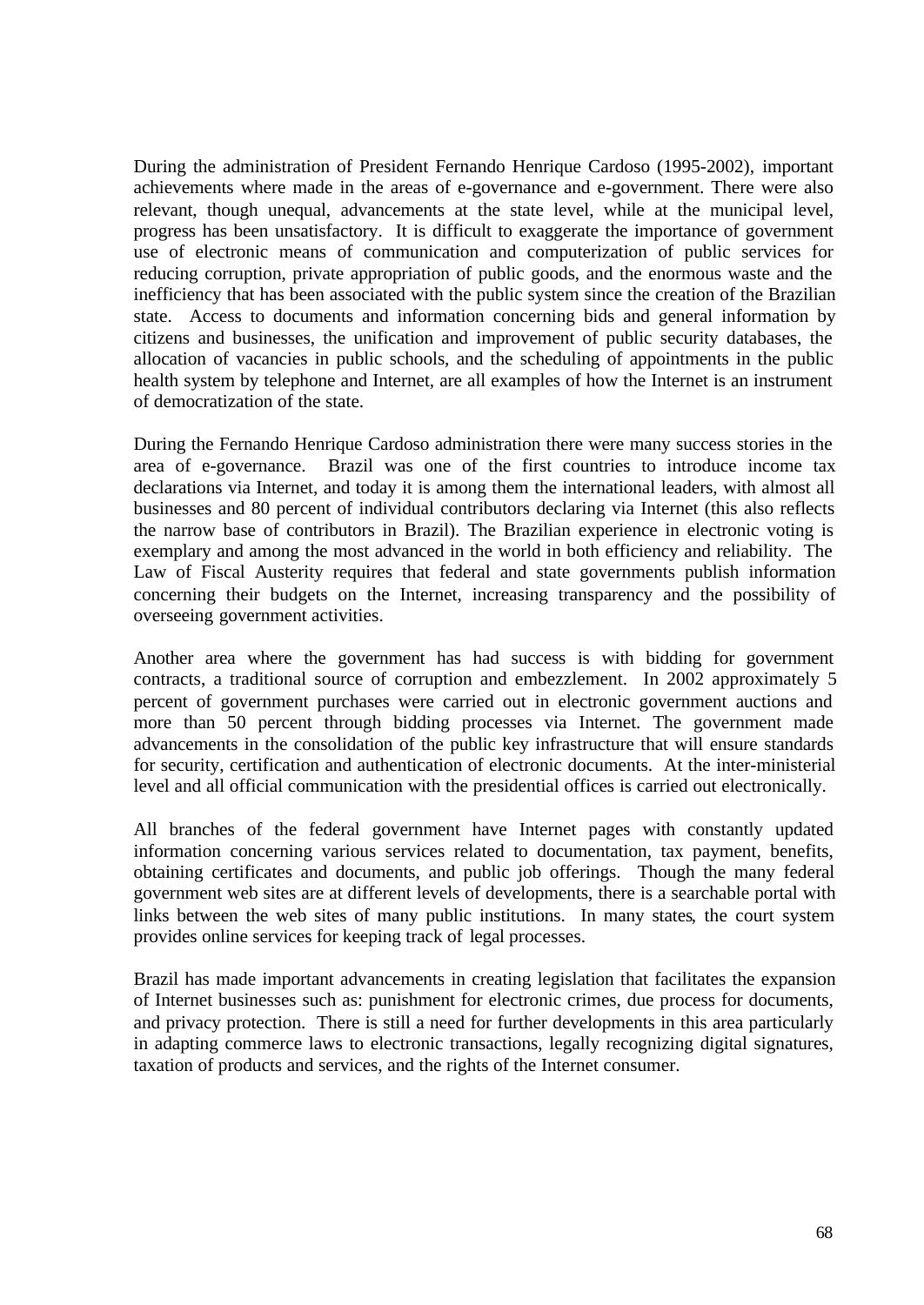The legislation concerning copyrights was expanded to include the audiovisual sector, computer programs, and databases were consolidated in the 1998 laws No. 9609 and 9610. Copyrights for software is protected for 50 years regardless of whether the software is registered or not and the law requires that software vendors offer technical assistance. The government is developing proposals concerning Internet commerce and electronic signature. A law for official government documents has authorized the use of electronic signatures.

At the end of 1999 was created the Program for the Information Society in Brazil (SOCINFO). In 2000, SOCINFO produced an excellent document, *The Information Society in Brazil Green Book*, which maps out the Brazilian situation and proposes specific policies. The program aimed to promote greater coordination of activities and identify and promote programs of strategic value. During its first few years, SOCINFO supported the development of projects in the areas of connecting libraries and non-governmental organizations to the Internet, developing a national health card, creating citizen service terminals, developing of an electronic commerce program for small businesses, and developing technology for automatic text translations to Portuguese (all software associated with PROINFO use open source technology).

SOCINFO played an important role in international forms as a leader in outlining regional positions. Despite the impact of The Green Book, considered an international reference, and the high technical qualifications of the staff, the program was in large part paralyzed by its dependence on FUST resources, which, as we will see, were never liberated. The fact that SOCINFO is part of the Ministry of Science and Technology, a ministry with limited political weight and resources, makes it difficult for the program to be transformed into an effective center for the coordination of government activities.

A second center for decisions affecting the fight against the digital divide is the National Telecommunications Agency (Anatel). Anatel is responsible for the regulation and enforcement of the telecommunications system and the execution of the FUST fund for universalization of services, which will be analyzed in more detail in the box at the end of the chapter.

At the state level, the dissemination of the Internet is steadily advancing but at an unequal rhythm. Some cities and states have policies for creating tele-centers like the mayor's office of the municipality of São Paulo Plan for Digital inclusion with Tele-centers offering free access and relies on the GNU/Linux operating system and, at state level, the Acessa São Paulo program, which is supported by the state government with a similar program of telecenters with free access and training for the most needy populations..

The states in the southern regions and north-east state of Bahia have higher levels of Internet use and information dissemination, offering various services, among others, registering for school, data on taxes and services for enterprises. Many of the state sites adhere to the federal government online purchasing program. The situation is much more jeopardized at the municipal level. Although the largest cities are at a level comparable to the most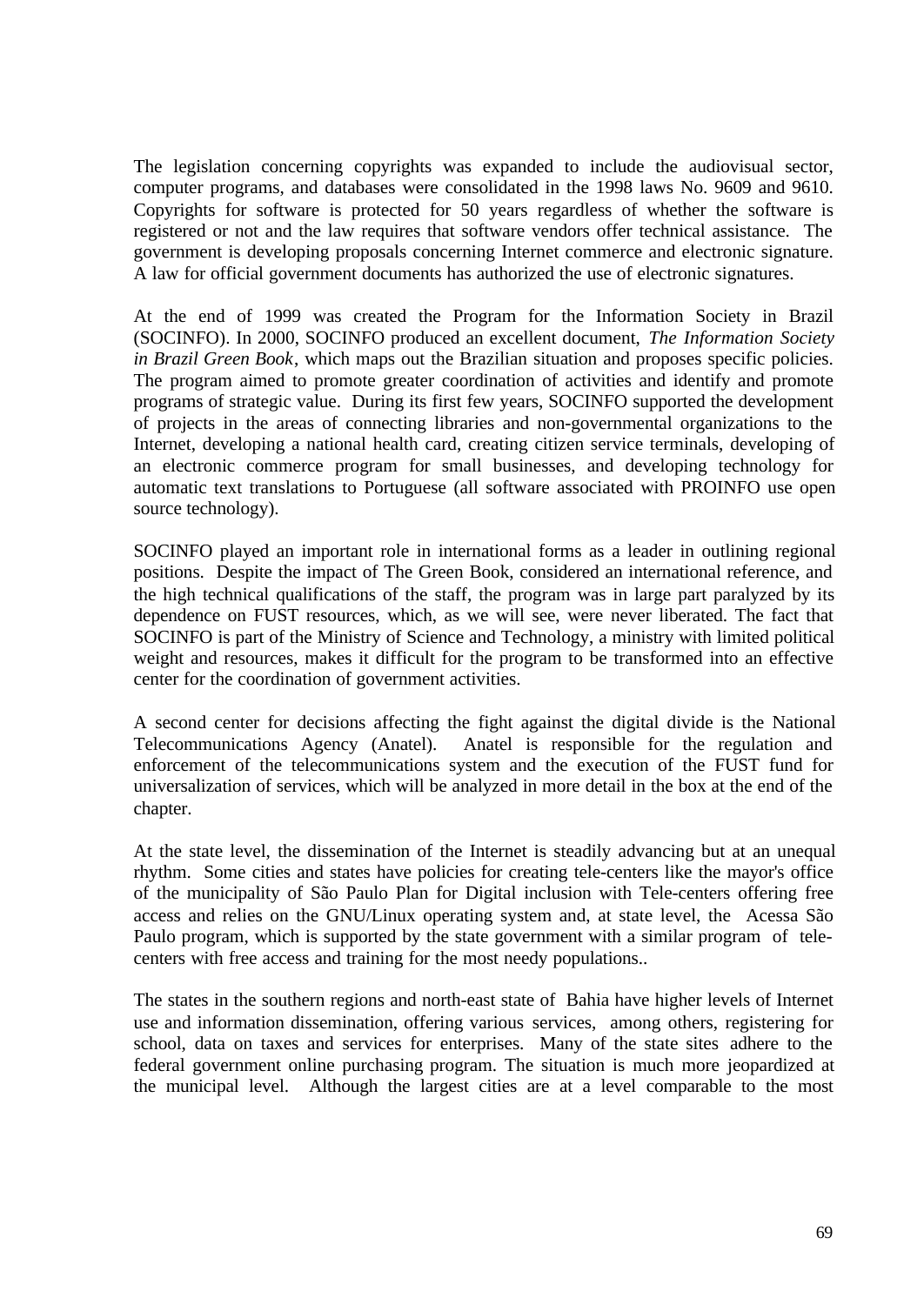advanced states, the large majority of municipalities do not offer any information services via Internet, and many are not even computerized.

### **Non-governmental Organizations**

The Internet and non-governmental organizations have had a precocious association in Brazil. IBASE, a non-governmental organizations located in Rio de Janeiro, originated in a proposal to create alternative information systems for low-income sectors. It was the first private institution in Brazil to offer Internet services to the public. In 1995 The Information Technology Network for the Third Sector (RITS) was created with the objective of promoting the incorporation of the Internet in the work of non-governmental organizations offering technical support, and information.

There are many initiatives in the fight against the digital divide in Brazil, not only though non-governmental organizations but also universities and enterprises. The experience of the non-governmental organization Viva Rio, that will be discussed in the following chapters, stands out in the fight against the digital divide for the amplitude and variety of its activities, the inclusion of programs related to the struggle against other forms of social inequality, and for the production of innovative content and products. But before introducing the work of Viva Rio, we will briefly discuss the world in which it operates, the world of the *favela.*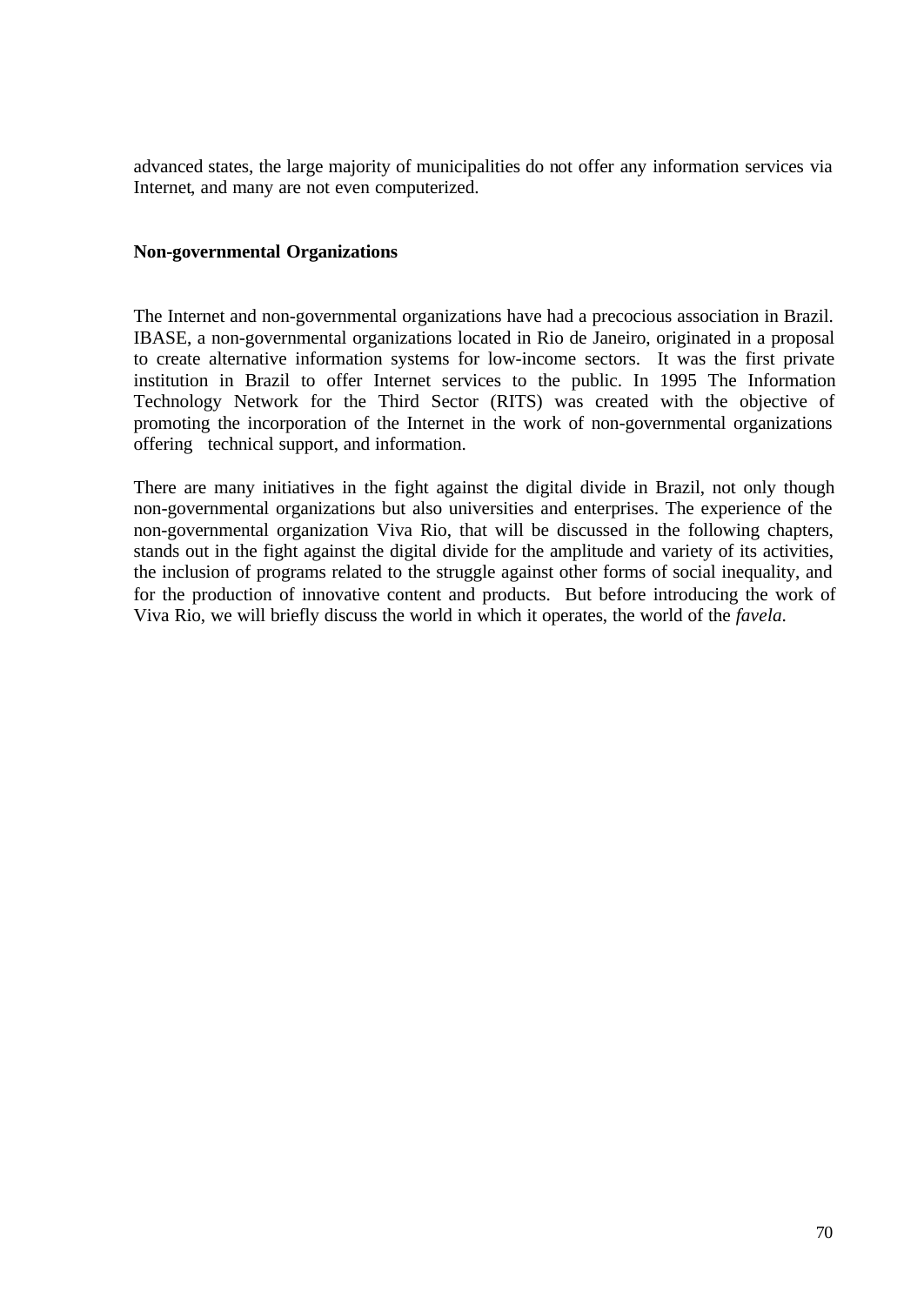# **Box F – Telecommunications Regulation and Universal Service in Brazil**

The National Telecommunications Regulation Agency (Anatel) was created as part of the process of privatization of the telephone companies. Its goals are to promote competition and reduce prices, preserve the interests of investors and shareholders, ensure respect for contractual terms and the goals of the public utility agreements, including the universalization of telephone services. There are various definitions for universalization of services, but the general sense is availability of service for all users at prices within their reach.

Though its creation did not include all necessary precautions and preparations that should have been taken before privatization, Anatel has shown great operational effectiveness and is considered a model by international standards. It has transformed itself into the principal reference for telecommunications consumers who made 4.21 million complaint calls in 2001. According to Anatel, 92 percent of these complaints were resolved through Anatel's services. Anatel's price reduction role has yielded limited results and has difficulties in establishing effective competition in the telephone industry where structures continue to be oligopolic (a problem common even in the countries that pioneered the privatization process, such as the United Kingdom).

With the objective of assuring access to telecommunications services, the Fund for the Universalization of Telecommunications Services (FUST) was established in 2000. The objective of FUST is to finance expenses associated with universalization in areas where building infrastructure would not be commercially viable and support project that are outside of the goals established for the public utility companies. FUST resources originated in a 1 percent tax on the gross revenue of telecommunications service companies and 50 percent of funds collected in fines. The Ministry of Communications is responsible for defining the broad priorities and uses for the FUST and Antel is responsible for the operational and enforcement components.

FUST has operational difficulties not only because its resources are limited considering its objectives (in the United States a similar fund receives 2.2 percent from telecommunications company invoicing), but also because until 2003 the projects associated to FUST have not left the planning stage. FUST funds have been on contingency by the federal government to assure budgetary surplus.

Anatel also possessed neither the instruments, nor the internal qualification to implement, enforce and oversee the use of FUST funds. In fact these activities could raise conflicts of interest for Anatel between the exemption requirement of its regulating function and the political leverage necessary for effective implantation of universal access. The goal of universal telecommunications services, particularly Internet services, surpasses the Anatel mandate and its operational capacity. Goals for universal access are part of public utility contracts between the government and the utilities but the contracts refer only to the availability of lines. As we have shown, the barrier to universal access to the Internet is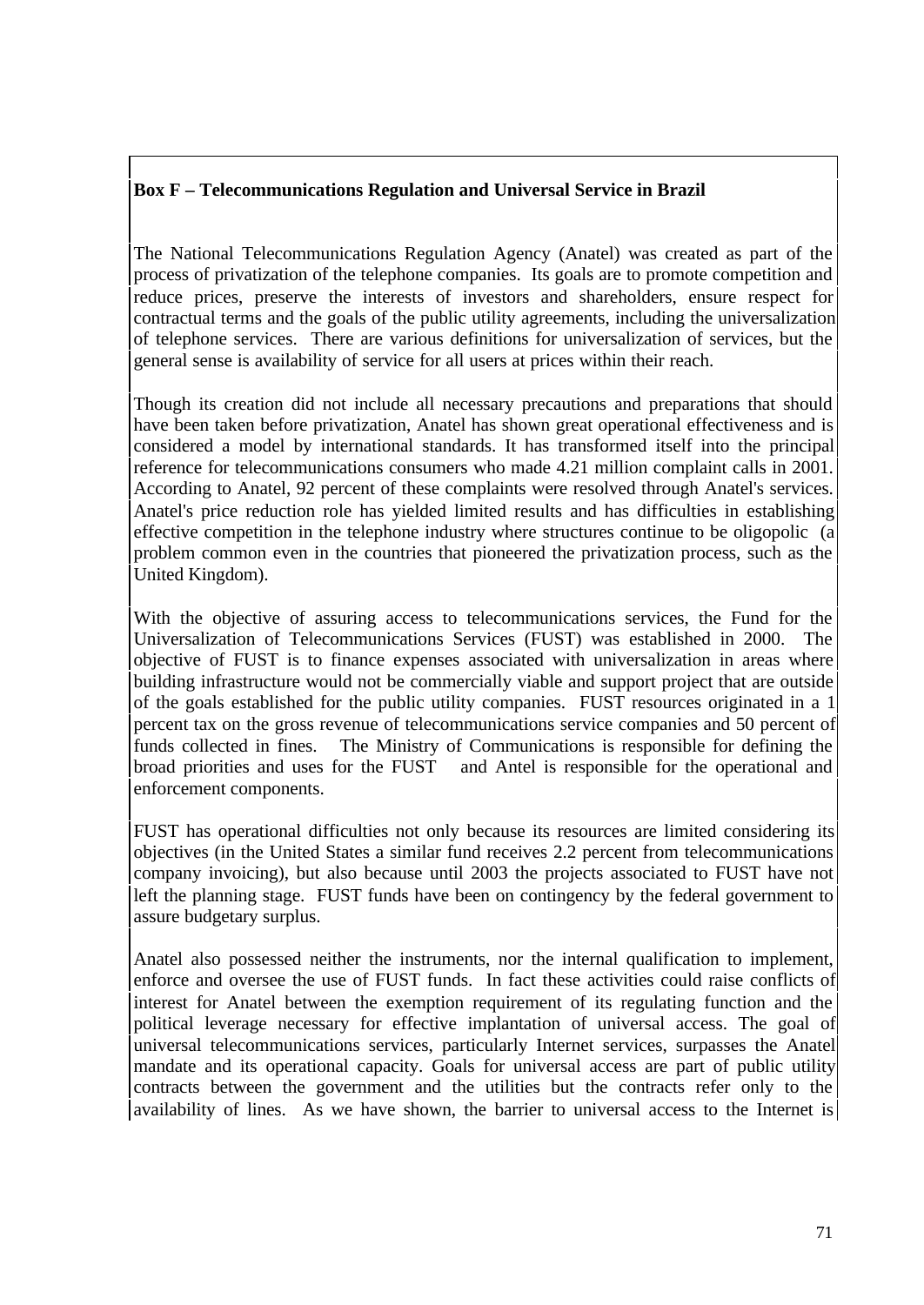individual income. Part of the problem is related to high costs of telephone services due to high taxes, among the highest in Latin America.

The limitations of Anatel and its ability to carry out universalization policies don't mean that it cannot develop initiatives that favor excluded sectors of the population. For example, Anatel recently proposed the creation of differentiated access numbers for Internet dial-up service (Project 00i0). This will allow Internet users without local access providers to connect to the Internet's without long distance charges. This would be an important step in supporting digital inclusion.

At this moment, proposed solutions for creating new collective access points continue to be paralyzed. Free access kiosks at post offices and electronic presence points of the federal government are still in the planning stages. Some projects, like the creation of the national health cards, computerization of schools, and digital networks that link the entire school system and professional education network, not only suffer from unrealistic deadlines for their realization but are also based on inflated assumptions about the availability of local human resources and should be develop through pilot programs. Most of the existing projects lack detailed analyses of local contexts, and in the case of schools, clear programs for teacher education and development of curriculum suitable for critical Internet education.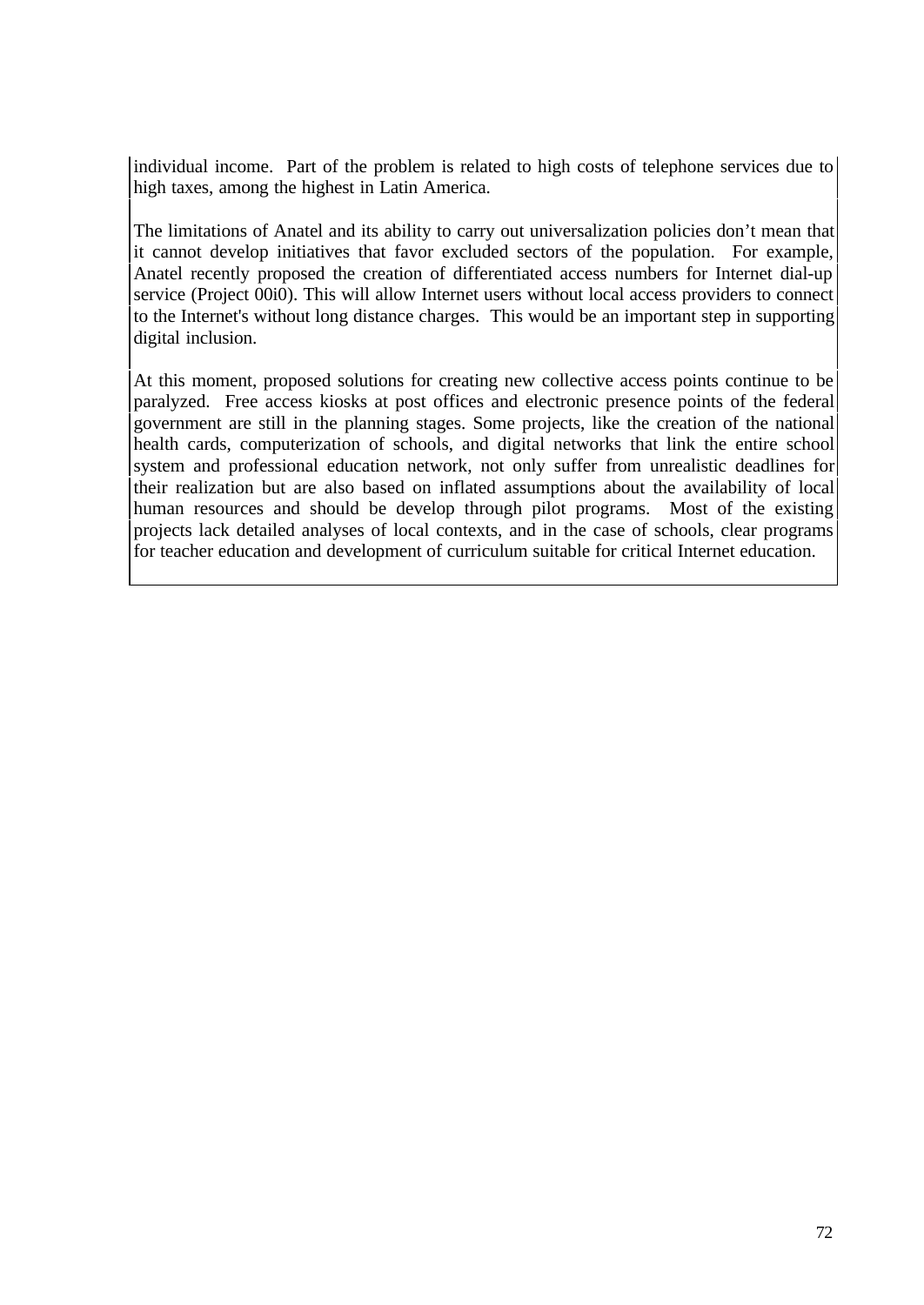# **6 -** *Favelas***, consumption and violence**

#### **The imaginary construction of** *favelas*

The image of a society polarized between those who are "integrated" and those who are "excluded" -where a minority middle/upper class reap the benefits of modernity while a majority live in "another world" of cultural, social and economic marginality- has both permeated the political discourse and been adopted by international organizations and NGOs. This vision is sustained as much by the natural tendency to think in opposites as by its capacity to mobilize moral sentiments and prejudices. It has, however, no basis in social reality.

The vast majority of the Brazilian population is integrated into the values and expectations of the global society. They have access to a variety of public services and struggle on a daily basis to acquire the goods offered by the market—with some degree of success, as we will see. At the same time, they suffer from poverty, social inequality, and severely limited access to public goods, in particular police protection. Violence, itself a product of egalitarian expectations and of young people with no prospects, who seek rapid social inclusion (i.e. easy money and recognition), is also the principal generator of exclusion, since it leads to the stigmatization of *favela* residents as a group, to a dynamic of confrontation with the police, and to the destruction of social relationships and trust under the weight of repression by both criminals thugs and the police.

The *favela* is one of those social categories that originate in a precise context and historical reality, but with the passing of time lose their original meaning acquiring multiple connotations. The word *favela -*in the sense of a define urban conglomerate- emerged in Rio de Janeiro in the early decades of the twentieth century to describe populations that were a product of illegal occupations, generally on near middle class neighborhoods. The shantytown dwellings, or *barracões,* were made from unstable materials, without any prior planning or urban design, and without access to public utilities. In general, the inhabitants were extremely poor, without steady employment, and mostly immigrants –in particular from the Northeast who fled draught and , poverty to settle in Rio de Janeiro. This image, still present in the imagination of those Brazilians who live on the "asphalt" (the name given by the hilltop *favela* dwellers to the "rest" of the city below) has little to do with contemporary reality.

As time passed, and the *favelas* grew and spread to more distant regions, they began to lose their original characteristics. Within a short time, the shantytown dwellings multiplied, not only throughout the city center but also throughout Rio's new upscale neighborhoods in the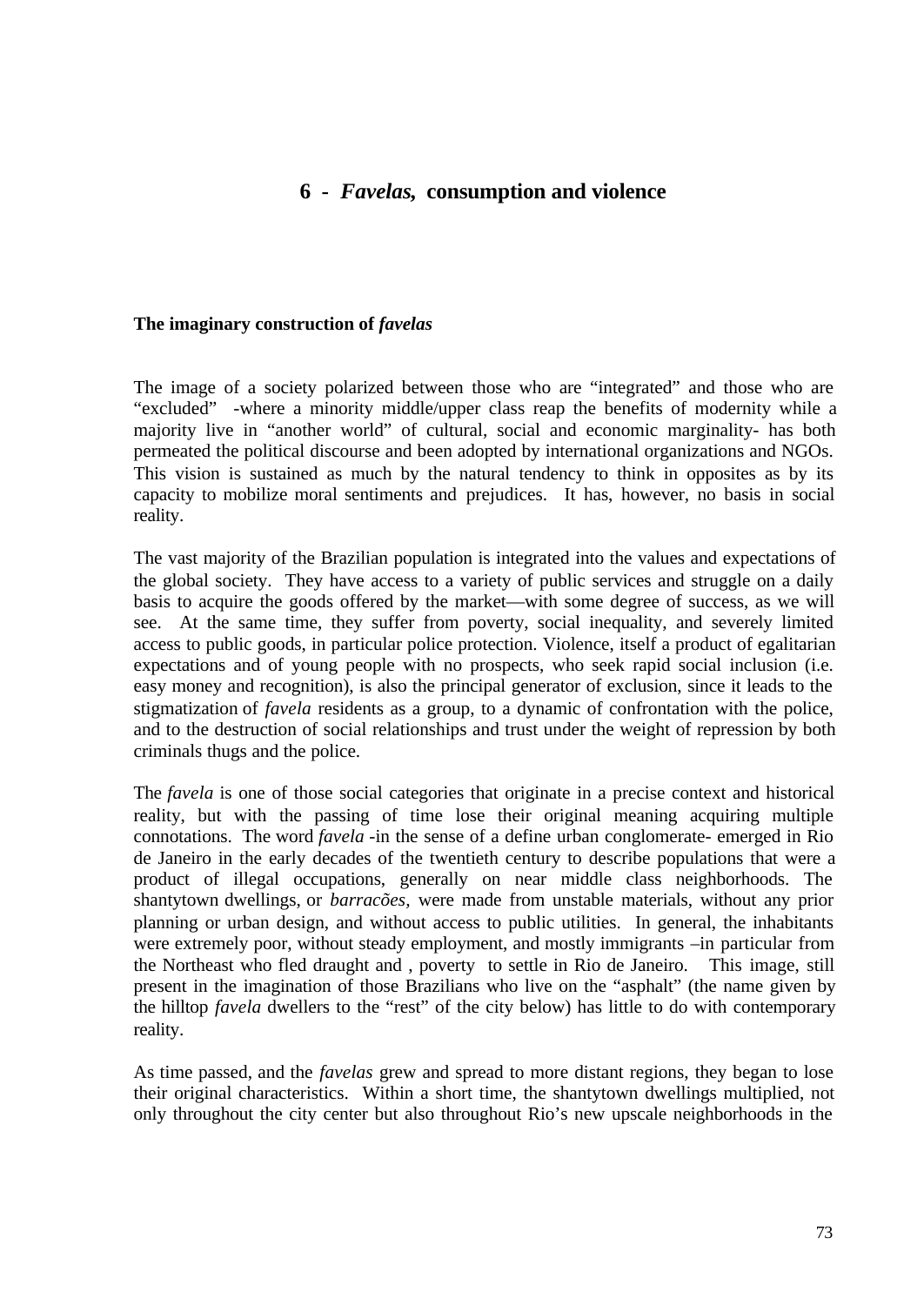south zone of the city. At that time, the term began to be used to describe these low-income communities made up of zinc shanties -a cheap material frequently used in this type of construction. In the 1940s, there were only 60 *favelas* in the city of Rio de Janeiro. Today there are more than 600.

Originally a marginal phenomenon, the *favela* population soon came to represent a significant part of the city, and a reason for political concern. Between the 50s and the 70s, official public policy sought the removal of *favelas* and the transferal of their residents to housing projects, usually in distant regions, far from where residents worked. Naturally, *favela* residents were uncooperative. A few *favelas* were "removed", but the majority of them remained and continued to expand. This process continued under the passive eye of the military governments, which, lacking a housing policy for the thousands of recent arrivals to Brazil's cities during its 'economic miracle', accepted the "solution" of land invasions<sup>2</sup> followed by self-construction of a dwelling. Ironically, the housing projects built for the victims of forced removals also began a process of "favelization", that is, of expansion without urban planning and without any provision of public services.

During the late 80s, with the return to civilian rule, the policy of removal was abandoned, (with the exception of housing at risk of collapse) and a process of *favela* urbanization began, with the development of infrastructure and urban equipment and legalization of land titles. At the same time, *favela* residents transformed their shanties into solid structures made of brick, often with several floors. Today, visitors to *favelas* are surprised by the notable difference from the precarious "*villas miseria*" of other Latin American countries and the solid constructions of these urban nuclei.

The distinguishing mark that has historically characterized the *favelas* of Rio is their extreme proximity to middle class neighborhoods. This has always been a major factor in the constant tension between the more wealthy sectors and the poor, due to the difficult of isolating one group from the other. At the same time, the proximity of their respective homes, together with that other democratic space -the beach-, has furnished a point of contact between popular culture and the intelligentsia, producing some of the richest phenomena of Brazilian culture, whether in popular music or Carnival, and in general a complex relationship of attraction and repulsion, of conflict and inter-class fraternization.

In spite of the clustered housing and narrow passageways that characterize those *favelas* built on hillsides (and the accompanying problems of trash removal and vehicular access), and the traditional denomination of certain housing projects as *favelas*, it is difficult to make a clear and rigorous distinction, from a legal or socioeconomic point of view, between *favelas* and urbanized low-income neighborhoods. As we will see, Viva Rio is equally active in the latter as in the former.

*Favelas*, in part because of their proximity to middle class drug consumers, have been transformed into a privileged space where gangs of drug traffickers control the physical space

<sup>&</sup>lt;sup>2</sup> "Invasion" refers to the illegal occupation of public or private land, almost always uninhabited, on which *favelas* are then constructed.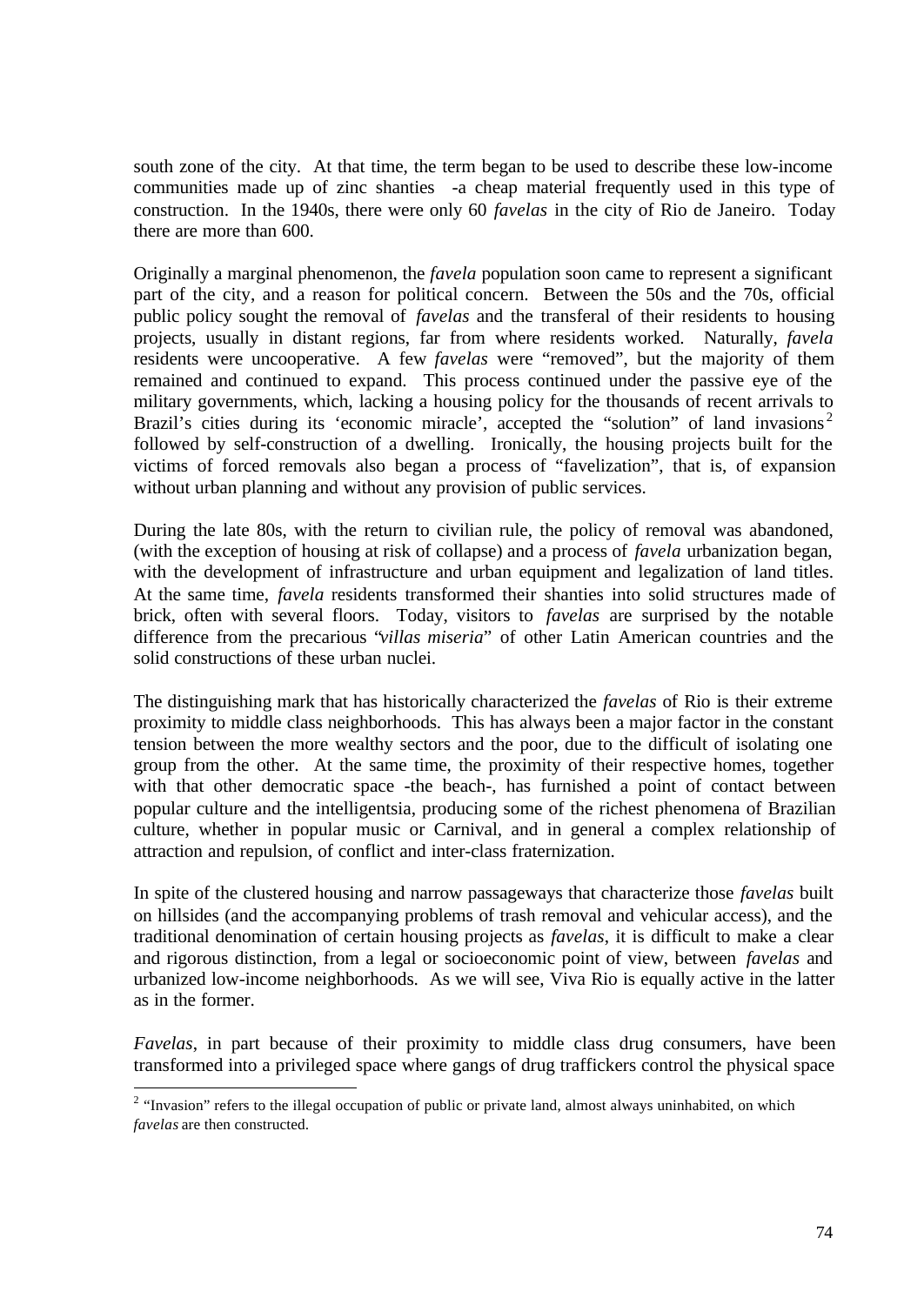and generate a dynamic that strengthens old prejudices, associating the majority of *favela* inhabitants with a phenomenon of which they are in fact the principal victims: armed violence. In this way, discrimination against *favelas* has resurged in the social imagination over the last few decades. *Favelas* are no longer associated with a precise socioeconomic or legal reality, which, as we have seen, has tended to dissipate over time, but with the phenomenon of violence and the culture of informality.

#### **The Social Reality of the** *Favela***: Consumption**

The majority of the criteria that were associated with *favelas* are now out of date. Today, *favelas* are often in better conditions than poor neighborhoods, sometimes because *favelas* are older and have been receiving public investment for some time. The majority of them have access to light, running water, sewage, and -though these are more precarious- telephone and trash collection. The typical characterization of *favelas* as illegal occupations does not always apply; many *favelas* were created by owners legally dividing their lots, while, in other cases, the state has begun a process of legalizing property titles. The percentage of *de facto* homeowners in *favelas* (property titles are often not formally legalized), is about 90%. A significant percentage of *favela* residents have regular work, and a good part of the *favela* population is no longer made up of immigrants from rural areas or from other states.

The world of the *favelas* is profoundly heterogeneous, both in terms of the internal social reality of each community as well as the huge differences between them. Houses in those *favelas* closest to the wealthy south zone are prized for proximity to commercial areas and jobs, allowing residents to economize time and money on transport. Likewise, the views from many of the *favelas* located on hillsides are among the most beautiful in the city, and some houses are lucratively rented out during holidays. The rental price of commercial space for shops along the main streets, due in part to the difficulty of access to side streets, is comparable to rents in middle class neighborhoods.

A study by the *Favela, Opinion, and Marketplace* research group, which will be described in more detail later, had some surprising results: 51.3% of *favela* residents belong to class C; 24% to class B (17.3% in class B2 and 6.8% in class B1), and an unexpected 2.5% in class A2. Less than 1% belongs to the lower class E. (Class determination is based on the socalled "Brazil Criteria for Social Classification", which focuses mainly on access to consumer goods and housing conditions, assigning class 'A' to those with most access and E to those with the least.)

In spite of the difficulty of access to consumer goods –stores are located far away from these communities, and credit is expensive and difficult to obtain- families are able to save money and invest in products such as home appliances and entertainment equipment. 96% of those interviewed had color televisions, 55% had a VCR, and nearly 57% had washing machines. *Favela* residents who have a live-in housekeeper made up about 2.4% of the total. The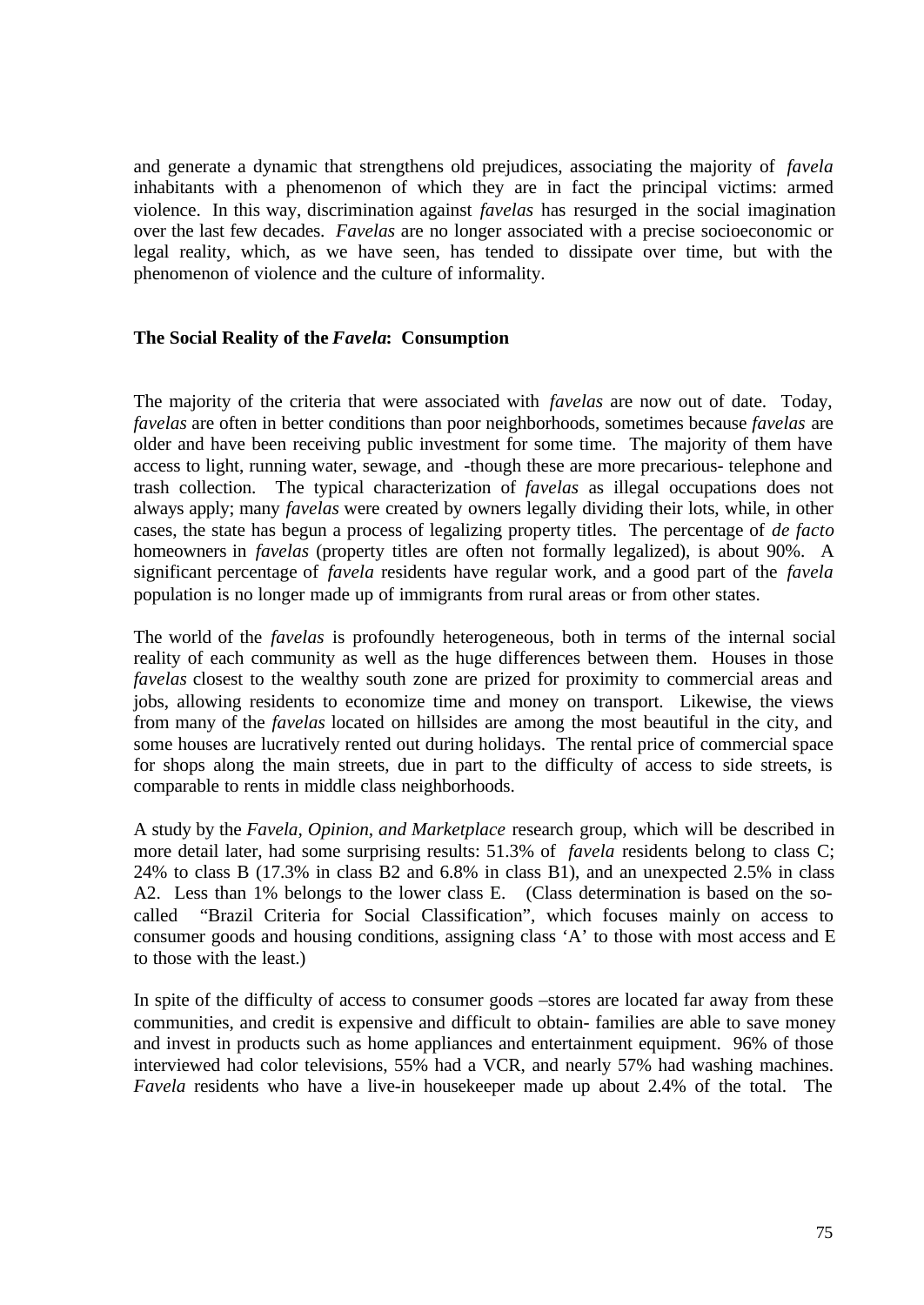percentage of residents with their own vehicle was 15%, in spite of the difficulty of driving through the narrow, winding streets of the *favelas.*

In spite of the surprising number of consumer goods found in *favela* homes, a main indicator of the difficulties in social integration can be found in the education portion of the survey: 25.4% of the adults interviewed had not completed the first four years of elementary school; 37.5% finished the first four years but not the second four years; 13.6% completed secondary education, but did not begin or abandoned a university course.<sup>3</sup> Only 1.0% completed university. Another relevant piece of information should be added to this data: 25% of the young people between 15 and 25 years of age have not completed their basic education, limiting access to the job market and encouraging involvement in drug trafficking activities.

All these indicators show that within the universe of urban poverty in large Brazilian cities, there is a distinction to be made between individual consumer goods and collective, public goods. In terms of the capacity of individuals and families to acquire consumer goods, *favela* residents are included; in terms of collective goods, especially education and security, they continue to be excluded, with deleterious effects on quality of life and chances for employment. Moreover, the association of *favelas* with violence has recreated the stigma of living in the *favela,* which in many cases leads residents seeking employment to give false residential addresses.

### **The Institutional Reality of the** *Favela***: Neither War nor Peace**

The 1970s and 80s were a period of expansion of so-called civil society and grassroots organizations in *favelas*, arising from community leaders, many of them associated with the Catholic church and liberation theology. This period also witnessed the rapid growth of Protestant churches and congregations, which today have come to represent one fourth of the *favela* population. The interaction between these elements and the overall political system produced a complex dynamic, which was transformed and disfigured with the widespread appearance of gangs associated with drug trafficking.

The associations that came about at the end of the 70s and the beginning of the 80s were seen as a new type of social movement, critical of the old clientelism and skeptical of political parties. Even before being decimated by drug traffickers, these associations had begun to lose their force with the democratic governments, ultimately colonized by political parties and by state government organs. Under the justification of partnerships with local institutions for development of infrastructure, partisan and government bodies transferred important resources to *favelas,* which became the root of internal conflicts and new forms of clientelism. At the same time the dizzying growth of evangelical groups transformed the values of part of the population, emphasizing personal concentration on work and family and channeling solidarity into doing "works" for the church -distant from the collectivist and

 $\overline{a}$ 

<sup>&</sup>lt;sup>3</sup> In Brazil, education is divided into basic (*ensino fundamental*), made up of two four-year "series"; secondary,

a three-year course (*ensino médio*), equivalent to high school; and university-level (*ensino superior*).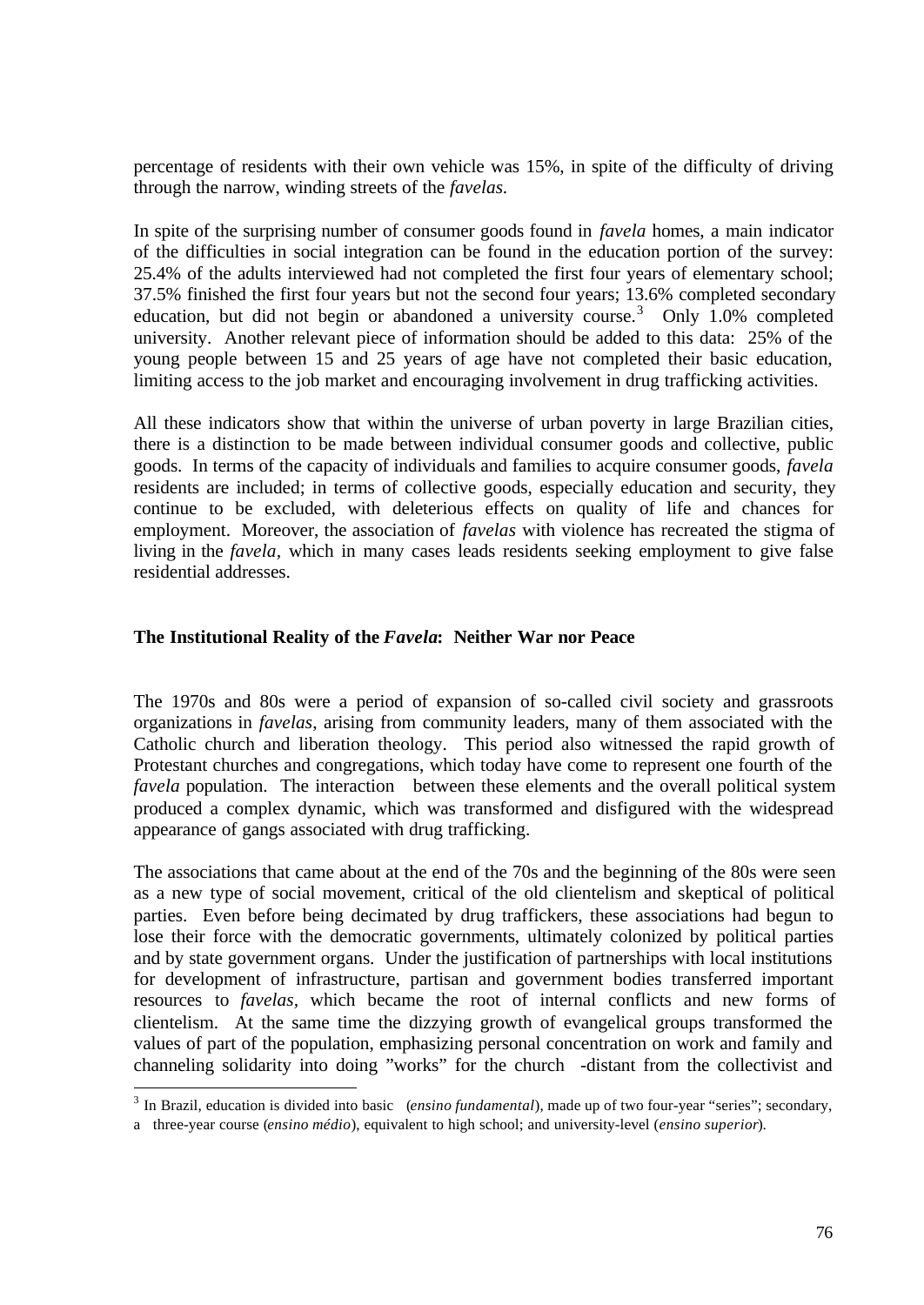ecumenical spirit of the grassroots movements. Maintaining a good distance from the world of politics and the secular institutions, evangelical churches were better able than the progressive Catholic Church to separate the mundane and the sacred. The majority of drug traffickers who want to be "reborn", then, turn to the evangelical churches.

By the beginning of the mid-80s, drug trafficking had grown to become the principal center of power within the *favelas.* The majority of community leaders had to shrink, accommodate, or associate themselves with the traffickers; if not they could run the risk of being shot down, as happened with dozens of them who questioned the power of the traffickers.

The tendency to explain the social importance of drug trafficking by the generalized poverty or the lack of public services -which would lead *favela* residents to accept their "protection" or employment in traffic-related gangs- is only partially correct. As we have seen, public services have improved, and the levels of poverty and the lack of hope for the future among youth, though important factors, do not by themselves explain the importance of drug trafficking in these communities. At best, these factors provided an adequate medium for the culture of drug traffic to take root in.

The deep insertion of drug trafficking, and the level of violence associated with it, is a product of decades and decades of history in which the state has continually left the *favelas* in the hands of local strongmen, who impose order through violence and ties of protection and clientelistic subordination, maintaining relations of favoritism and corruption with police and politicians.

Life in the *favela* is dominated by a culture of informality, i.e. a culture where the strategies of sociability are constructed at the margins of, or in contraposition to, the state. This informality is present in the construction and expansion of residences without official authorization, in the use of the most varied tactics to avoid paying light and water bills, in stores and businesses that are not legalized and therefore do not pay taxes, and in the omnipresent distrust of the police. This long-standing culture of "illegality" and the rejection of the state facilitate the attraction of young people to drug trafficking activities. Marijuana and cocaine trafficking in the *favelas*, in turn, is associated with the international phenomenon of drug traffic, quite simply one of the most profitable businesses in the world, and one which demands little or no educational qualification from its employees.

Finally, in the case of Rio de Janeiro, the high levels of violence associated with drug trafficking are fed by the lack of effective national weapons control policies. Relevant factors range from police officers themselves, often involved in selling these weapons to traffickers, to the economic interests of the powerful Brazilian firearms industry, which "legally" exports large quantities of weapons that later re-enter Brazil illegally, creating a triangle of illicit trade that amply supplies drug traffickers.

# **Drug Trafficking and Violence in Rio de Janeiro**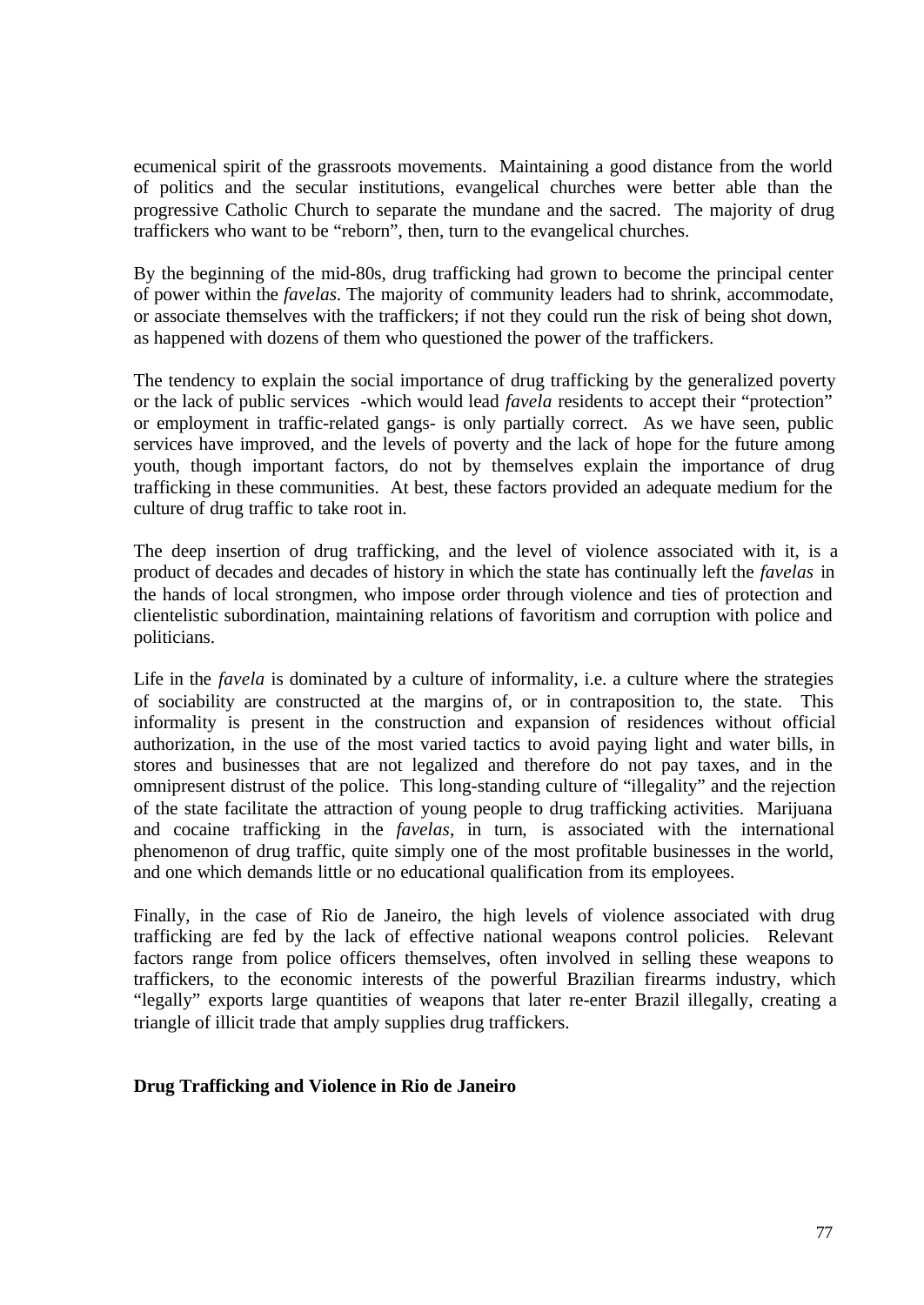The history of drug trafficking in Rio de Janeiro has a unique trajectory. The phenomenon of large-scale drug trafficking -related to cocaine produced in Colombia- arose in Brazil at the end of the 70s, transforming Rio into a hub for international connections, as well as a center of local consumption. With this transformation, the drug trade came under the control of a particular structure: the *Comando Vermelho,* or Red Command.

The *Comando Vermelho* was born in the prisons of Rio de Janeiro during the 70s under the military dictatorship, a period in which prisons were full of left wing revolutionary guerrillas. Common criminals learned from them the importance of organizing collective solidarity and mutual protection to ensure better conditions in the prison and pay for legal defense. They also absorbed the basics of critical discourse. Thus was born what would end up being known as the *Comando Vermelho*, a structured organized crime collective, which would later split into various in-fighting factions. In spite of the many changes it has undergone over the intervening years, the organization has maintained certain key traits: a large number of its superior members are still found in prisons, where they continue to exercise command through a complex support network -through fear and cooptation of guards and lawyers, and, in the last few years, directly through smuggled cell phones. It is not surprising that drug trafficking has been one of the first organizations to understand the potential of alternative uses of cell phones, nor that they have become massive consumers of these products.

Gangs of traffickers inserted themselves in the *favelas* with the support of local groups, in a scheme of fragile alliances with local gangs. The basis of drug trafficking is territorial control, and the struggle between the groups is about control over individual *favelas* or parts of them. It sustains itself by selling cocaine and marijuana, which has meant that practically no synthetic drugs, such as crack, circulate in Rio de Janeiro. This type of drug is rampant in São Paulo, but so far, attempts to bring crack to Rio have been unsuccessful.

Traffic has its material base in the *favela;* from there, traffickers organize the distribution of drugs and recruit members. It is estimated that the drug trade employs somewhere around 1% of the *favela* population. Internal community relations are founded on the long-standing distinction between two identities: "workers" and "criminals." Criminals expect the workers to keep quiet and not cooperate in any way with the police. In exchange, the criminals assure order, which includes occasional help for people who need money, conflict mediation and punishment of thieves (generally a gunshot through the hand or foot) and of child-molesters (normally a death sentence, often accompanied by torture). Their interest is not solely in keeping the police out; traffickers also find confirmation of their power in the ability to "impose order."

Police in Rio de Janeiro have a long history of disrespect and brutality with the poorest population of the city. They are also part of a web of corrupt practices fed for decades by their complicity with an endemic form of ilegal gambling known as the *jogo do bicho*, or "animal game"<sup>4</sup>. Politicians are also complicit with the *jogo do bicho*, receiving financial

 4 In the *jogo do bicho,* essentially an illegal lottery, gamblers place bets on numbers that correspond to certain animals. The winning animal pays out a certain percentage of the pot, the rest going to the *bicheiro* (the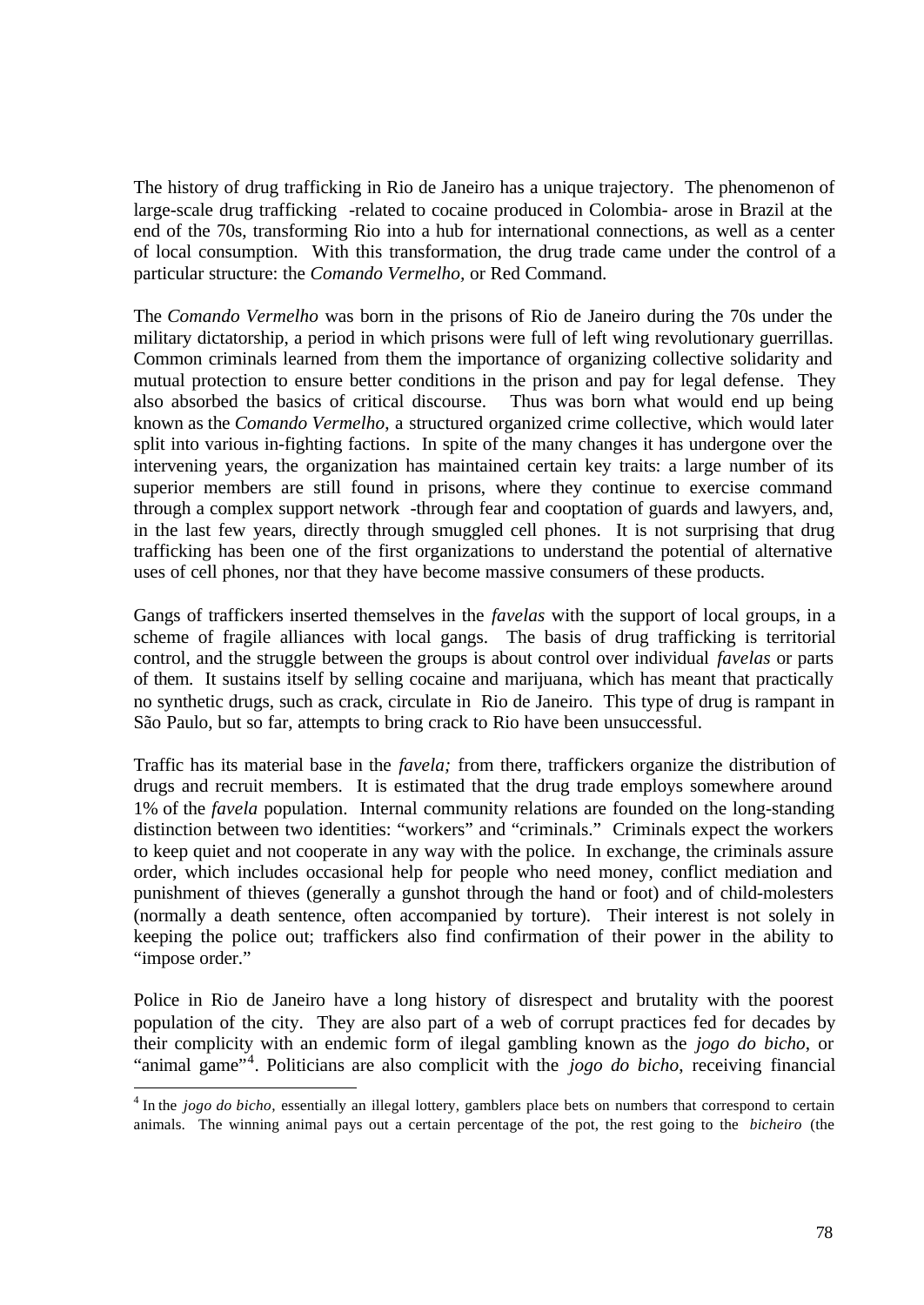campaign support from the game's "owners" and operators. The militarization of the police under the rule of the military regime further distanced the police from their own functions and made them even less prepared to deal with civil crime. The judiciary, in turn, continued to function with outdated and inefficient processes, sometimes itself co-opted by drug money. As for the penitentiary system, the history of the *Comando Vermelho* bears witness to its incompetence and counterproductive role.

The long tradition of mistreatment and abuse at the hands of the police has led many young people to identify with drug traffickers. The relationship between the police and drug traffickers can be described as sadomasochistic. On the one hand, the police represent the principal enemy of drug traffic, killing hundreds of its members and employees every year. On the other hand, the police participate in the enormous profits of the drug trade, whether it be through arms sales, ransoming traffickers and bosses, or accepting bribes to allow shipments to pass.

Initially, drug traffickers relied on light weapons and recruited primarily adults; children, if involved, had minor, helping roles. Over the years, however, the weaponry used by traffickers has gotten more and more sophisticated, and the recruitment age has gotten younger and younger -currently it is common to see children entering the drug trade at 12 or 13 years of age. *Favela* life is increasingly penetrated by a culture that associates carrying a firearm with manhood, not to mention a significantly higher income than the majority of legal workers within the community. This is a phenomenon common to other third world cities, related not only to obtaining "easy" money but also to masculine affirmation, which sees guns as a source of power.

Since 1982, the homicide rate in Rio de Janeiro has risen dramatically, from 23 per 100,000 inhabitants equal to New York in that year, to 63 per 100,000 in 1992, reaching a high of 80 per 100,000 in 1994 before settling down to an average of 45 per 100,000 since 1999. Because they are citywide averages, not even these figures convey the full severity of the problem. In middle and upper class neighborhoods of Rio, the homicide rate is no higher than in many of the world's large cities, including the first world. In poor neighborhoods, however, the homicide rate is much higher, exceeding 100 per 100,000 in some cases.

An increasing share of these homicides victims are children, adolescents, and young men. In 2002, firearms were responsible for close to one third of all deaths of children under the age of 18. In 1999, firearms killed 113.8 young men for every 100,000 inhabitants, a rate comparable to the mortality index in regions engaged in armed conflicts that are unanimously considered wars. But Rio de Janeiro is not a war zone: there is no foreign invader, nor is it correct to speak of a civil war, since society, as a whole is not divided. The rich do not actively fight against the poor or vice-versa. In fact, the poor are the most common victims of firearm homicide.

bankier", or "owner" of the game). *Bicheiros* traditionally use their profits to win political influence and community standing, often subsidizing popular community projects such as samba schools.

 $\overline{a}$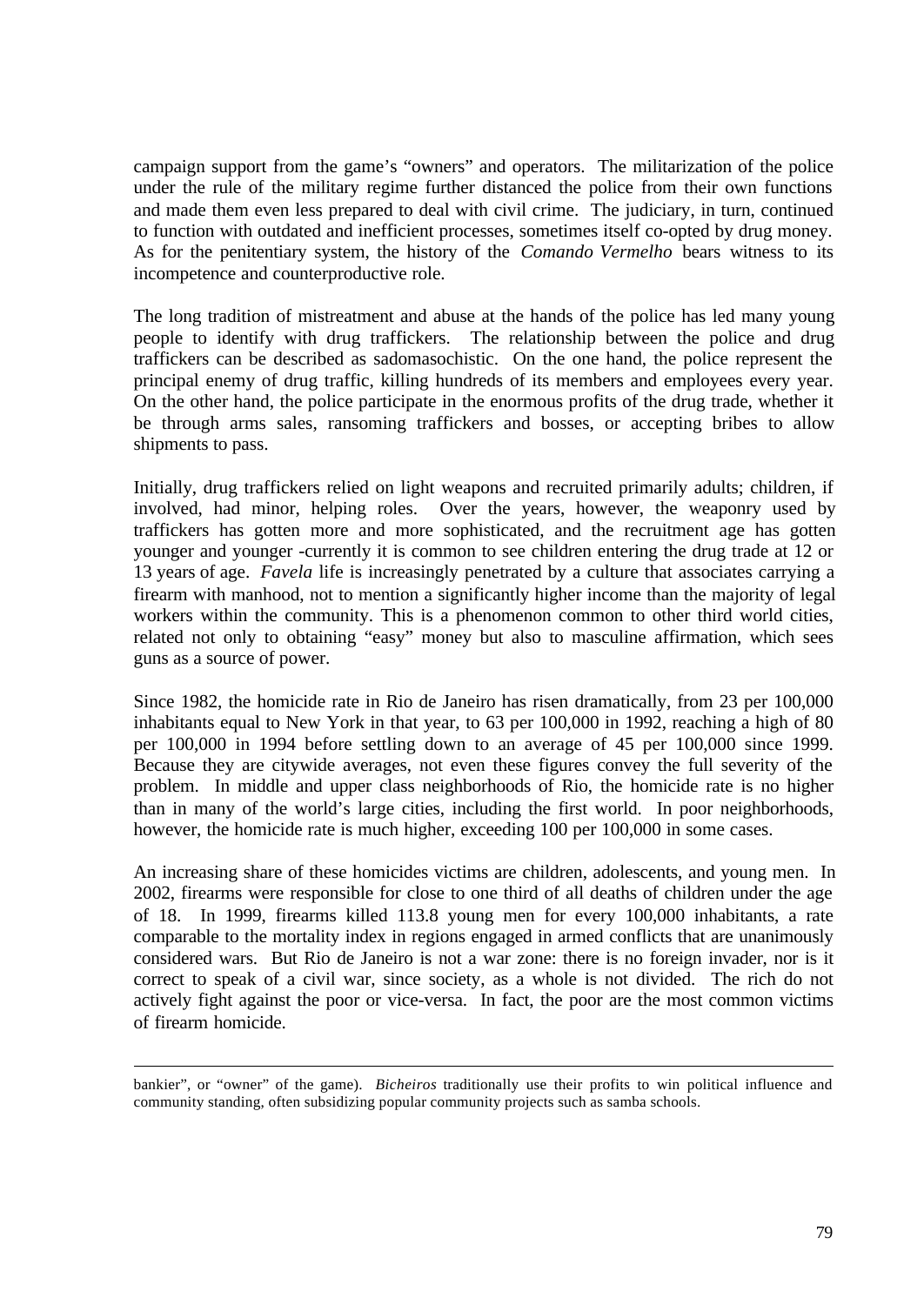But if this is not war, it cannot be said that Rio de Janeiro, or the other great cities of Brazil and the third world where the phenomenon of armed gangs has reached epidemic proportions, is living in a time of peace. The question of war and peace is not simply one of denominations. At the end of the day, are the thousands of armed children working in the drug trade to be known as "soldiers", as they call themselves, or as criminals under the orders of drug traffickers? If they *are* soldiers, what about their superiors, who do not consider themselves commanders, define themselves as "managers"? What kind of business controls large sections of the city and dictates the rules of the social order within its territory? What kind of state is fatally unable to control its own police force, the final guarantor of the social order? What kind of "non-war situation" is this, that in the last few years has killed more children per inhabitant than the Israeli/Palestinian conflict, or many declared armed clashes in Central America?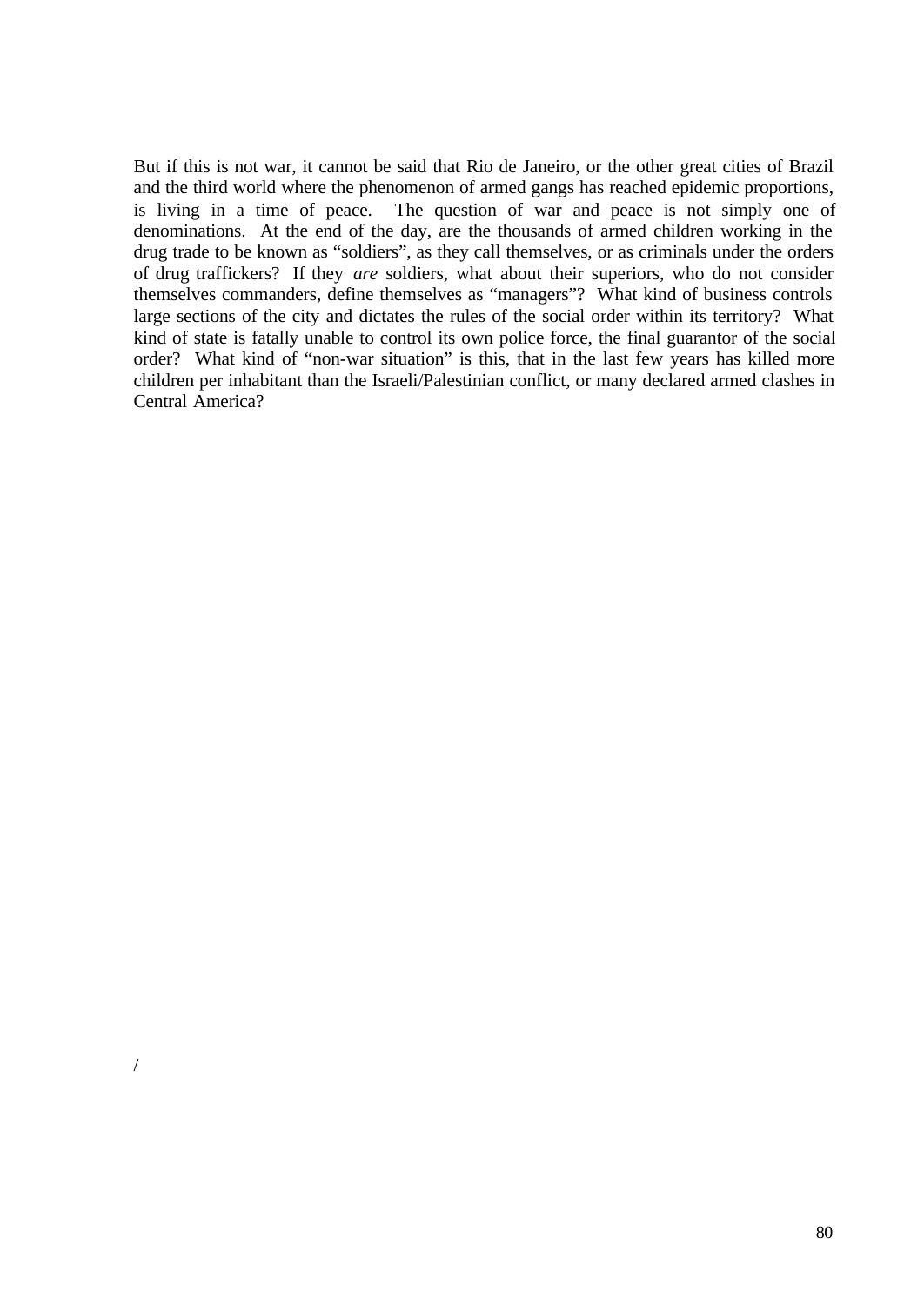# **Box F - Interviews with children and adolescents employed in drug trafficking<sup>5</sup>**

I: How many bosses do you have?

T: Only one.

I: And if he wants you to do something...

T: You have to do it.

I: What happens if you don't do it?

T: Depends what he asks [...]. If it's to kill someone, I have to do it. If I don't kill then it's my life at risk...

*Soldado<sup>6</sup>* , 17 years old

=============================================== I: What happens if a person receives [drugs to sell] and doesn't pay back the money afterwards?

T: Ah, if he doesn't pay, he dies, takes a beating. It depends on the boss. If the boss says that he has to die, then he dies.

*Soldado*, 16 years old

================================================

I: To be killed [after breaking a rule], if it's a youth, if it's a boy or a child, does it make any difference?

T: No it doesn't.

*Gerente de maconha*, 7 22 years old

================================================ I: Today you're sitting in front of me with a gun, what's the name of this gun?

T: This here's an AR-15 baby [nickname given to an M4 or Colt AR-15].

I: ...and how old were you when you started working with firearms?

T: 14 years old.

l

I: Did you buy your first weapon?

T: No. The *boca<sup>8</sup>* gave it to me. Left it with me to do the security...it's from the *boca* but it's mine to carry.

 *Soldado,* 18 years old

================================================= I: Do you remember the first time you used a gun? T: [...] Ah, it was a war [...] against the Terceiro Comando, another faction.

<sup>&</sup>lt;sup>5</sup> The following excerpts are from the book *Children of the Drug Trade*, (Rio de Janeiro: 7 Letras), 2003, by Viva Rio/ISER researcher Luke Dowdney.

<sup>&</sup>lt;sup>6</sup> '*Soldado*', or 'soldier', is an official "rank" within the hierarchy of the drug trade. A *soldado* is "responsible for armed security of faction territory and invading rival faction territory." (Dowdney, 2003)

<sup>7</sup> Literally "manager of marijuana," *gerente de maconha* is another official position, "responsible for all marijuana sales within a *favela* community." (Dowdney, 2003)

<sup>&</sup>lt;sup>8</sup> A *boca* is a sales point for drugs within a *favela*. In this case, the gun in question is the collective property of the *boca* where the interviewee works.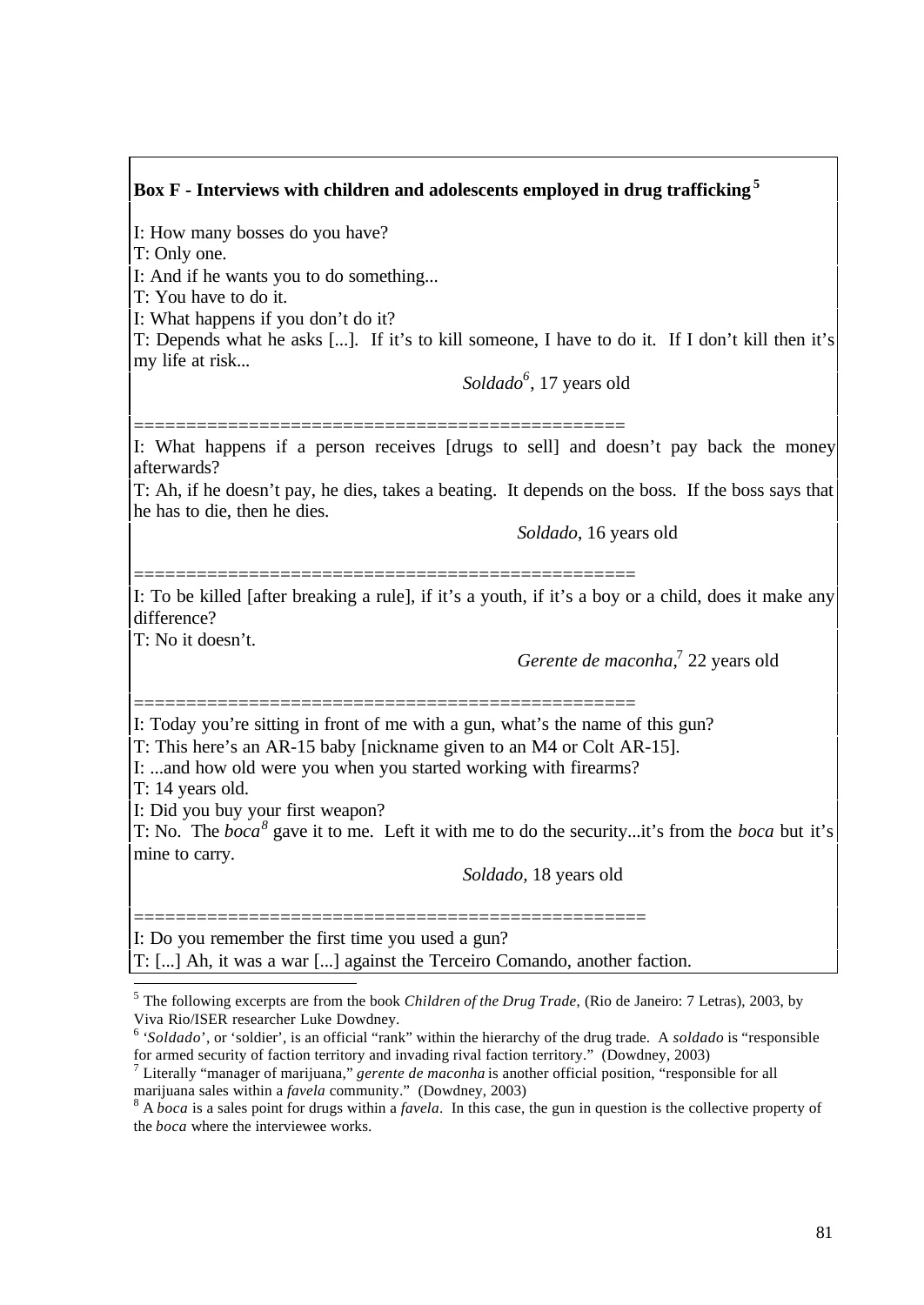I: And which faction are you from? T: Comando Vermelho. I: Were you defending or attacking? T: Invading. I: [...] why were you invading? T: Hum, to get more money. I: [...] how many of you were invading? T: Oh a lot, about 200. I: 200 armed men? Seems like a war? T: It is a war. I: [...] when you participate in an invasion, are you paid? T: No, you don't receive money, but you receive a better position afterwards. I: How does the community see the people that are invading, after you've invaded a Terceiro Comando area? T: Ah, they get scared. But after a year or so they start trusting us. I: [...] and how many people *[soldados]* stay [in the community] after an invasion? T: Around 70. I: [...] did many people die during the invasion? T: A few. I: How many is a few? T: Around 15. I: How long did the invasion take? T: Four hours. I: And which guns did you use during the invasion? T: Two pistols. I: 200 of you and the police didn't come? T: Oh, the police only arrive late. I: Why do they arrive late? T: Oh they're scared to get shot, to be killed. Because this business is serious! *soldado, 16* years old ================================================ T: ...the police [...] set up the bandits in order to kill them. I: Why do the police want to kill them? T: Ah, because that's their job. I: To kill people? T: Yes, the police kill the drug traffickers. That's why we have to exchange gunfire with them at night. I: Have you already exchanged gunfire with them? T: Yes. I: How old were you? T: 12 years old. I: [...] did they know you were a minor?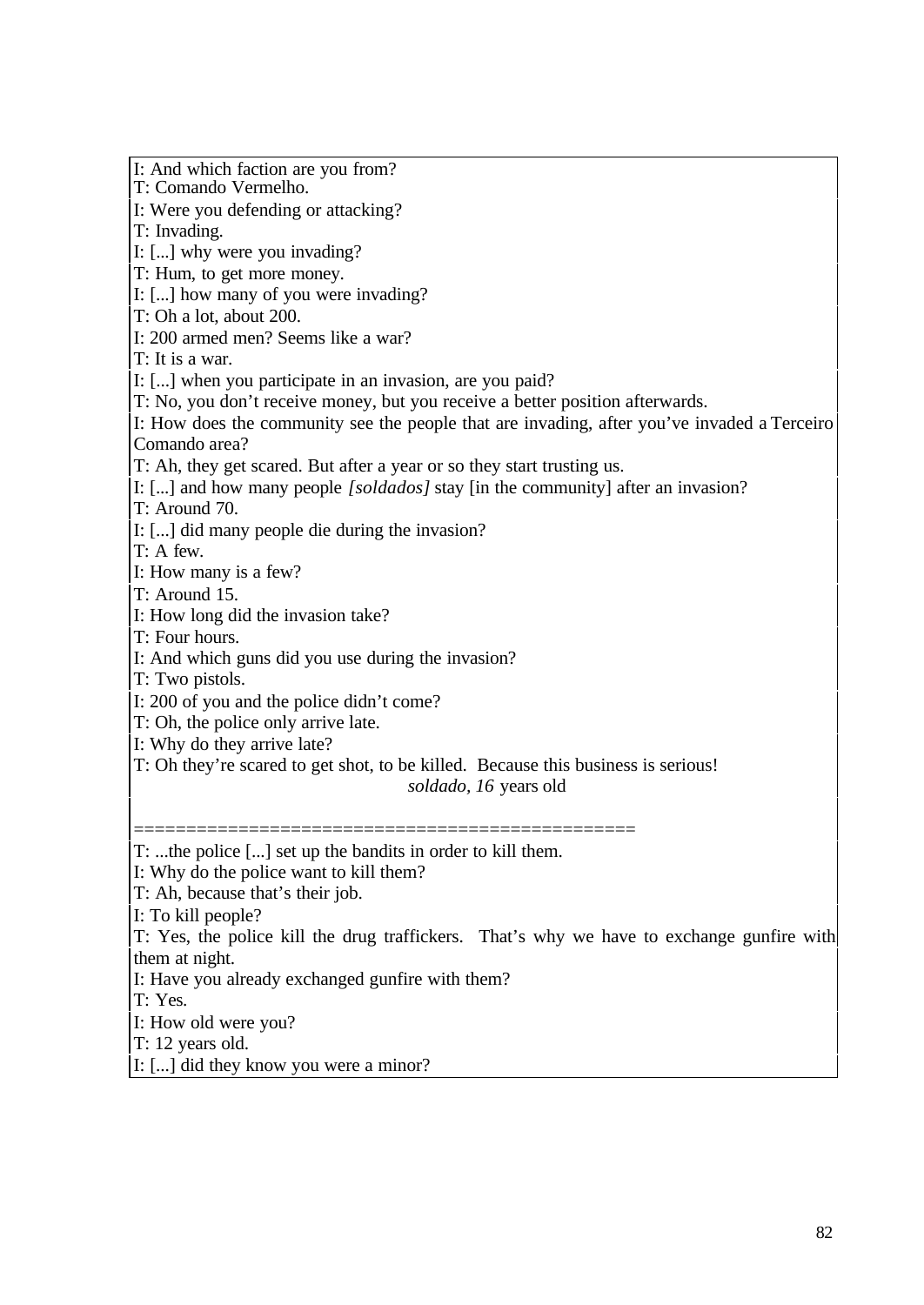T: They knew. They knew I was the *fogueteiro<sup>9</sup> .* There were four *fogueteiros*, and one of the others got it...pa, pa, pa, pa, pa, I: And why do you think they wanted to kill you? T: Because I'm a *fogueteiro* [...] we make noise to warn the others that the police are in the *favela.* I: Have you lost friends in this business? T: Yes, lots. I: How did they die? T: [...] in exchanges of gunfire with the cops, others in the war [with other factions].  *fogueteiro,* 12 years old

 9 "A lookout that uses fireworks to warn fellow drug traffickers of a rival faction invasion or a police raid." (Dowdney, 2003)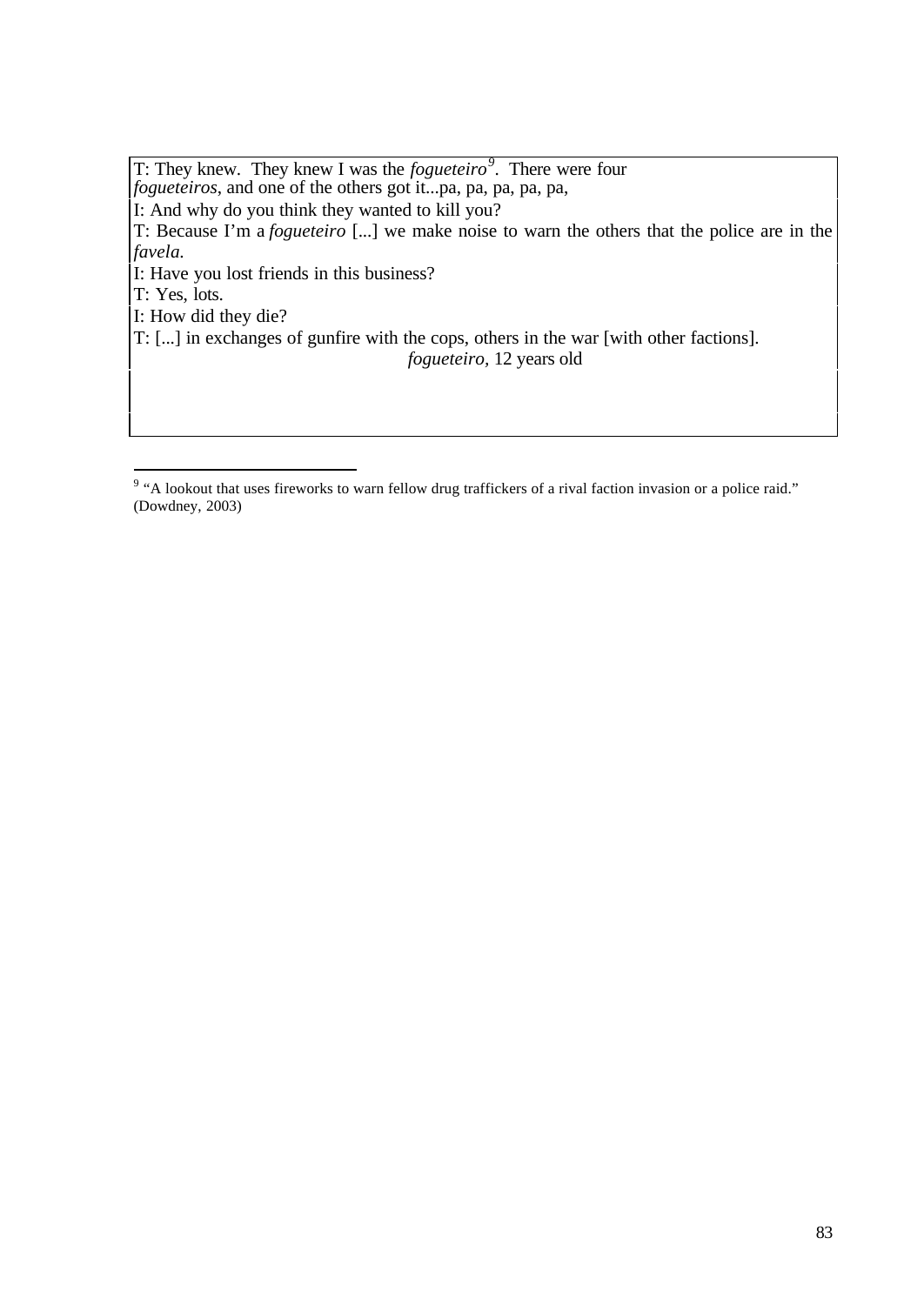# **7 - Viva Rio: Digital Inclusion in the Fight for Human Security**

#### **Viva Rio**

 $\overline{a}$ 

Viva Rio was born at the same moment as another movement that mobilized the population of Rio de Janeiro and Brazil as a whole, the Campaign against Hunger, launched in 1992. Led by the late social activist Betinho, director of IBASE, an NGO founded in the 1970s, the campaign shared common goals with Viva Rio: to create a space where all social strata could collaborate to confront the problems generated by social inequality. For a country that had recently came out from under more than 20 years of military rule and consolidated a cultural ideology of class warfare and confrontation, the idea of seeking the support of the business class and spreading a message of peace and solidarity, with nearly-religious overtones, seemed to many a sociological impossibility. But Brazilian society had changed. A new perception had taken hold, even among the dominant elite: all social groups, including the wealthiest, are affected by poverty and violence; extreme inequality impedes economic growth and denigrates the image of the country's cities, a central factor in attracting foreign capital in a globalized world. The combination of these factors -this new social sensibility, this desire to not let social fractures grow deeper, this need to create channels of communication between the "*morro*"<sup>10</sup> and the "asphalt"— led to the creation of Viva Rio.

In July 1993, a small group of homeless children that slept on the sidewalk in front of the Candelária Church in downtown Rio was attacked and fired upon by local policemen. The policemen, who had been paid off by local shopkeepers, killed eight of the children. The episode shocked the entire country, and was widely reported in the international press. Just one month later, Rio was home to a second tragedy, this one in the Vigário Geral *favela:* after a skirmish with local drug traffickers, a group of military police invaded the *favela* and killed, at random, 21 residents. That same summer, the beaches of Rio witnessed a rash of so-called "*arrastão*" attacks, in which large groups of young delinquents would sweep along a beach, frightening away bathers and stealing everything in their path. This practice provoked numerous conflicts with police, and created havoc in an area traditionally dedicated to leisure and tourism.

As a way of reacting to these episodes, a group of entrepreneurs decided that it was time for civil society to voice its concerns. A first meeting was called, with various businessmen, intellectual and union leaders in attendance. Betinho, also present, invited Rubem César Fernandes, coordinator of ISER, to represent the diversity of religious currents.

<sup>10</sup> *Morro*, or hill, is commonly used to refer to *favelas*, though not all *favelas* are built on hillsides.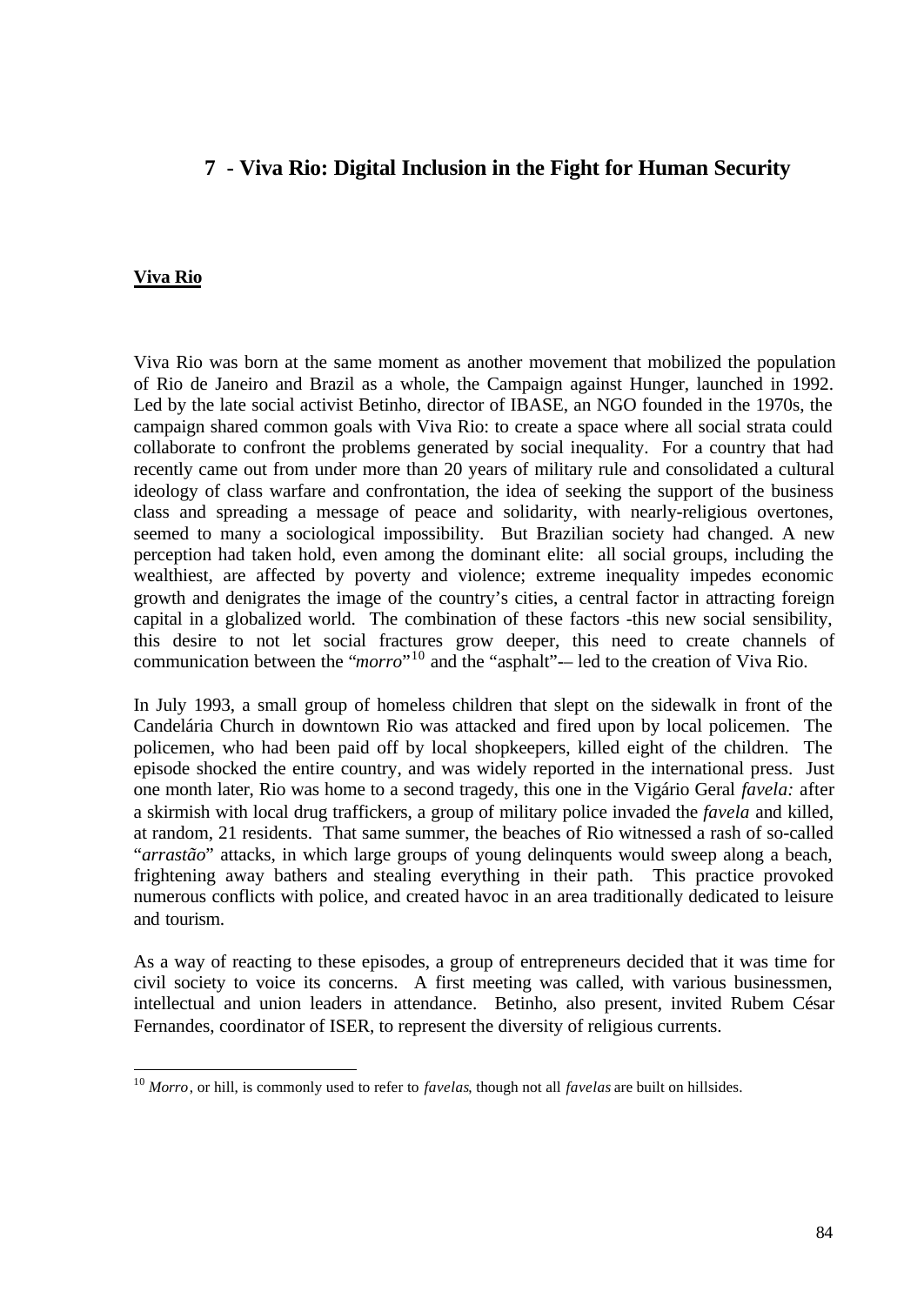The first campaign launched by the group was an invitation for society at large to participate in a great public act. The idea was for the residents of Rio to dress all in white and dedicate two minutes of silence in hopes for peace. Christened with the slogan "Take a moment for Rio – Stop in order to begin anew", the campaign brought thousands of people to the doors of the Candelária church. The movement was strengthened, and the next day a manifesto was published by a multi-faith group of 24 religious leaders who had joined in prayers for peace.

In the course of the group's meetings, Rubem César's leadership was affirmed, and he offered the ISER headquarters to house Viva Rio's activities. ISER, still Viva Rio's principal research partner, was founded in the 1970s by theologians and researchers, most of them protestant. Originally dedicated to research on the diverse forms of Brazilian religiosity, ISER eventually began acting in social issues, in particular after receiving a number of catholic researches with links to liberation theology. In the 1980s, ISER expanded its research and social activities into diverse areas, and by the 1990s was involved in projects not directly linked to religious themes, such as Public Security, Racism, Violence, and Prostitution. This tendency to expand into diverse areas foreshadowed the development of Viva Rio, not surprising given the leadership of both organizations by the same person.

One and a half years later, Viva Rio was formally created, organized around a Board of Directors made up of business executives, journalists, artists, academics, directors of commercial associations, and community leaders, with its central objective to invent strategies for reducing violence and to develop projects and campaigns that would receive the support of civil society and the state. Viva Rio's first actions were symbolic and mediasavvy campaigns for social mobilization. Organizers also defined the organization's mission: "To integrate the divided city and create a culture of peace, interacting with civil society and public policy, especially in *favelas* and poor neighborhoods, through local social action, campaigns, and communication."

# **The Campaigns**

Organized in 1994, the second big Viva Rio campaign was aimed at creating an anti-violence movement, integrating the public security structures of the federal, state, and municipal governments with civil society. In November 1994, another campaign, "Disarm, Rio", was a kind of counterpoint to the occupation of the *favelas* by the Brazilian army – an emergency measure taken by the government in response to the alarming level of violence in the city. This campaign lasted until February of the following year, the longest Viva Rio campaign to date.

With each new campaign, Viva Rio won over new volunteers and collaborators. Businesspeople, liberal professionals, artists, and common citizens participated as volunteers in the creation and publicizing of the campaigns. One of the most successful and expressive was the "React, Rio!" campaign, in 1995. Created in response to a wave of kidnappings that year -at one point, three people were kidnapped in a single day- the campaign brought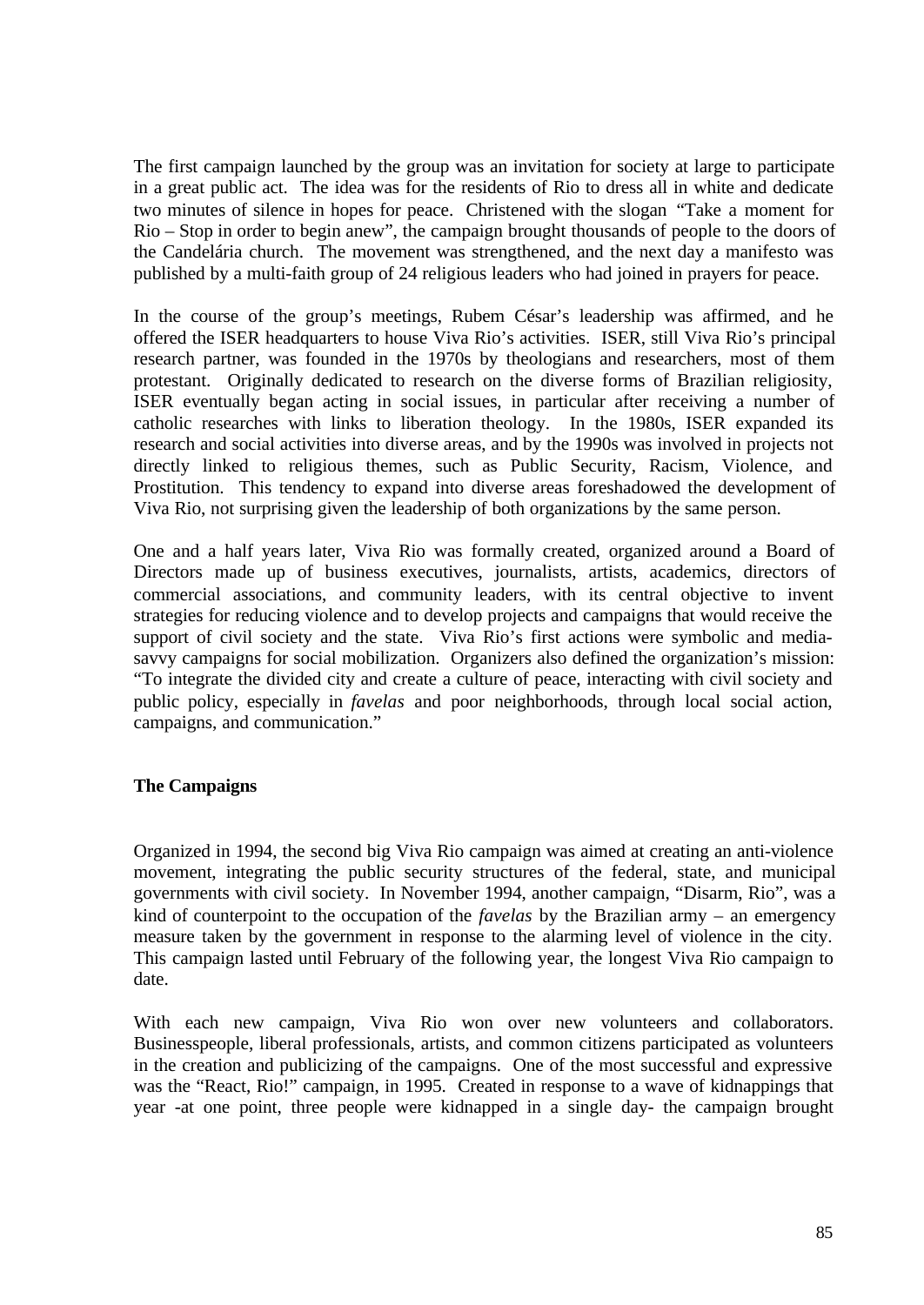together close to 400,000 for a "Peace March", under heavy rain, through downtown Rio. (See Box with Viva Rio's Campaigns in the Appendix)

One of the characteristics of Viva Rio's campaigns –in part due to ties with ISER, but above all to Brazilian culture- is its semi-religious and ritualistic components. Those who have had the chance to witness these public acts are always impressed by the profound impact of religious values on a large part of the population, which allows them to find the strength to confront situations of great suffering, such as the loss of loved ones, without giving in to destructive anger, intolerance, or prejudice.

### **Integration with the Communities**

The first social initiatives aimed at low-income communities were born out of the campaigns themselves. In the beginning, there was still a great deal of distrust on the part of *favela* leaders in relation to Viva Rio's efforts. For example, the "React, Rio" campaign, though it mobilized many different sectors of Rio society, it also was criticized by some communities for defending the interest of the wealthy business executives who were the main target of the kidnappings. Representatives from the Vigário Geral *favela* even referred to the campaign as "React, Rich Man"<sup>11</sup>. In response, Viva Rio began organizing meetings with community leaders, and learned that for many of them, one the principal problems facing their communities was the negative image of the *favela* which the media projected: a no-man'sland entirely dominated by violence.

These leaders conditioned their participation in Viva Rio projects on the development of strategies for changing the negative public image of the *favelas* and improving the quality of life of local residents. After unsuccessful attempts to negotiate the issue of public image with print and television media –special newspaper sections dedicated exclusively to these populations were considered– Viva Rio decided to expand its scope to include direct social action, putting off for the time being its project for communication aimed at *favela* populations.

### **Human Security and Digital Exclusion**

 $\overline{a}$ 

Viva Rio thus began the journey that would transform it into one of the foremost NGOs in the world working in the area of Human Security. Though unfamiliar with this concept when it began its work, Viva Rio engaged itself in a number of activities that converge on what today is called Human Security. This concept joins the right to live in security with the right to access to basic necessities, or, to put it slightly differently, the right to live without fear of violence and the right to live without fear of not being able to supply the minimum material

<sup>11</sup> An untranslatable pun. In Portuguese, the name of the campaign was "*Reage, Rio*", satirized as "*Reage, Rico*".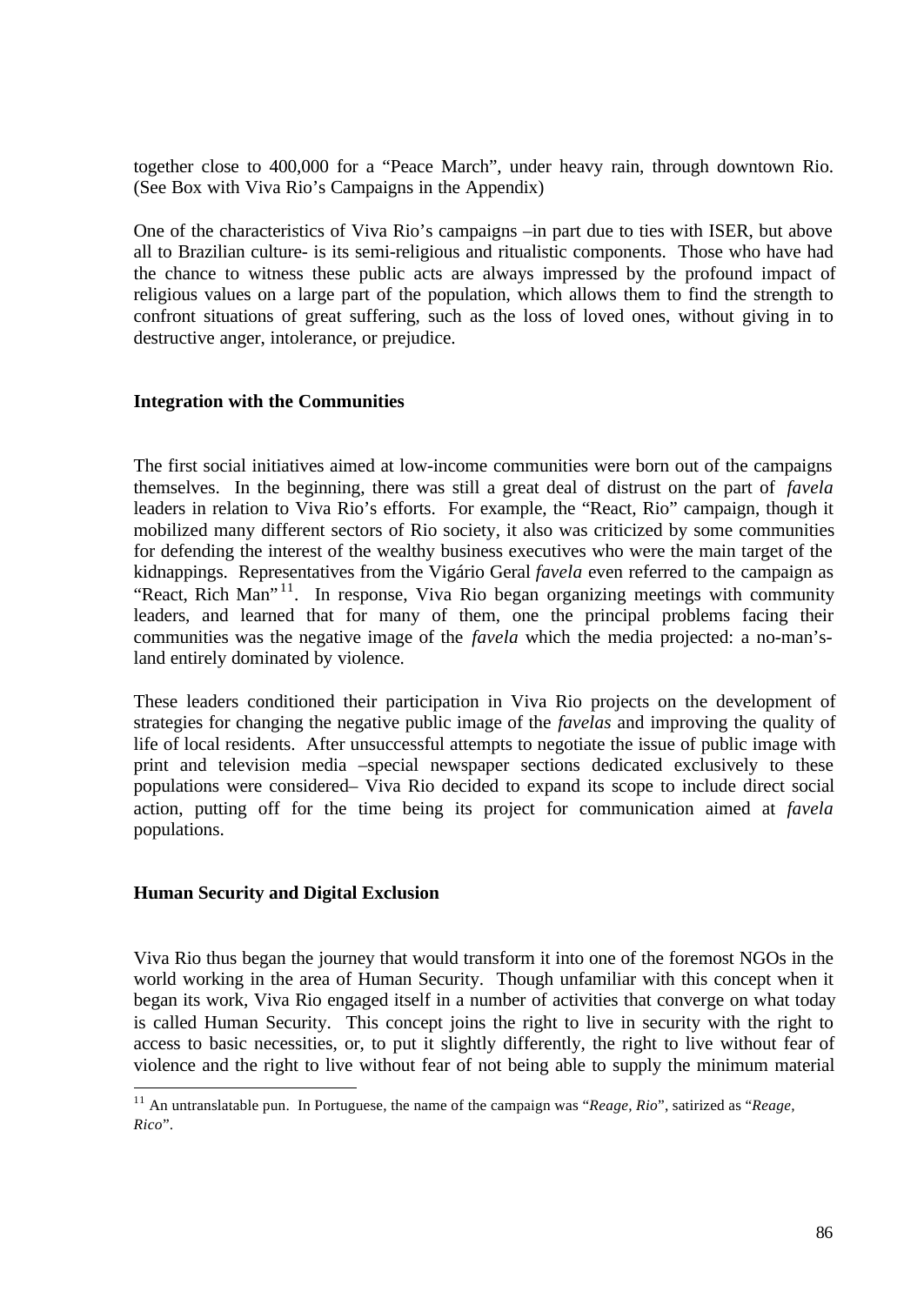necessities. Human Security is the utopian horizon of contemporary society, and it should be the end result of the efforts of each society and the international system to ensure economic and social development and the peaceful resolution of conflicts. As the principal global public good, it should be the fruit of new forms of international governance.

Urban violence has traditionally been considered a by-product of poverty. However, beyond a certain level of crystallization, urban violence reaches epidemic proportions, requiring a change in perspective. Violence must be treated directly, with specific instruments, whether in terms of direct prevention and repression or within social actions that seek to transform the social groups directly involved.

In this sense, Viva Rio's work represents a breakthrough experience. Using research instruments and practical experience to identify groups at risk of violence (low-income adolescents and youth, especially those that dropped out of school before completing their elementary education, living in *favelas* and poor neighborhoods on the periphery of the city) and one of its principal vectors (the easy circulation of firearms), Viva Rio developed a series of activities that, taken together, form a true Human Security program. These activities, which will be discussed in detail in the following chapters, include direct actions aimed at high-risk groups (tele-courses for completing elementary and secondary education, computing classes, training of local leaders, job creation), more general actions for lowincome areas (income generation projects, culture of conflict resolution, dissemination of citizens' rights, improvement of self-image), and specific actions in the area of local security and the fight against violence (arms control, disarmament campaigns, training and improvements of quality of life for police, and reform of the public security system).

In the area of human security, Viva Rio's principal vocation is the mobilization of all communications media – radio, print, video, Internet – both to raise public consciousness and to develop specific instruments of action, changing living conditions and opportunities through education, creating a culture of conflict resolution, transforming the security system, and improving working condition. Viva Rio's legitimacy stems from its ability to be a bride between many different sectors of society, the state, the media, and in its capacity to develop effective action in the fight against violence and urban poverty.

In all of Viva Rio's activities, therefore, the theme of digital inclusion can be seen not so much as an end but a means, an instrument in the fight against various inequalities and the transformation of a social context that perpetuates poverty and violence.

#### **Current Dimensions**

Viva Rio develops its projects in partnership with local institutions, thus constituting the central hub of an extensive network. Partners offer infrastructure, personnel, and knowledge of local conditions, while Viva Rio provides project elaboration, professional and technical training, didactic material, and other services. As of 2002, Viva Rio had **668** local partners,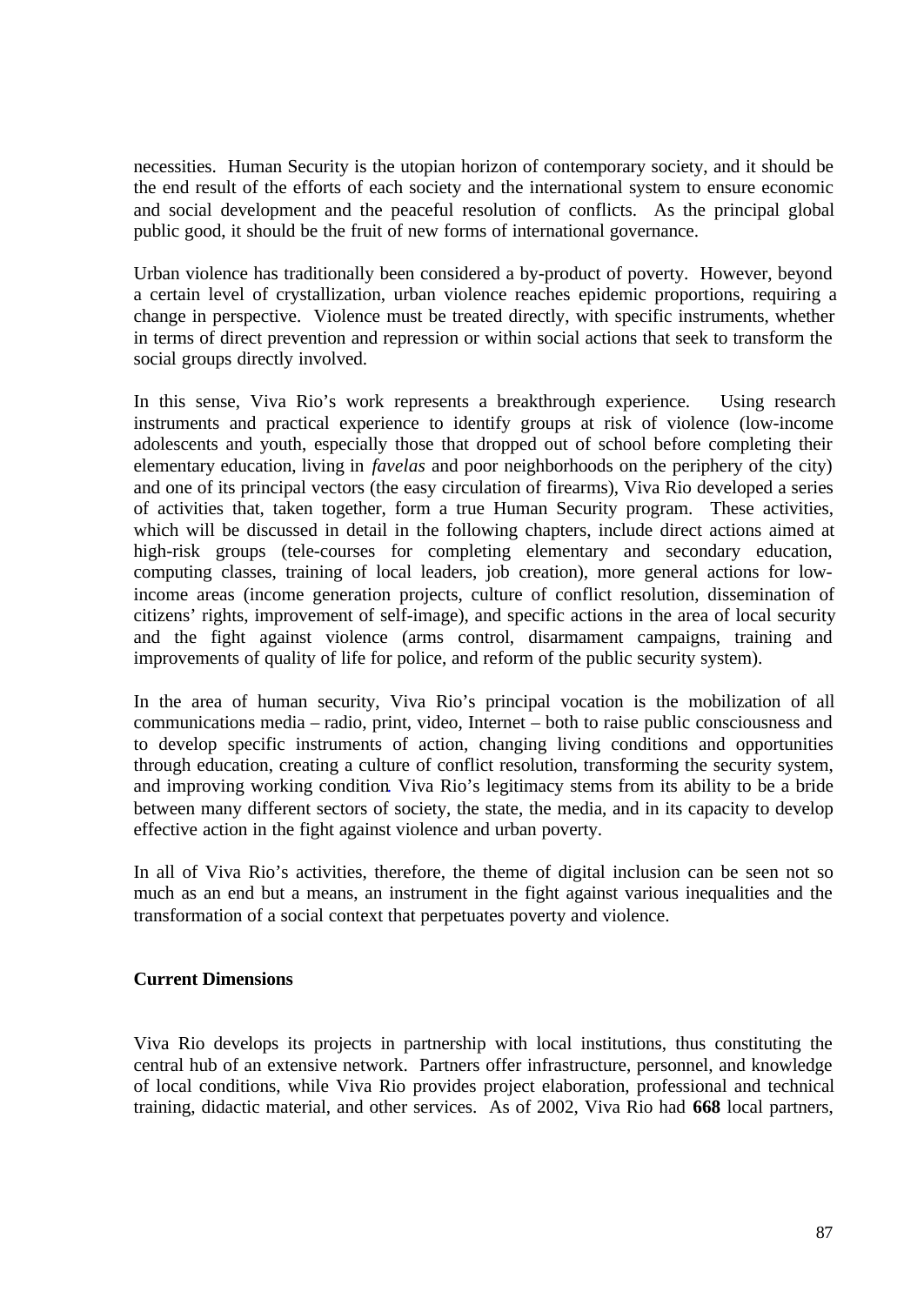including residents' associations, NGOs, unions and cooperatives, schools, military police battalions, community radio stations, churches, and prisons. **94** public events were held, part of some **741** local projects. Of these, **258** were in the area of education, **113** in the area of communication, **91** in community development (income generation), **93** in security and human rights, 41 in environment, **1** in sports, and **144** in volunteer projects. The projects are split more or less equally between the municipality of Rio de Janeiro and other regions within the state.

In 2002, Viva Rio engaged the services of 825 remunerated personnel and mobilized **3,941** volunteers. Many area coordinators and the great majority of remunerated personnel are *favela* residents. Except for a small number of core staff members, the majority of Viva Rio employees are organized into cooperatives contracted for specific services. Viva Rio is not identified with any political party, and does not consider party affiliation when hiring.

Viva Rio's income in 2002 was R\$17,712,014 (around 5.5000,000 U\$ dollars) , a 13% increase over the year before and 27% higher than in 2000. Within a universe of 75 donors, 47.9% of donations came from business, 20.7% from governments, 15.5% from foundations and NGOs, 13.7% from its own sales and fundraising efforts. Though financed principally by Brazilian sources, in the last few years international support has been growing in importance, from 4% of the operational budget in 1999 to 27% in 2002. The areas of Public Security and Human Rights, Community Education, and Environment absorb, in roughly equal proportions, 80% of the operating budget. 21,793 people have directly benefited from Viva Rio's educational activities, and 26,497 people have benefited directly by actions within the Public Security and Human Rights area.

One of Viva Rio's most important partnerships is with the press, aided by the presence of numerous representatives of Rio de Janeiro's television and print media, which has allowed it to effectively publicize its campaigns and projects. Viva Rio's media presence is impressive: a daily average of 74 cm<sup>2</sup> of print media exposure; 4 minutes and 48 seconds of exposure per day on television.

# **Organizational Structure**

Like so many leaders of large NGOs in Latin America and Europe, the founder and executive director of Viva Rio belongs to the "generation of 68". Rubem César Fernandes was born in Niterói, on the opposite side of the Guanabara bay from Rio de Janeiro, in 1943. In 1964, now a young militant leftist, he fled the newly installed military government and went into exile in Poland, where he studied Philosophy. In 1968, in response to the repressive and anti-Semitic policies of the Gomulka government, he left Poland and went to the U.S., where he received his PhD in history of thought from Columbia University, in New York. He returned to Brazil in 1976 and joined the anthropology faculty at the University of Campinas, later moving to the National Museum of Rio de Janeiro, where he eventually retired. Rubem César had a central role in dynamizing ISER, which he directed in the1980s and 90s, and is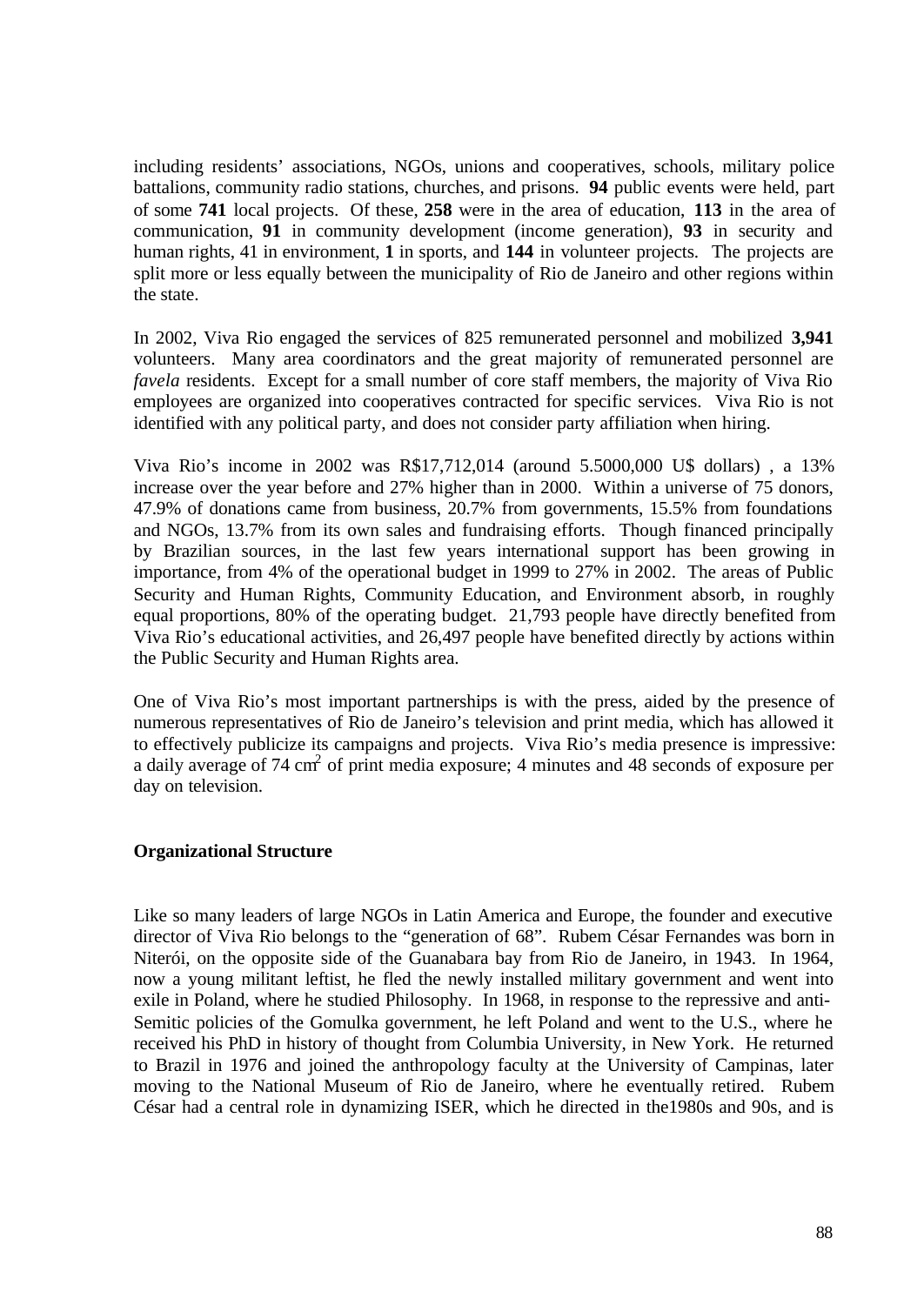currently the principal executive of Viva Rio. As in many businesses and the majority of NGOs, the director/founder occupies a central place, and Viva Rio will certainly, in the coming years, traverse a complex path to ensure the continuity of the institution independently of the charismatic presence of its executive director.

Viva Rio is run by a Board of Directors which meets monthly, and is made up of a group of businessmen, representatives from the media – the heads of the principal Rio newspapers among others -union and community leaders, athletes and cultural figures, liberal professionals, and the executive director. Unlike the board of directors of the majority of institutions, which have a purely honorary function, Viva Rio's board meets monthly and has an active voice in the evaluation of activities and the definition of lines of action.

Operational questions at Viva Rio are analyzed monthly in meetings of the area coordinators. Recently a Managing Committee was formed in which participate the executive director, the finance director, an area coordinator and two volunteer business executives who review and consult on the direction of the institution, and in particular on problems relative to the management of resources and administration.

### **Internationalization**

Initially concentrating its actions almost exclusively on the city of Rio de Janeiro, Viva Rio's success has meant an increasing tendency toward internationalization in its sphere of action. Viva Rio has transformed itself into a pole of attraction for youth from Latin America, the U.S. and Europe, who, passing through Brazil, become interested in Viva Rio's activities and remain in the institution, often occupying positions of responsibility.

Solicitations from other cities in Brazil and abroad to repeat the experiment are frequent, and, as we will see, the activities and research developed by Viva Rio are today considered benchmarks by international organizations; more than ever, Viva Rio is integrated into international networks of NGOs and institutions. The growing demands from this sector make it necessary to create a new equilibrium between international activities and its focus on local efforts, principal source of Viva Rio's projection and legitimacy.

Viva Rio is a member of the Latin American secretariat of the International Federation of Alternative Trade (IFAT), an advisory board member of the International Action Network on Small Arms (IANSA), and a member of the "Peace to the City" project of the World Council of Churches. It is also responsible for coordination of various research projects and the training of NGOs in the area of urban juvenile violence and the fight against illicit small arms traffic, especially in Portuguese- and Spanish-speaking countries.

Recently Viva Rio has been invited by the UNDP and European national cooperation agencies to create an International Training Center in Human Security, which will begin to function in 2004.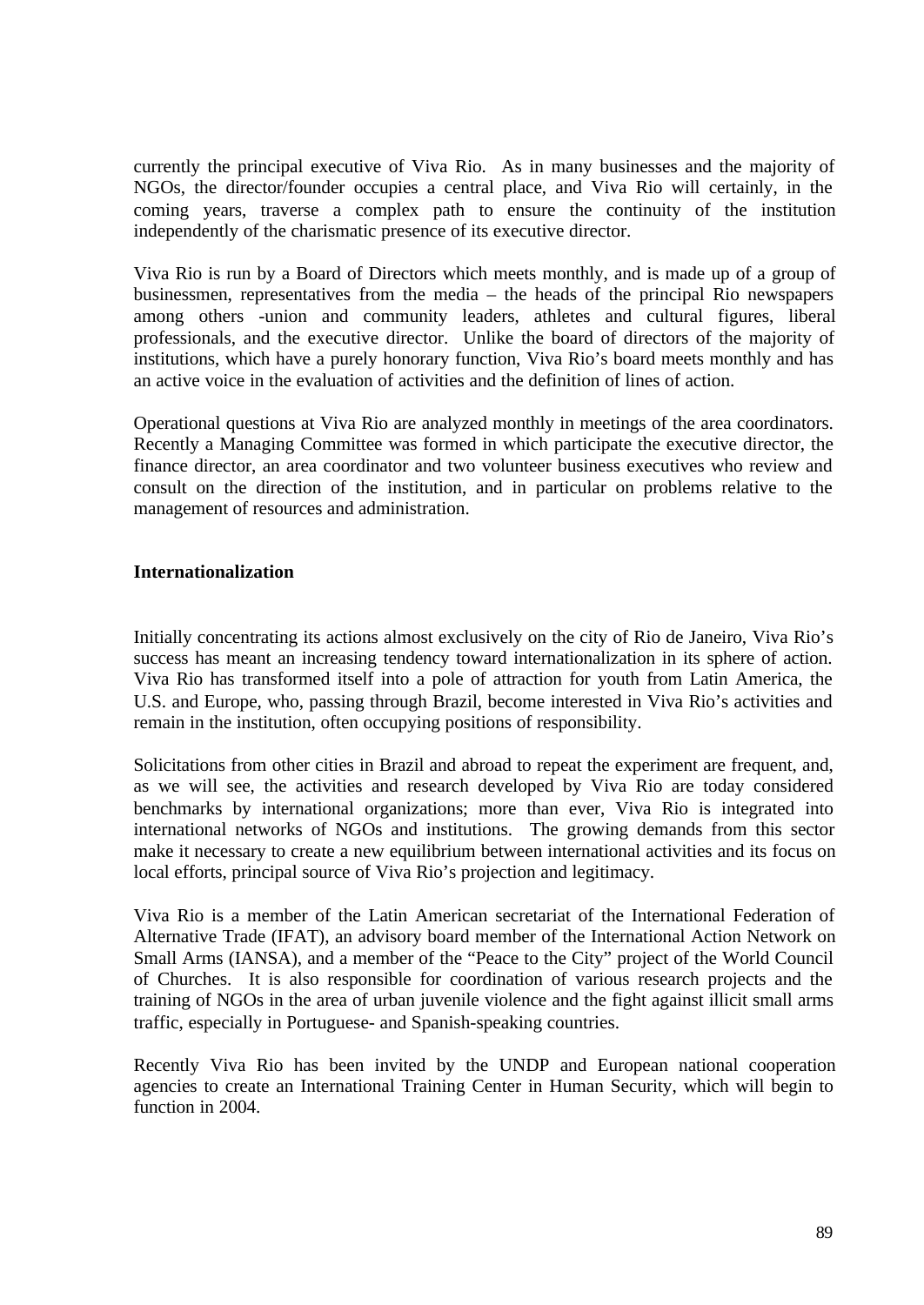It is becoming increasingly clear to people associated with development-oriented cooperative efforts that relations between the NGOs of the first world and those of developing countries are determined by the agendas of the NGOs of the north. In response to this realization, Viva Rio has begun to experiment with internationalizing its experience. The idea is to publicize Viva Rio's activities and develop cooperative projects that build on experiences in Brazil. With due precautions, partners will be sought to develop similar projects in other developing countries, and even in developed countries, since in certain areas, such as combating violence, mobilizing low-income urban populations, and Internet applications, Viva Rio posses a relevant knowledge base.

In 2002, local volunteers in France created Solida'Rio, which will act as a local representative of Viva Rio. Initially, the group intends to work in the area of Fair Trade. A parallel project is to organize the Solidarity Games, a soccer championship between Brazilian and French youth from low-income areas. In addition to Solida'Rio, the creation of representatives in Italy, the U.S., and the U.K. is under study.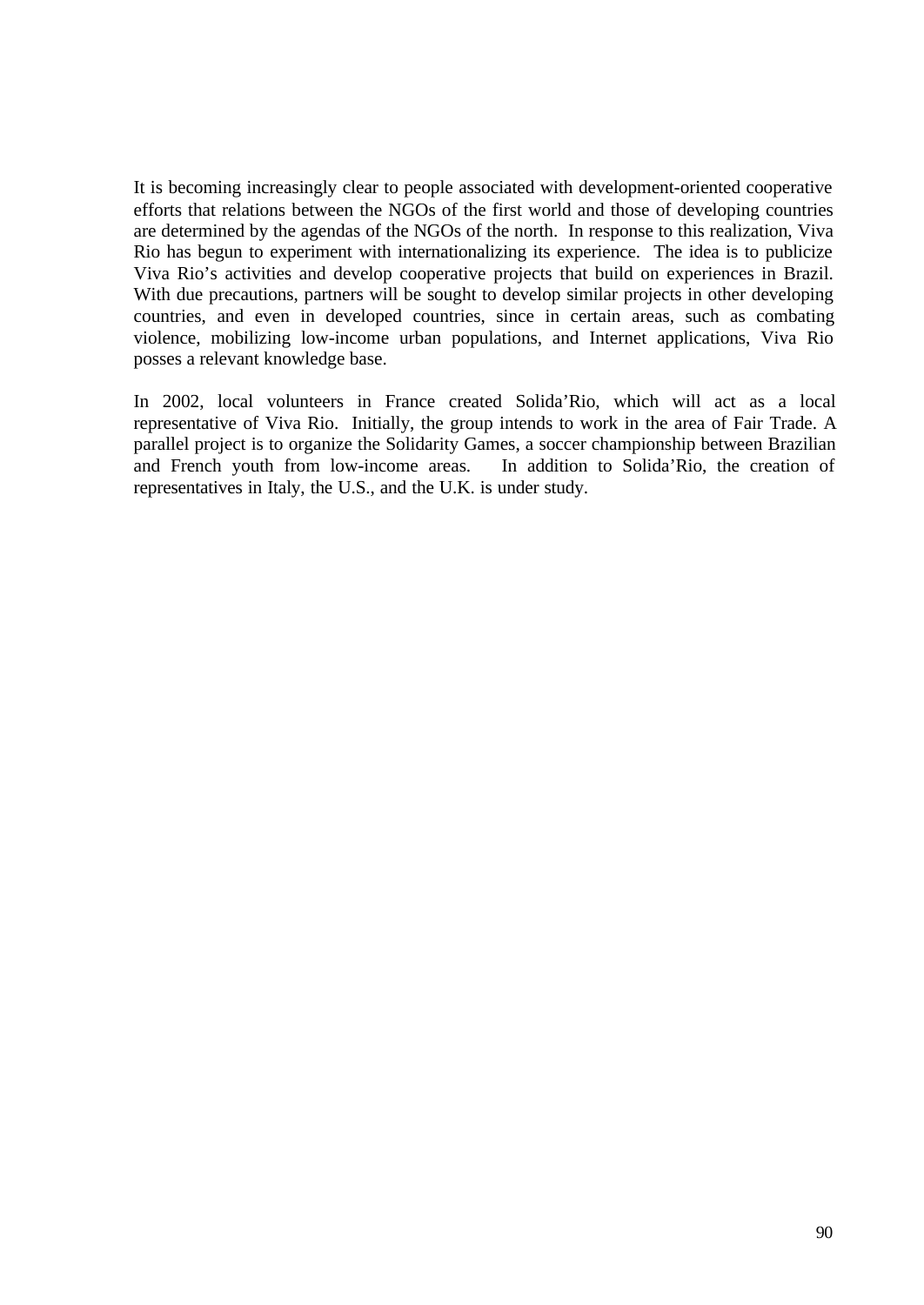# **Box H - Principal Campaigns of Viva Rio**

### 1993

*Take a moment for Rio – Stop in order to begin anew*

First of Viva Rio's social mobilizations for peace. Brought thousands of people together in front of the Candelária church in downtown Rio. The campaign published a manifesto signed by 24 representatives of different religions who came together to pray for peace.

1994

*Disarm, Rio*

Campaign in protest against the occupation of *favelas* by the Brazilian Army – a measure adopted by the government of Rio de Janeiro state in response to alarming levels of violence.

1995

*React, Rio*

Public protest against the wave of kidnappings in the city. 400,000 participants.

1997

*Rio 2004 – Candidate City*

Campaign in support of the city's candidacy to host the Olympic games of 2004.

International Campaign – World Council of Churches – Viva Rio's first international campaign. Promoted by the World Council of Churches, the campaign involved seven world cities selected for their high levels of violence and established the creation of community action directed at at-risk youth, as well as training for police and community leaders.

# 1998

*School Friends*

Rio de Janeiro schools established connections with 672 schools from the draught-ridden Northwest. R\$142,512 was donated to pay for school lunches in afflicted areas.

*Peace in Traffic*

Drivers' education campaign by students of the Volunteer Civil Service project, with distribution of pamphlets explaining the National Traffic Law.

# *Holiday Reading*

Campaign to collect and distribute children's' books, with the support of the Globo Television Network. 234,000 books and magazines were collected and sent to 200 community organizations.

*Blood Donation – Future Agents*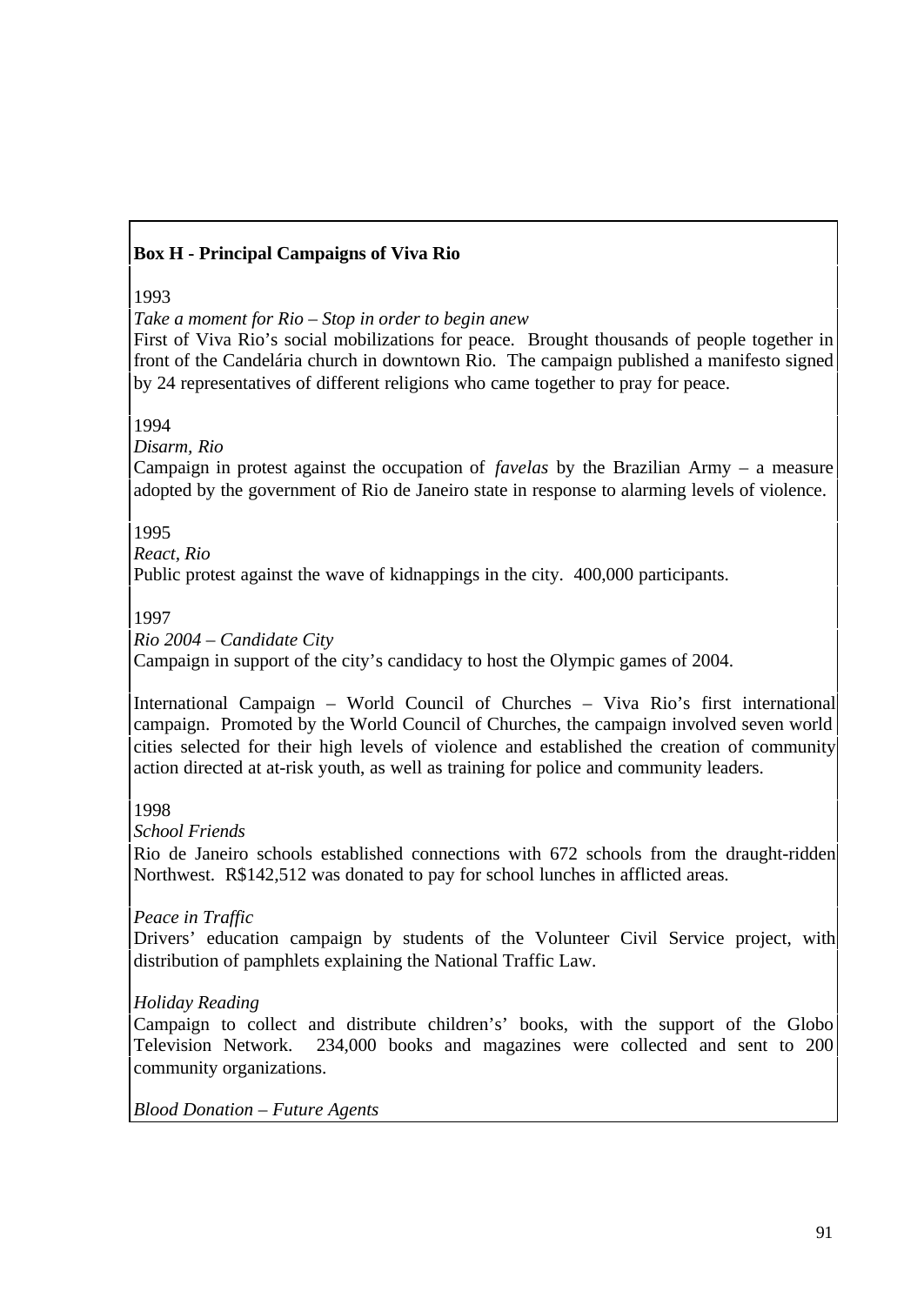Campaign for blood donation at the Hemorio – the city's homological center – by the students of the Volunteer Civil Service project.

1999

*Rio, Drop Your Weapon*

A petition campaign that collected 1,312,929 signatures in favor of a national law to restrict the sale of firearms in Brazil.

#### 2000

Drop Your Weapon

National campaign to raise consciousness of the need for disarmament, extending the movement begun in Rio de Janeiro in 1999.

#### 2001

#### *Choose Gun Free! Its Your Weapon or Me*

At the first event in this campaign, popular artists and mothers of victims spoke out against gun violence. White flowers were distributed, along with pamphlets warning that a firearm does not guarantee the safety of your family, but rather puts them at risk. Through monthly events and national television spots, the campaign seeks to promote reflection on the dangers of gun ownership, increase popular pressure to disarm, and expand the movement to other states and countries. The project was presented in July 2001 at the United Nations conference on Illicit Traffic in Small Arms, in New York.

#### *Rio Without Guns*

Public destruction of 100,000 firearms, the largest simultaneous destruction of firearms ever carried out. Close to 20,000 people participated in the destruction ceremony, carried out in partnership with the Rio de Janeiro state government. The event sought to publicize the UN conference on Illicit Traffic in Small Arms, held in July, in New York.

#### *No More Terror! I Want Peace!*

Campaign against terrorism and all forms of violence, in response to the September 11 attacks and the war in Afghanistan. After the inauguration of the campaign at the Maracanã soccer stadium, thousands of people took to the streets of downtown Rio for a peace march. An Internet petition against the propagation of violence in the world was circulated over more than 30 websites, and received 7,000 signatures.

#### *Viva Lagoa*

Protest against the pollution of Rio's beaches, bays, lakes, and rivers. 70,000 participants completely encircled the Rodrigo de Freitas lagoon in Rio.

#### *Enough! I Want Peace!*

National campaign for peace that mobilized 16 state capitals. On July 7, thousands of people wore white, lit candles, and participated in peace rituals. In downtown Rio, the Wall of Pain, made up of 40 panels and totaling  $154 \text{ m}^2$ , exhibited photos of victims of violence, drawings, graffiti, and messages of peace. A sculpture made from revolver bullets showed people on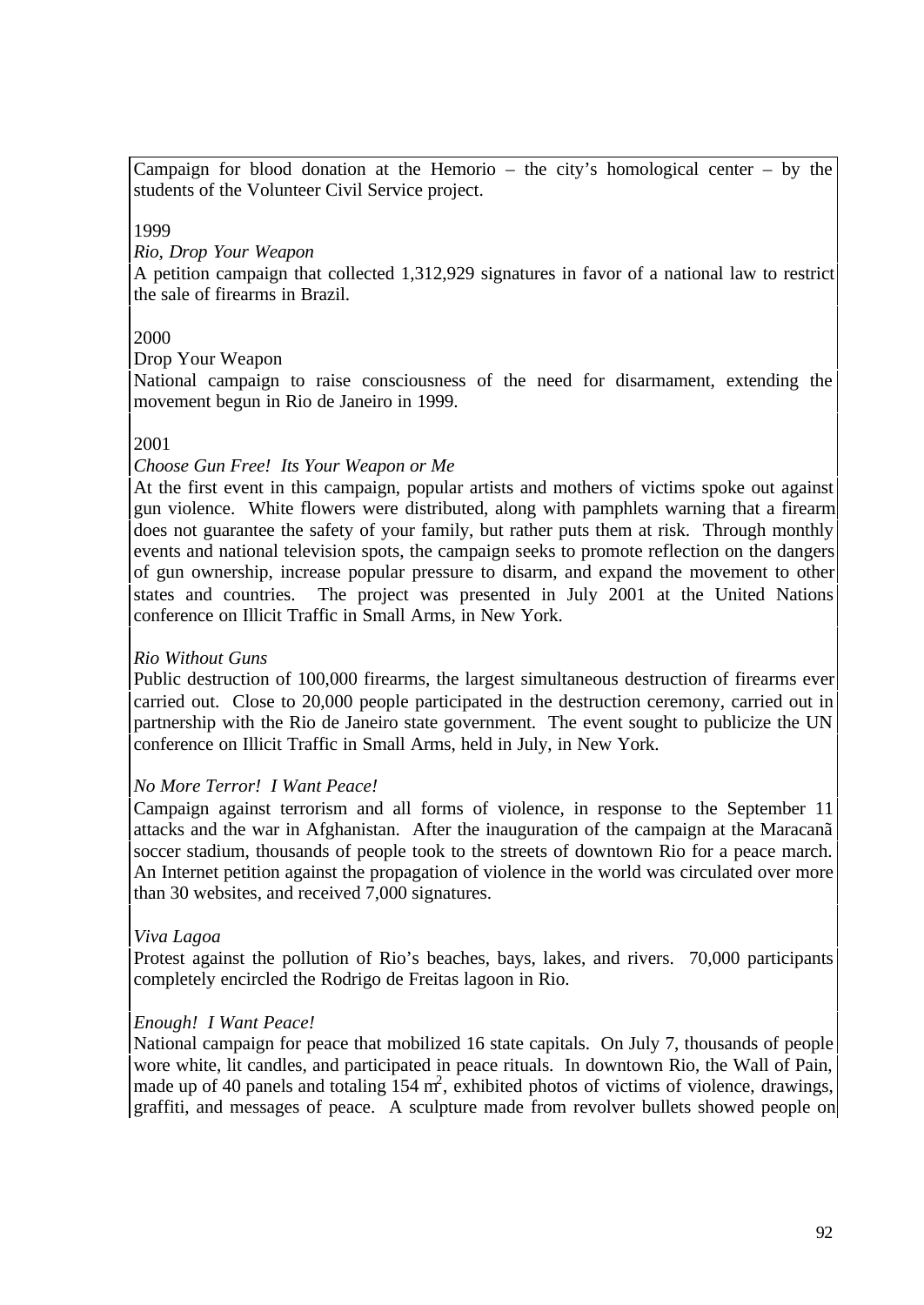their knees, praying for peace. That night, 25,000 people came together in the city center, which was lit by nearly 5,000 candles.

#### *Mother, Disarm Your Son*

Organized by the AfroReggae Cultural Group, the rapper MV Bill, and Viva Rio, this campaign included free hip hop concerts followed by open public debates, and sought to promote disarmament in Rio's favelas by appealing to mothers to act in defense of their children against gun violence.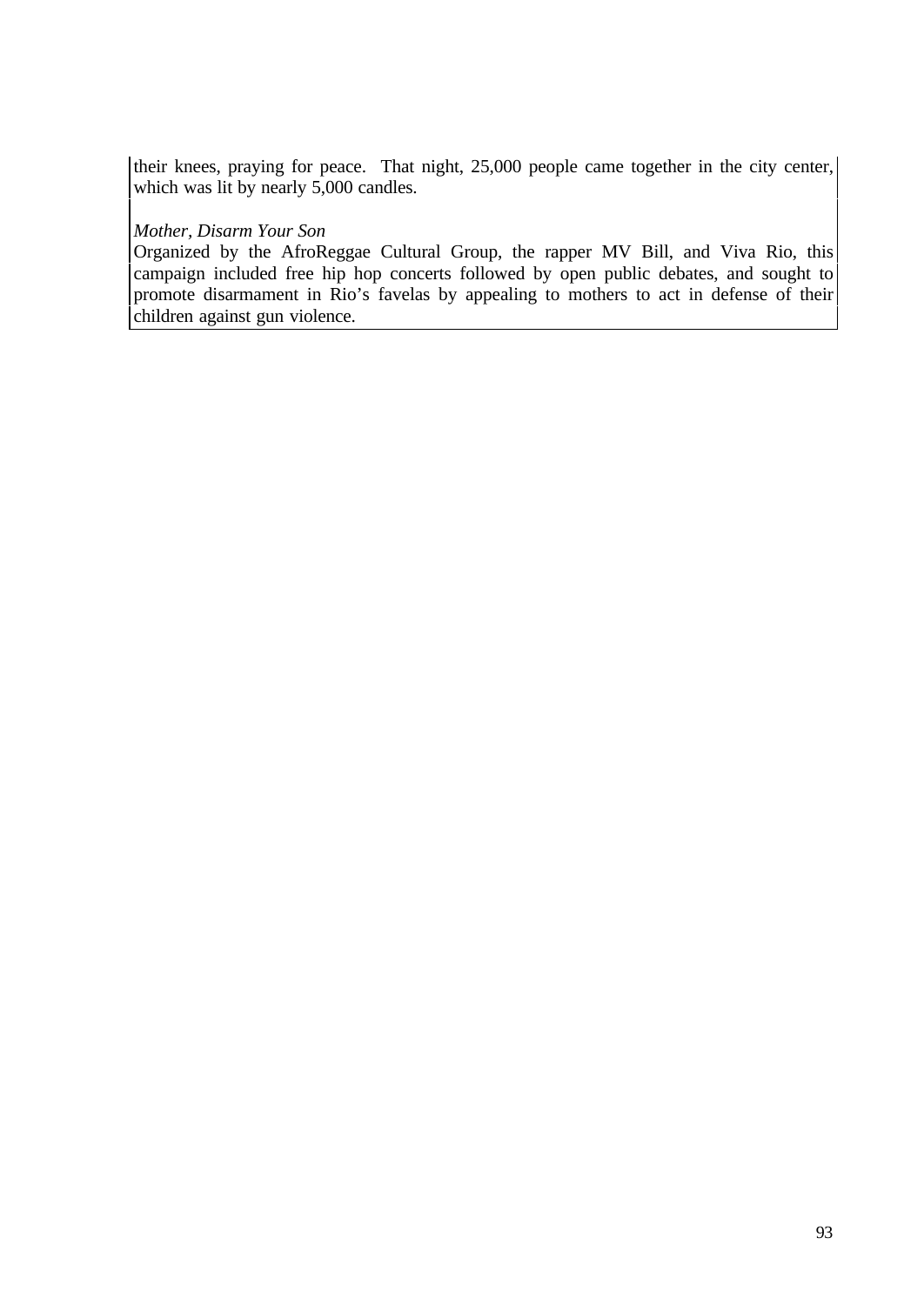# **8 - Dignity Through Self-Image**

#### **Viva Favela**

Since Viva Rio's creation, one of its goals has been to change the way the media portrays the *favelas*, to create news stories that do not simply concentrate on the issue of violence, but show the full reality of *favela* life -its cultural and human wealth and the efforts of the majority of its residents to develop a life of dignity. A first attempt at a publication was made in the first years of Viva Rio's existence, but ended up failing to materialize: the journalistic vehicles and private companies sought out by Viva Rio to invest in the project did not throw their weight behind it, and as such, Viva Rio decided to postpone its implementation.

The enormous demand among *favela* residents for computing courses and Internet access, and its experience with its Information Technology Clubs (which we will look at in more detail later), made clear to Viva Rio the possibility of transforming the Internet into a means of communication not only for *favela* residents and the press but also for society as a whole. The web portal vivafavela.com was made possible thanks to a US\$1,000,000 grant from the globo.com web portal. The dedicated staff of 31 professionals, trained as journalists, photographers, technicians, correspondents, and collaborators, in 11 different communities, has made transformed the website into an experiment worthy of international attention.

The first important question raised by the project was the name of the portal. Residents of *favelas* prefer to call their neighborhoods "communities", since the word *favela* raises negative connotations in some sectors of society. After analyzing a number of alternatives, it was finally decided to maintain the name Viva Favela. The reasoning was that in any case, this denomination would continue to be used for some time, and that the real challenge was to change the negative connotations of the word by showing the dignity, creativity, and human wealth of *favela* life.

Since its launch, the Viva Favela portal has offered on-line services, information, entertainment, and opportunities for business and employment, aside from free e-mail, chat rooms, and news. The site is also home to the Comunidade Viva electronic magazine, produced by community correspondents, *favela* residents who produce articles and photos about the *favela* and are paid for their work. To be a community correspondent, an applicant must have completed secondary education and have some work experience in local media, such as a community radio station or the newsletter of a residents' association. Before hitting the street in search of stories, these "community journalists" go through a training course and a writing workshop, and are given constant supervision by the editorial staff. The enormous interest in participating as a correspondent is shows by the many résumés, cover letters, and requests for internships that arrive every week via the portal.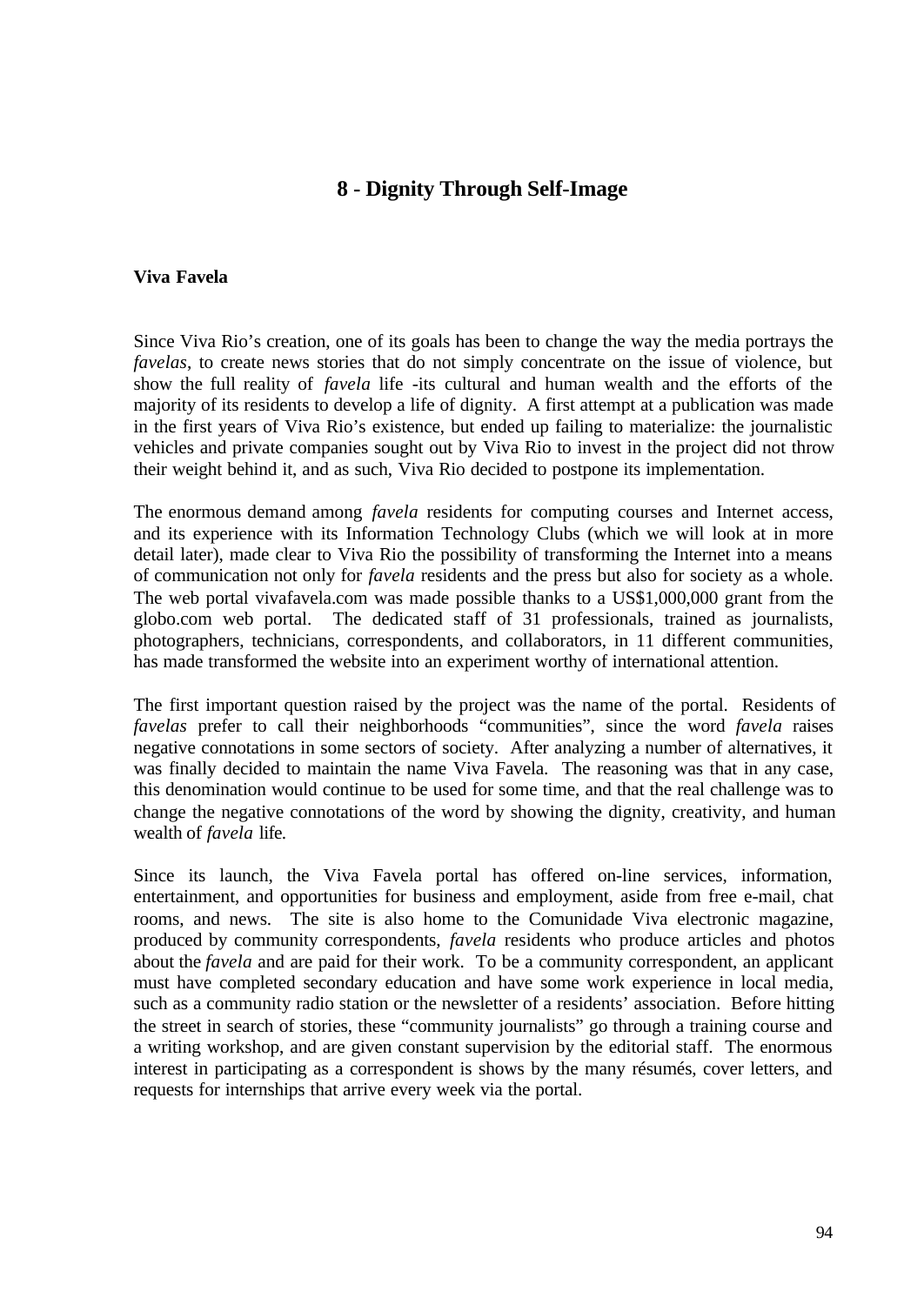The correspondents produce exclusive stories from their communities. Often, these stories grab the attention of the mainstream media, which then cover the theme themselves. Vivafavela.com is updated constantly, several times per day, with a wide range of relevant information on *favelas*, the city, Brazil, and the world. Sections include residents' profiles, sports, educational and work opportunities, health, transportation, and many other themes.

Since public organs and the conventional media do not have effective access to these communities, the portal has become an important source for information The national press uses vivafavela.com to obtain news items that often end up on the national news circuit, and foreign correspondents have begun including it in their routine searches. Other important group of users is researchers in search of information on Rio's *favelas*. .

Rio natives living away from home and Brazilians living abroad also access the web portal as a way to keep up to date with the news from their communities, as evidenced by the great number of messages the site receives daily from various parts of the globe. Viva Favela also caught the attention of the Hip Hop community throughout the country, and especially in São Paulo. Hip Hop musicians and fans have identified with the project, and today use the portal as a meeting point and a place to exchange information about this rhythm that has become a common musical protest on the peripheries of large cities and in low-income communities.

The website's most popular pages among internauts from low-income communities are those providing services such as job opportunities. The portal offers information on public health services, medical advice, immunization campaigns, emergency info, treatment of childhood diseases, hospitals and Center, and bus timetables. In the Citizens' Rights area, the site offers information on obtaining documents, consumer rights, civil law, and complaints about public services and abuse of authority (a daily occurrence in the *favela*). As we will see in more detail later, a partnership between Viva Rio and the Workers' Aid Center (Centro de Amparo ao Trabalhador, CAT) made it possible for *favela* residents to obtain information via Internet on internships and jobs offered by companies. The site also publicizes information on opportunities for the physically handicapped, guidance for interviews, advice on opening one's own business, and instructions for writing a résumé, requesting workmen's and unemployment compensation, and receiving a pension. The creation of a classified ad section greatly increased the number of visitors, and brought the culture of Consumer to Consumer (C2C) to the *favela*. Today, residents of these communities sell, buy, and trade all manner of goods and services over the Internet.

Many children who access the Internet from *favelas* visit the Cartoon Network website. Based on this fact, Viva Favela created a cartoon character based on *favela* children, portraying the routines, hopes, and violence that make up their day-to-day lives. Named **Cambito**, the character began life with a weekly strip. Cambito has grown along with a gang of characters, and now the Cambito site constitutes a truly Alternative Cartoon Network, presenting a humorous but distinct vision for the juvenile public.

Vivafavela suffers from lack of funds. Unlike other Viva Rio projects that have a clearly defined focus, the portal has had difficulty in attracting support from donors, who do not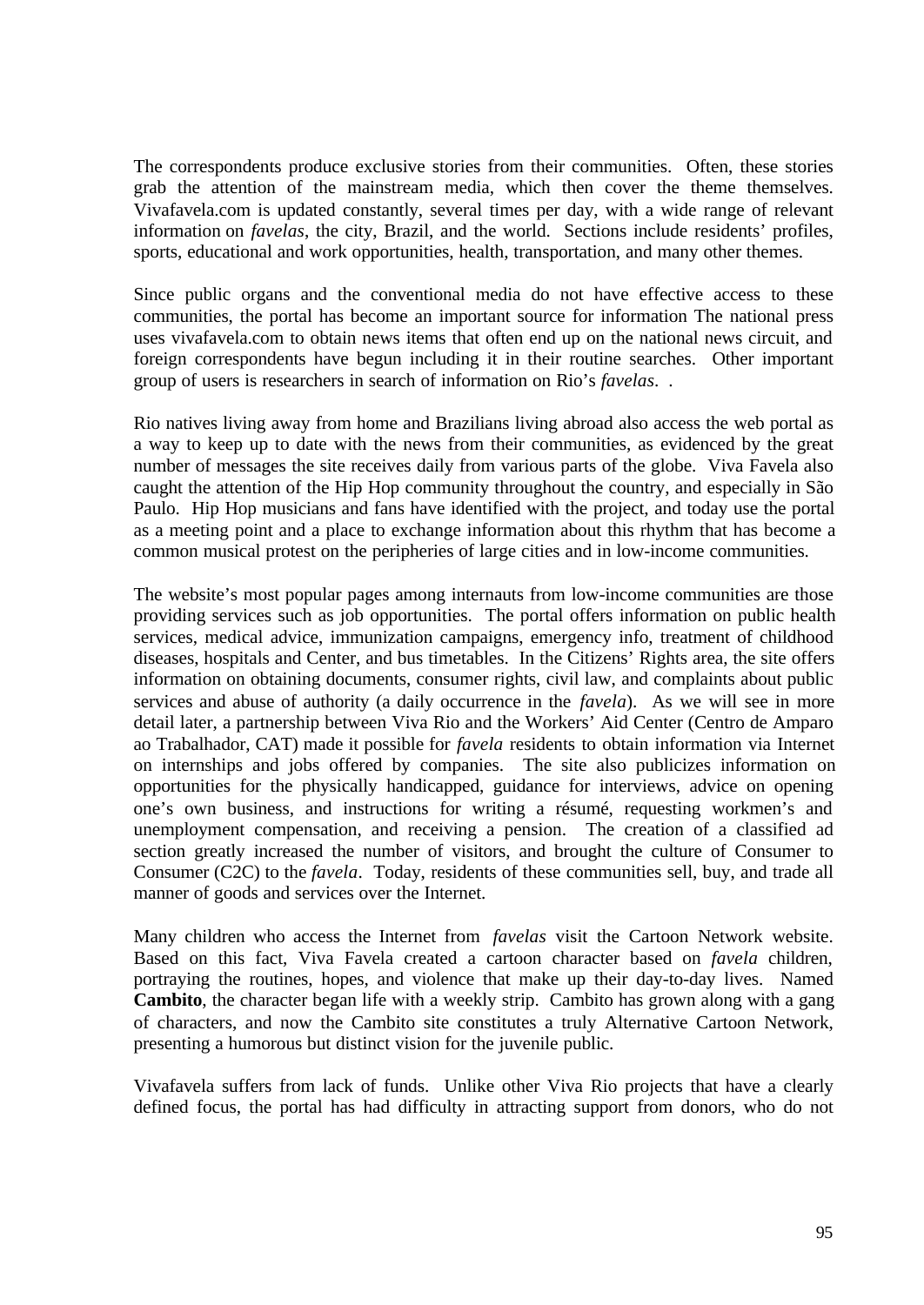realize the full importance of the project. As a strategy for keeping the site up and running, Viva Rio is now seeking partners to invest in specialized areas, segmented for different products and services. By employing theme-based sites, Viva Rio hopes to attract investors to these neglected markets, such as, for instance, a site about feminine beauty for *favela* women (Pure Beauty - *Beleza Pura*), a site dealing with environmental issues (Eco Pop) and with legal services (Clique Direitos - Click for Rights)..

The growth in number of visitors has been constant. In January 2002, 1,545,786 visitors were registered, while in January 2003 the number rose to 2,838,344. In February 2003, the portal registered another increase in visitors: 2,836,638, close to 105,060 visitors per day. 88,26% of the domains from which the portal was accessed were commercial, which indicates that the majority of visitors are using tele-centers or accessing the portal from places of work. The average visit lasted 12 minutes.

The number of foreign visitors also rose: in February 2003, for example, 6.65% of all visitors were from the U.S. This suggests that Viva Favela also responds to a desire by Brazilians living abroad for news and information on local popular culture.

### **The** *Favela* **Remembers**

Since its creation, the Viva Favela portal has shown that *favela* life is about more than just violence. Behind each resident, there are trajectories and histories that together make up the jigsaw puzzle of Rio de Janeiro's *favelas*, their birth and expansion, and by extension, the city as a whole. The public archives have few documents and registries about *favelas*. At the urging of a group of journalists and community correspondents from Viva Favela, and in partnership with ISER, the **Favela Remembers** project was undertaken to research and rescue the iconographic history of Rio's *favelas*. The project, which has a link on the portal's home page, is carrying out a survey of data, photos, images, and oral history among local residents, with the goal of publicizing and promoting histories and images that strengthen the socio-cultural identity of these communities.

The researches visit the winding streets of the *favelas* and make door-to-door calls on residents, gathering material and listening to personal histories of important events and experiences that help reconstruct the history of the construction of these communities. The project operates in partnership with local institutions and centers such as the Rocinha Historical Center, the Maré Center for Solidarity Studies and Actions (Centro de Estudos e Ações Solidárias da Maré, CEASM), Núcleo Orosina, Centro Cultural Condutores de Memória, of Grande Tijuca and The Moreira Salles Institute and Mega Cidades. These bodies collaborate with the project by offering professional expertise and technology. Field research is carried out by the community correspondents from the web portal responsible for stories on local residents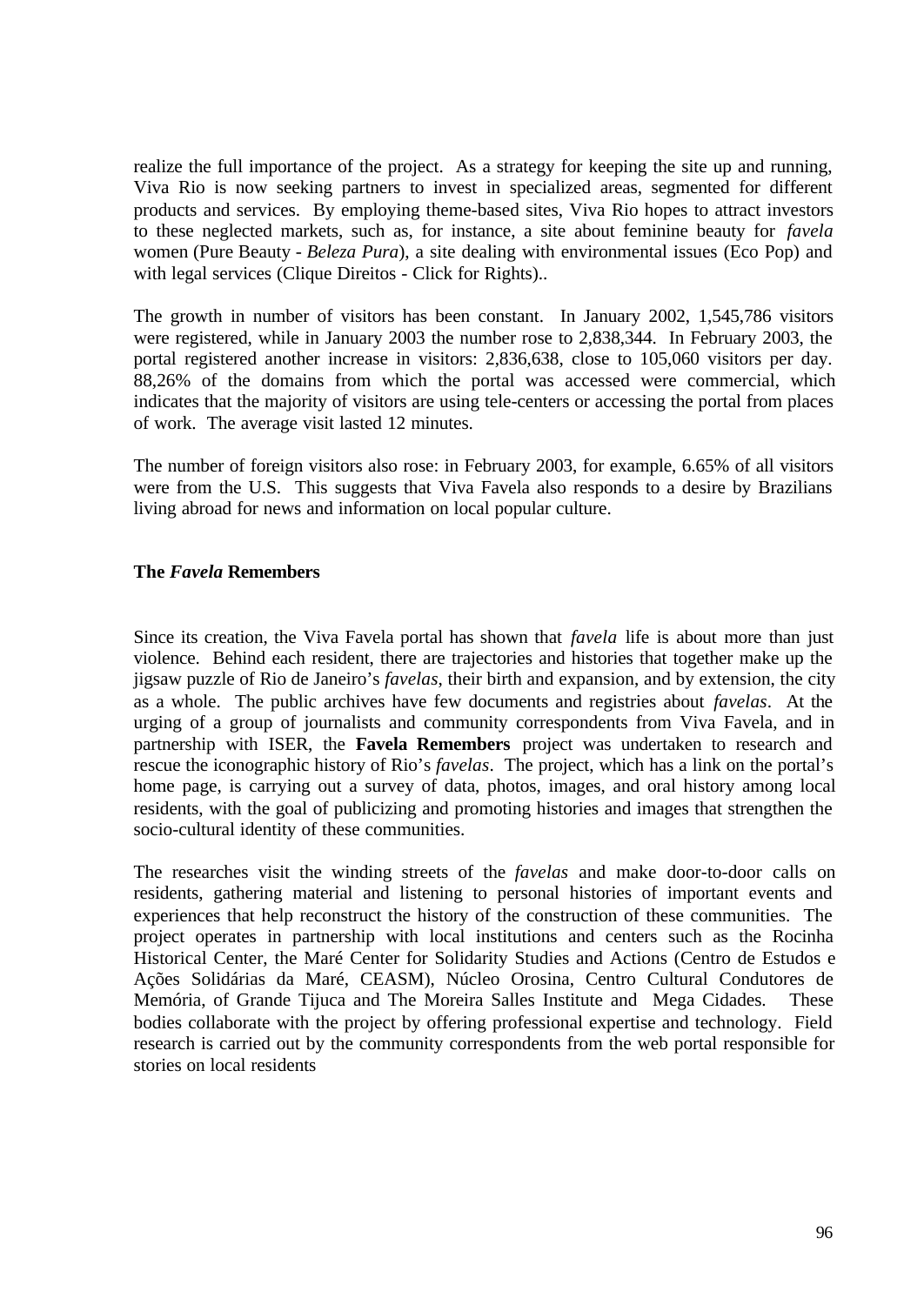Since the correspondents live in these communities and are well known to residents, they have easy access to story material. These people work in partnership with journalists and researchers who are responsible for structuring and transforming the text into a simplified and easy-to-read language for the public.

One example of The Favela Remember's "rescue" efforts has been the recovering of the histories of the names of Rio's principal *favelas*, whose nomenclature is of all kinds (geographical, poetic, religious, in homage to prominent figures, etc.); in fact, its quite common for there to exist more than one explanation for a *favela*'s name. These stories are collected in the section of the website called "A Small Dictionary of the *Favelas*", which relates, through anecdotes from residents, the birth of the *favelas*, and even the origin of the word "favela" (a hill in downtown Rio known as "Morro do Favela"). This section also serves as a repository for histories of *favelas* that no longer exist. Some *favelas* take their name from Brazil's *telenovelas* -widely popular evening soap operas- such as the *favela* "Salsa e Merengue", named after the eponymous *novela*, and the *favela* "Minha Deusa" (My Goddess), named after a character played by a famous Brazilian actress in the *novela* "Mandala".

In addition to a photo gallery, with images of *favelas* from the end of the 19<sup>th</sup> century up through the present day, the website also foresees research into the music of the *favela*. The idea is to create a section where users can listen to music composed by *favela* residents -both famous and unknown<sup>12</sup>. The salvaging of the collective memory of *favela* life is also accomplished through the publication of news items from the past.

# **The Northeast Here<sup>13</sup>**

 $\overline{a}$ 

The São Cristóvão Fair in Rio de Janeiro is a living example of the resilience of *nordestinos* -people from Brazil's northeast region who make up the largest single group of immigrants in Brazil's large urban centers- cultural traditions and values. Created in 1949, when immigrants still arrived in covered wagons after traversing the Rio-Bahia highway -begun in that year-, with dreams of finding work and earning a living in the "marvelous city"<sup>14</sup>, the São Cristóvão fair was originally a depot for recent arrivals. In the space that is now home to the fair, *nordestinos* rested from their journey and waited for family members or employers to pick them up. Employers had a good reason to prefer *nordestinos*: they took jobs others refused, and accepted low wages.

<sup>&</sup>lt;sup>12</sup> A large number of Rio's most famous composers of *samba*, as well as its performers and dancers, have been *favela* residents.

<sup>&</sup>lt;sup>13</sup> Brazil's Northeast region is rich in terms of popular culture and economically poor, suffering from endemic draught. Throughout the 20<sup>th</sup> century, large numbers of *nordestinos* have immigrated into the great industrial and commercial cities of Brazil's Southeast, Rio de Janeiro and São Paulo.

<sup>14</sup> *Cidade maravilhosa*, a common nickname for Rio de Janeiro.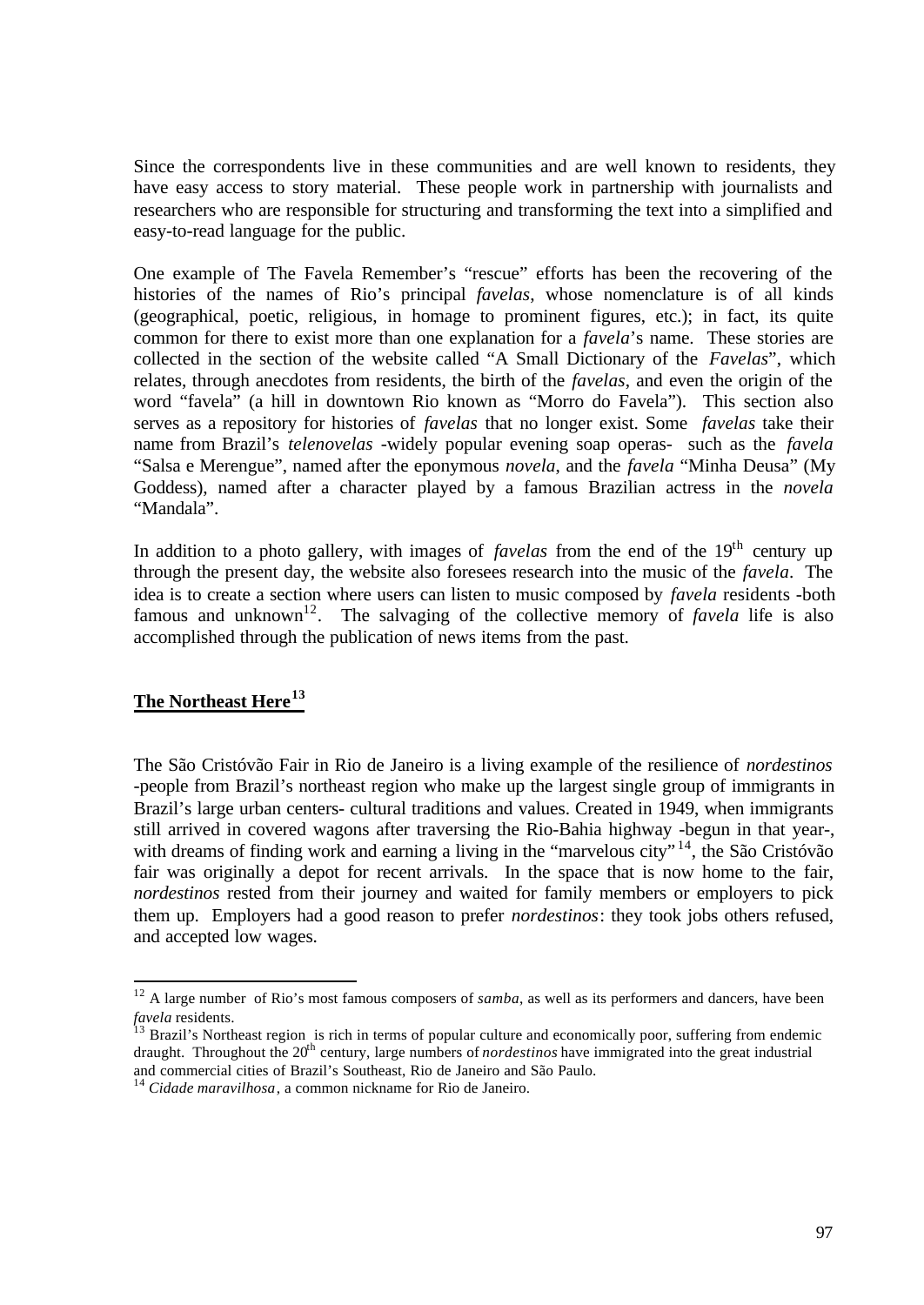In open field at São Cristóvão, immigrants traded traditional goods brought with them from the northeast, such as manioc, jerked beef, sugar-cane *rapadura*, and many others. Business boomed, and today the São Cristóvão Fair receives 80,000 visitors every week to its many stalls offering everything from home cooking to professional services, from CDs and electronics to raw tobacco and artisan leather goods, all to the tune of *forró* a typical northeastern rhythm and dance. With an eye to this enormous audience, Viva Rio has installed a Future Station inside the São Cristóvão Fair. In addition to Internet access, the Station publicizes the "Northeast Here" project to the *nordestino* community and the fair's visitors.

"Northeast Here" was created with the aim of remedying the lack of information about the social and cultural life of the *nordestino* diaspora, and is one of Viva Rio's most original projects. The website, located within the Viva Favela portal, is a space entirely dedicated to the *nordestino* community throughout Brazil, with a special emphasis on those who live in the *favelas* of Rio de Janeiro. "Northeast Here" functions as a kind of news agency on the Northeastern states, offering notices, reporting, interviews, recipes for typical *nordestino* dishes, music, events listings, seminars, life stories, and a virtual meeting place.

Under the heading 'Cultural Agenda', the site publicizes shows, expositions, and other events in Rio that could be of interest to the *nordestino* population. This section also has a bulletin board open to the public for posting event notices; a singer from a Northeastern state on tour in Rio could, for example, announce the dates and locations of his shows on-line. Viva Rio's goal is to preserve and reinforce the many cultural identities of populations from the Northeast. Every immigrant arrives with a strong sense of his traditions, but these often give way to the dominant culture of Rio, not to mention all-too-common prejudices against *nordestinos*, even within the *favelas.*

The site also reserves a place where internauts can find relatives and friends who have arrived from the Northeast: the 'Lost and Found' page within the section 'Meeting Place'. There, people can post messages as in the personals section of a newspaper. As a means of celebrating *nordestino* culture, the site publicizes new talents as well as already established professionals. Personal and professional life stories are also published, always emphasizing the difficult road traversed and the battle to win a place in the sun within the labor market. Another section of the website is dedicated to "cordel literature", a form of cultural expression entirely native to the Northeast. Both "classics" of this literature and newer representatives are available on-line.

#### **Favela, Opinion, and Market**

The reality of the *favelas* is still largely unknown. From down here on the "asphalt", society has no idea how *favela* residents live. What reaches the greater public is the information they receive from mainstream media – whose agenda is almost always violence-related. A large part of Rio's middle class population has never set foot in a *favela*. In spite of social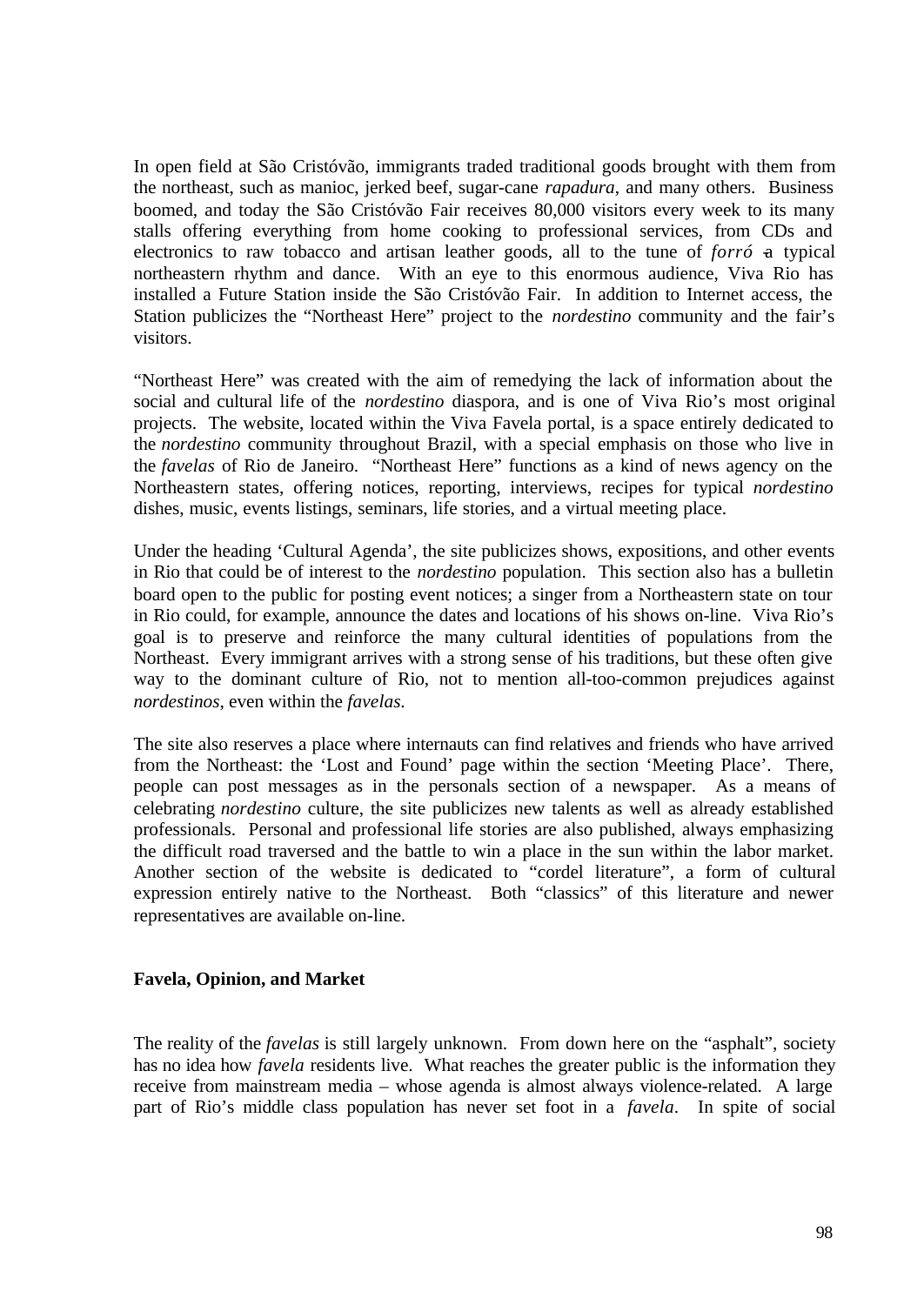scientists' emphasis on the social diversity of the world of *favelas*, a simplifying and homogenizing vision still reigns, in which residents are portrayed as living in a permanent situation of misery and violence.

Public research firms consider these areas to be of high risk for interviewers, and so do not carry out polls there. *Favela* residents are interviewed in the city center, or at public transport hubs, undifferentiated from the general public.

In light of this, Viva Rio decided to create a public research group specially directed at these populations that today make up close to 20% of all habitants of Rio. In partnership with ISER, the "Favela, Opinion, and Market" group was launched. Through polls and market research, the group hopes to reveal a consumer market little known to companies, and a political space with a wide variety of opinions and affiliations, a deeper knowledge of which is surely in the interest of the media and political parties.

The first step was guaranteeing the researchers access to the *favelas*. To get around the problem of suspicion among gangs with links to drug traffic, Viva Rio recruited residents of each community to act as researchers. Of the first nine researchers, five had already been Community Caretakers of Citizenship (see below). The first poll was carried out in the middle of 2002, during the campaign for Brazil's presidential election, and asked what people's intention to vote were.

The second poll carried out by the project, on access to consumer goods, income levels, and education, and whose results were presented in the previous chapter, was widely reported both in the mainstream press and in local reporting. A third research is underway aims to identify the profile of the user (and not user) of the Internet in Rio de Janeiro poor quarters and the impact of Viva Rio´s digital inclusion projects

The studies carried out by Favela, Opinion, and Market have also been instrumental for Viva Rio's own projects. For example, a study on community radio produced important data on the habits of low-income populations that was fundamental in the implementation of the Viva Rio Community Radio project, and its choice of programming.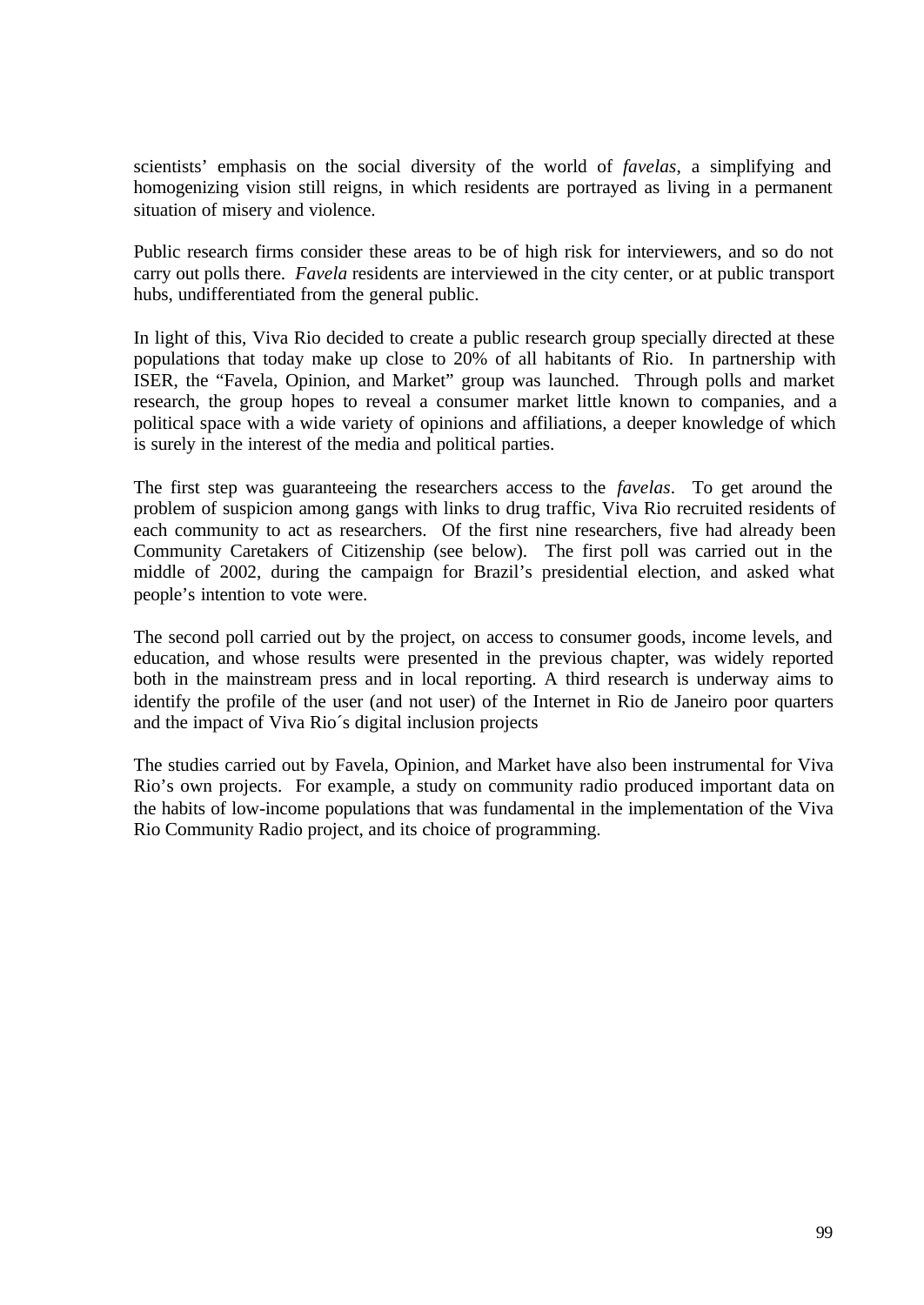# **Box I - Community Correspondents**

# *Exemplary Histories*

Resident of the Complexo do Alemão *favela*, schoolteacher Bete Silva, 45, saw in the Viva Favela web portal the chance to publicize the best aspects of her community. Hired as community correspondent by the portal, she produces an average of four articles a month. "Each story is a life lesson. These are people who would like to scream, but know that normally they are not heard," says Bete. She remembers an article she wrote called "Men in the Kitchen", in which she interviewed unemployed men who, their wives employed outside the home, had taken over the command and the duties of the house. "In a *macho* society such as ours, it is impressive to see the conscientiousness of these men, learning that we have to share the duties," she notes. The teacher, who also works at a community day care center, has gone back to school and is now enrolled in a university course in social work. "I want to work more in this area," she says. In her opinion, the web portal has raised residents' selfesteem. "I feel like door, opening up new paths for the people of this community." Often, residents she has interviewed do not have Internet access, and so cannot visit the site to see their name or photo appear in an article. When this happens, Bete goes to the Complexo do Alemão Future Station and prints up the articles. "They get radiant with happiness," she says.

# *Cry for Justice*

Tony, a photographer and community correspondent from the *favela* Cidade de Deus, will never forget the day he photographed a woman whose son had been killed by police. The title of the article was "A Life Lost", and Tony shot the photos by candlelight, in the shadow of a set of scales. "I borrowed the scales from a fishmonger on the corner. I wanted to use an element that would symbolize Justice, that would show the pain and the cry for help of this mother feels," he explains. Well-known in his community, he says that this familiarity helps him in his work of recording quotidian life there. To him, the region is an endless source of topics. The beauty of the women of Cidade de Deus, for example, drew the attention of the photographer, who eventually organized a fashion show for the community's youth. "The girls paraded on an improvised catwalk made of wood. Everybody stopped to admire them," he remembers. The event yielded an offer to work for a British fashion magazine. "Residents have no idea of their own value. It's only now that they are learning."

# *In Perfect Tune*

Housewife Neide Alvadia, porter Paulo de Oliveira, and assessor Antonio Pereira live in different neighborhoods, but they meet on the radio dial, where they are all tuned in to Radio Viva Rio. "This station provides a service to society. I like knowing what's happening in my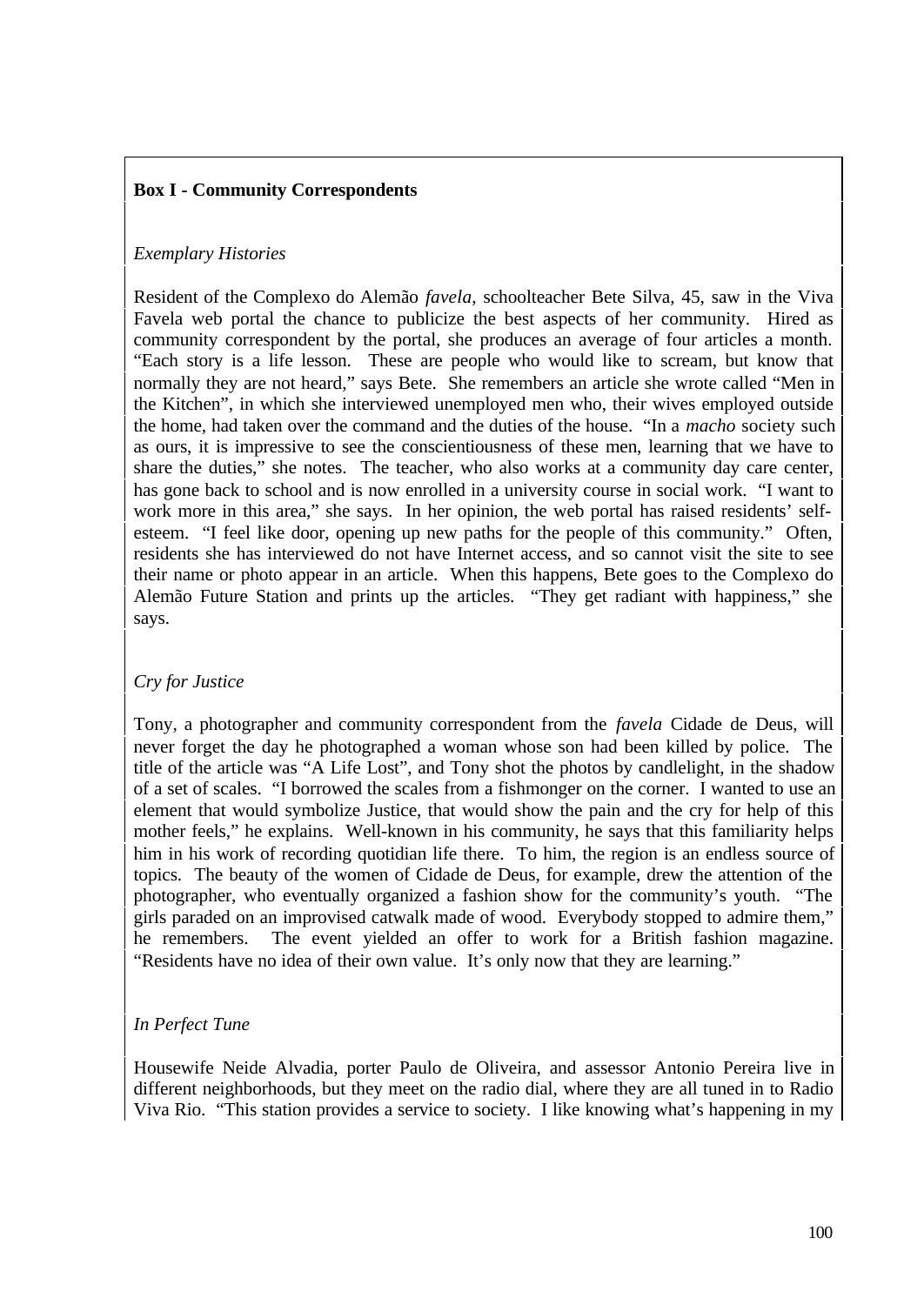community," says Paulo. Neide likes the music: "We hear music that has to do with us. There is *forró, samba de raiz,* and *pagode<sup>15</sup>*," she explains. Neide calls the station every day to make requests, and has become friends with the programmers. "The station is cheerful, funny, and only plays good music. I used to listen to a station nearby on the dial, and ended up listening to Radio Viva Rio and liking it." Antonio Pereira sees in the station an efficient means of communication. "No other station talks about the problems of poor communities like this one. People can call, participate, denounce wrongdoings, and know about important events in the area," he points out.

 $\overline{a}$ 

<sup>&</sup>lt;sup>15</sup> Popular music forms in Brazil, sometimes underrepresented on commercial radio stations.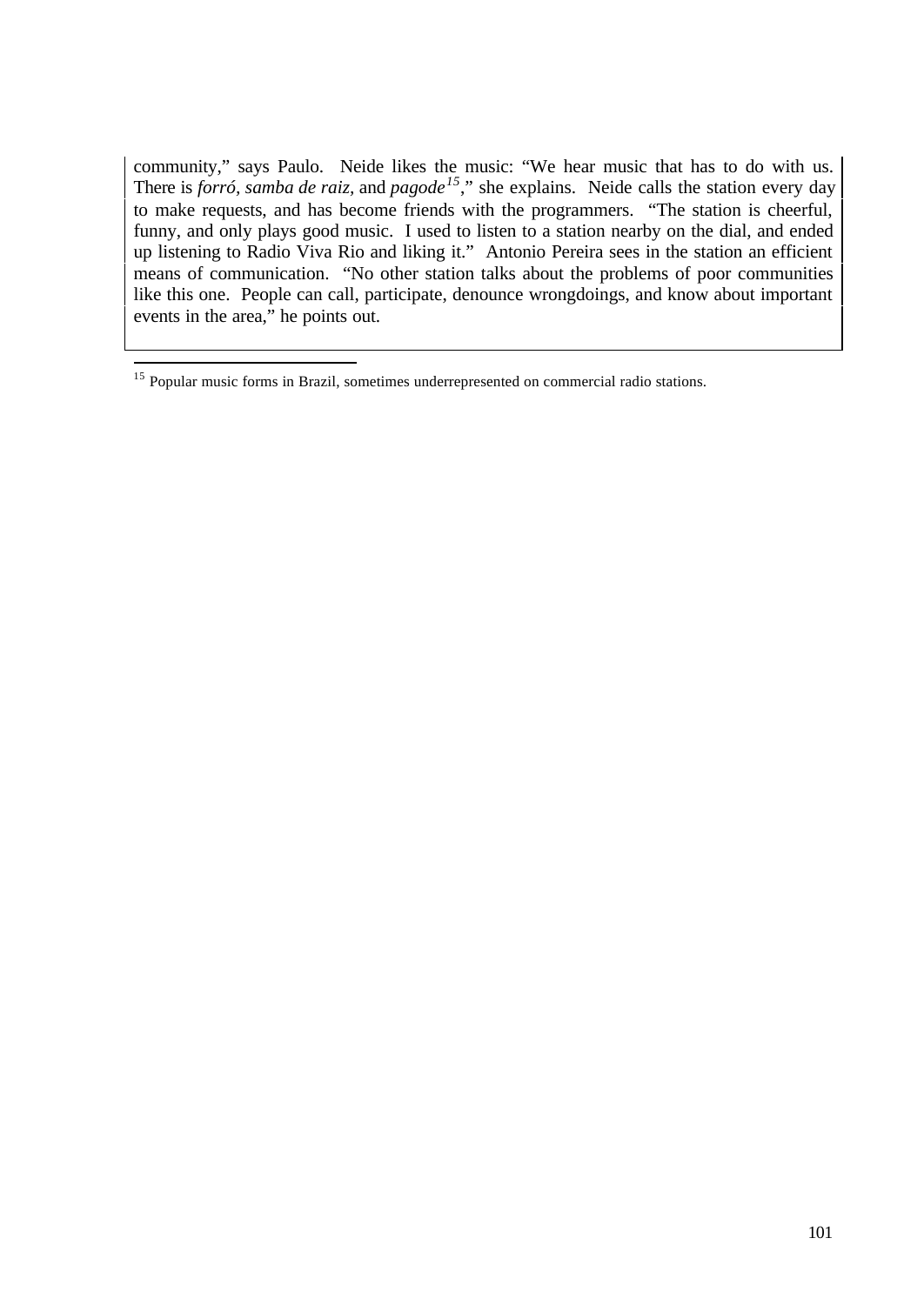# **9 – e-spaces for Communication**

#### **Future Stations**

The original idea for the Future Stations came from the need to create a space with Internet access for low-income communities to facilitate the integration of the vivafavela.com project with the local population. In July 2001, Viva Rio was ready to launch the Viva Favela web portal, but most *favelas* still lacked Internet access, without which the portal's content would not reach its target audience.

The principal obstacle was technical: even in the relatively developed *favela* Rocinha, where the first Future Station was to be installed, there was no way to install a large number of fixed telephone lines. Without phone lines there could be no connection to the Internet, and without Internet access there could be no Future Station. The solution arose unexpectedly, through a chance contact with a Brazilian entrepreneur who was importing to Brazil a radiobased Internet access system that operated without fixed telephone lines. This technology was originally employed in the first Gulf War, and today is used commercially in Israel. The system uses an antenna to provide broadband Internet access, though at prices that most *favela* residents could never afford. Fortunately, the Brazilian firm that provided the technology -Taho- decided that the cost of subsidizing its use in Rio's largest *favela* would be more than outweighed by the publicity that the Future Station would generate.

The project was a success and made headlines worldwide. Viva Rio, together with Taho, won the Best Social Project for Digital Inclusion prize from the Wireless Communications Association, a group of 530 of the world's largest telecommunications and consulting firms.

The Future Station is equipped with 25 computers with broadband Internet access (15 for browsing and 10 for courses and training), printing services, and fax capability. There are currently 12 Future Stations, and 3 more should be open by the end of 2003. The Future Station project, which is supported by the Inter-American Development Bank (IDB) and the European Commission, is not merely an Internet café. Centrally located within each community, the Stations are integrated with other Viva Rio social projects, offering services like Viva Cred (micro-credit), Viva Rio Insurance, Fair Trade, job search through the Workers' Aid Center, and many others. By incorporating these services, the Future Stations are being transformed into logistical bases for the economic, social, and cultural development of their respective communities.

Future Stations are open daily, and are sought out by residents for both individual use and for the courses they offer -on average 50% cheaper than those available outside the *favela*. Classes are offered in standard programs such as Windows, Word, Excel, Power Point, and Publisher, as well as classes in typing, Internet, and even the building, configuration, and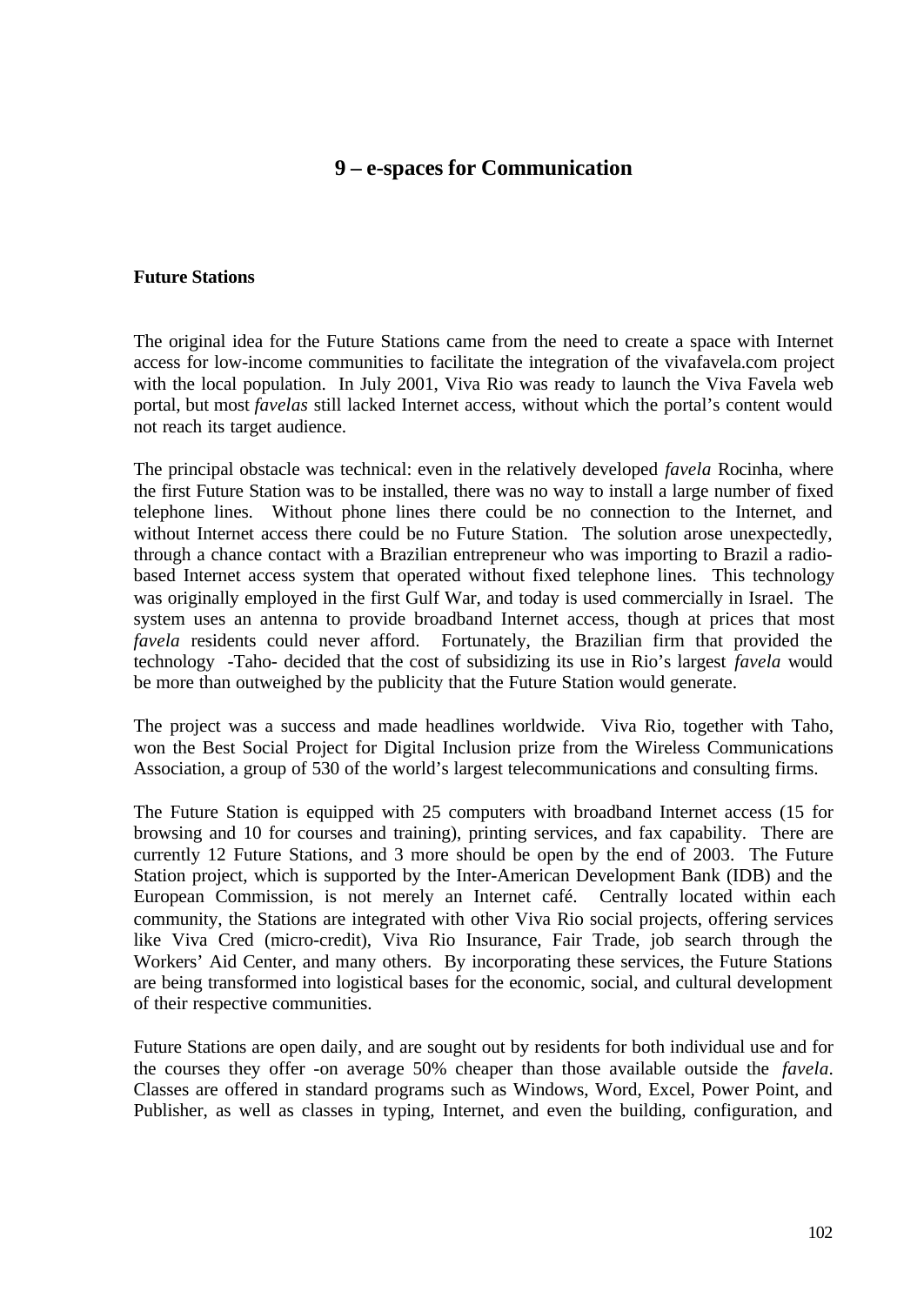maintenance of microcomputers. Demand is growing for courses in advanced programs like Access and Visual Basic. The night courses are the most popular, since much of the population works during the day and take advantage of their evenings to invest in professional training. At the Rocinha Future Station, for example, 4,000 students have enrolled in courses since its inauguration, and an average of 300 users access the Internet per day. The course tuition is minimal, only enough to offset the operational costs of the station. As with other Viva Rio projects, there is a lack of in-depth, demographic study of the users of the Stations, in particular their place in the socioeconomic of the *favela*.

#### *Future Stations – Changing Habits*

Within the first few days after the opening of the first Future Station, more than 250 people signed up for courses, and long lines formed to access the Internet. Internet access at the Stations is priced at 1 *real* per half-hour, about one fifth the market price on the "asphalt". These days, many children who used to spend a *real* on candy or pinball now prefer to spend their money surfing the web. Residents who cannot afford even this can go on-line in 15 minutes blocks, paying only 50 *centavos*, about 1/3 the price of a bus ticket.

With the installation of the Future Stations, there has been a change in the habits of many residents. For example, there is a large volume of traffic to the websites to lodge complaints with the public utilities, such as electric, water, and telephone companies. Some of the Station users have computers in their homes, but lack Internet access, while a few have both but still prefer the Stations for their pleasant atmosphere, the speed of the broadband connection, and the guidance provided by the staff.

Young people and adolescents have discovered chat rooms, and today the most trafficked sites for users in their age group are the chats at the commercial portals UOL, iG, and sites for romantic encounters such as "Soul Mates" and "The Perfect Match". Chats have a special value for these youth; in them, it is possible to converse without necessarily introducing oneself, saying where one lives, or what one is like. Many young people, who still suffer from their own and others' preconceived notions about living in *favelas*, prefer to omit their origins during the conversations. There are cases of relationships and even marriages over the Internet. In Rocinha, an interesting case came to the attention of the Future Station staff. A female resident met a Spanish man during Carnival. Once back in Spain, the man, in love, asked the girl to find the cyber cafe nearest her so they could communicate via e-mail, he himself suggesting the Future Station. The episode indicated the need for Viva Rio to invest more in publicizing the stations and the services they offer.

Most publicity is still word of mouth. Users end up bringing friends and family to the Stations. During the school year, the largest demand is for research-related websites; in some cases, the Stations themselves have produced a list of research sites on certain subjects. During vacation, the most commonly accessed sites are game- and entertainment related, such as the Cartoon Network, Fox Kids, Dragon Ball Z, and MTV. Other popular sites are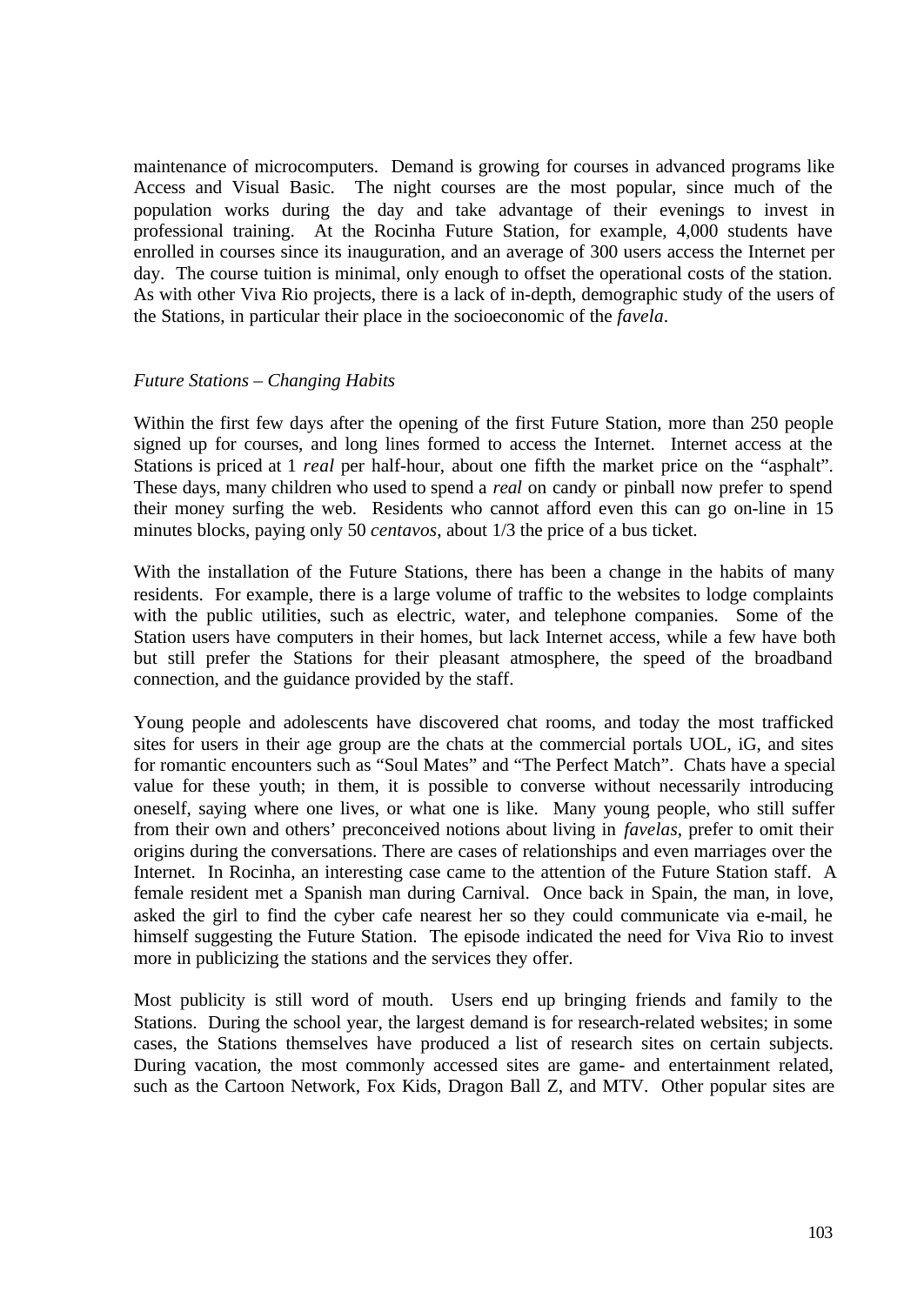religious portal such as ELNET – for members of evangelical churches – and the ICP – for followers of the Assembly of God.

The Stations have struggled to become self-sustaining. To accomplish this, Viva Rio has been studying the possibility of making the Future Stations into a franchise operation. Today there are already 12 Future Stations throughout Rio de Janeiro, in *favelas* such as Rocinha, Maré, Ramos, and in outlying communities such as Praça Seca, Campo Grande, and Santa Cruz.

#### *Future Stations – Users*

The Future Stations were created and designed to offer services to low-income communities, and, once installed, to adapt to local needs by diversifying their services. For example, in Rocinha, there has been large demand for courses in typing and web design. To meet this demand, Viva Rio has developed courses using language that is more colloquial, and hence more efficient explaining how to use these programs. In all the Stations, the users are mostly adolescents and youth between 13 and 29 years of age.

With 5.000 registered users existing Future Stations have an average of 2.000 users permonth. 49% of the registered users are man and 51% females. Viva Rio organizes monthly meetings on use of the Future Station, fidelity programs, and publicity for the services offered. The Internet access service can be either pre- or post-paid. Viva Rio's original thought was that with a post-pay system, users would feel more comfortable navigating, and thus would remain on-line for longer. Unfortunately, many users accessed the Internet and then left without paying for the service, which eventually created some losses for the first Station, in Rocinha.

Today, the Rocinha Future Station users still show a preference for the post-paid system, but with the implementation of a registration and monitoring system, the problem of nonpayment has disappeared. The number of clients registered has risen considerably. In January of 2003, the Maré Station was the most successful, registering 130 new clients in that month alone. The Cesarão Station, inaugurated in July 2002, has already registered 646 clients, 59% of whom are female.

The average access time varies by month. During the school year -when schoolchildren use the Internet to do school projects- the average access time is higher than during the summer months of December, January, and February. In November 2002, for example, the users at the Ramos Station spent an average of 33 minutes each at the computers. In January 2003, the average fell to 29 minutes. The gender distribution of users also varies for each Station. While in Rocinha the split is nearly equal (49% men to 51% women), in Ramos the figure is far more lopsided (66% men, 34% women). Viva Rio direction and the Station managers have discussed alternatives for diminishing this gap.

In 2002, nearly 7,000 students have graduated from Future Station courses throughout the state. The Rocinha Future Station stands out for the large number of students enrolled in its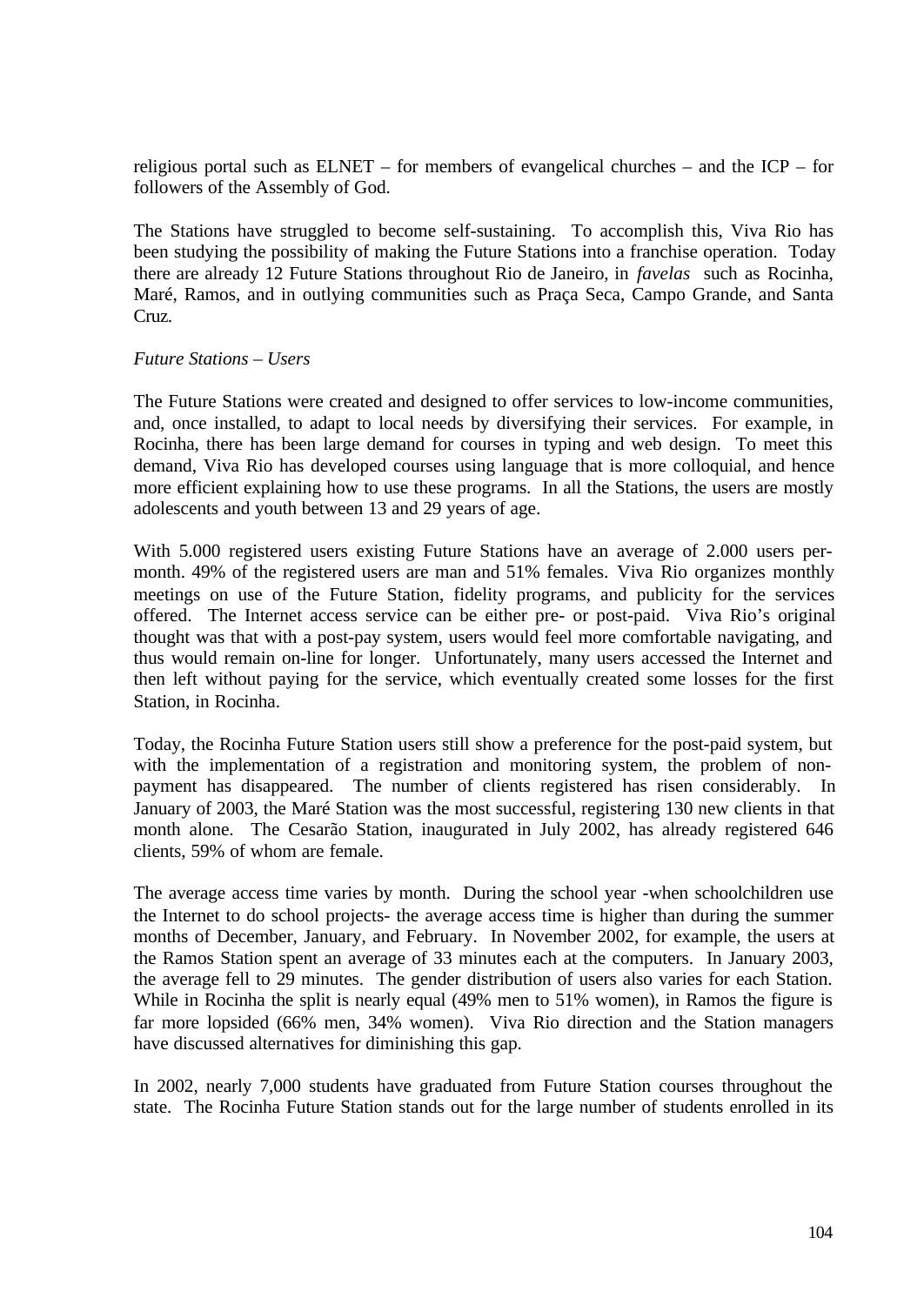courses: 2,000 in 2002. In the same period, Praça Seca and Maré also registered many students, with 564 and 711 respectively.

### **Radio Viva Favela**

Even with the arrival and popularization of TV, radio continues to have an important role as a medium of communication. Available at very low prices, radios can be easily transported and listened to at home, in the street, and at work, independently of listeners' literacy levels.

The democratization of communications media, starting with the end of the military dictatorship in Brazil, opened a space for new radio stations, many of a strictly community nature. In 1989, a nationwide movement of radio broadcasters fought to transform free radio stations into community stations, producing information on local themes and publicizing local artists and attractions. In only three years, broadcasters' union had registered 3,000 new community stations.

The number of community stations has rapidly grown, and today there are more than 15,000 throughout Brazil. Nevertheless, the market is dominated by commercial stations, which maintain tight relations with record studies, interested in publicizing their products. The executives of commercial stations have pressured the government to create regulation limiting the expansion of community radio stations, with some success: community radio stations are, for example, prohibited from forming national networks.

According to the study by the Favela, Opinion, and Market team, 64.2% of listeners in *favelas* tune to FM stations, while 20.9% listen to AM; of these 60.7% listen to the programming of community stations. Among community radio listeners, 62.5% found the programming good, 17.6% found it excellent, 17.6% found it average, and only 2% found it to be bad. 52.6% of this same audience said they listen to community radio because it provides news about the community, 23.9% because it plays music not heard on commercial stations, 10.5% because local artists can show their talent, and 10% because the broadcasting station isn't privately owned, so anyone can participate.

#### *Social Radio*

Viva Rio decided to invest in a community radio project to stimulate debate and communication between the *favela* and the "asphalt". Created toward the end of 2002, Radio Viva Rio AM 1180, whose slogan is "The Community: Here and Now", features programming that gives weight to the problems and needs of the city's poorest populations and content that can then be broadcast by other community radio stations.

Viva Rio's long-term goal is to develop a national network of community radio stations using the Internet. Such a network would lead to more diverse programming and better content,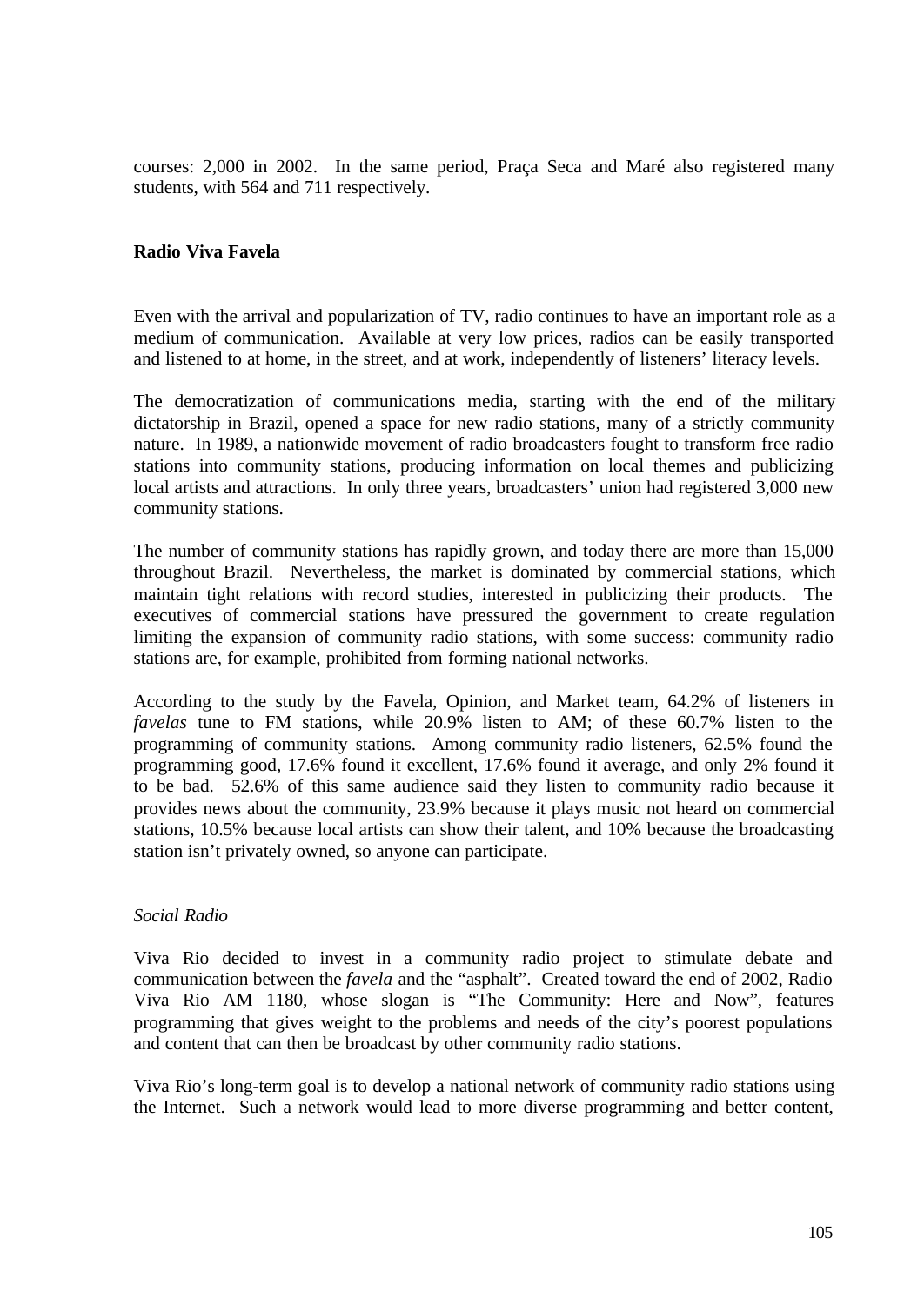increasing audience size, which in turn would attract more sponsors and investment. To get around the legal difficulty in creating national networks, Radio Viva Rio has sought out new methods for sharing content and information among community radios, without formally creating a national chain. To make the project viable, Viva Rio three major goals: to help other community broadcasters obtain the equipment and technical training needed for Internet transmission and training radio journalists; to create a production center for content and programming that is extensive, diverse, and focused on excluded communities; and to create a common space where community radio stations can meet and exchange ideas.

Radio Viva Rio first step was to transmit its programming on the Internet in such a way that it can be accessed and retransmitted without difficulty by other community stations. Today, it is possible to access Radio Viva Rio and other community stations through the Viva Favela web portal. The station is only five months old at the time of this writing, but it already reaches the entire greater metropolitan Rio area, and trains and maintains community correspondents in various *favelas* and poor neighborhoods. The correspondents give hourly news reports on their communities.

The technology used is accessible, and it is relatively easy to train professionals in maintaining programming on the air. Through community radio, listeners discover new and old values and talents from their own community, as well as gaining access to a medium in which they can actively participate.

### *Citizen Defense*

Community stations frequently receive denunciations and complaints from the local population. Government authorities are more responsive to denunciations that reach the general public, and tend to take action when problems are transmitted by radio. One example of this was the case of a convalescent woman from the town of Queimados, in Rio de Janeiro state, who decided to turn to her community station to ask for the prescription drugs she needed. The radio announcer read her prescription on the air, and within a few hours, public health officials had delivered the medication to her. During elections, the judges of Brazil's Regional Electoral Court<sup>16</sup> also rely on community radio stations to organize political debates and educate the public about the importance of voting.

Public Security organs also work in partnership with community radio in combating urban crime. Police battalions have begun basing their patrols in part on the information gathered from area listeners' denunciations. In some municipalities, the crime rate has fallen in the wake of these partnerships between the military police and community radio.

*Cultural Plurality*

 $\overline{a}$ <sup>16</sup> An independent Judiciary body that oversees Brazil's electoral system.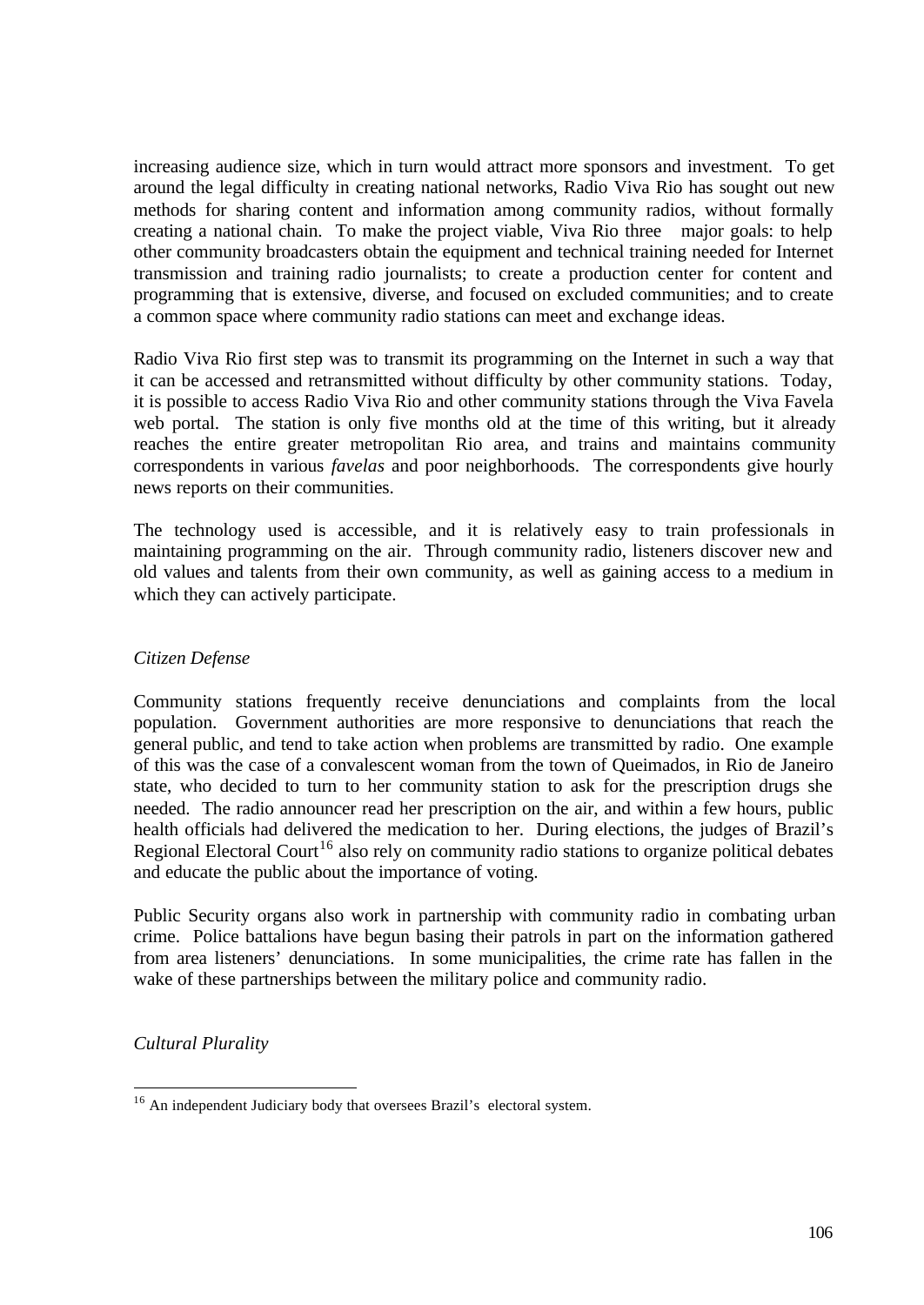Without an obligation to the record industry, Radio Viva Rio has been able to create programming entirely dedicated to its target audience. It has invested in journalism focusing on local stories of use to the community, the cultural rescue of older songs and genres, and the discovery of new, native talents. It also offers, on a daily basis, a service to audiences often excluded by the mainstream media, such as blacks, *nordestinos*, and, to a lesser extent, women. Women prefer variety shows (40.41% of all female listeners) and music programs (71.5%) while men are in the majority when the theme is news (31.2% against 28% of women) and sports (19.5% against 4.94% of women). The morning hours have the largest audience. 18% of listeners tune in between 6:00 and 9:00 AM, 20.4% between 9:00 and 12:00. The first hour of programming is dedicated to the *nordestino* public. Traditionally and contemporary *nordestino* music is broadcast, in addition to coverage of events like the picturesque fairs and markets of São Cristóvão, Caxias, and São Gonçalo. Following this is programming dedicated to women, to housewives, featuring popular music, journalism, interviews, job tips, and community services.

When Radio Viva Rio was inaugurated, afternoon ratings were perpetually low. Over time, the programmers realized that there was a strong demand for alternative rhythms like Hip-Hop and *black music<sup>17</sup> .* Today, the afternoon slot is entirely dedicated to young audiences, and the programs have already begun to get higher ratings thanks to the many tribes who listen to everything from reggae to Hip-Hop, with *black music*, rock, samba, MPB<sup>18</sup>, and calypso in between.

In all, there are 17 programs produced by a staff of 20, including coordinators, electronic engineers, audio operators, announcers, and community correspondents. The station currently receives support from the Globo Radio Network and the firm .comDominio, and is searching for partnerships with other large companies. One idea is to create public service spots from public and private companies. One of the more successful experiments was during the dengue fever epidemic that struck Rio in 2001. The station created and sold to the Ministry of Health a 30 second *spot* on preventing the spread of dengue, which eventually was broadcast by community radios throughout the state.

Radio Viva Rio has listeners all over the world. The producers have received e-mails from such far-flung places as South Africa, where one listener tunes in over the Internet, and Finland, where an amateur broadcaster discovered the station by chance and now never misses the hip-hop programs. Many expatriate Brazilians tune in for contact with their native culture.

# **Children's Hope Space**

 $\overline{a}$ 

<sup>&</sup>lt;sup>17</sup> The English-derived phrase *black music* signifies, in Brazil, a standard though inclusive genre that covers Soul, R and B, Rap, and other forms. As with many English loan words in Portuguese, its functional meaning in Brazil goes beyond its original denotation.

<sup>18</sup> *Musica Popular Brasileira*, or Brazilian Popular Music.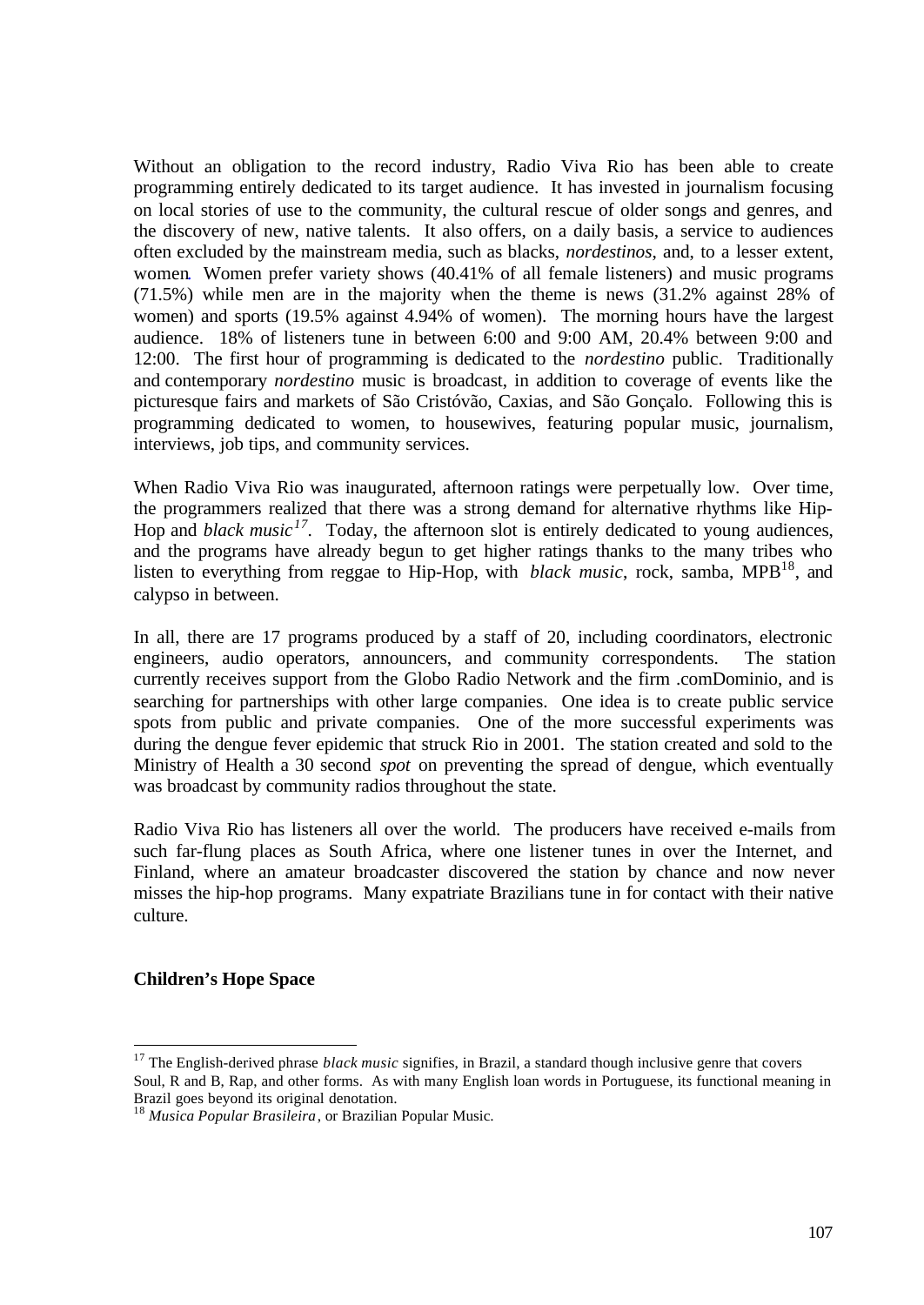The building tat houses the Children's Hope Space was initially built to house an enormous luxury hotel known as the "Hotel Panorama". The building was erected on the top of a hill on the site of an old quarry in Ipanema, one of the wealthiest neighborhoods of Rio de Janeiro, and right next to the hillside *favela* Morro do Cantagalo. Along with the hotel, two elevators were built that would carry guests from street level up to the hotel, which was to have a spectacular view of the Rodrigo de Freitas Lagoon and Ipanema beach. Various problems led to the eventual abandoning of the project when it was already in an advanced stage, with both the main structure and the elevators built.

After years of legal battles, part of the space was used for the construction of a public school. The building was outfitted by UNICEF, and in conjunction with the Globo Television Network, the Children's Hope Space project was created, and eventually extended to São Paulo and another Rio de Janeiro location. Viva Rio assumed responsibility for the execution and administration of the project, which offers artistic and sports activities for children and adolescents from low-income communities. The goal of the program is to fill the after-school free time of these children with healthy and productive activities.

The Children's Hope Space team in Rio de Janeiro is made up of 40 professionals, among them schoolteachers, coordinators, and educational agents, all trained by Viva Rio. The project benefits 15,000 residents of the Cantagalo and Pavão/Pavãozinho communities. One in every two children from these communities has already participated in Children's Hope Space activities, and 90% of all program participants are from these communities.

The Space posses a "Future Library", created with support from the National Library, the Post Office, and the Division of Libraries and Documentation of the Pontifical Catholic University of Rio de Janeiro (PUC-Rio). In the Future Library, residents have access to a video library, language lab, and 32 computers with Internet access. The Library has a Children's Space for encouraging reading in children from 5 to 12, and promotes lectures and visits from prominent literary and artistic figures. Expositions, debates, lectures, video sessions, and visits from storytellers are common. There is also the Mothers' Club, which receives 350 mothers every month for athletic and artistic activities, as well as classes in sewing, crochet, and elementary education review.

Today, the Space boasts 2,000 students between the ages of 4 and 18 enrolled in its sports classes and art workshops, and a total of more than 7,000 visitors per month. In all, there are 86 different classes in activities such as soccer, indoor soccer, basketball, volleyball, swimming, drama, dance, and environmental discussion groups. Another 500 youth over the age of 18 have formed soccer teams that compete in weekly tournaments. The space also promotes art exhibitions from both residents and outsiders, as well as field days and "peace tournaments" with the participation of businesses, universities, and public schools.

Recently, 45 youth from the project entered a new system to monitor the first job project at the Space. The monitors are scholarship winners 14/15 years old, 16/18 years old, and all are students of the project from the previous year. They will work 20 hours a week, and will continue to visit the school and activities at the Space. Their performance in the school and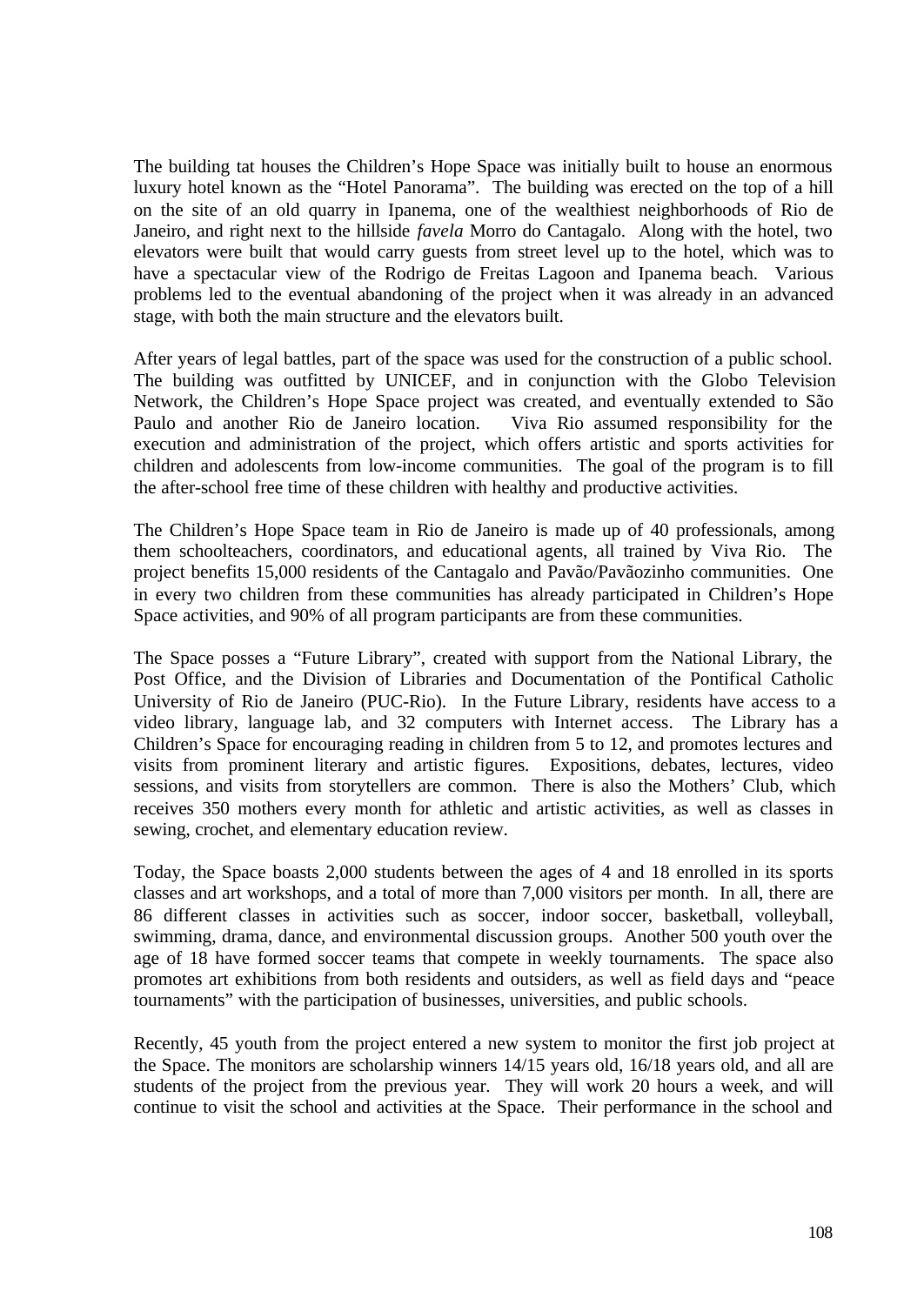in their project activities will be used as a criterion for renewing their contracts the following year.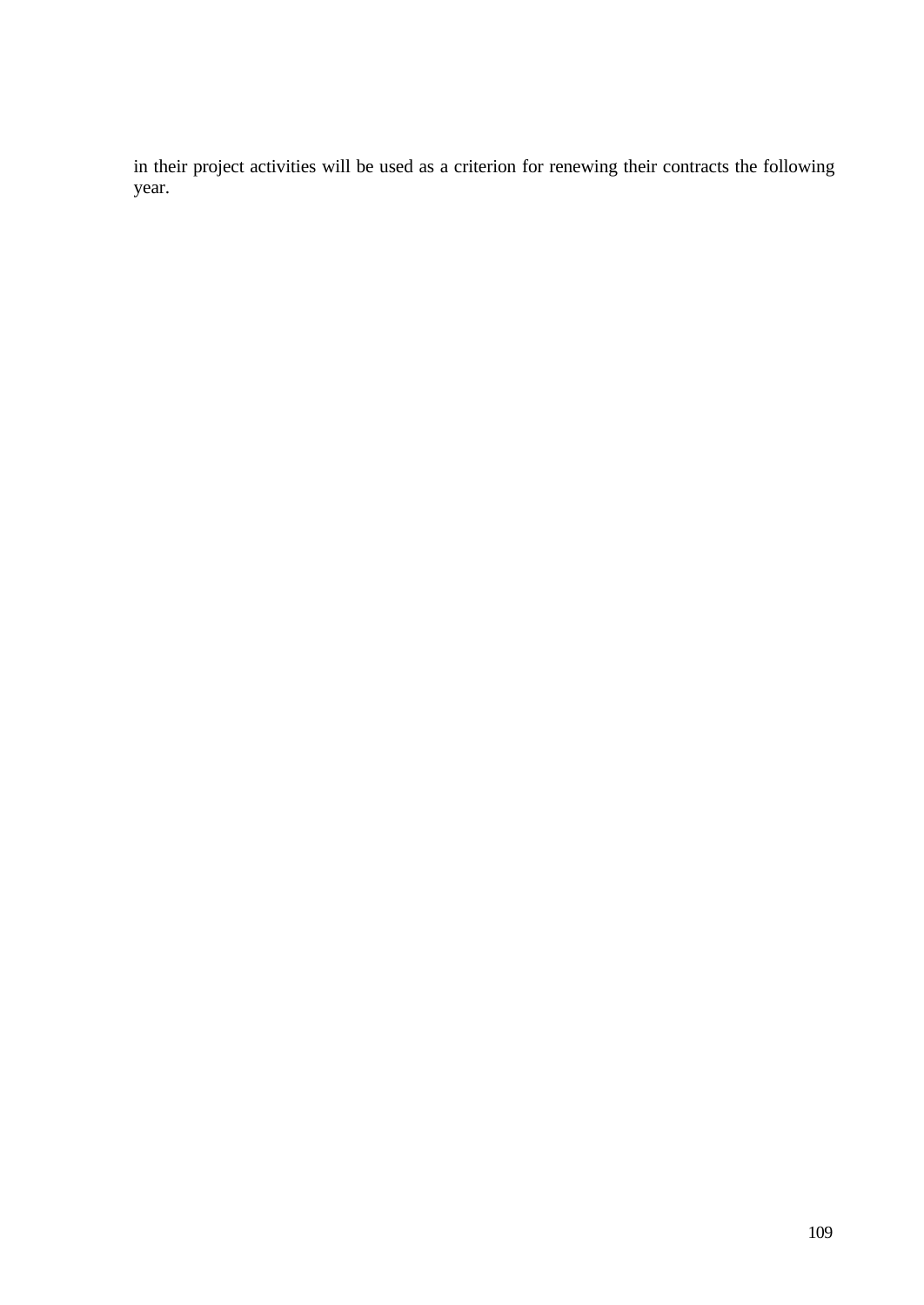# **Box J – Experiences at the Future Stations and the Children's Hope Space**

# *The Cabbage*

In the *favela* of Maré there was a curious case: a boy, with no money, showed up at the Future Station with a cabbage. He wanted to trade the cabbage for a few minutes of Internet access. He got to surf the web – for the first time in his life – without paying, and took the cabbage back home. Today, the boy is a faithful Station client.

# *Internet Shopping*

Until his first visit to the Future Station, supermarket cashier Antonio Manoel, 35, had never sat in front of a computer. He learned to surf the web with the help of the staff, and today he goes on-line three times a day. He uses the Internet to visit chat rooms, exchange e-mail, hear music, and shop. "It's cheaper and more practical. I don't have to go down the hill to buy what I need," explains Manoel, who has already introduced his children Simone, 8, and Marcelo, 4, to the Internet. Marcelo has already learned to play computer games and navigate the Cartoon Network site.

## *The View from Outside*

Alexander Salvador, a student of 21, traded Buenos Aires for Rio de Janeiro. Rocinha, to be exact. Resident of the *favela* for one year now, he uses the computers of the Future Station to read Argentine newspapers and maintain contact with family and friends back home. What most impresses him at the Future Station is the demand for chats. "It is incredible the need to communicate with the outside world. Even if the outside world means 'over in Copacabana'," jokes Alexander, who is always helping new internauts get their bearings.

## *Virtual Chat*

Aline, 18, is addicted to chat rooms. She learned of the Future Stations from friends and became part of a clique that frequents chat rooms. There, Aline likes to get creative with her appearance: "You don't have to show yourself, say who you really are, so you can kind exaggerate a little," confesses this otherwise timid girl. Besides MTV's website, Aline also uses the Internet to visit job search sites like the Worker's Aid Center (CAT) and the electronic magazine of the Viva Favela web portal.

*Office*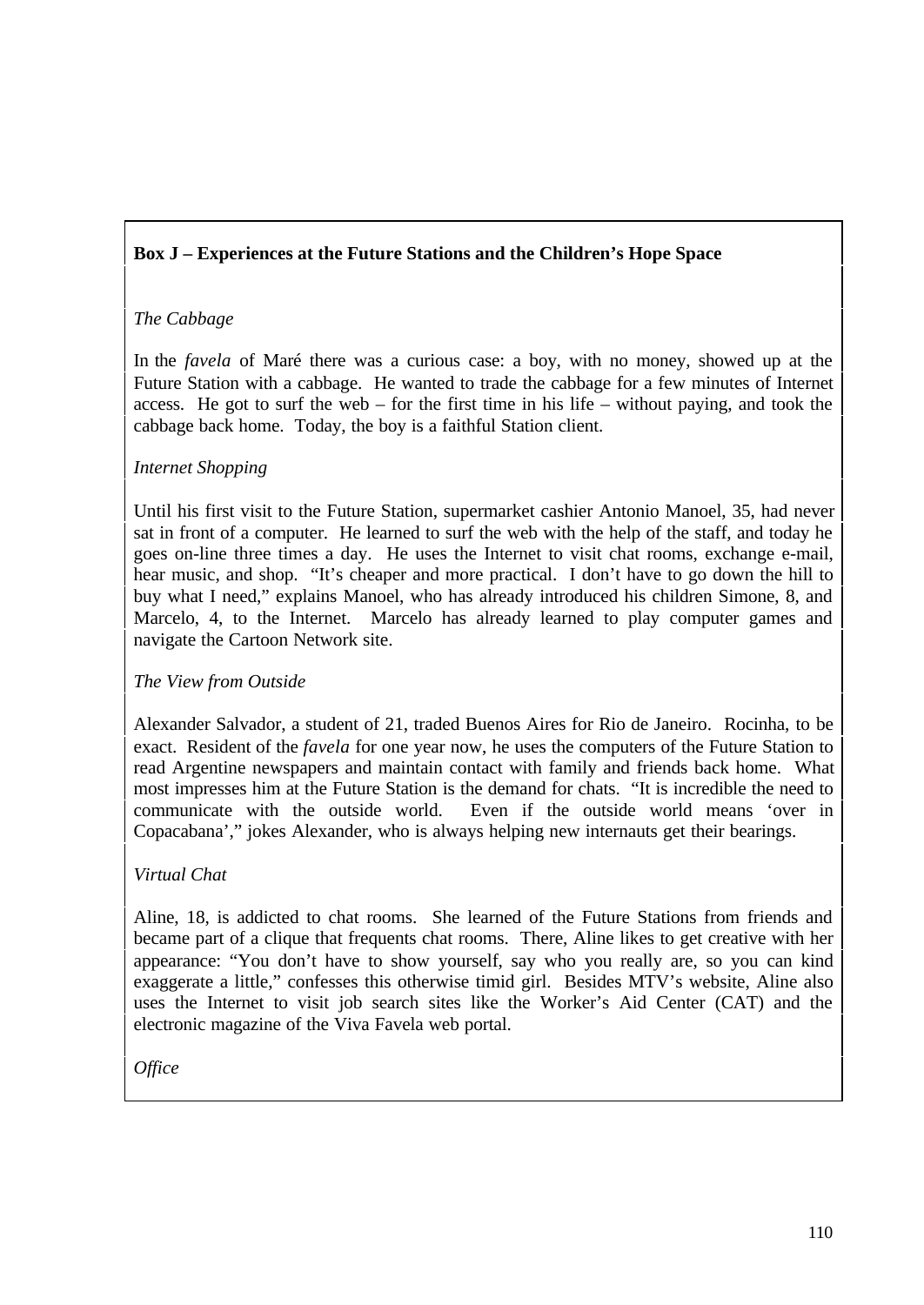With only six months as manager of the Campo Grande Future Station, young Aline Ramos, 23, is already proud of the numbers she has produced. "400 people pass through here, on average, every day," says Aline. The demand for the Information Technology Club courses and Internet access is so high that the staff are hardly able to keep up with all the requests to post their résumés with the CAT. "Our Station is located right in the center of the town, and this explains the intense demand. Just in résumés we receive about 50 a week," explains the manager. She says that many Station regulars are workers, who use the Station as an office. "They send faxes, print up reports, do research, and exchange e-mails," she reports.

## *Sewing Class*

Member of the Mothers' Club, young Andréia Antunes, 30, saw in the sewing classes at the Children's Hope Space a chance to learn a trade. "It's difficult finding a job, so I decided to enroll in the course," she explains. In her class there are 12 students of all ages, all hoping to find work. After 3 months, Andréia is already making her first pieces. "This skirt came out crooked, but you have to start somewhere. I am training to be a professional seamstress," she adds.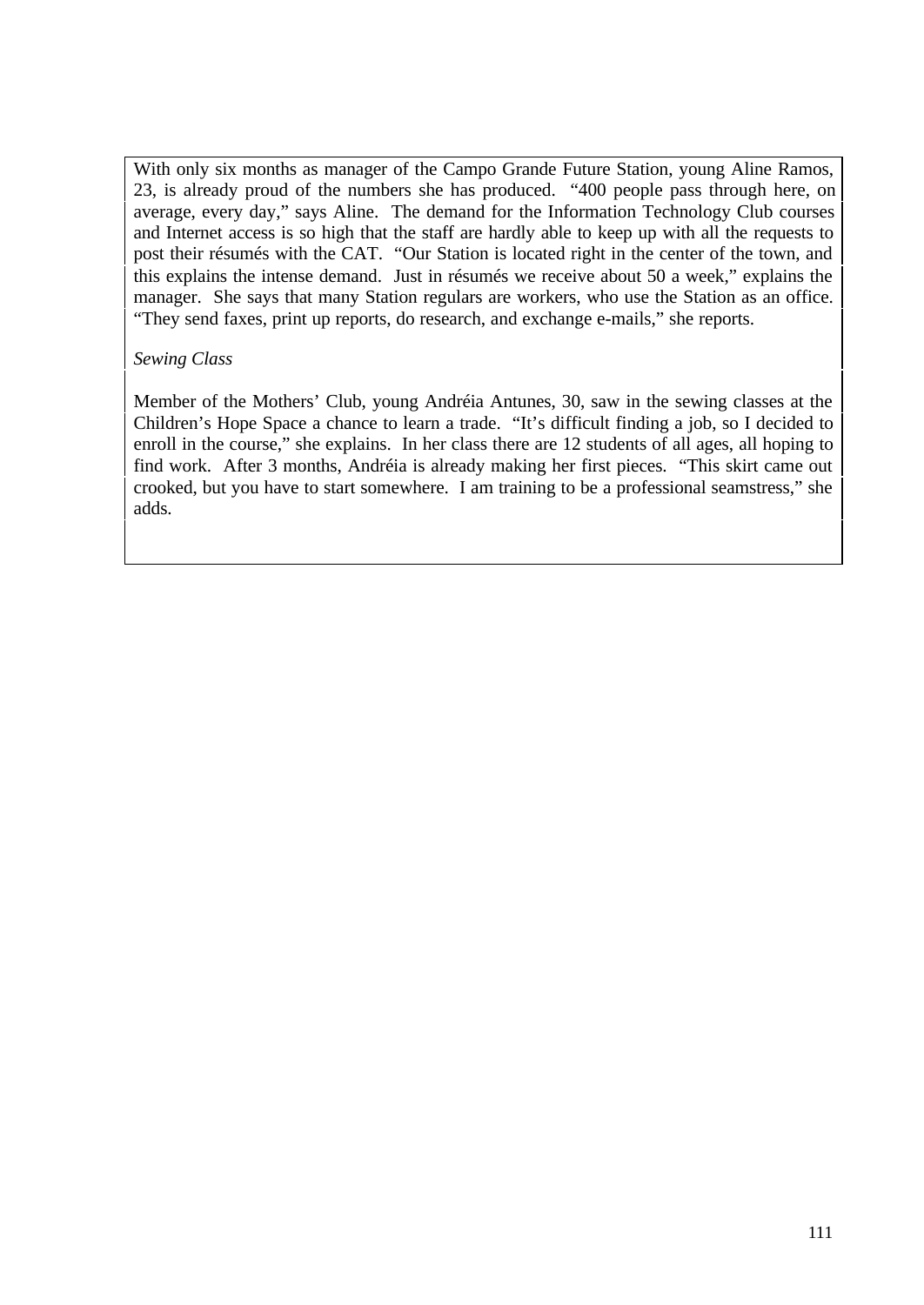# **10 e-education/e-training**

#### **Tele-classrooms**

 $\overline{a}$ 

The principal problem of the younger generations in Brazil's large cities is not illiteracy though this *is* present in significant percentages in older age groups- but rather high drop-out rates from primary and secondary schools, where they receive, in general, low-quality teaching. In the state of Rio, 1,102,509 youth between the ages of 15 and 24 have dropped out of primary school during the  $5<sup>th</sup>$  to  $8<sup>th</sup>$  grade<sup>19</sup>, which corresponds to 29.2% of the total. In the Rio metropolitan region, 757,613 (26.5%) youth are out of school, and in the city of Rio 332,043 have dropped out (22.2%). The majority leaves] school so that they can work and help their families. As time goes by, they end up not going back to school and, without a diploma, they remain outside the job market, which increasingly requires, at a minimum, completion of secondary school. Unemployed, and with little chance of entering the labor market, these youth are easily attracted by drug trafficking, becoming likely targets of violence.

One of Viva Rio's main projects is the "Community Telecourse" program, based on the Telecurso 2000 long-distance education program developed in Brazil by the Roberto Marinho Foundation, with funding from the São Paulo State Federation of Industries (Federação de Indústrias do Estado de São Paulo, FIESP). Telecurso 2000 is a made up of a series of videos, accompanied by textbooks, and was originally designed for television broadcast. The Viva Rio Community Telecourse was launched in 1995 in partnership with the Roberto Marinho Foundation, as well as the National Confederation of Industry (Confederação Nacional da Indústria, CNI), the National Service for Industrial Learning (Serviço Nacional de Aprendizagem Industrial, Senai-DN) and the Brazilian Ministry of Labor. Later, the project was expanded to include partnerships with municipal and state governments. Viva Rio's role is in training course monitors, providing pedagogical supervision, identifying local partners, and providing general administration.

The classes are administered in classrooms within the target communities, in partnership with local institutions. The only required materials are a television, a VCR, and the videotapes containing the classes. The classes cover topics such as citizenship, sex education / AIDS, and advice on entering the job market. More than **60,000** students have benefited from the

<sup>19</sup> As indicated previously, in Brazil, pre-college education is divided into two levels: elementary (*ensino fundamental*, previously known as *primeiro grau*), which has eight "series" or grades and corresponds to elementary and middle school in the U.S.; and secondary (*ensino médio*, or *segundo grau*), which corresponds to high school and/or prep school in the U.S..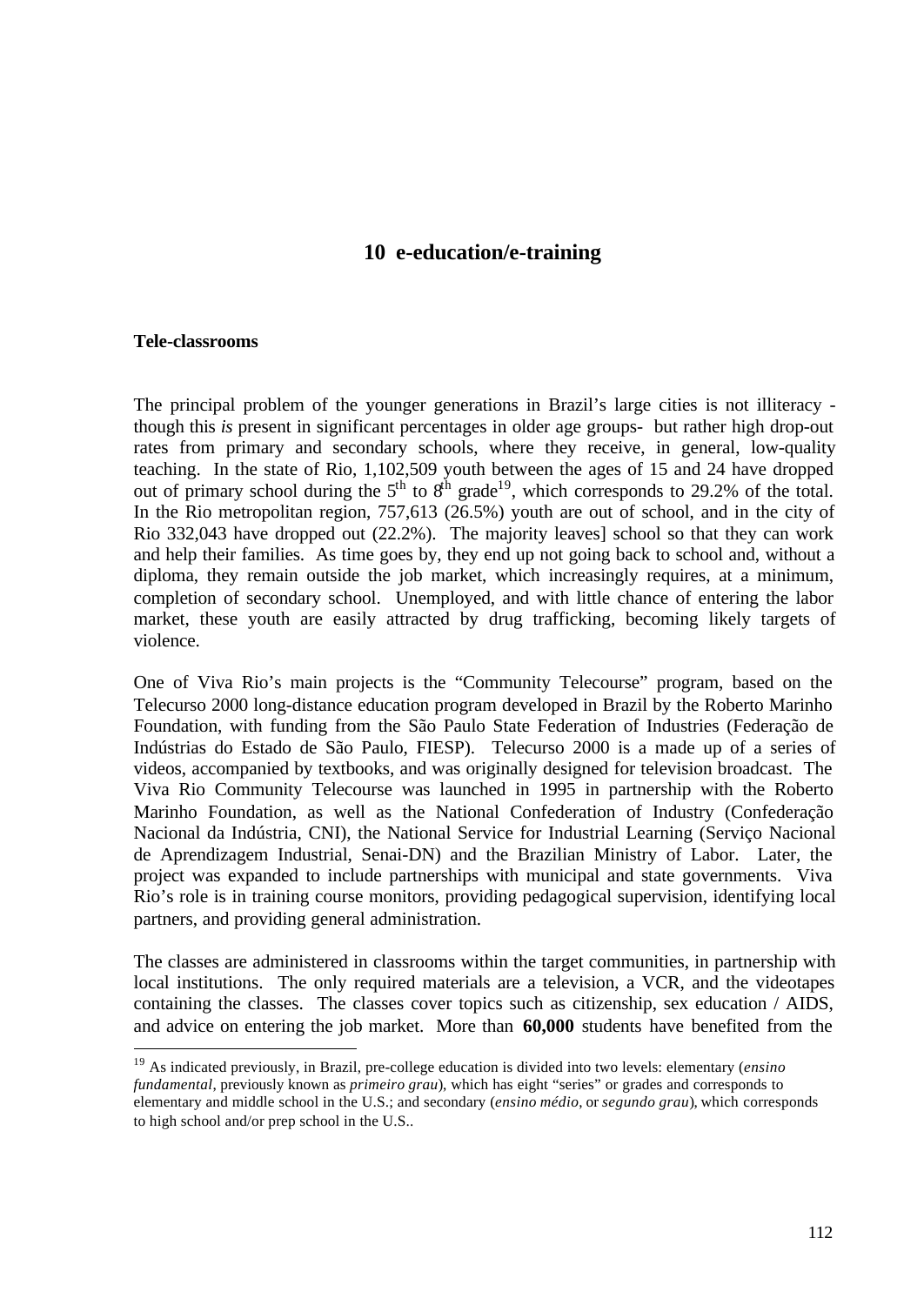initiative. A Learning Guide, who provides individual help to students and oversees the exercises provided in the tele-classes, administers the classes, which are given daily between 6:00 and 10:00 p.m.. The Learning Guide also promotes student integration by encouraging group work. The complete elementary education course lasts ten months; the secondary education course lasts eleven months. The Community Telecourses are open to students age 15 and up.

To complement the tele-classes, Viva Rio has created, in partnership with the Roberto Marinho Foundation, the Telecurso 2000 On-line Question Database for Primary Education, aimed at projects for both youth and adult education. With the Question Database, Viva Rio also hopes to detect areas in need of reinforcement and revision. It offers students access to general and subject-specific tests to check their knowledge. The program evaluates the learning process of students, and also permits them to perform self-evaluations over the Internet. In addition to on-line tests in the disciplines Mathematics, Geography, History, Science, and Portuguese, the program produces certification examinations that are compatible with the telecourses. By taking an examination organized by the Ministry of Education, the students can obtain diplomas for elementary and/or secondary school.

The success of this undertaking is precisely in the simplicity of the program. Normally the initiative comes from within a community itself, through the requests of local representatives. The first step is to choose a physical location for the tele-classroom. The space must be large and open enough to accommodate the students, but other than that will depend largely on the specific conditions in each community. Tele-classrooms have been installed in community centers, lunchrooms, churches, residents' associations, sports centers, libraries, public schools, and private homes. Once a space is chosen, the basic materials must be installed: tables, chairs, a blackboard, a television, and a VCR.

The students who enroll tend to come from all walks of life: construction workers, manicurists, servants, etc. The classes, which have about 30 students each, are largely composed of the unemployed or those working in precarious conditions in the informal sector. Between 1999 and 2001, the participants of the Community Telecourse program for primary education were divided nearly equally between men (50.7%) and women (49.3%). The best-represented age group was students between the ages of 21 to 29 (34.2%), followed by youths under 21 (30%), 30 to 39 (19%) and over 39 (16.8%). According to survey of participating students,  $38.1\%$  describe themselves as mixed<sup>20</sup>, while  $37.5\%$  describe themselves as white. 21.7% described themselves as black, while only 1.9% described themselves as Asian, and 0.9% as indigenous. 56% were single, 23% married, and another 21% described their marital status as "other". 36.5% described themselves as heads of families, 49.1% as dependents, and 14.4% as contributors to family income.

 $\overline{a}$ 

 $20$  It is common in Brazil to ask poll-takers to identify themselves racially. The categories usually presented are: *branco* (white), *negro* (black), *pardo* (mixed), *amarelo* (asiatic) and *indígeno* (indigenous), but there are more than one hundred denominations to identify ones skin color. In national censuses, *pardo* is consistently the most common category.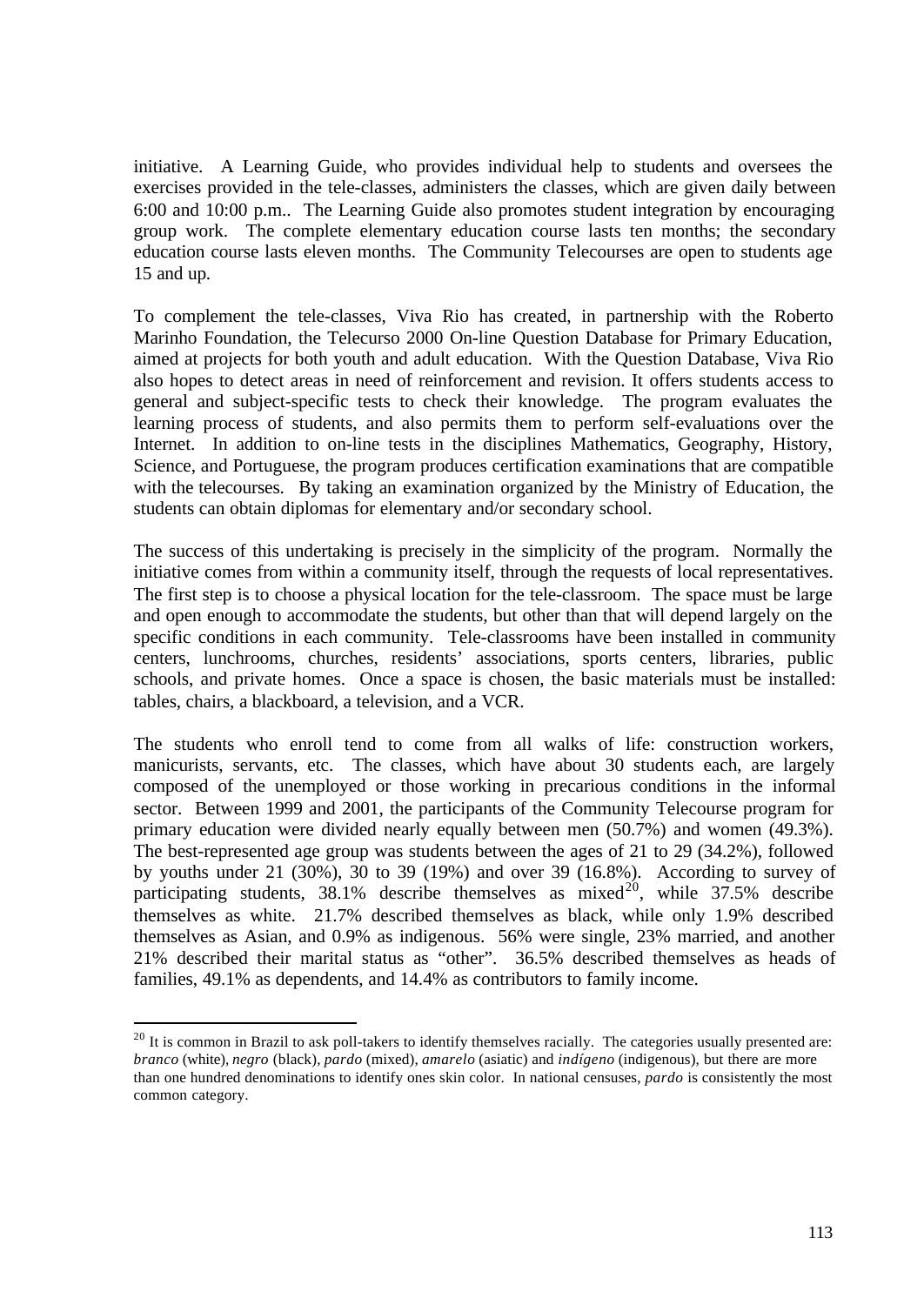Among the students who participated in the survey, 41.3% reported having a monthly income, while 58.7% reported no steady income. Of those with a monthly income, the following income levels were reported:

| $150 - 200 R$ \$* per month       | 9.8%  |
|-----------------------------------|-------|
| $200 - 300$ R\$ per month         | 14.8% |
| $300 - 400$ R\$ per month         | 14.8% |
| $400 - 500$ R\$ per month         | 11.7% |
| $500 - 750$ R\$ per month         | 12.5% |
| $750 - 1000$ R\$ per month        | 9.8%  |
| not reported                      | 26.6% |
| $*$ 1 R\$ = around 0.30 U\$ dolar |       |

Of those students who passed in all five subjects, 56.3% were women, while 43.7% were men. 32.1% of those who passed identified themselves as white, while 67.9% identified themselves as non-white.

In 2003, at least 250 Community Tele-course classrooms will be installed in 18 municipalities in Rio de Janeiro states, benefiting some 6,200 youth. Thanks to a joint effort between Viva Rio, CNI, Senai-DN, the Ministry of Labor, The National Plan for Professional Education (Plano Nacional de Educação Profissional, PLANFOR), the Worker's Aid Fund (Fundo de Amparo ao Trabalhador, FAT), the Roberto Marinho Foundation, and the Supplementary Education Center (Centro de Estudos Supletivos, CES) of the Rio de Janeiro State Secretary of Education, this new phase of the Community Telecourse program also offers 50 course hours of computer classes. Viva Rio has prepared the first Future Stations to receive students from the Community Telecourses, so that when they finish the course, they already have a basic understanding of programs like Windows, Word and Excel.

Through a partnership with Senai-DN, Community Telecourse has also invested in professional courses; students with the best grades in the primary and secondary education courses are invited to participate in professional training courses in technical areas. Community Telecourse students can also use Future Stations to access on-line libraries and the Telecurso 2000 website, where they can find answers to frequently asked questions, print course exercises, read additional material on the themes covered in the classes, check the date and locations of tests and exams, and learn how to obtain a Ministry of Education-certified diploma.

A partnership with Telemar and the Multiplar Institute has allowed Viva Rio to award those professors who have stood out in the Community Telecourse project. The initiative, called "The Test of Success" seeks to provide recognition of and incentives for the efforts of professors in the education of students from low-income communities. For each student who passes a discipline with an above-average grade, the professor receives a bonus of 20 *reais*. In 2001, R\$700,000 were distributed among 316 professors.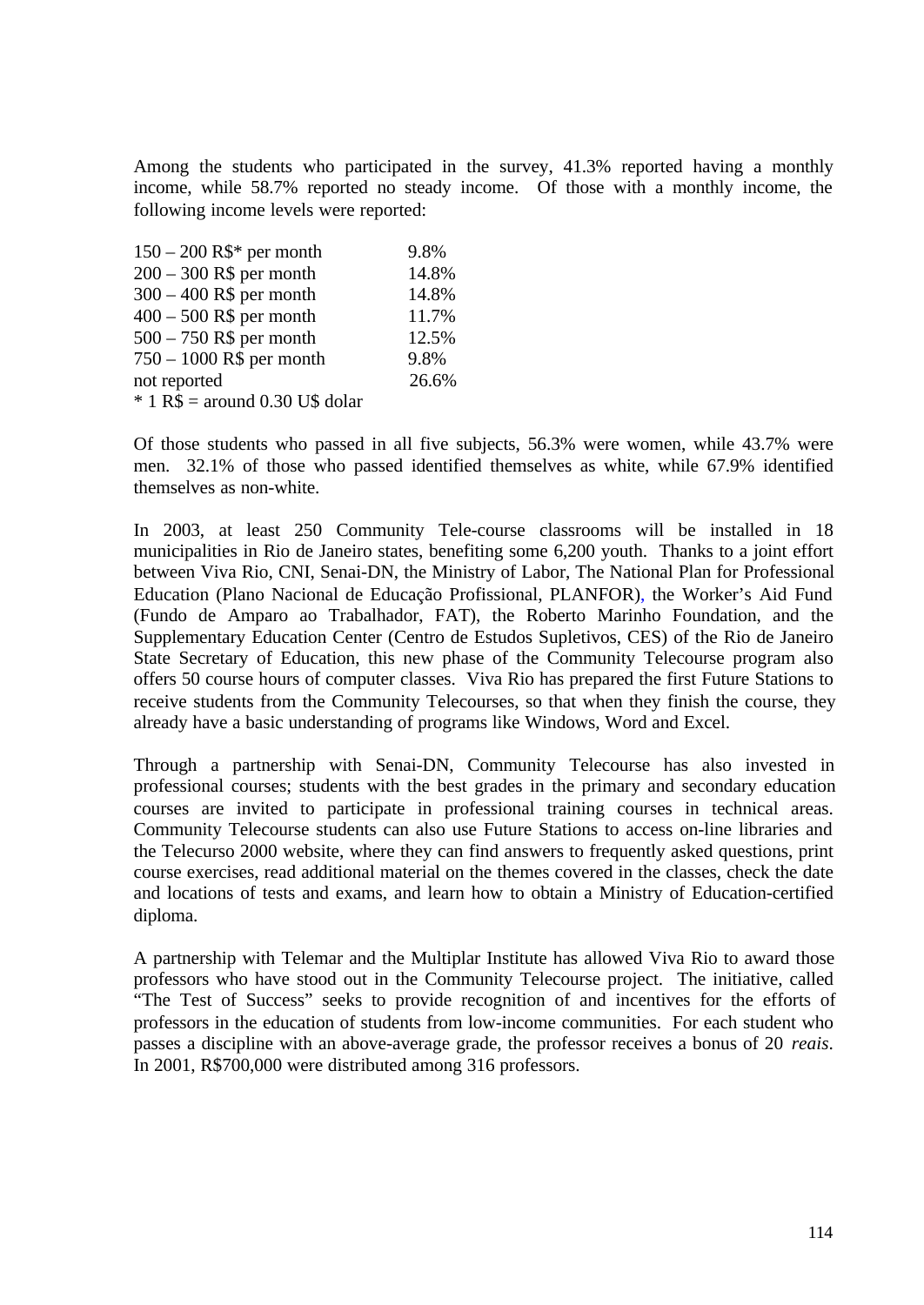Another important partnership was with the *O Globo* newspaper during the first quarter of 2003. The "Social Subscription" program contributed a portion of each subscription fee to the Telecourse program, providing one student's funding for every two subscriptions.

Recently, Viva Rio was responsible, at the request of the Brazilian Ministry of Foreign Relations, for the training and installation of a Community Telecourse-style program in East Timor.

## **Information Technology Clubs**

 $\overline{a}$ 

Before the Future Station program was conceived, the Information Technology Clubs were Viva Rio's first effort in the fight against digital exclusion. In 1998, the IT team from Viva Rio developed and administered, as part of its Civil Service Volunteer and Opportunities for the Future projects, the first courses in Windows, Word, Excel, Access, Publisher, and the Internet. At that time, 6,200 youth were trained.

In light of the warm welcome the project received in low-income communities, Viva Rio invested in the area, and created the first Information Technology Clubs, which have trained, on average, 20,000 students per year. To make the project possible, Viva Rio sought out partners in the communities themselves. Representatives from a community institution take responsibility for choosing and preparing the building that will house the Information Technology Club. The spaces chosen are of all shapes and sizes. In the Morro do Alemão *favela*, the IT Club is located in the residents' association headquarters -a common arrangement-, while in the community of Sepetiba a day-care center houses the IT Club. There is an IT Club based in a Spiritualist Center<sup>21</sup> in the Ingá neighborhood of Niterói, and others based in Catholic, Methodist, and Presbyterian churches. In Queimados, the IT Club functions year-round with an average of six classes per semester, operating in partnership with the Citizenship and Solidarity Institute (Instituto Cidadania e Solidariedade), a philanthropic organization.

In order to ease the implementation of the program and adapt it to the financial and physical conditions of each community, Viva Rio developed three basic program options. The first, Basic or Minimal, has a small infrastructure -an average of five computers- and is focused primarily on professional qualification. Only basic courses and printing services are offered. Internet access is only available on Club computers during class hours, or when they are otherwise available.

The second option, the Plus or Expanded model, offers a 10-computer classroom, a separate space for building and repairing computers, and regular Internet access. In addition to basic courses, advanced courses are offered in specialty software such as AutoCad, Linux, PageMaker, Photoshop, HTML, Front Page, Delphi, Visual Basic, Corel Draw, Networking, and Web Designer).

 $21$  Spiritualism, as introduced by Frenchman Allan Kardec, is relatively widespread in Brazil.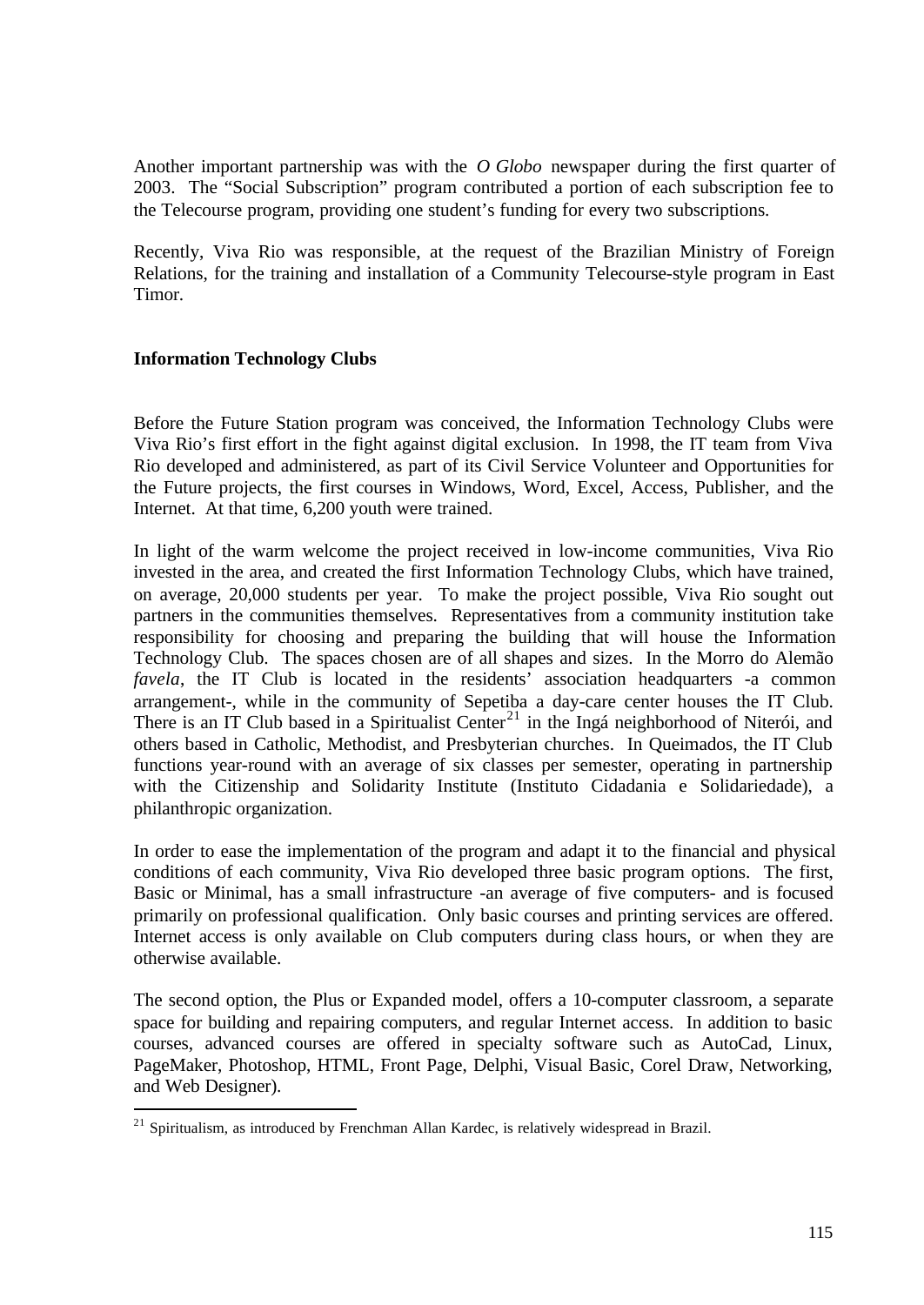The third option, the Master model, led to the creation of the first Future Stations. In this model, the Club functions as a true center for integrating services that go beyond computing, often housing other community projects managed or implemented by Viva Rio, such as Fair Trade, Electronic Commerce, Micro-credit, and the Citizen'Counter.

In all of these models, Viva Rio acts as manager, assigning a professional to oversee administrative functions. Viva Rio supervises Club activities, trains and evaluates professors, offers consultation on how to build and equip an IT Club, prepares timelines for Club courses, provides teaching materials, and provides certification for graduating students. The courses, which last about a month (16 course-hours), use a simplified language so that students new to the world of computing can learn quickly and easily. The prices of both the courses and Club Internet access are accessible to low-income students: 10 to 20 *reais* (US\$3-US\$6) per course, plus books, which are sold at cost.

Like the Future Stations, the IT Clubs were designed to be self-sustaining. Viva Rio conceived the project, from its inception, as a business that could be transformed into a franchise. Easy to position, with personalized service and an attractive infrastructure, IT Clubs have the characteristics of a product that can be transferred over private initiative.

## **Cisco Networking Academies Project – Network Technician Training**

One of Viva Rio's newest programs is the Cisco Networking Academies (CNA) project – a high technology laboratory that is part of a training and education program for youth from low-income areas. This partnership with Cisco, with the support of the Inter-American Development Bank, was designed to work together with the Viva Rio project Viva Micro, which facilitates the purchase of computer and equipment by residents of low-income areas. The program is due to be inaugurated in 2003.

The goal of the CNA project is to train, with the help of the Internet, the most qualified and motivated students from the IT Clubs to work with computer networks. Students who have completed computing courses at Future Stations and IT Clubs will be able to continue their education through e-learning, i.e. web-based courses. In this way, students will obtain professional training at low cost and without having to leave their communities. As a form of incentive, Viva Rio will offer scholarships to outstanding students in the basic and advanced courses at Future Stations so that they can become network technicians.

### **Excellence in Education Program for Low-Income Youth**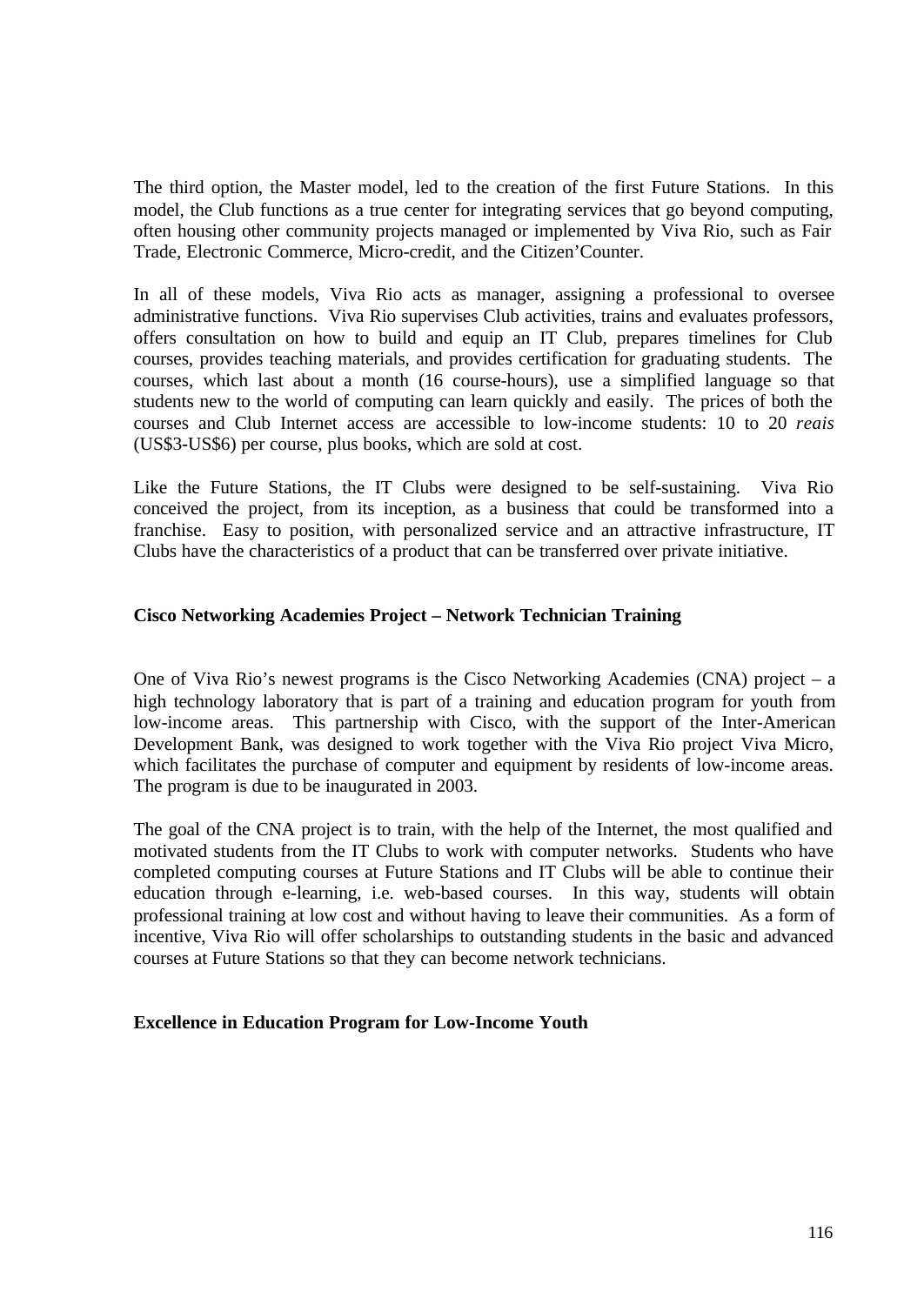Youth from low-income areas have few chances to be selected in the highly competitive entrance exams at Brazil's public universities.<sup>22</sup> When they do enter, they often find themselves unprepared for the level of study expected of them, and perform poorly. A new Viva Rio program, just launched with the support of Light<sup>23</sup> and the Rio de Janeiro State Secretary of Education, aims to improve their academic performance both during entrance exams and at university. The program will select from 66 public schools in 7 municipalities a total of 200 students between the ages of 15 and 18. They will receive scholarships of R\$60 (twenty dollars) and tutoring for the university entrance exams. This educational reinforcement will be offered by 50 university students, also chosen on a merit basis, who will receive R\$400 (130 dollars) each. The funding for the program has been guaranteed by Light, and Viva Rio will, among other things, oversee the selection of the scholarship winners, and monitor the quality of the tutoring.

## **Virtual Libraries/Future Libraries**

In the tele-classrooms of the Community Telecourse program, and on Viva Rio's website, students are urged to complement their education using the city's 21 public libraries. In addition, the city also possesses two "libraries on wheels", known as the Monteiro Lobato and Carlos Drummond de Andrade libraries, which circulate through low-income communities, as well as on-line libraries.

Viva Rio is a partner in the Virtual Library Project of the Brazilian Ministry of Science and Technology's Information Society program. The goal is to stimulate the habit of reading and learning as a part of good citizenship and a complement to education and professional training.

The Future Libraries provide research facilities, public Internet access for research, professional support, special resources for the handicapped – such as an extensive Braille section – and a large collection of works available for use by local schools. The first Future Library was inaugurated at the Hope for the Children Center in the Cantagalo *favela*, and Viva Rio's goal is to build other Future Libraries, with all the same services in infrastructure, in other low-income communities throughout the city.

Another Viva Rio project in this area is the Brazilian Students' Virtual Library, developed in partnership with the AT&T Foundation and the School of the Future at São Paulo University

 $\overline{a}$ 

<sup>&</sup>lt;sup>22</sup> In Brazil, students' score on an extensive entrance exam known as a vestibular solely determines entrance to public universities, which are tuition-free and in general considered to be the best in the country. The exam is so difficult, and the stakes so high, that most middle- and upper-class students will spend up to a year on expensive courses aimed at improving one's score on the *vestibular.* On the other hand, low-income students cannot generally afford these courses. Their family environment is likely to be less conducive to academic success and they normally have the handicap of coming from public schools, which offer generally lower quality education than the more expensive private schools attended by middle class students. For these reasons, their rate of acceptance at public universities is extremely low.

 $23$  The state electric company.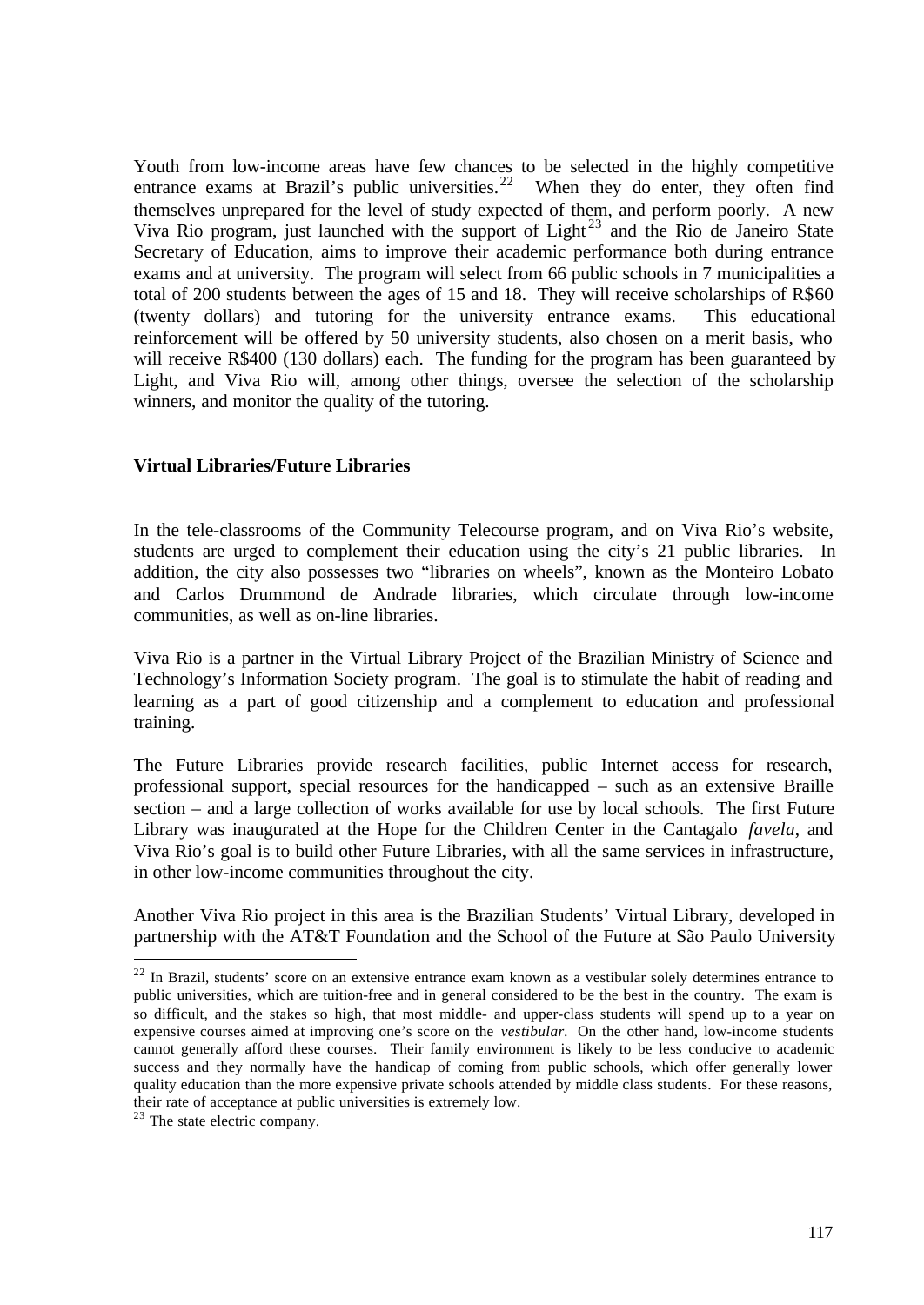(Universidade de São Paulo, USP). With the support of the International Council For Distance Education (ICDE), the Roberto Marinho Foundation, and the São Paulo State Federation of Industries (FIESP) the Brazilian Students' Web Portal (www.portaldoestudante.com.br) offers a number of distance learning services.

With a simple and practical design, the Brazilian Students' Web Portal can be accessed, without charge, by students and professors from secondary school to university-level. Within the portal, they can find the full text of over 3,800 works of Brazilian and foreign literature, periodical and academic articles, official documents, images and sounds. In line with the program's goal of facilitating distance learning, the textbooks and examinations of the Telecurso 2000 courses are also available on-line, offering the same labor market-oriented curriculum as in the tele-classrooms.

Through this agreement between the Virtual Library and the Roberto Marinho Foundation which develops the telecourses -, the tele-classroom students can consult previous courses, clear up their doubts, do research, and complete exercises and examinations using the Internet. This allows them to receive quality education from their own homes, or from the Information Technology Clubs and Future Stations located in their communities.

Virtual libraries are also very important resources for those studying low-income communities themselves. The Cultural Studies Virtual Library, for example, maintains a large collection of texts, periodicals, academic articles, and other publications, as well as a list of researchers, publishers, and books that deal with issues of contemporary culture. Organized by the Advanced Program in Contemporary Culture (Programa Avançado de Cultura Contemporânea, PACC) at the Federal University of Rio de Janeiro (UFRJ) the Cultural Studies library is part of the National Research Council's (CNPq) Prossiga program. Within the library, one can learn about, for example, the history of the Hip Hop Movement (a rhythm adopted by youth from low-income communities, especially those on the periphery of São Paulo, as a form of social expression), and find links to the website of Real Hip Hop!, an organization that uses the VivaFavela.com portal to publicize its tribe's philosophy and news. In this way, a resource that was originally intended for students of contemporary culture can also be accessed by people interested in learning more about the cultural history of their own communities.

### **Distance University**

A consortium of Rio de Janeiro state's public universities, with the support of the Rio de Janeiro State Secretary for Science and Technology and the State Center for Science and Higher Education through Distance Learning (Centro de Ciências e Educação Superior a Distância do Estado do Rio de Janeiro, CECIERJ), have developed a higher education distance learning program for the state's rural municipalities.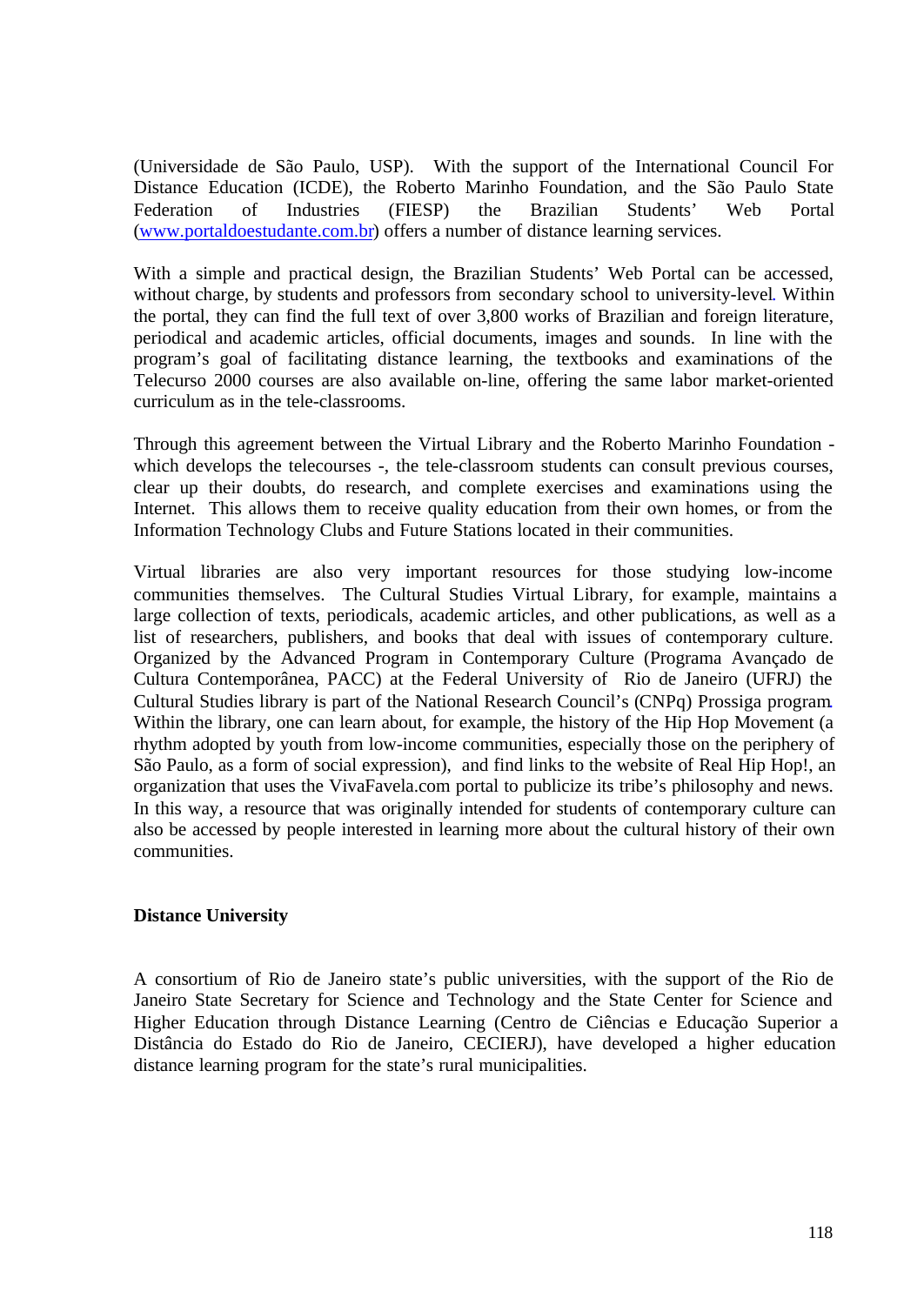Viva Rio has joined this effort, proposing that these distance-learning courses be held in highly visible public spaces. A pilot version of the project has been installed in an unused railroad station space in the city of Campo Grande. Viva Rio's intention is to transform and adapt under-utilized but heavily trafficked public spaces into centers for higher education. Christened the Candido Portinari<sup>24</sup> Center for Higher Education Distance Learning, this distance university offers undergraduate courses in Mathematics, Education, Physics and Biology. Viva Rio hopes to expand the project to other spaces, such as shopping centers on Rio's periphery, and, by the end of the year, to have created a completely digital, web-based, integrated distance learning program.

### **Villa Lobinhos / Nós do Cinema (We in the Movies)**

Among Viva Rio's special projects are the Villa Lobinhos project, which promotes highquality musical education for young instrumentalists from low-income families<sup>25</sup>, and Nós do Cinema, which offers classes in film production and journalism for low-income youth. Both programs were created in 2000.

Villa Lobinhos offers young people from ages 12 to 20 extra-curricular classes in music theory, as well as individual and group lessons. With support from the Moreira Salles Institute and the Villa-Lobos Museum, the program has enlisted professional instructors, and aided some 25 students at an average monthly cost of 780 *reias* per student.

Nós do Cinema grew out of the making of the 2002 film *Cidade de Deus* (City of God). Before pre-production began, the films' directors, Fernando Mereilles and Katia Lund, set up an acting workshop, offering a four-month course to 200 youth from low-income communities, and eventually selecting the films' actors from this pool. When filming ended, they created the Nós do Cinema Center as a permanent cinema school for low-income youth. There are currently about 50 students enrolled at the center, where they receive classes in script writing, directing, photography, cinematography, production, sound, art direction, wardrobe, set design, editing, and post-production. With the help of Viva Rio, the project plans to create a Journalism Center integrated into the Viva Favela Web Portal. The idea is to produce news reports for television based on articles researched by Viva Favela's community correspondents.

### **Education through Sports**

 $\overline{a}$ 

Youth from low-income communities often have little or nothing to do with their free time. With this in mind, Viva Rio has invested heavily in projects that spur young people to

<sup>24</sup> Portinari is Brazil's most renowned modern painter.

<sup>25</sup> Named after Heitor Villa-Lobos, Brazil's greatest classical composer. *Lobinhos* means, literally, "little wolves".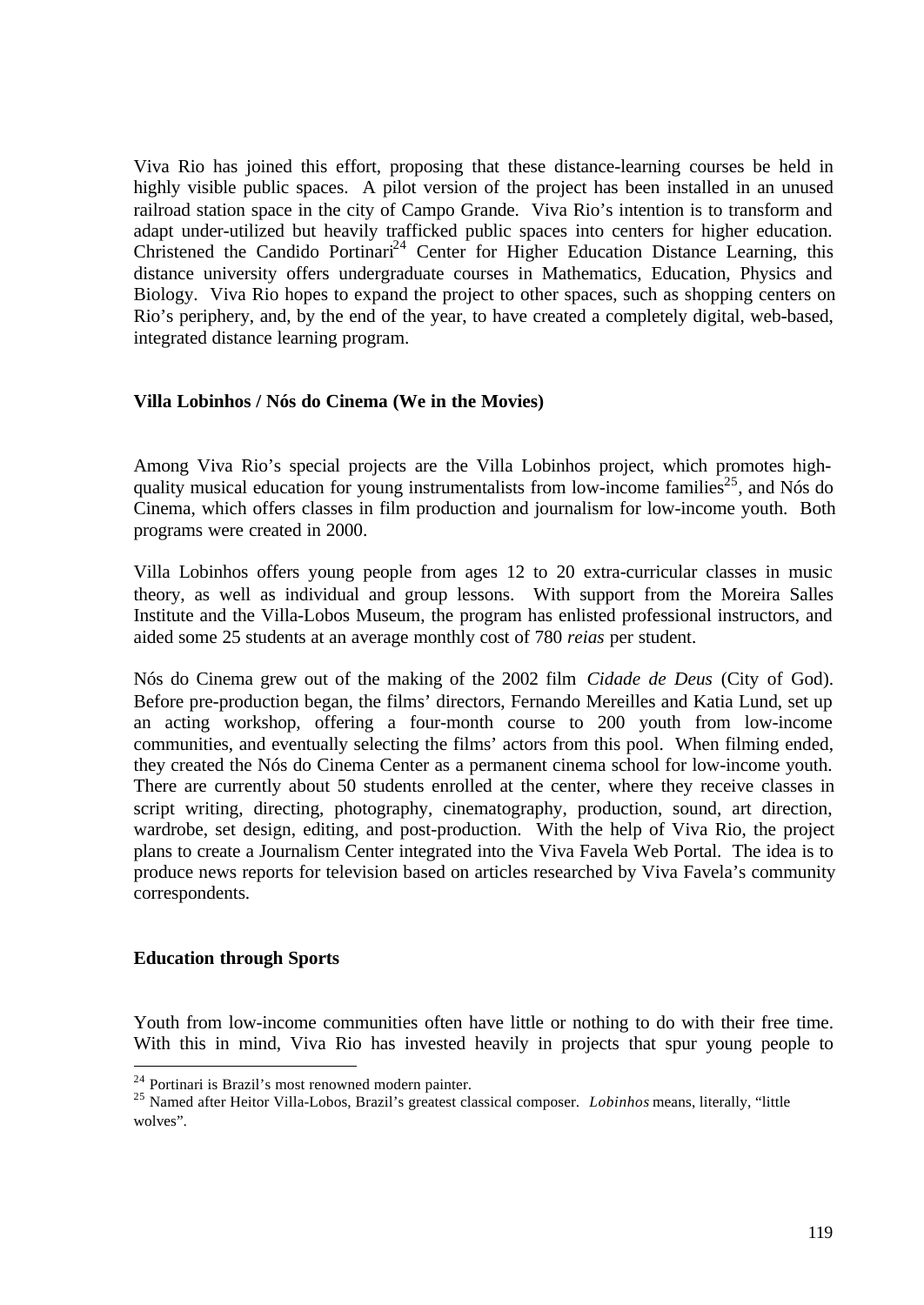practice sports of all types. In conjunction with the Rio de Janeiro State Secretary for Social Action and Citizenship, as well as the Globo Television Network's "Children's Hope" campaign, we have created the "Hope Games" and the "Peace Games": a series of state-wide athletic championships. This program also receives support from UNESCO, the Ayrton Senna Institute, Coca-Cola, Unibanco, and the Federal Secretary of Human Rights at the Justice Ministry.

The Hope Games are open to all youth. Once teams have been formed, matches can be held in all types of locales: in public squares, sports clubs, schools, or even police and army barracks, always under the supervision of a professor of physical education connected with Viva Rio. Medals and trophies are offered as a form of incentive. In its first year, 1999, the Peace Games had 49,000 participants, with 20,000 youth present at the opening ceremonies, and 2,508 matches organized in 5 events. In 2000, there were 72,000 participants in 3,499 matches. The Hope Games, held throughout Brazil in 2001, had a total of 250,000 participants. Unfortunately, the 2002 games were cancelled due to a lack of sponsors, but it is expected that the games will be held again in 2003.

Luta pela Paz (Fight for Peace), another of Viva Rio's sports projects, with support from the AfroReggae Cultural Group and the Parque União Residents' Association, consists of a boxing academy, registered with the Brazilian Boxing Federation, with some 40 students age 12 – 25. In addition to training in pugilism, students receive weekly lessons in citizenship and peaceful conflict resolution.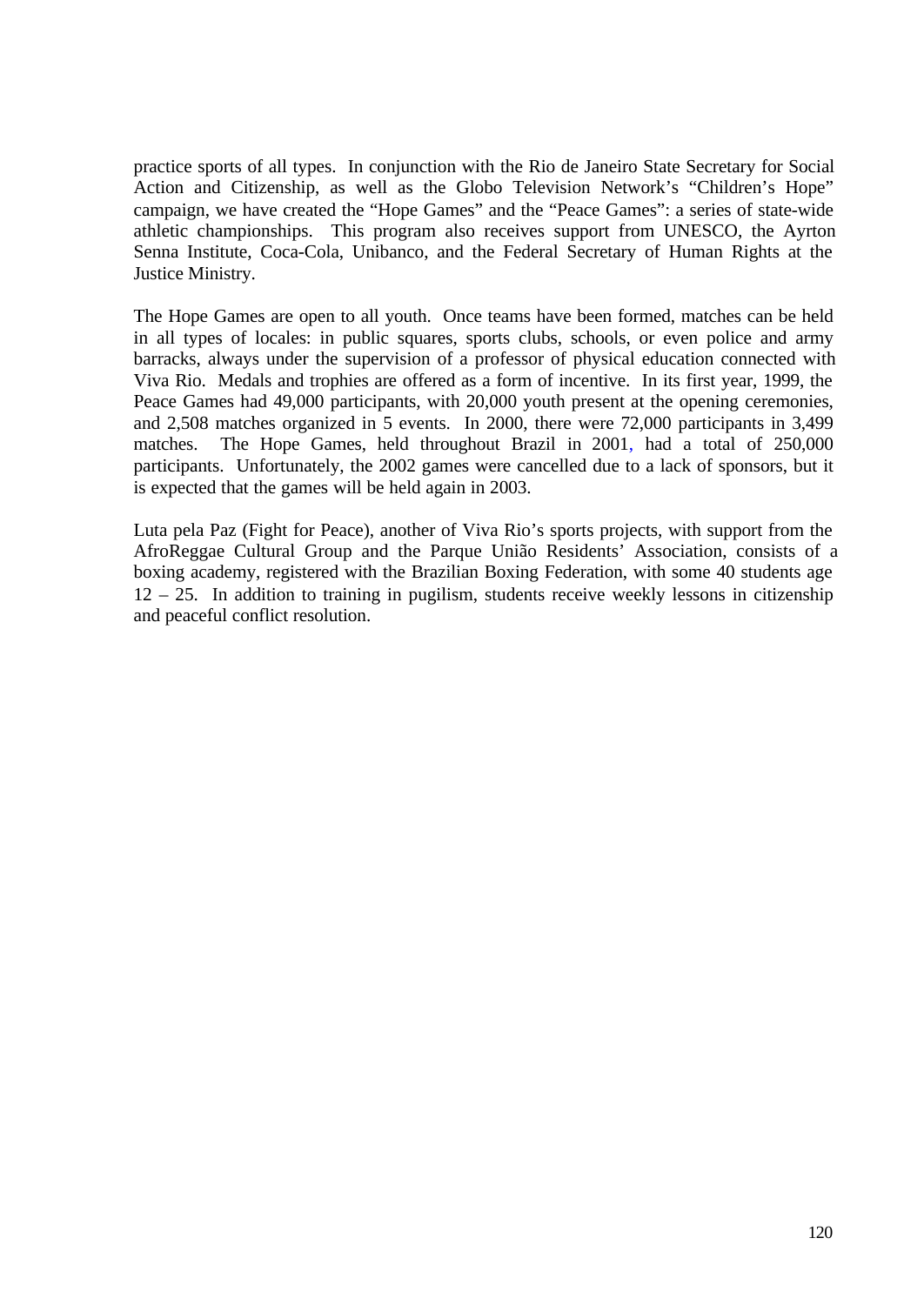# **Box K - Information Technology in the Community**

# *Higher Education*

19 years old, Renato Vasquez, a Literature student at Rio de Janeiro Federal University (UFRJ), has been supervising the students of the Community Telecourse at the São Cristóvão Future Station for a year now. Determined to volunteer, Renato took Viva Rio's tests for Telecourse supervisors, and now monitors 25 students between the ages of 15 to 50, all enrolled in the Elementary Education course. "They are short on attention. They arrive tired from work, but they leave motivated by the lessons," says Renato, who considers himself an educator. "They have to understand the lessons, not just memorize them, so I try to teach in the most dynamic way possible," he explains.

# *A New Beginning*

Community Telecourse student Silvio Diniz never misses a class. "I arrive on time and always study the lessons well," says Silvio, who likes to sit in the first row and is considered one of the best students in his class. Silvio's story is a sad one: he suffered from alcoholism and drug addiction for years, and dropped out of school at an early age. Today, he manages a treatment center for drug addicts, and has gone back to school. "Nobody grows in life without an education," says Silvio.

## *Dream Internship*

Augusto Cesar Bonfim, 17 years old, saw in the Information Technology Club his chance to improve his résumé and get a job. "You need to know how to use computers to get anywhere in life, don't you think?" he argues. After completing courses in Windows, Word, Excel, Access, and Internet, Augusto ended up winning an internship at the Future Station where he took these classes. A dedicated student, Augusto now dreams of working in computer maintenance. "I am going to enroll in the Cisco project's Maintenance course and learn to install programs, fix hardware, and make a living off it," he says. When he isn't working, this youngster likes to enter chat rooms and talk with friends. "I did these courses, and my friends came and did them too, so now we all have e-mail. We talk by computer," he says.

## *A Place to Study*

The Future Station in Macaé offers more than just computing courses and Internet access. Located next to the bus station, what draw the attention of passersby are the 38 teleclassrooms there. "Before, people looked at this place with suspicion, trying to figure out what it was. Now people hang out all day," says Paulo Dias, who works in the city's petroleum industry. "We come here so often, to study, to take classes, to use the Internet, we end up making friends with the staff," he jokes.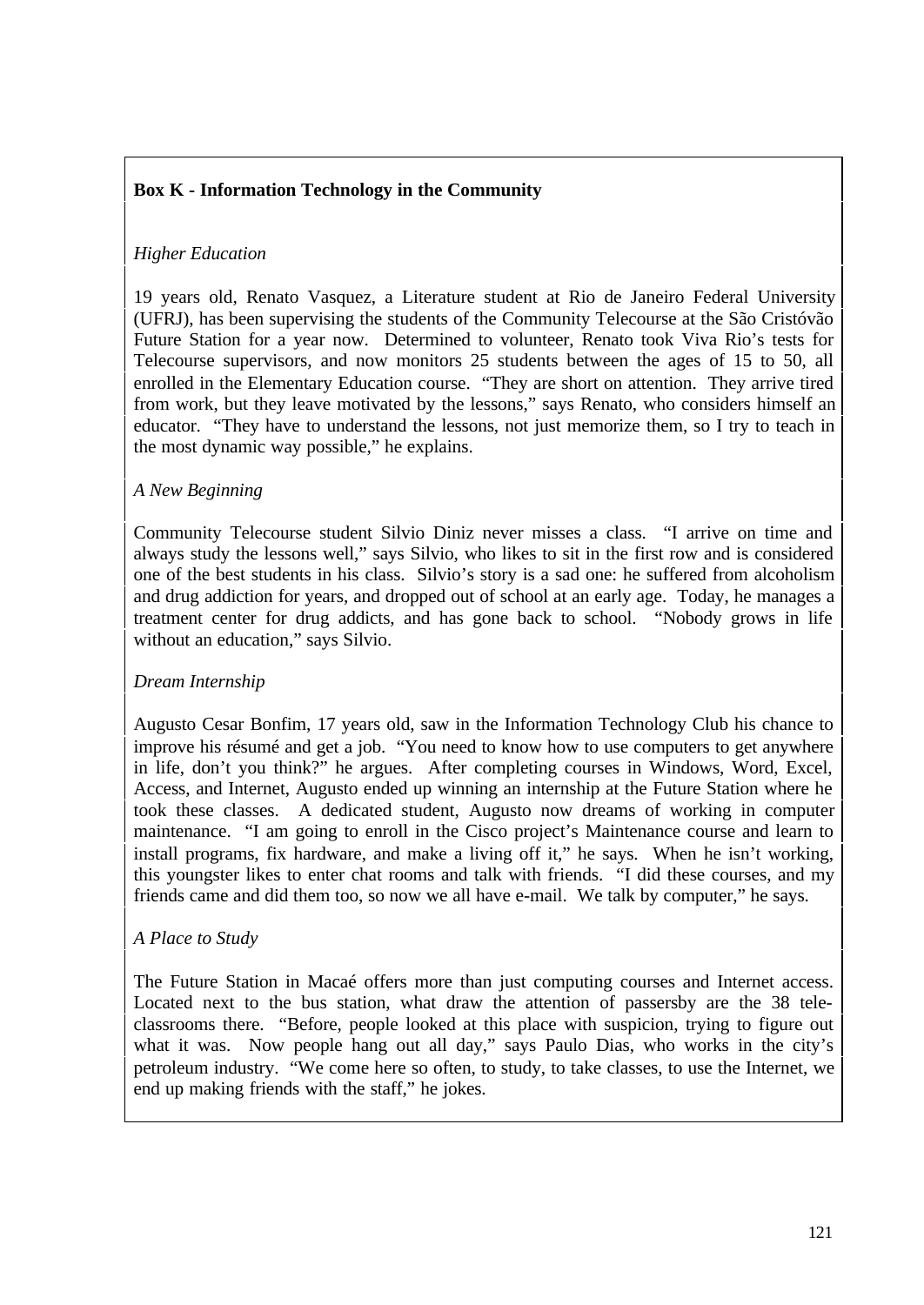# **11 - e-jobs/e-business**

### **Viva Cred**

One of Viva Rio's pioneering projects, today entirely self-sustaining, is Viva Cred, an autonomous unit within Viva Rio that offers lines of credit to entrepreneurs and small business owners in low-income communities. Created in 1996, Viva Cred was originally inspired by the experience of Internationale Projekt Consult (IPC), a German micro-credit consultancy, which advised Viva Rio during the implementation of the project. Unlike most so-called 'popular banks', where credit is guaranteed through joint surety, the methodology developed by IPC is oriented toward individual loans.

Viva Cred has accumulated a great deal of expertise in the area of micro-credit management. A computerized administrative and portfolio-management system, developed by Viva Rio, which includes information on clients' families, evaluations of business viability, and payment tracking, not to mention the ability to analyze the performance of the program as a whole, has made Viva Cred an international reference point. The software developed by Viva Cred has been made available throughout Brazil through a partnership with the Brazilian Small and Micro- Business Support Service of Rio de Janeiro State (SEBRAE/RJ).

The goal of Viva Cred is to offer credit to entrepreneurs and professionals who are often excluded from the formal financial market. Unlike banks, which demand a series of prerequisites and guarantees before granting loans, Viva Cred has already granted more than 11,600 loans whose only criteria were the viability of the business to be opened and the ability of a client to pay off the loan, without formal guarantees.

To kick off the program, Viva Rio received help from the private commercial bank Fininvest, which specializes in small loans. Besides maintaining a line of credit for Viva Cred clients, the bank also provided R\$100,000 (US\$33,000) for Viva Cred's startup costs, which, along with support from the National Bank for Social and Economic Development (BNDES) and the Inter-American Development Bank (IDB), made the project possible. In 2001, Fininvest signed a contract for R\$600,000 (UDS\$200,000) with Viva Rio, giving Viva Cred complete freedom to offer credit to small businesses in the municipality of Rio de Janeiro, followed by a second contract. Today the Viva Cred project is completely self-financing, with very low rates of default and non-payment.

The first Viva Cred agency was opened in the Rocinha *favela* in 1997. The second, opened the following year, benefited the residents of the Rio das Pedras community in Jacarepaguá, in Rio's western zone. In 2000, Viva Rio signed a cooperation agreement with SEBRAE/RJ, which provides support to many micro-businesses. Currently, four Viva Cred agencies attend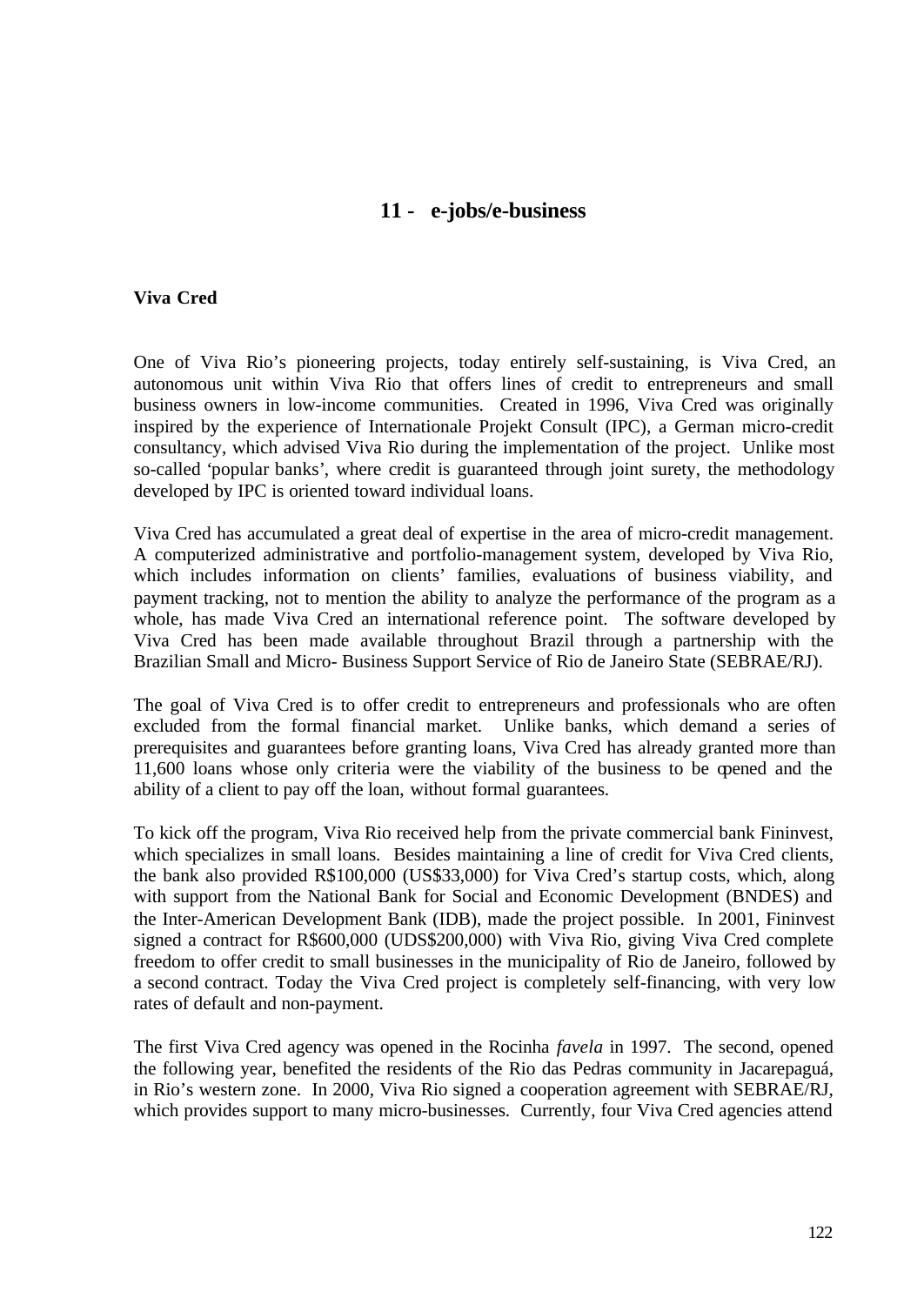an average of 10 neighborhoods each. On average, 50 people pass through Viva Cred agencies every day. The loans range from 500 to 10,000 *reais* (US\$16 to US\$3,300), and the interest rate is 2.9% per month, with an administrative fee of 1.5% per month, (significantly lower than interest rates on loans from commercial banks, currently at about 6% to 10% per month -and not available for micro-entrepreneurs-).

## **Workers' Aid Center (CAT)**

Within the Viva Favela web portal, the "jobs" page, with its constantly updated lists of offers and job market profiles, is one of the most frequently accessed. To help fight unemployment, Viva Rio has created a partnership with the Workers' Aid Center (CAT), an initiative of the trade union Social Democracia Sindical (SDS) in conjunction with the Ministry of Labor and Employment. Intermediary between unemployed and under-employed workers and employers in need of labor, the Workers' Aid Center helps workers to obtain and maintain employment. Launched in 1999, the Center registers both workers and companies throughout Rio de Janeiro state, offers databases of job offers and job seekers, and provides advice on opening one's own business.

At the Center's headquarters, in the São Cristóvão neighborhood in Rio, the huge demand for jobs has led to long lines that form at dawn. To resolve this situation, reduce transportation costs for unemployed workers, and offer a better quality of service, the Center joined forces with Viva Rio to expand its points of service. The idea is to offer the Internet to workers as a resource for registering at the Center and staying up-to-date on job openings without having to go physically to the Center's headquarters.

Today, workers who live near a Future Station don't even have to leave their neighborhoods to access the Workers' Aid Center. Registration can be done on-line, free of charge, from any of the ten Future Stations. By registering, workers provide potential employers with their personal info, their educational background, work experience, special qualifications, and desired salaries and positions. Each week, Center staff visits the Future Stations and pick up the résumés of workers who prefer to fill out registrations forms manually. Once registered, workers can access the Center's website at Future Stations to stay up to date on job offers. The Center also provides advice on unemployment benefits: recently laid-off workers can find all the documentation needed to obtain benefits on-line.

The partnership with the Center is responsible for bringing in many new users to the Future Stations; about 150 résumés are sent in per month at each Station. Frequently, people come to the Future Stations for the first time to register free of charge at the Center, then come back to check for job offers on the Internet. For just one *real*, less than the cost of one-way bus fare to the Center's headquarters, a worker can access not only the Center's website but many other employment agencies.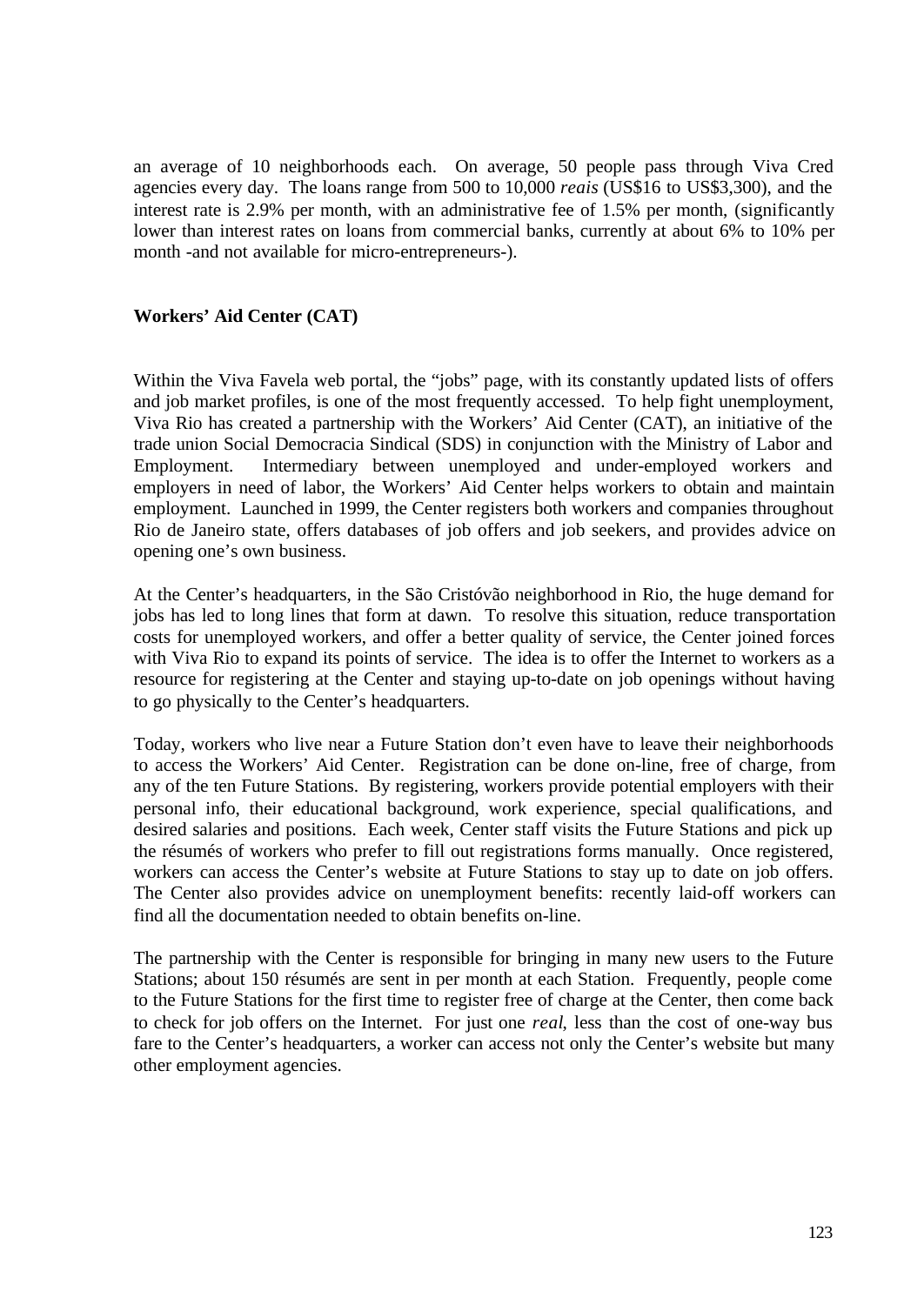On-line registration has amplified the Workers' Aid Center's efforts, benefiting not only unemployed workers but also employers, who can search the website for potential hires. With a simple design and easy navigation, the Center's website offers bulletins, articles, news on job markets and professional training opportunities, as well as basic information on workers' licenses<sup>26</sup>, professional opportunities for the handicapped, internships, selection processes, retirement and other social benefits, and unemployment insurance.

## **Fair Trade**

 $\overline{a}$ 

Fair Trade is still not widely known in Brazil. Created in the developed countries of the Northern Hemisphere, the concept proposes a policy of giving value to products imported from developing countries. The goal is to sell products under the "Fair Trade" seal that have been produced by workers paid a just wage, with a portion of the profits reinvested in the communities where the products were made. So far, this international experiment has been mostly limited to food and handmade artisan items. Viva Rio has sought to bring the Fair Trade concept to urban products, specifically textiles, by forming and developing cooperatives, family businesses, and producers' associations. The first to benefit from the Fair Trade program have been small clothes-making businesses and autonomous seamstresses.

With a long tradition of textile manufacturing, Rio de Janeiro has a number of experienced workers in the field. Viva Rio registers seamstresses with cooperative work experience, and then analyzes their work case by case, investing in training and equipment through Viva Cred, and finally making contacts between seamstresses and companies. Currently, the Fair Trade program produces about 150,000 pieces per month for small and large companies, while paying seamstresses about double what they normally receive.

The principal problem for the Fair Trade movement in Brazil, and internationally, is product flow. Part of the problem is in the current limiting of the fair trade market to food items and regional handmade goods, since the global markets for these goods are nearly saturated. Viva Rio believes that the Fair Trade movement can be reinvigorated by expanding the concept to include new semi-industrial products produced by a more professional workforce; these products, besides being "politically correct", should have market appeal, an aesthetic based on current fashions. Viva Rio has worked in this direction, always seeking to create highquality products that appeal to the taste of the consumer. Although the international market continues to be a target, it is possible that Brazil will provide the project's principal market, as a new culture develops of products associated with socially conscious brands and chains of specialty stores. Viva Rio has opened various shops in shopping centers, malls, and airports, and plans to include in its shop products from other regions of Brazil.

Viva Rio is a member of the Latin American Secretariat of the International Fair Trade Association (IFAT) and is developing a project in partnership with SEBRAE to create a

<sup>26</sup> In Brazil, all legal employment is registered in an official *carteira* or license.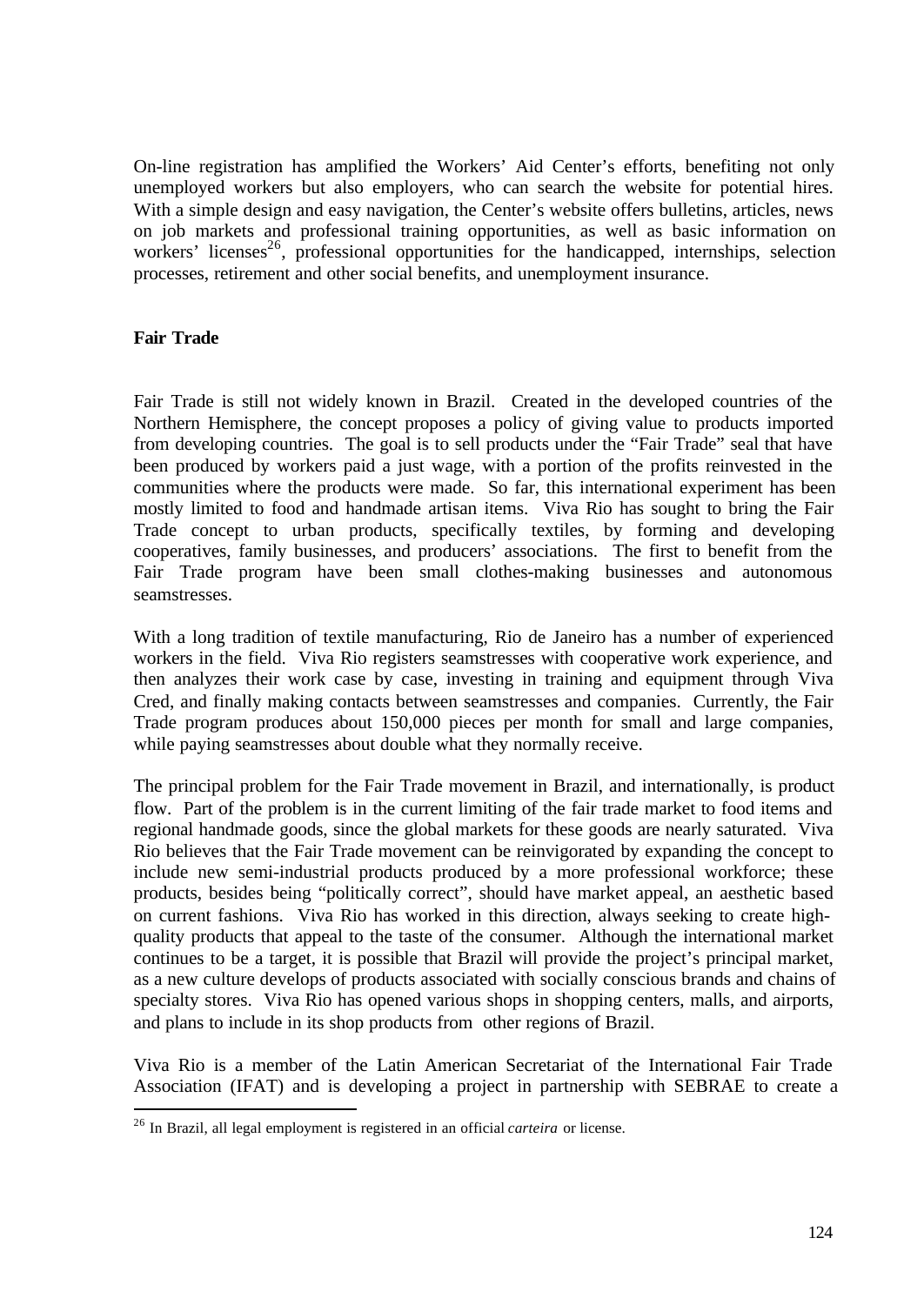national Fair Trade website. The site will provide on-line support for producers interested in participating in Fair Trade, as well as an on-line catalogue of Brazilian Fair Trade products sold nationally and internationally.

### **Business to Business – B2B**

Business to Business, B2B, has advanced quickly in Brazil, but its effects have not reached low-income communities. In many *favelas*, the cost of living is higher than in traditional urban areas; the same product is more expensive for the city's low-income population than in the supermarkets where the middle class shop. Why? Because small businesses in the *favelas* do not have access to the big wholesalers: the logistic of access is complicated, the purchases are small, the businesses do not have credit, and many of them are not legalized, and so cannot emit legal receipts.

Viva Rio began its B2B project by negotiating with a large electronic trading company. The original idea was to make purchases via electronic auction; however, initial investment in software development proved inadequate. Instead, Viva Rio began negotiating directly with big wholesalers, acting as an aggregator of demand and a guarantor of credit. Viva Cred in turn offered credit to local businesspeople, offering revolving credit lines in proportion to the potential of each business. Orders would be gathered using the Internet and sent to wholesalers, eliminating middlemen. As a start, Viva Rio created a partnership with a wholesaler who offered some 3,000 items to retailers.

An initial study proved that the potential aggregate demand of *favela* businesspeople was quite large, and that the project was widely approved of, with some 90% of owners interested in participating. The credibility of Viva Cred with businesspeople helped the idea win people over.

Viva Rio's B2B program relies on community agents, residents of the communities in which they work. After being trained by Viva Rio, the agents visit the commercial establishments of their neighborhoods, looking for new clients and taking orders on palm-tops outfitted with software especially designed for the project. Each agent transmits the orders from his palmtop to a Future Station, where they are processed by the manager there and redirected to wholesalers and distributors, who send the products within 24 hours.

In its initial phase, the B2B program registered some 430 clients, with an average of 5 orders per day in each community. The most common products were basic foodstuffs like butter, sugar, and biscuits, as well as alcoholic beverages.

After functioning for one year, the project suffered an interruption due to the problem of issuing receipts, not always possible for the many *favela* businesses that have never been legalized. A solution is being negotiated with the State Treasury<sup>27</sup> through a special

 $\overline{a}$ 

<sup>27</sup> *Secretaria da Fazenda*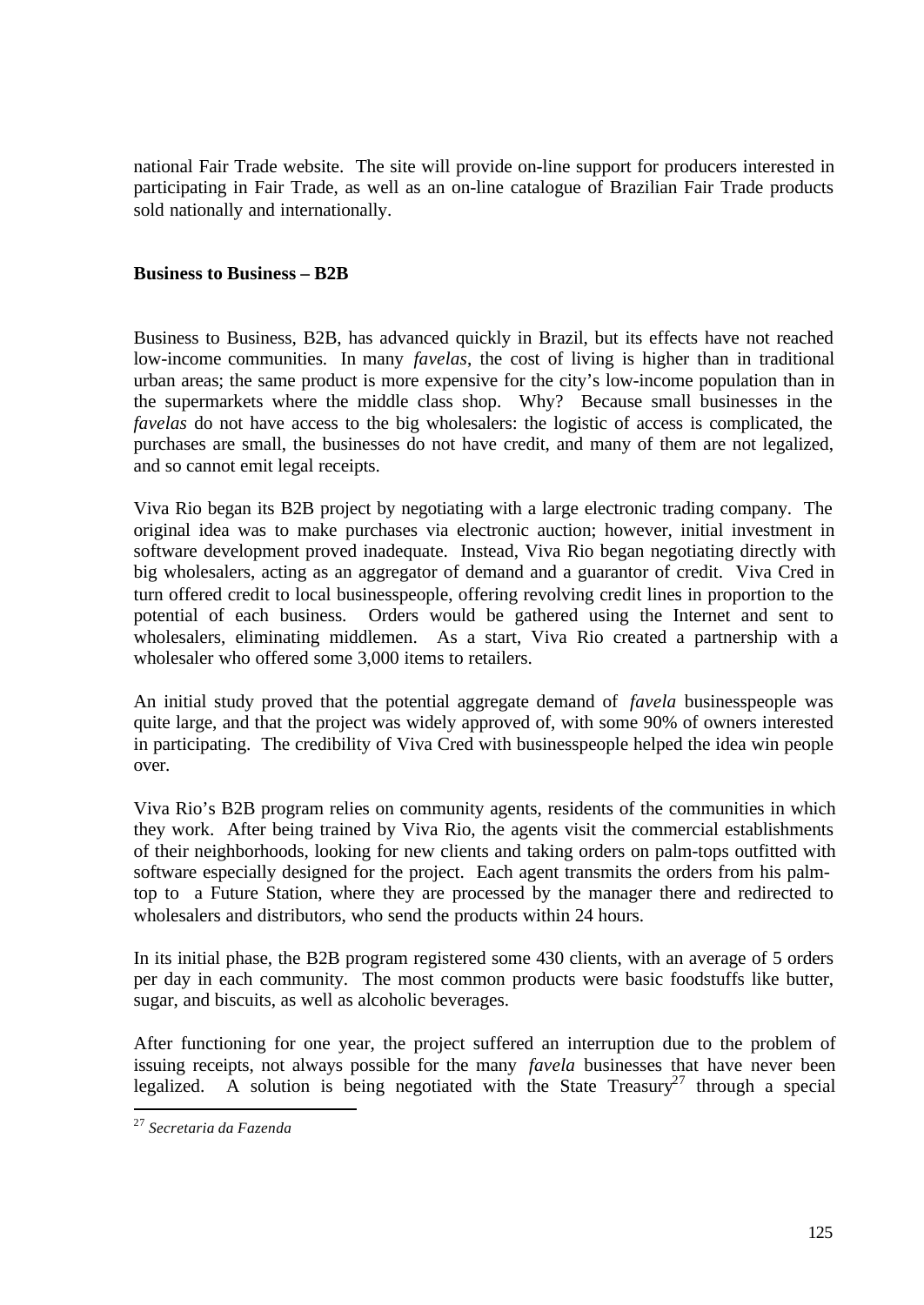authorization that will allow the B2B program to continue. In spite of these difficulties, the B2B program represents one of Viva Rio's most creative projects, for its use of the Internet and its potential to improve quality of life for people in low-income communities.

## **"You Never Forget Your First Business"**

One of Viva Rio's most recent projects is "You Never Forget Your First Business", launched in August 2002. The pilot program is aimed at the businesspeople and entrepreneurs of the Rocinha *favela* and the surrounding areas, offering training courses in ownership and administration, as well as loans -through Micro Cred- for creating one's own small company.

Created by Viva Rio in partnership with ISER and Viva Cred, and financed by the European Commission, the course (one week long, three hours per day) teaches people interested in learning how to create and maintain their own business, evaluate the potential of a project, calculate risk, and draw up a business plan, as well as topics such as marketing, market research, and how to legalize a micro-business. The course is based on study carried out four years ago in Rocinha by Viva Rio and the Fluminense Federal University (UFF)

The "You Never Forget Your First Business" courses are administered at the Rocinha Professional Center by the NGO Campo. Eventually, ten such centers will be opened, with a target of 1000 new entrepreneurs trained by the end of 2003. Viva Rio has chosen successful local entrepreneurs from the course to be trained as new instructors, giving students the chance to learn from people from their own community.

As of April 2003, 100 people have participated in the course, 60 of whom have already received loans to start up their own companies, which, according to Viva Cred, are all doing well. Most of the business plans were for bars, pubs, and luncheonettes, but there were also ideas for franchises in diverse areas such as beauty salons, day-care centers, accessories shops, video rental, gold-plated jewelry stores, pet shops, dry cleaners, and even a cyber café inspired by the Rocinha Future Station itself. (The project was approved, a loan made, and the micro-entrepreneur is presently outfitting the café.)

The loans given vary from R\$500 to R\$5,000 (US\$165 to US\$1650) and are generally made 48 hours after a request is made. For graduates of the "You Never Forget Your First Business" course, Viva Cred offers a special credit line with lower than normal interest rates. As of this writing, there have been no problems with any of the micro-entrepreneurs, and the rate of non-payment has been zero.

Entrepreneurs also receive support from a specialized team of economists and historians from the Fluminense Federal University (UFF) for 12 months after opening his or her business. Though the course is currently only offered in Rocinha, residents of any community may enroll in the course and seek a loan for opening a business.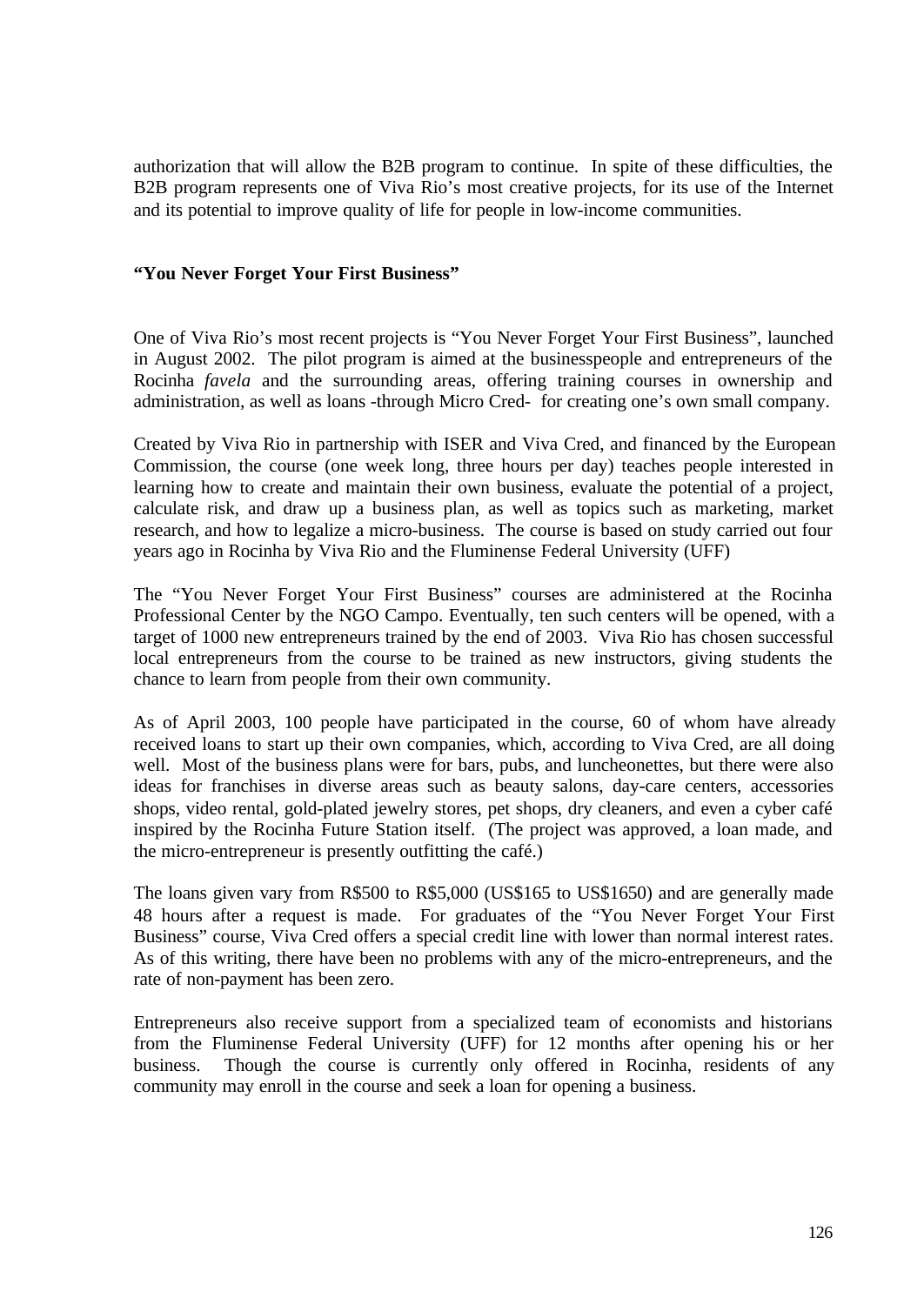Many businesspeople enroll in the course simply to acquire skills and improve their businesses, without seeking loans. To facilitate access, Viva Rio will soon offer the course in all its Future Stations. As a way to make the classes more dynamic, Viva Rio is developing a CD-ROM to be used in the Future Stations, also available in Viva Cred agencies to students who have completed the course.

## **Neighborhood Gardeners and Ecological Projects**

The environment is a central problem affecting the quality of life for *favela* residents. Created in 1997, the Neighborhood Gardeners project was developed to train youth in gardening and in environmental education. Participants receive professional training and begin working in public gardens, as well as schools and private residences. In 2003, the project was expanded to include an IT-training program for 16 youths. The students learned how to use Windows, Word, and the Internet, carrying out research on landscape design and increasing their knowledge of environmental issues.

For a period of one month, youth participate in workshops on environmental questions and, at the end of the course, receive a "Neighborhood Gardener" diploma. Since its creation, the program has graduated 130 neighborhood gardeners. The project, which is supported by the Parks and Gardens Foundation, the Cooperative Training Program (Programa Capacitação Solidária) of the National Urban Cleaning Company (Companhia Nacional de Limpeza Urbana, Comlurb), British Petroleum, and the Globo Television Network, among others, is already active in the parks and plazas of the Botafogo, Saúde, and Leblon neighborhoods.

The neighborhood gardeners also collaborate on other Viva Rio projects. During 2002, when the city was suffering from an epidemic of dengue fever, 200 youths from the project received special training and became public health agents, teaching their communities about the dangers of the disease and methods to combat the mosquito that transmits the disease.

Greening the West, another Viva Rio project, is helping to recuperate Rio's West Zone by planting seedlings of native Atlantic Rainforest plants and raising environmental awareness among local residents. Another interesting project is in the poor neighborhood of Ramos, where an artificial beach has been created using treated water from the Guanabara bay. Originally administered by the state government, the project was transferred to Viva Rio, which trained 38 youth from its Neighborhood Gardeners program to act as Environmental Agents in the cleaning and conservation of the space. Viva Rio project aims to transform the area into a Nature Park and expand its social services to include separate trash collection for recycling for the local community and the colony of fisherman who live in the neighborhood. To stimulate local fishing, a system of artificial reefs will be planted. Due to the lack of government resources, Viva Rio recently left the administration of the project.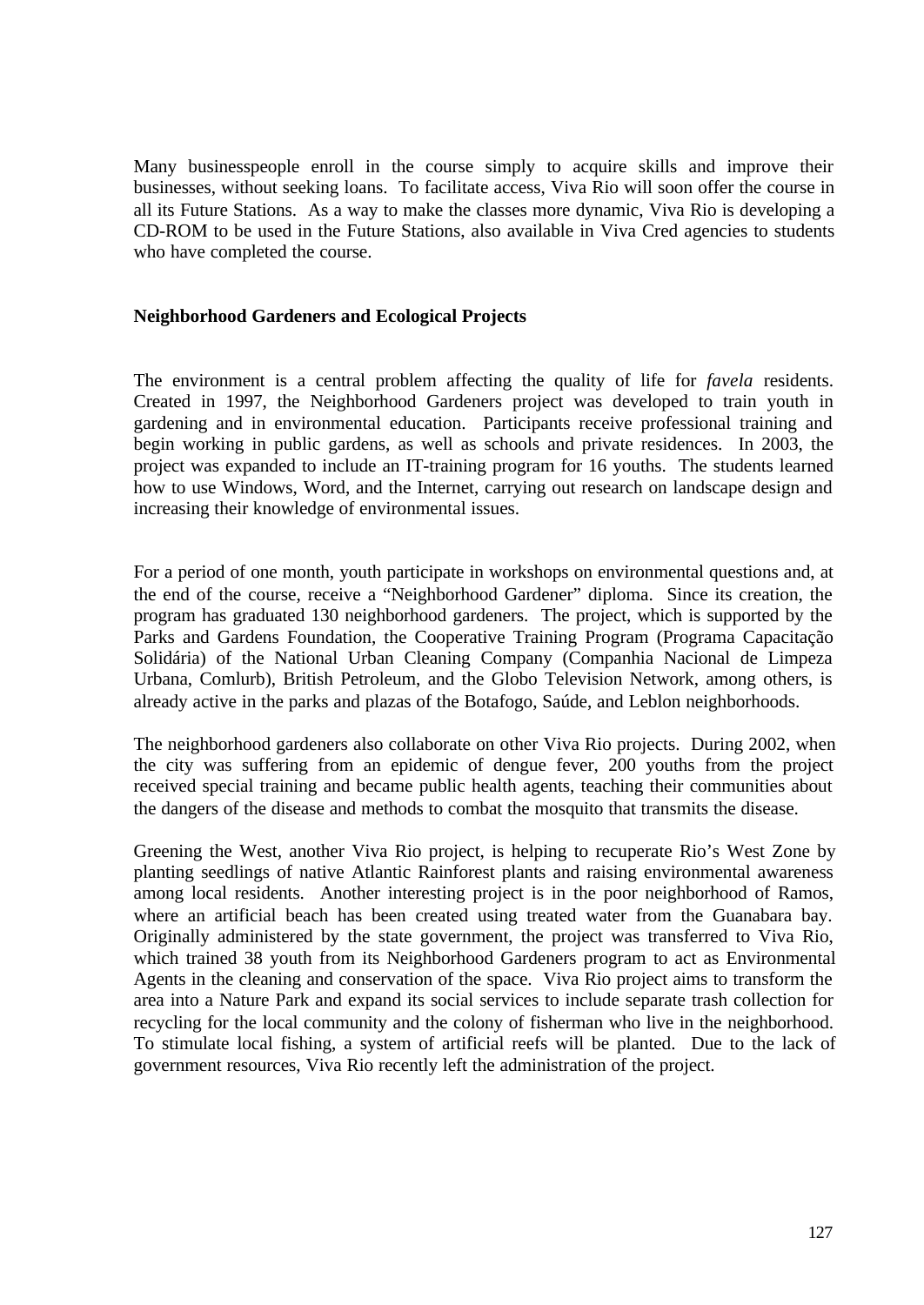## **Volunteer Civil Service**

According to the Brazilian Institute of National Statistics and Geography (Instituto Brasileiro de Geografia e Estatística, IBGE), only 10% of all young men in Brazil are effectively called up for obligatory military service. As a way of offering guidance to the millions of youth who are not approved for military service, Viva Rio has proposed to the Ministry of Justice the creation of Volunteer Civil Service (SCV). SCV was conceived as an educative alternative for youth who reach 18 years of age without completing elementary school. The program is aimed at youth from low-income communities who have not completed elementary school, do not have a job, and live in conditions of poverty. One of the goals of the project is to spur youth to complete elementary and secondary school, to enter university, and to develop notions of citizenship. With funding from the Workers' Aid Fund (Fundo de Amparo au Trabalhador, FAT) and the support of some150 NGOs in all of Brazil, the program reached 13,000 youth in 2000. The following year, the number doubled, and the goal for this year is 50,000 youth.

In Rio de Janeiro, the program is coordinated by Viva Rio, which trains youth throughout the state to develop community service projects in their own communities. As of 2002, **the program has benefited 12,165 youth from 31 municipalities throughout the state**. They are offered courses in citizenship, professional skills, information technology, community action, human rights, and how to manage small businesses. Volunteer Civil Service is not obligatory, but many youth seek out the program on their own. Once enrolled, they receive 682 class-hours of a period of six months.

To better comprehend the reality of these youth, Viva Rio has carried out studies on those students enrolled in Volunteer Civil Service. The idea is to profile the target public in terms of their values and experience. The latest study, in 2002, was of some 414 youth from lowincome communities between the ages of 17 and 21. More than 71% identified themselves as black or mixed-race; 44% had not completed secondary school; and those who are still in school -bout 75% - have not yet completed elementary school. For them, a job is something to be hoped for, since their family income is very low – 60% come from families with a total income below three times the minimum salary.<sup>28</sup> Despite the great interest in finding work, only 17.5% percent perform some kind of remunerated activity.

In the daily routine of *favela* life, these youth live in close proximity with the question of violence: 57% have been victims of illegal police searches, 43% report having been humiliated by legal authorities, and 39% have suffered aggression. The majority of these youth consider it important to inform oneself about one's rights as a citizen; 65% believe that human rights should be a priority for the government; and 86% think that citizens who know their rights are likely to be better respected.

Once trained by the Volunteer Civil Service, the youth become 'Community Caretakers', and are eligible to participate in the social and environmental projects overseen by Viva Rio in

 $\overline{a}$ 

<sup>&</sup>lt;sup>28</sup> In Brazil, the minimum monthly salary is currently about US\$80.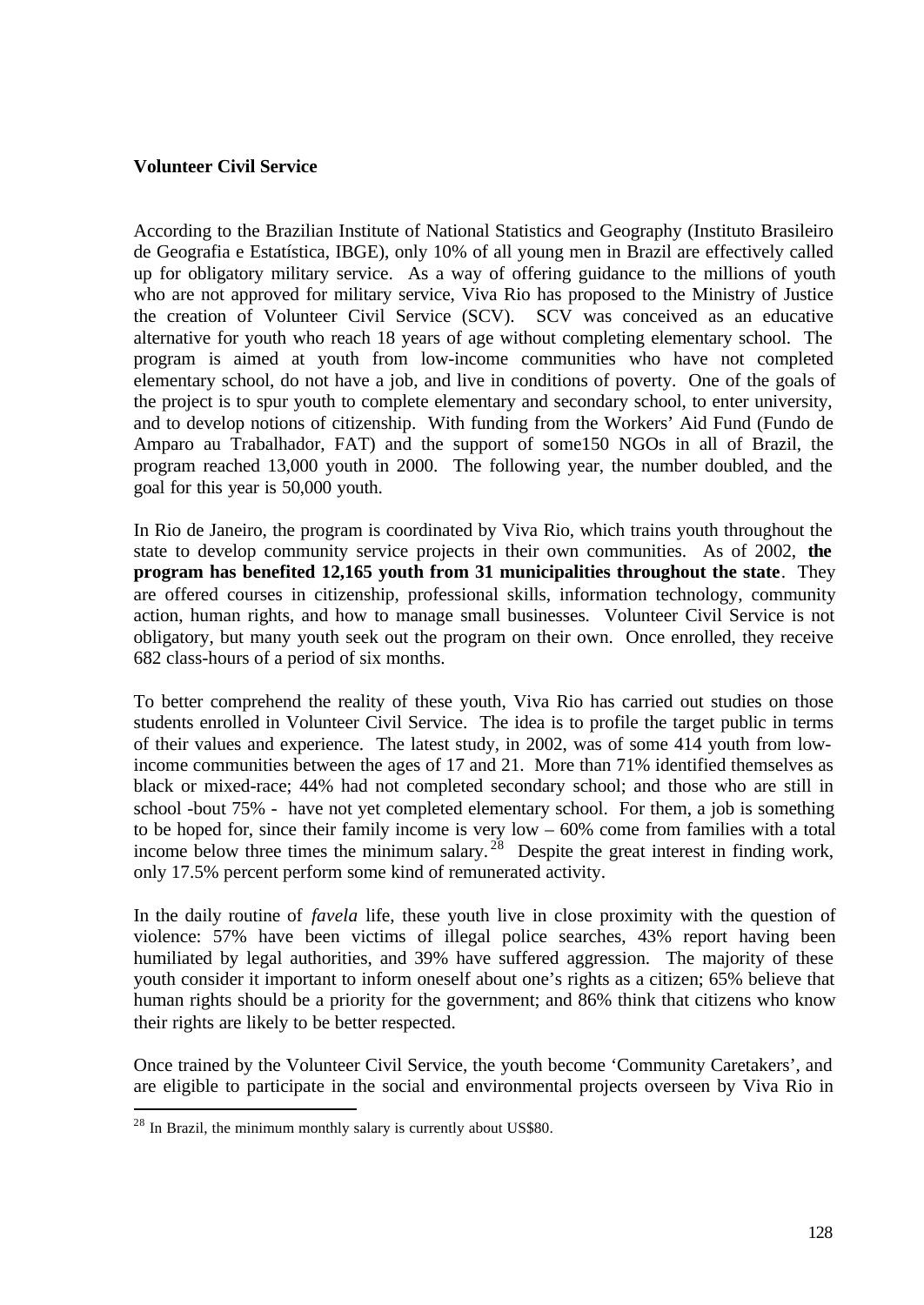their communities. Many of them take further courses to learn how to preserve public assets and spaces, as well as participate in campaigns and studies carried out by ISER. The Caretakers also act as reserves for the professionals of Civil Defense, the Military Police, and Municipal Guards. Civil Defense, for example, trains these youth so that they can act as lifeguards at the safety posts along the cities seashore. Other youth are trained to orient local populations in the fight against the Dengue mosquito. There are innumerably diverse projects that employ Community Caretakers, and once a Caretaker is involved in one of them, he or she receives a stipend of 100 *reais* per month.

The project has grown over the years, becoming national in scope, and has recently expanded to include imprisoned youth. Through a partnership with the Santa Cabrine Foundation, Viva Rio has begun to work in the Vicente Piragibe Penal Institute – which is part of the Bangu Penitentiary Complex. Some 1,400 prisoners are attended, between the ages of 18 and 30, serving sentences of anywhere from one to eight years.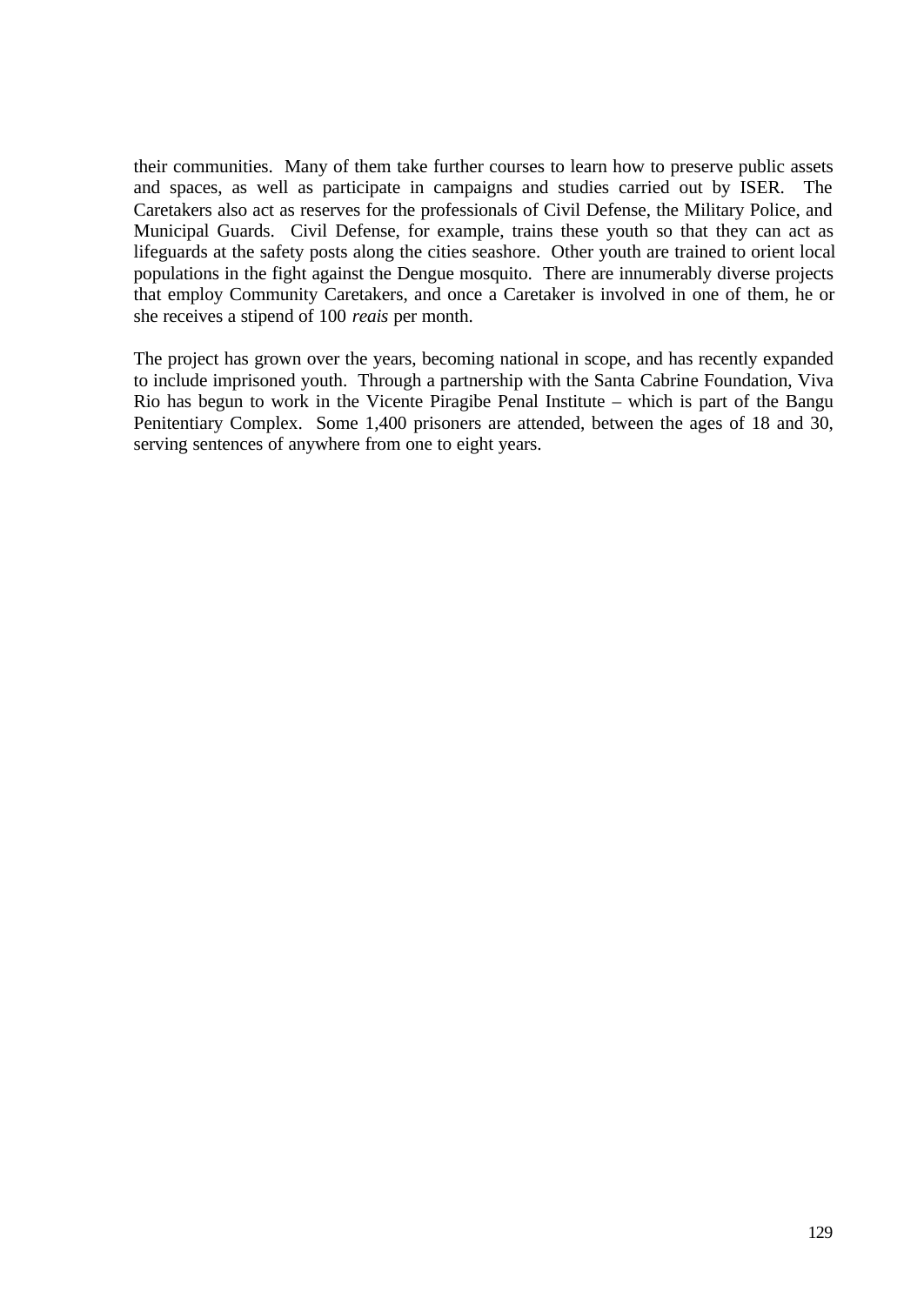# **Box L - Business in the Favela**

## *B2B Agent*

Young Victor Hugo, resident of the Maré *favela*, saw in B2B a professional opportunity. Hired by Viva Rio as a commercial agent in the development of the program, Victor never imagined that he would be able to do business in his own community. "Commerce here is only held back by the difficulty that storeowners have in making purchases," he says. Armed with a palm-top, he canvasses the streets of his *favela*, spreading the word about B2B to local establishments. "I'm well-known here, so the community didn't have any problem accepting me. Storeowners want to do business; now it's up to the big wholesalers to bet on this market, which is a good a bet!" he guarantees.

## *Distance Employment*

Unemployed, Demontier Pinheiro, a 24-year-old construction technician from the state of Ceará no longer visits job lines. Two or three times a week, he goes to the Future Station closest to his house and accesses the Workers' Aid Center website. Using the Internet, he posted his résumé and schedules job interviews. With his secondary education completed, Demontier dreams of enrolling in a civil engineering university program. "Once I find a job, I am going to take a pre-*vestibular* course.<sup>29</sup> Until then, I am researching the best engineering courses on the Internet," he says.

### *Direct Marketing*

After gaining experience working on websites and in cyber cafés, systems analyst Carlos Ramos, 34, decided to open his own business in Rocinha: a cyber café with games aimed at adolescents. The entrepreneur sought out loans from a number of banks, but gave up when he saw that interest rates were above 6% per month. He ended up consulting Viva Cred, where he participated in the "You Never Forget Your First Business" program, and requested a loan for 2,000 *reias* to open his business. In the weeklong course, he was able to focus and clarify his business plan. "I learned how to create partnerships and invest in different forms of advertising. I made banners, hired a sound  $car<sup>30</sup>$ , and handed out t-shirts with my cyber café's logo," says Carlos, who will pay off the loan in 12 installments.

### *Pet Shop in the Favela*

 $\overline{a}$ 

Katia Gonçalves, 31, participated in the "You Never Forget Your First Business" course after requesting a loan for 1,500 *reias* from Viva Cred. "I wanted to open a pet shop because here

<sup>&</sup>lt;sup>29</sup> A short prep course for the *vestibular*, the extensive and highly competitive entrance examinations at Brazil's universities.

<sup>&</sup>lt;sup>30</sup> A car mounted with a PA system that repeats the clients' advertisements throughout a neighborhood; common in Brazil.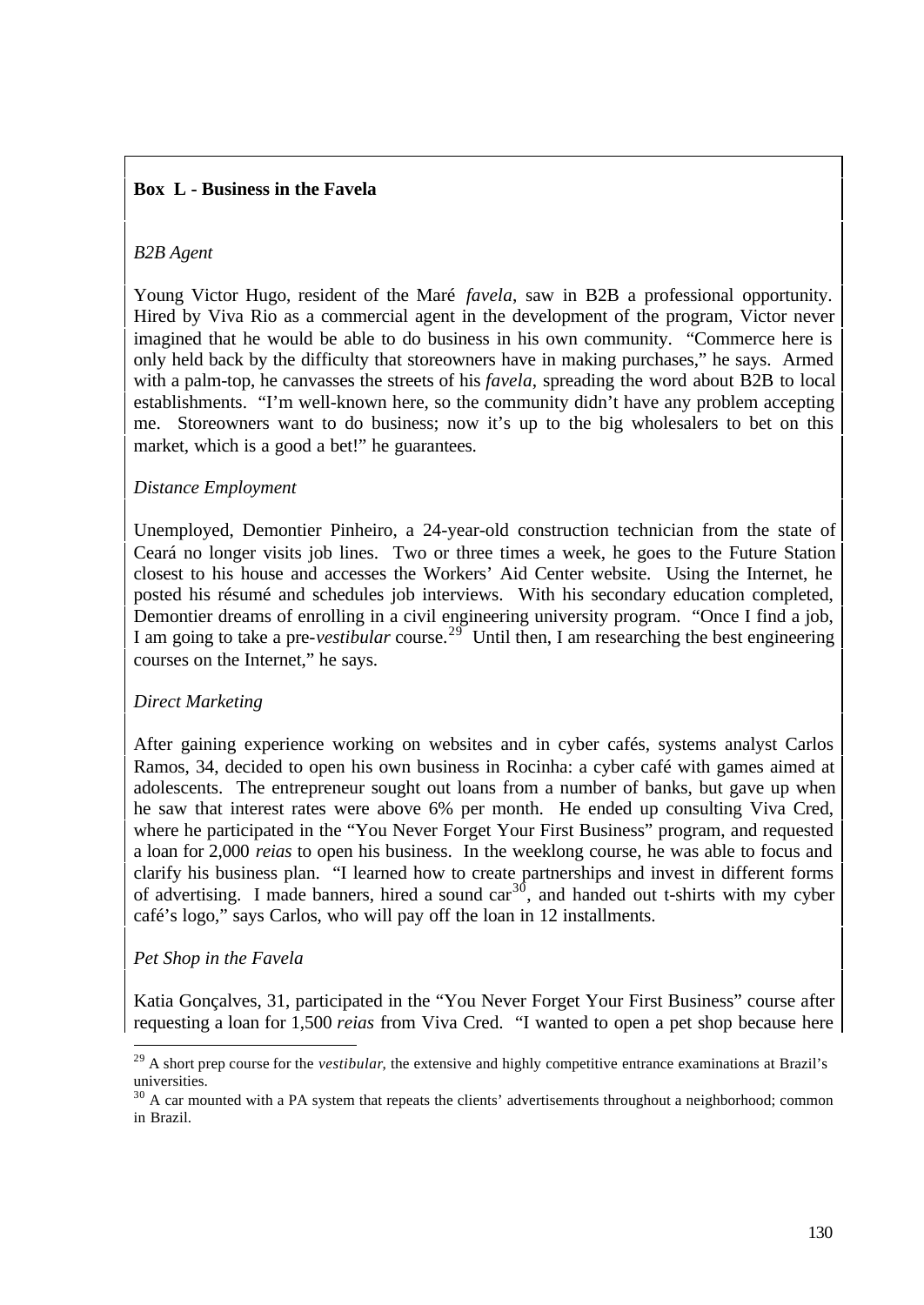in the *favela*, there are no services for the dogs and cats of the community," Katia explains. In the course, she learned, among other things, how to research prices. "My prices are the best in the area, and for residents its more practical and cheaper to bring their animals to my shop than to go down to the 'asphalt' $31$ ."

 $\overline{a}$ <sup>31</sup> "Asphalt" (*asfalto)* is common slang for the non-*favela* part of the city, sometimes simply referred to as "down below".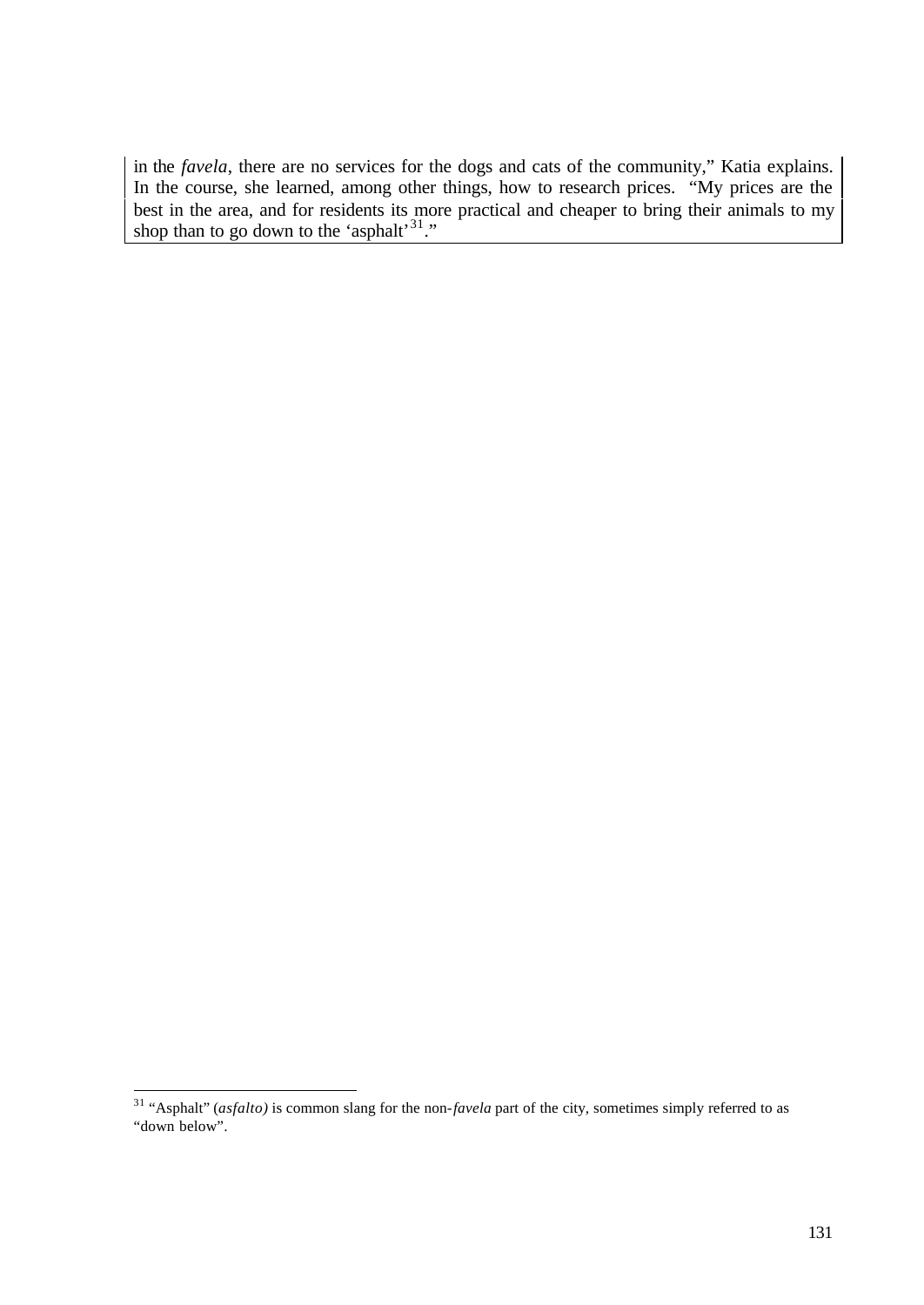# **12 e-citizenship**

### **Citizen's Counter (Balcão de Direitos)**

With little or no access to police protection and the judicial system, due both to ignorance and the absence of legal professionals, and lacking a culture of negotiation and conflict resolution, the populations of low-income communities often develop a relationship of helplessness and cynicism towards the legal system. Towards the end of 1996, a group of 25 community leadership councils, all partners in Viva Rio projects, called for the creation of a space dedicated to strengthening the citizens' rights of their constituencies.

This was the point of departure for the creation of the Citizen's Counter project, originally funded by the Rio de Janeiro State Secretary for Human Rights, the Federal Ministry of Justice, and the United Nations Development Plan (UNDP). The first of these legal aid Centers were installed in spaces donated by the communities of Rocinha, Chapeú Mangueira and Babilônia, Morro Santa Marta, Maré, and Rio das Flores. Their mission is "To promote the democratization of rights through the diffusion of information and the production of more just alternatives for conflict resolution, thus fostering the open practice of citizenship, and contributing to a plural and cooperative society."

Three years after its creation, with the support of the European Commission and the Ford Foundation, and through partnerships with the National Social Security Institute (INSS), the Criminal Circuit Court (Vara de Execuções Penais, VEP), and the Psychiatric Institute at the Federal University of Rio de Janeiro (UFRJ), Counters had been installed in communities, offering orientation on citizens' rights and duties, legal aid, and services for filing legal documents with official organs and obtaining IDs and licenses. In addition, the Counters increasingly act as mediators of conflicts that can be resolved without recourse to legal institutions. The Citizens Counters have become a national benchmark for similar experiments in nearly all of Brazil's states. Last year the Ministry of Justice requested that Viva Rio evaluate the Citizen's Counter project on a national level, as well as the development of a website that will serve to help integrate the experiences of all Citizen's Counters and similar legal aid counters that have been implemented throughout Brazil in the last few years.

### *Citizenship Agents & Community Legal Agents*

Each Citizen's Counter core staff includes one 'citizenship agent' who acts as a bridge between the Counter and the residents of the local community. To be a citizenship agent, one must be known in respected as a leader in one's own community; most agents have been with their respective Counters since their creation. Every month, agents receive new training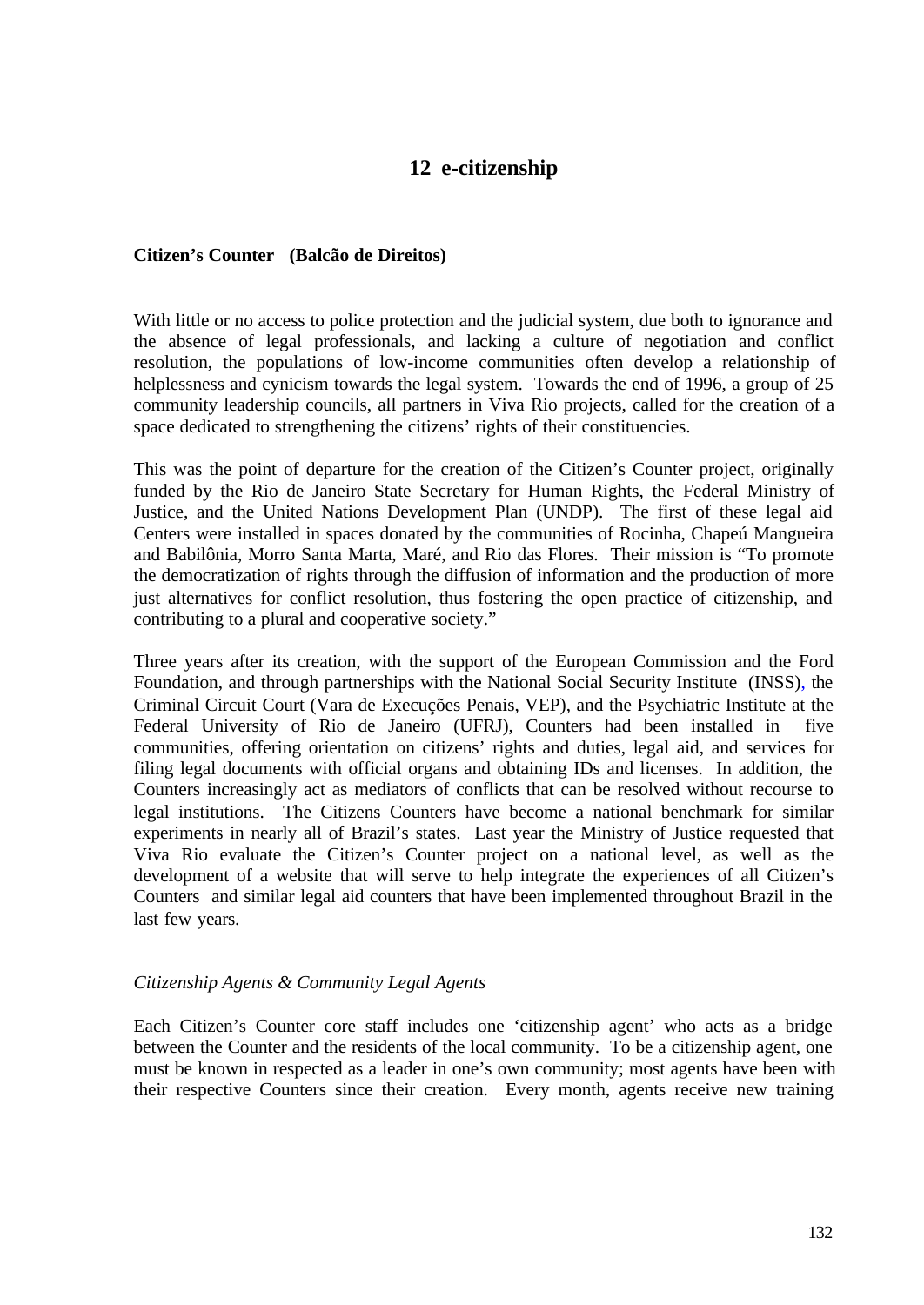courses, enabling them to aid residents not only in juridical matters, but to help mediate conflicts and direct residents to specific Viva Rio programs.

The Citizen's Counter also offers training for community legal agents. The courses, which last four months, are open to anyone from the local community, and cover 12 areas including human rights, fundamentals of law, and conflict mediation. Since March 2001, 70 students have graduated from four courses in the communities of Morro Santa Marta, Morro da Formiga, Chapéu Manguiera, and Babilônia. In early 2003, a new group of students from the communities of Ramos, Cantagalo and Pavão/Pavãozinho completed the course and became community legal agents.

Viva Rio has also organized courses at its headquarters on law, citizenship, and conflict Mediation for groups of community leaders from various communities. In the last few months, six such courses have been offered, training 15 leaders each.

## *Citizenship*

The Citizen's Counter mission goes beyond offering legal aid to local residents. It also includes fostering in communities the skills needed to find solutions to day-to-day problems through conciliation and conflict resolution, without the need to engage the formal judicial system. The core staff of a Counter is made up of at least one lawyer, interns (law students, some volunteers and others remunerated), and citizenship agents – local residents who intermediate between community members and professionals.

The Citizen's Counter and Viva Rio have invested in the formation of research teams, responsible for creating and developing seminars, courses, publications, and institutional material. All this material is used to reach out to communities, the media, and institutional networks. The Manual of Human Rights produced by the Training Team of the Community Caretakers and Volunteer Civil Service projects is a good example. The Citizen's Counter also produces pamphlets as a way to effectively inform residents. With simple, engaging language, a series of eight pamphlets called "Fight for Your Rights" explain basic legal concepts and citizens' rights to local residents.

Since their inception, the Counters have attended more than 50,000 cases. Of these, the most important areas of demand were the following: 41% for labor rights conflicts, 23% for legal aid, 11% for dispute resolution, 10% for support during the judicial process, and 4% for judicial action. 69% of all clients were women, and 56% were 36 years old or older. 46% earned between one and two times the minimum salary, while another 46% earned between three and four times the minimum salary. Educational level is quite low among Counter clients: 50% have not even completed elementary education. Most are single (48%) and own their home (74%), though 35% were currently unemployed; only 31% were legally employed, while 9% work at home and 15% work for themselves.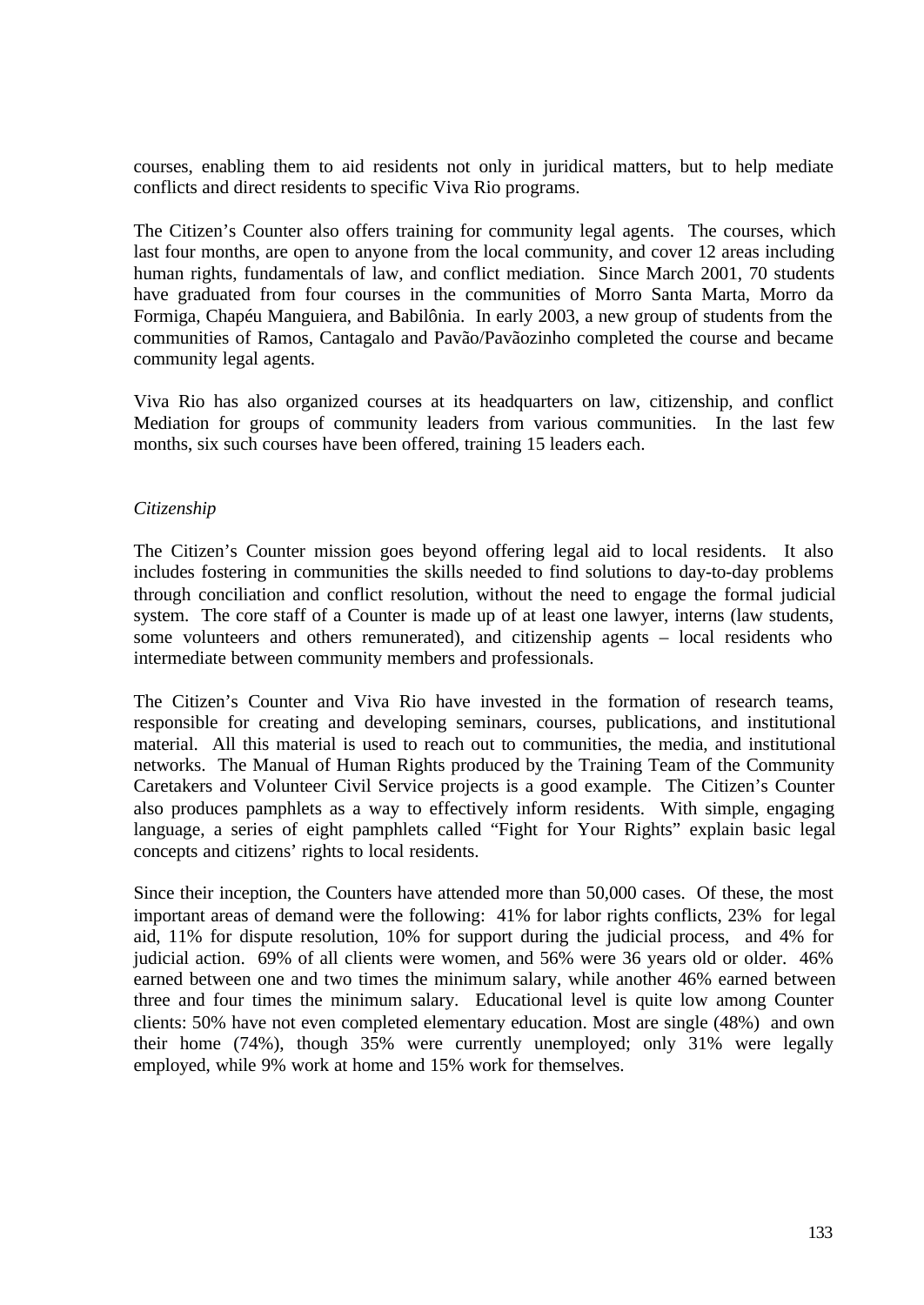The Civil Rights Counters are also expanding their activities through the Internet. On its website, users can learn how to obtain IDs, work permits, driver's licenses; find formulas for calculating retirement benefits; and get informed about legal issues like consumers' rights and the legal status of children, adolescents, and the handicapped. With an educational tone and language that is simple and accessible, the website deals with questions such as racial discrimination – a common phenomenon in low-income communities – and gives advice on how to react. The goal for 2003 is to achieve 50 on-line consultations per month.

### **www.desarme.org**

Despite its roots in underlying social structures and the conflicts arising from the drug trade, the endemic violence of the *favelas* cannot be disassociated from a factor that, to a certain extent, has a logic of its own: the supply of, and easy access to, a wide variety of firearms. Viva Rio was created in response to a moment of particularly high levels of urban violence in Rio de Janeiro, and has made the fight for disarmament central to its efforts.

Viva Rio's disarmament campaigns are aimed at both the drug trade, which recruits children and adolescents to work in illicit drug sales - thus putting them in situations of armed violence - and common citizens, who are often the victims of their own firearms. To make the population aware of the dangers of having a gun in the home, Viva Rio has launched a number of campaigns that encourage people to get rid of their firearms, often calling on wives and children to mobilize for the cause of disarmament. For example, the national campaign "Choose Gun Free! Its Your Weapon or Me" starred popular Brazilian actresses, who asked women to pressure their husbands and partners to remove guns from family homes. A permanent campaign in partnership with church groups promotes programs for voluntary hand-over of firearms.

Many of these campaigns are local in scope, targeting youth from low-income communities. Quite common are shows and popular activities within communities, with the participation of victims of armed violence and their families. One of the bolder projects Viva Rio has undertaken is the Wall of Pain, an enormous mural made up of photos, letters, poems, and protests in homage to the victims of urban violence. In 2001, Viva Rio collaborated with the Rio de Janeiro state government in organizing the public destruction of 100,000 firearms - the largest simultaneous destruction of firearms in history.

The desarme.org website is central to Viva Rio's disarmament program. Created in 2001 and made up of a group of five researches, it provides databases in Portuguese and Spanish containing a wealth of up-to-date information on all manner of themes related to the arms trade, illicit small arms traffic. The site also offers access to the list of firearms confiscated by the Rio de Janeiro police and held in their deposit; by making this information available, Viva Rio hopes to aid national and international bodies in tracing these seized firearms and analyzing the route they follow from legal production to diversion into black markets and criminality. The police of Latin America have little experience and expertise in tracing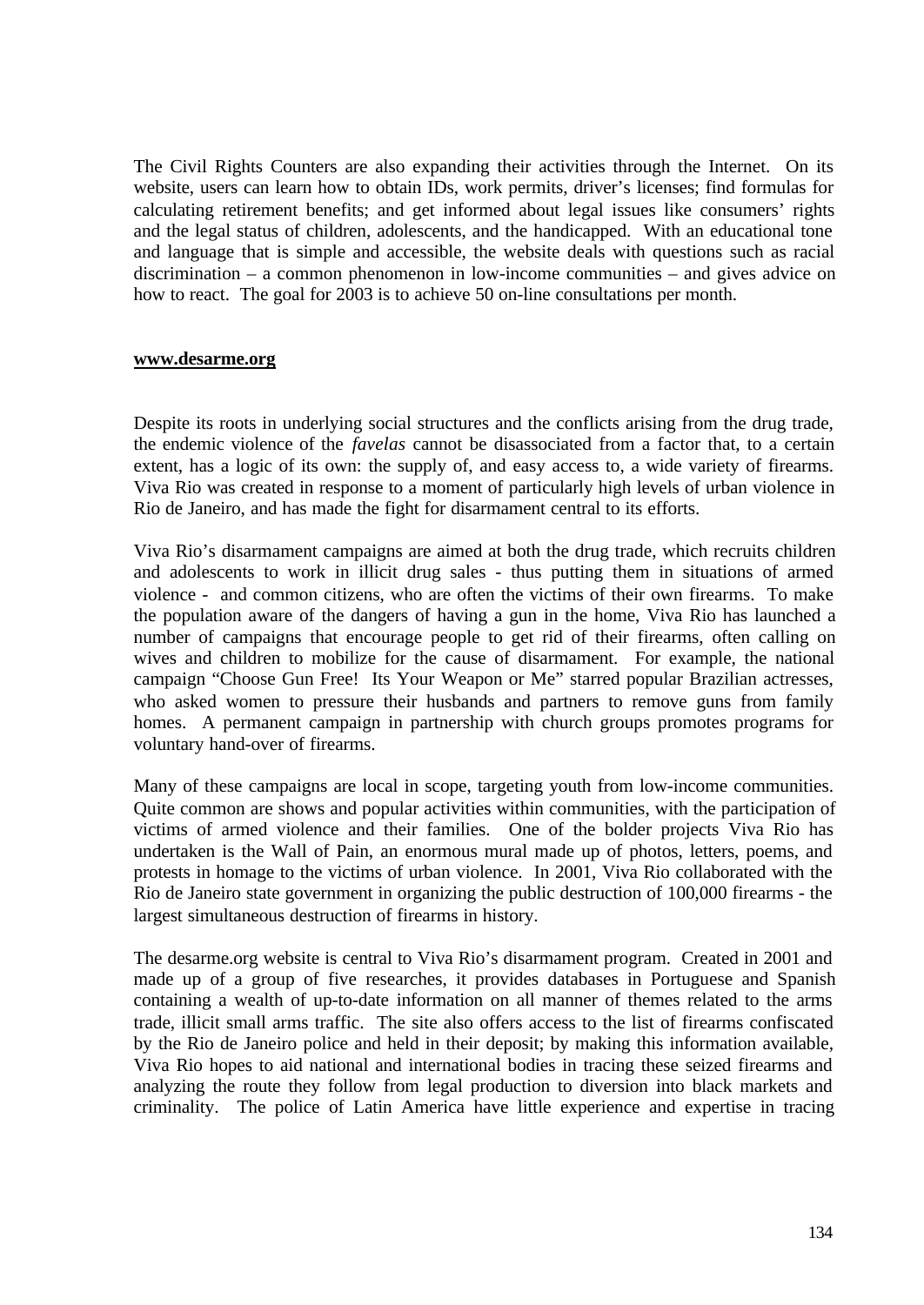firearms, and often, little interest: many police organizations are themselves involved in illicit arms trafficking.

The desarme.org site receives an average of 40,000 visits per month; only 20% of these are from Brazil, the rest coming from Latin America, the U.S., and Europe. Viva Rio has publicized the website in low-income communities as a way of educating youths of the dangers of armed violence and drug trafficking.

The relevance of the desarme.org website became clear to the public in 2001, when it intermediated in a communiqué between then-Rio de Janeiro State Secretary of Public Security and the Secretary of State Intelligence of Argentina. The document requested the collaboration of the Argentine government in tracing the sale of 20 Argentine-made hand grenades found by police in the *favelas* of Rio. The document also provided a list of Argentine-made firearms seized by Rio police between 1989 and 2000. In 2001, the issue resurfaced at the UN Conference on Illicit Traffic in Firearms.

In the fight against armed violence, the desarme.org research team produced a list of 225,000 firearms seized between 1950 and 2001, and presented it to a representative from the Argentine Consulate in Rio during a public ceremony organized by Viva Rio and the Rio state government attended by representatives of 14 foreign governments. Once again, Viva Rio requested the cooperation of the Argentine government in tracing the route these firearms took before arriving illegally in Brazil, destined for Rio's organized crime factions.

Viva Rio's efforts began to pay off when an Argentine NGO, "Fundación Espacios", arranged a meeting between representatives of Viva Rio and a representative of the Argentine government, a member of the Senate's Defense Commission, and author of a project that has denounced the illegal trafficking of Argentine military-style weapons - the type that have ended up in the hands of Rio's criminal factions. The project reached the executive branch of Argentina and a commission was formed to investigate the denunciations. Meanwhile, the larger newspapers began publishing the lists -provided by Viva Rio- of firearms involved in the illicit arms scheme between the two countries.

In that same year, a new disarmament project was conceived to train NGOs and community groups throughout Latin America and the Caribbean. The project's mission is to form and train a network of information exchange aimed at fighting illicit arms traffic and better control the legal arms trade. The program has three basic goals: train NGOs in publicizing their campaigns and research projects; urge research centers in these countries to develop studies on the consequences of firearms proliferation; and create a web-based network for the exchange of information and experiences. UNLiREC, Small Arms Survey, the Arias Foundation for Peace and Human Progress, Swefor and Save the Children, supports the project.

Another disarmament-related project, in process of being finalized, is the Small Arms Classification Manual, to be distributed among the police of Latin America, which will train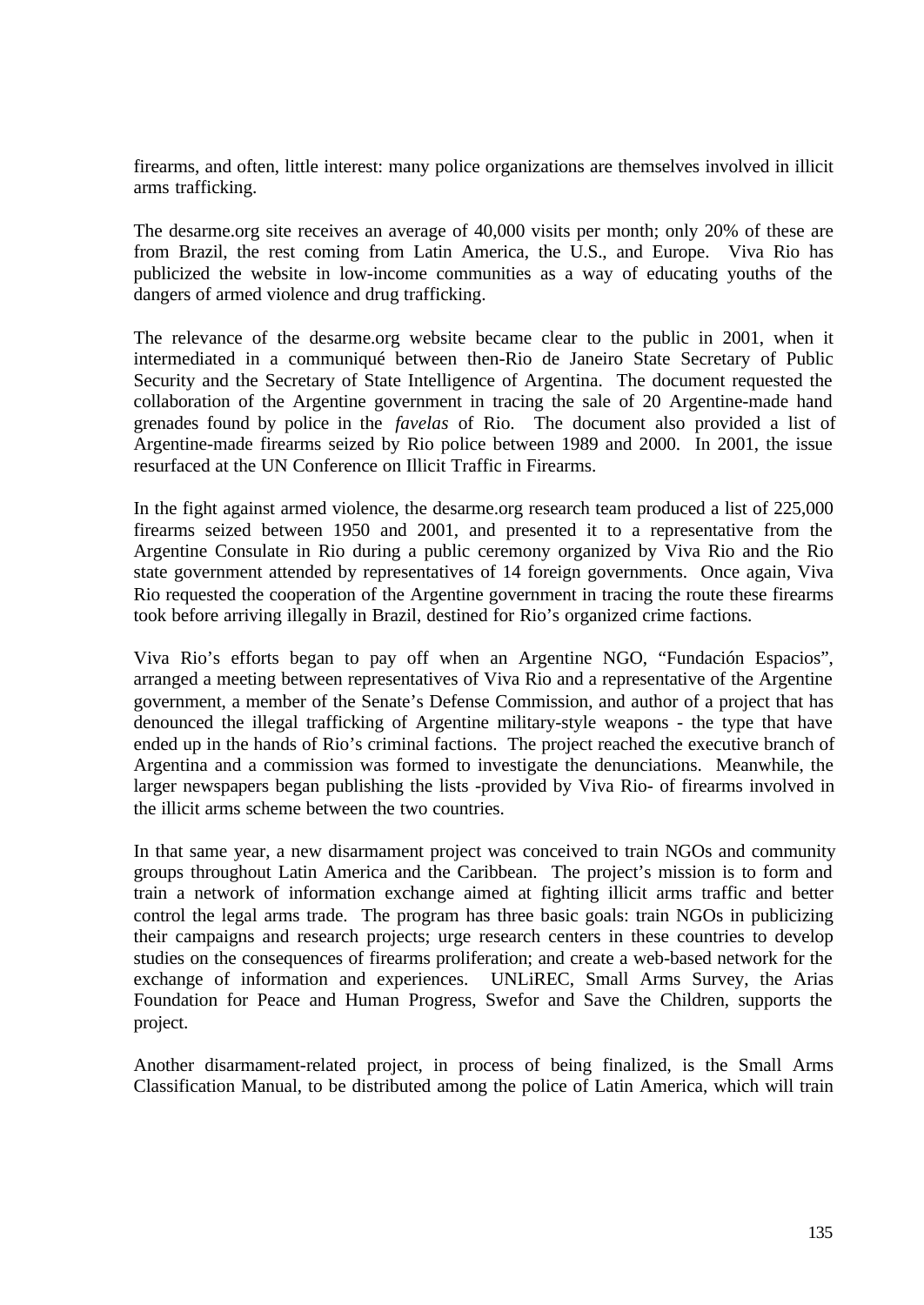police to identify and classify data on seized firearms in a universal database, aiding international tracing efforts.

One of the central issues raised by Viva Rio's research on the circulation of arms is that a large part of these weapons are produced in Brazil and sold to neighboring countries, and from there re-enter Brazil illegally. The enormous economic interests of the Brazilian arms industry have thwarted, at the Congressional level, efforts by Viva Rio and the federal government to commit to a policy of transparency and control of small arms sales.

Viva Rio is also coordinating a ten-country research project on Children in Organized Armed Violence (COAV) that seeks to understand the mechanisms that lead children and adolescents to participate in armed criminal groups. Viva Rio will host a web-portal dedicated to the issue of COAV, which will also serve as an information exchange network for the researches involved in the project. Institutions and organizations that work in this area will be able to use the portal to share their findings, debate issues, and propose forms of intervention that may reduce the impact of this phenomenon, which has become the leading cause of death among adolescent males in low-income neighborhoods.

## **Police Training**

In 2002, the Rio de Janeiro State Government created the Continuing Education Program for Military Police. As part of this program, a Viva Rio partnership with the Public Security Institute (ISP) created the Community Policing in Practice course. The central aim of the course is to improve the quality of policing by providing a space for reflection upon common police practices and opening up debate on the nature of the relationship between police officers and the communities they serve. Thus, police officers are encouraged to reflect on their role in the community and to supplant traditionally violent and aggressive methods with preventive alternatives. Using some 14 instructional videos and 20 workbooks, the course focuses on actual patrol routines, using real-life examples to illustrate practical problems and to introduce notions of citizens' rights, ethics, and community relations. In the classroom, police officers study and discuss vivid cases from day to day police work, debate pertinent themes, and work in small groups to analyze situations and decide on the best method to resolve conflicts.

Viva Rio is currently training some 100 police sergeants and captains, known as "sergeantmultipliers", since they will then go back to their respective battalions and teach other officers the techniques they have learned.

The objective of the course is to learn how to act preventively, to mediate and resolve conflict situations, to confront the reality of their professional situation, knowing the risks, and to successfully carry out investigations in private homes. Police officers also learn how to decide what situations truly fall within their jurisdiction, and discuss how to deal with the fear many police have of low-income neighborhoods. The classes also foster a discussion about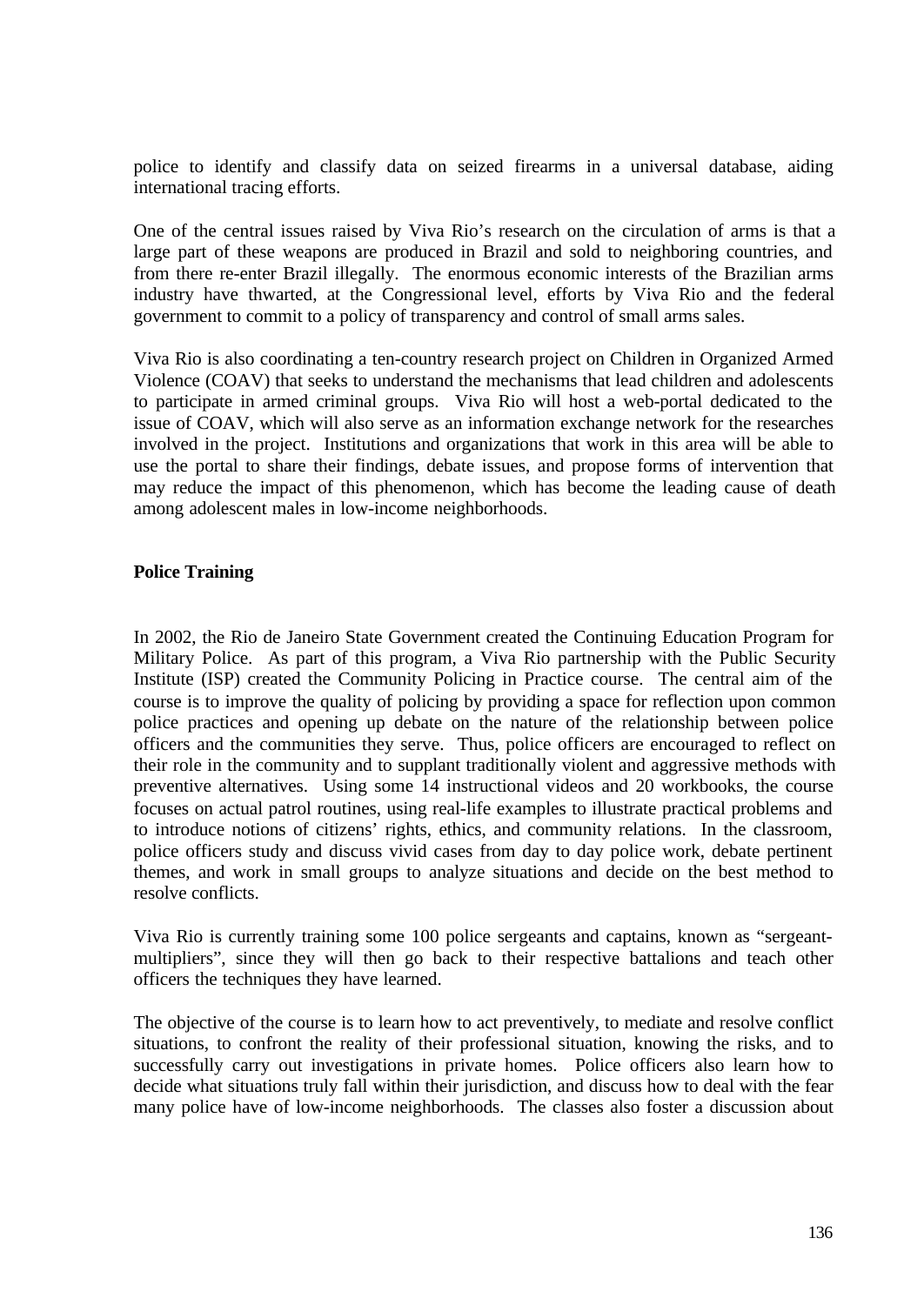the vulnerability of the profession and the consequences of involvement in corruption, bribery, and extortion. Controversial themes such as homosexuality, racial prejudice, and violence against women are also part of the course curriculum.

Viva Rio, which often exchanges information and experience at international conferences on reducing armed violence, brought to Brazil a model of community policing adopted in Boston, USA. The goal of community policing is to promote the democratization of police power and to discourage possible acts of corruption on the part of police officers. When local residents feel more secure, they can participate in prevention and the fight against organized crime. The State Secretary of Public Security, with Viva Rio's consultation, has created the GPAE (Grupo de Policiamento Comunitário), a community policing program implemented in the Cantagalo, Pavão, and Pavãozinho *favelas*. In its first year, the program was able to reduce the number of firearm homicides, from about 20 per year before the program began in 2000, to zero in the years since. In this model of policing, the community participates in a very active way, choosing public security priorities and monitoring police work in the region. In all, 100 police have been trained to work in the Cantagalo and Pavão/Pavãozinho, guaranteeing community policing for their 17,000 residents.

When it was realized that part of the solution lay in putting greater value on the function of police and their quality of life, Viva Rio created complementary public policy projects and organized actions that sought to improve living and working conditions for police and their family members. The Generation of Peace project, a partnership with the Globo Television Network, Viva Rio, Fecomércio, the Federation of Industries of Rio de Janeiro ( FIRJAN), and the Rio de Janeiro state government, aims to elevate the self-esteem and quality of life of police officers and their families by offering diverse opportunities for education, sports, leisure and culture. For one year, some 2,400 spots in the vocational courses and sporting activities offered by Senac/Rio (related to the Federation of Commerce) will be reserved for police officers and their families, while Sesc/ Rio (also part of the same Federation) will offer 12,000 tickets to plays and concerts.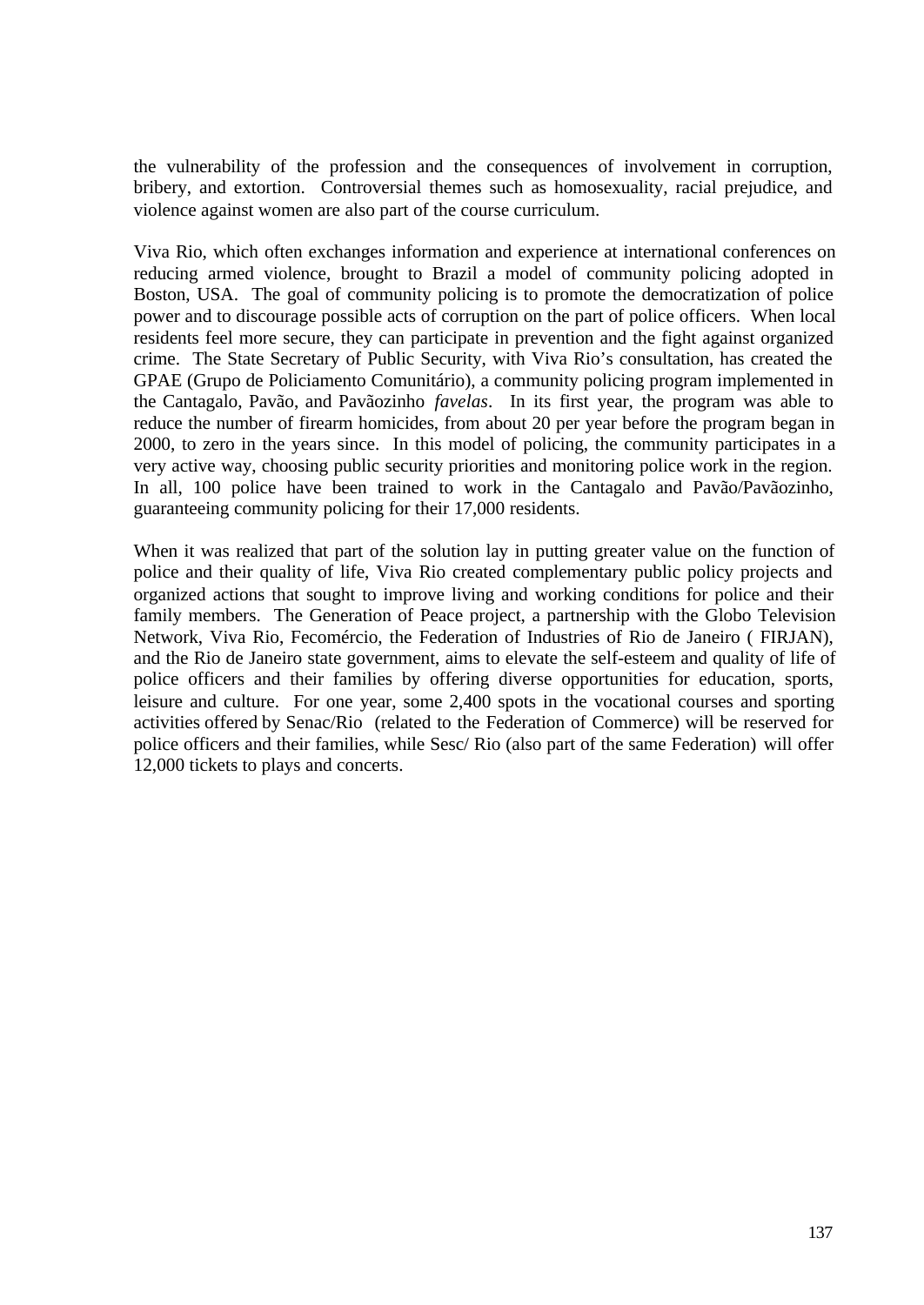# **Box J - Community Rights**

# *In Defense of the Community*

Community Legal Agent Robson Umbelino never thought that he could work directly with lawyers. "People always think they haven't got a chance in life, you know?" he laments. Resident of the Maré community, Umbelino is one of the 17 community legal agents at the local Citizen's Counter, opened in late 2002. His job is to mediate conflicts and propose settlements and alternatives for those involved. "There's nothing a good conversation and a cool head can't resolve," he jokes. When he can't resolve a case, he sends the disputants directly to the Citizen's Counter. "There, they will receive proper guidance," says Umbelino, who studied law and citizens rights for six months at the Center before being named a community legal agent. "I became familiar with the official bodies and the professionals that run them, and learned a lot about our rights," he says.

# *Legal Adoption*

Determined to legally adopt his wife's children, Claudio Napoleão, 40, resident of Cantagalo, sought out the Citizen's Counter and discovered that legalizing the adoption was easier than he thought. "It's very common for people in the community to raise other people's children, but everybody believes this rumor that since we are poor, we can't legally adopt," says Claudio. A member of the local residents' association, Claudio ended up becoming a community legal agent, and today works in his community's Citizen's Counter. "The most common problems we deal with are divorce and alimony," he explains. He recalls the early reaction of residents to the Citizen's Counter: "People didn't have any faith in Justice. They thought that since the service was free, it must not work."

## *In Search of Rights*

"People in the *favela* have no idea how to resolve problems of a judicial nature. Things happen and people accept it, accept it, until it becomes an avalanche," explains Gibeon de Brito, President of the Association of Residents and Friends of Chapéu Mangueira. For him, the arrival of a Citizen's Counter in the community helped residents begin to fight for their rights. "They sought out the association, but we have no power to judge, to interfere. There was a lack of professional guidance. Residents didn't know where to turn for advice. Without money, how were they going to go to a lawyer?" asks Gibeon. "Now they go to the Counters, clear up their doubts, ask for advice, and begin to act like citizens."

## *For Disarmament*

Jorge João Silva, known as Jorginho, is president of the Complexo do Alemão Residents' Association. He participates in each of the studies carried out by Desarme, in partnership with ISER, which are published in community newspapers. "But we don't have to read the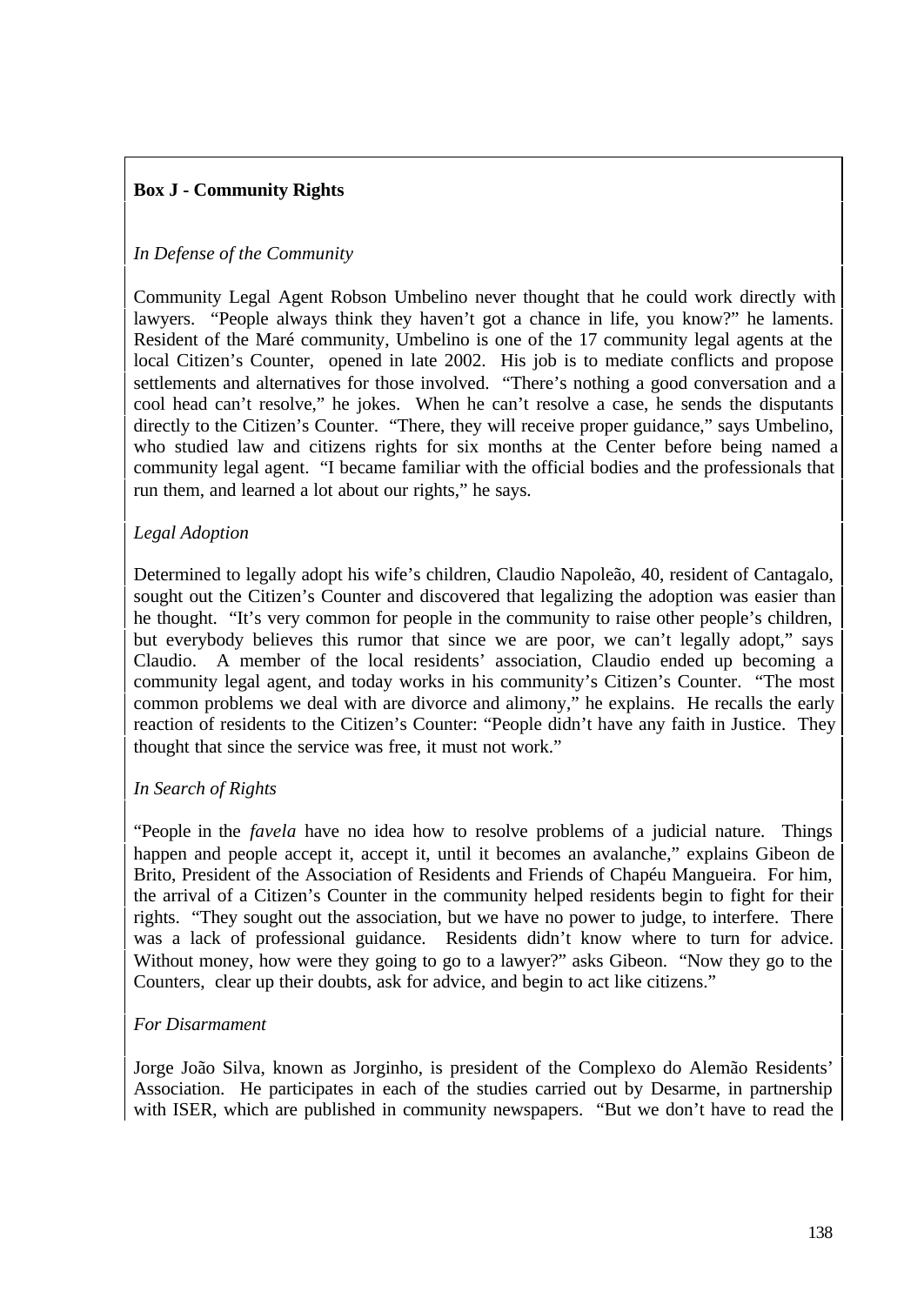papers to know what's happening in the *favelas*. We live close to the effects of firearm use", he laments. He participated in the campaign "Mothers, Disarm your Sons", which brought a number of musical groups to the community in 2001. The musicians joined together to call for peace and speak out against the large number youth killed by firearms. "Bringing the idols of our youth here to speak is a way of showing them that there is another path, that there is a solution. You don't have to enter the world of crime."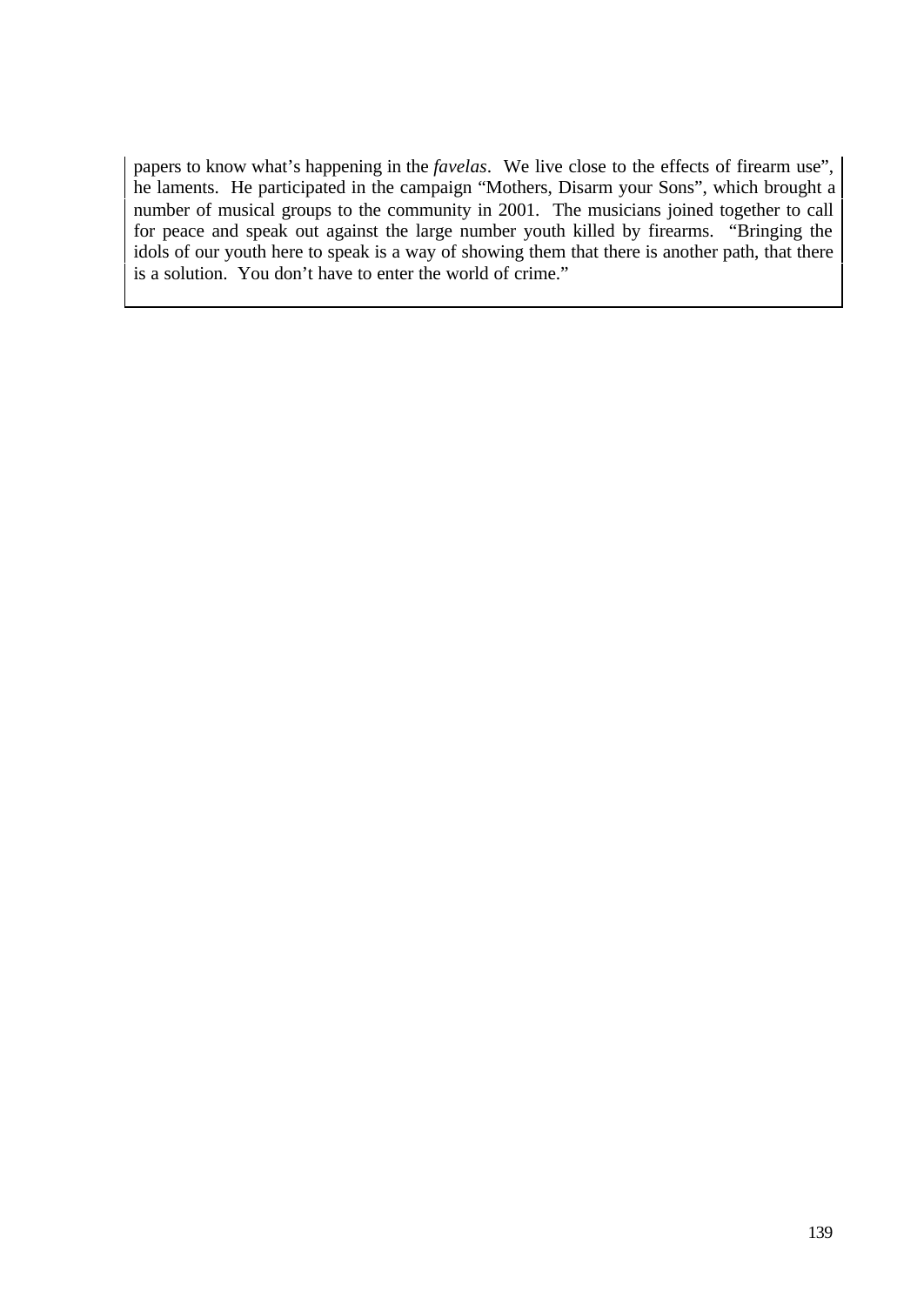# **13 - Social Innovation, Non-governmental Organizations, Business, and the State**

#### **The Lessons of Viva Rio**

Like any social experiment, Viva Rio has some characteristics that cannot be reproduced in other environments, while at the same time it indicates models and approaches, which, with adequate adaptation, can contribute to the fight against digital exclusion in particular, and social inequality in general.

**The Fight against Violence -** Urban violence has become one of the main social and political problems of the new millennium. In this area lies what is perhaps the principal innovation and contribution of Viva Rio: the use of the Internet as part of a repertoire of actions (research, analysis, campaigns, and social projects) aimed at reducing violence.

Urban violence affects citizens around the world, in both developed and developing countries, and has taken a center stage in electoral campaigns. Urban violence has fed racial prejudice against immigrants in Europe, blacks and Latinos in the U.S., and the residents of low-income areas in Latin America. In response, however, the political imagination of political parties and civil society has been inadequate, and **the fight for peace and the fight for development are still treated, in practice, as separate themes by the majority of international agencies, governments, and NGOs.**

One of the biggest problems here is that, in Brazil, as in many parts of the world, the fight against violence has been seen as falling strictly under the jurisdiction of the state security apparatus. This has led to the development of two non-compatible discourses: one that affirms the need to preserve human rights without indicating practical solutions, and another that puts efficacy ahead of respect for civil and rights. Viva Rio's work has been pioneering in combining a discourse of peace and respect for human rights with concrete public security projects that confront specific problems of policing and armed violence, delivering practical results.

Viva Rio realizes that violence must be confronted by acting at a number of different levels: the socio-economic -generating employment and providing access to education- as well as the particular -restricting the circulation of firearms and training police officers. Viva Rio has been very successful in showing that the fight against urban violence is important to all sectors of society, that a culture of peace and the rejection of violence can create a social movement capable of dealing with the many problems of human security without falling into a mindset that relies on police violence and the stigmatization of *favela* residents.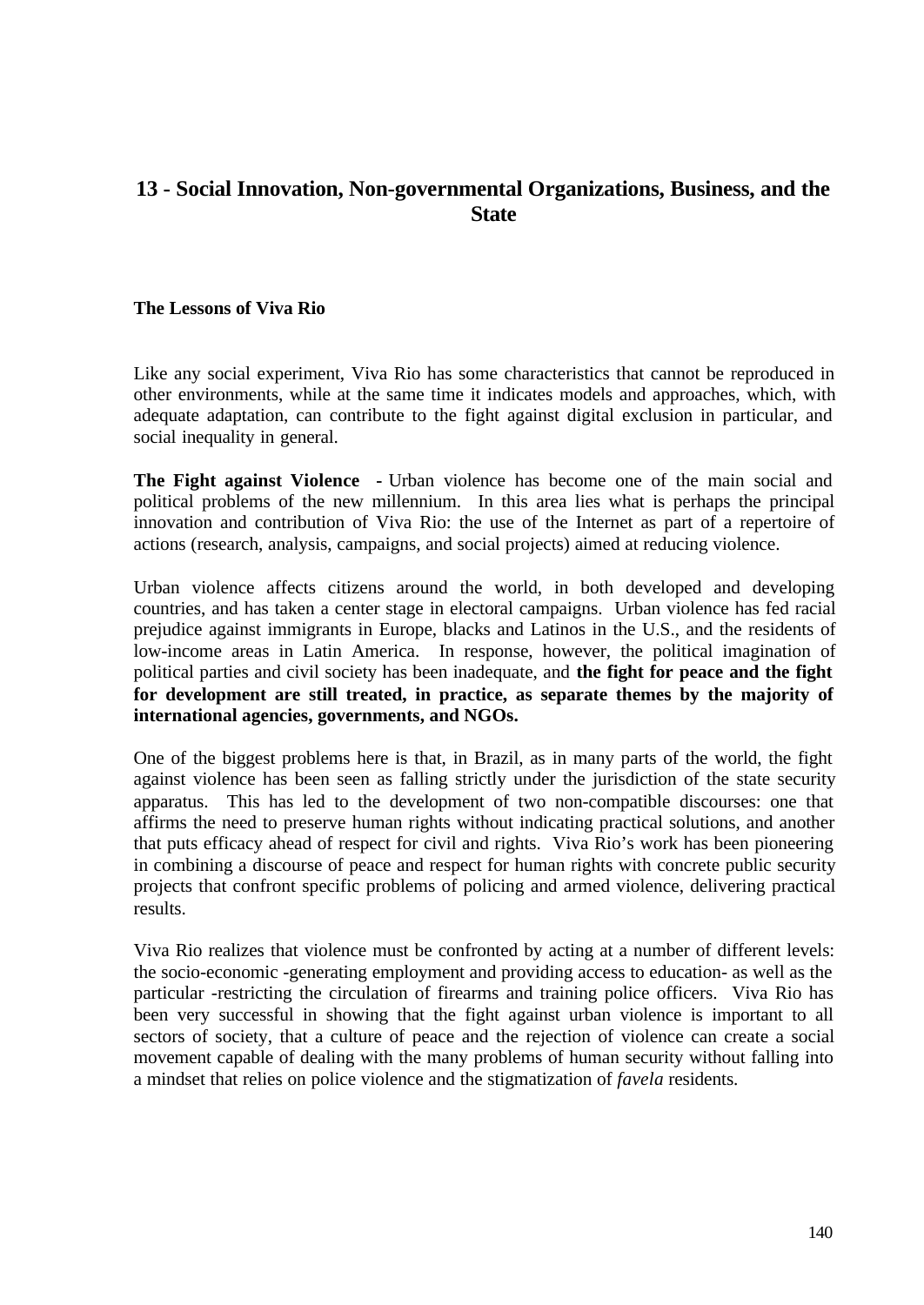The experience related in chapter 12, in which Viva Rio got the governments and police of Brazil and Argentina to cooperate in the fight against illicit arms traffic, illustrates the importance that NGO networks can have in the fights against crime and international terrorism. The rigid structure of national governments and the lack of institutional systems of international cooperation in the fight against new forms of organized violence both limit the effective exchange of information and flexible, rapid cooperation between state security agencies. NGOs specializing in the fight against violence can play an increasingly important role in defining national security policy, as well as fostering a shift in public opinion away from simple, reactive fear, toward a pro-active vision of cooperation and resolution.

**Scaling up -** The principal limitation of most NGOs actions is that they are *ad hoc* local actions, undoubtedly relevant for the target communities, but without a large-scale societal impact for the simple reason that they are not replicable. Instead of complementing government action, all too often they end up substituting the state, relieving it of its responsibilities to low-income communities.

Given the rigidity and bureaucracy of the state, NGOs have an important role to play as social laboratories, sources of innovation and new techniques of social intervention, and eventually, as implementers and supporters of government action. But the ability of NGOs to innovate is only relevant to the extent that the experiments they develop are transformed into public policy and/or attract the attention of private enterprise to the potential of low-income communities as consumer and labor markets. For this to happen, NGO action must go beyond homespun programs, whose particularities, functional logic, financing, and management make them non-reproducible. Unfortunately, many NGOs actions sometimes resemble a cemetery of well-intentioned projects.

The relevance of Viva Rio's approach is that its projects have a well-defined format, a managerial structure and evaluation system that can be reproduced on a large scale, allowing them to be taken over eventually by the state and transformed into public policy. Viva Rio's experience indicates that NGOs themselves could benefit from training in how to overcome amateurism and create social projects whose success doesn't depend solely on the good will and sacrifice of NGO staff, by creating prototypes that can be transformed into public policies. Without such training, local efforts will likely result in little more than temporary improvements, or at best, the social mobility of small groups targeted by projects.

The professionalization of NGOs will of course produce some tension in the recruiting of teams, between the demands of a moral ethos that attracts people willing to accept lowerthan-market salaries -but not always fully qualified-, and a professional ethos that calls for highly qualified personnel with their accompanying expectations for higher salaries. This is a problem faced by NGOs everywhere: throughout the world, and professionalization of NGOs is well under way, spurred on by new requirements from financing agencies whose bureaucratic systems for evaluation and approval of projects requires more and more specialized staff.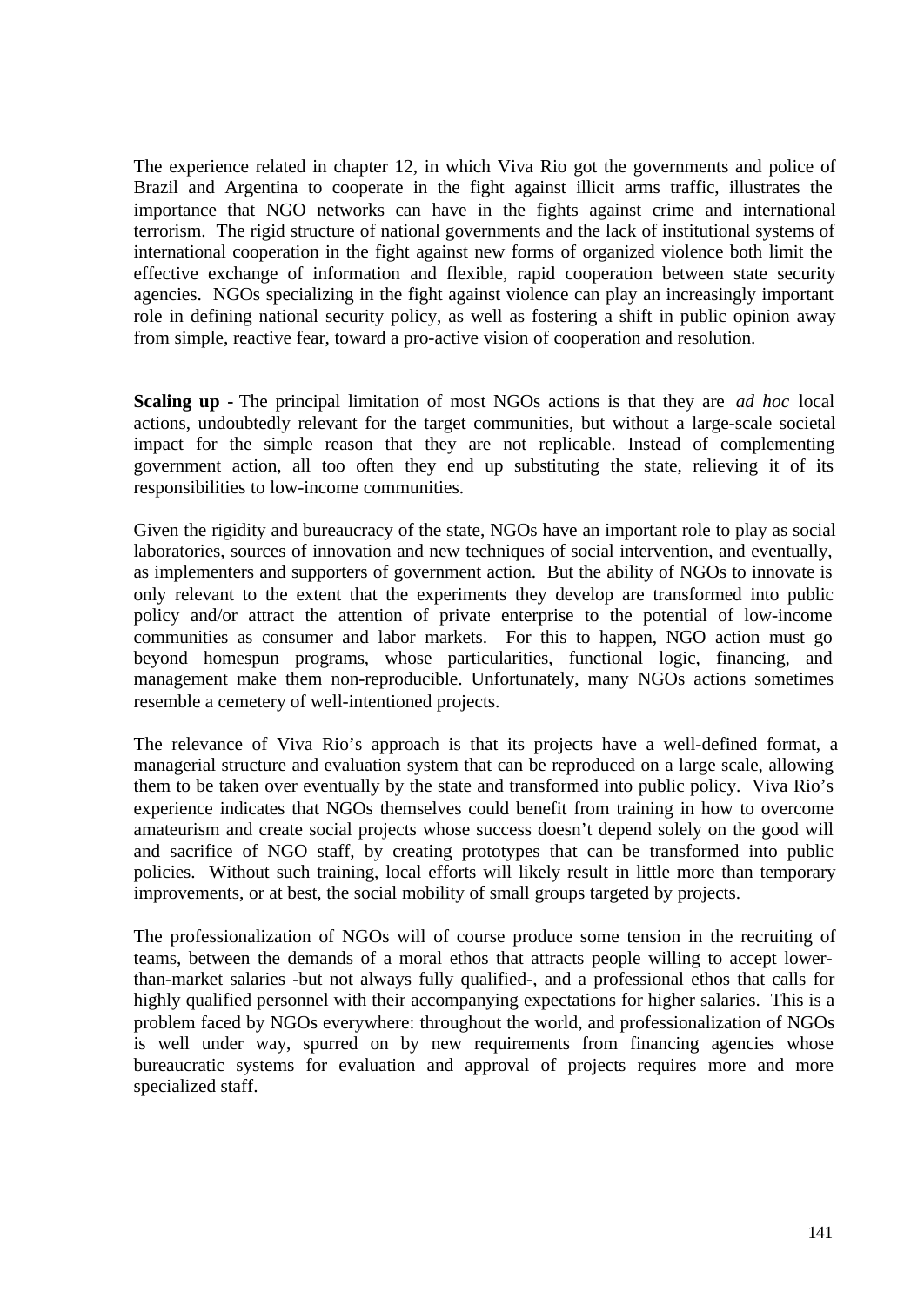**Self-sustainability and Market-Readiness -** The legal definition of NGOs as not-for-profit organizations can, unfortunately, often be restated as "institutions with non-sustainable social projects". NGOs need constant external support to create and experiment with social projects, which are all too often cancelled when funding dries up. To have a permanent effect, projects must aim either to be declared of public interest or absorbed by the state, or capable of sustaining their own operating budget. Viva Rio has shown an enormous capacity for success in both senses, developing projects that can be absorbed into public policy, and developing projects with potential to sustain themselves. For example, the Future Stations are different from most other NGOs tele-centers in Brazil because there is a fee paid by the users, helping the program sustain itself and allows users to value their effort in accessing the services.

**Improving the self-image of sectors with no self-image** – One of the principal arguments for the fight against digital exclusion is the need to value local cultures at risk of losing their ethnic and linguistic identities. This is correct in so far as it doesn't see local culture as being in opposition to global culture; we should not forget that so-called local culture is always a mix of various traditions that can be interpreted in many ways, and that the Internet is a twoway street, through which content flows out to the world and the world can enter in to local communities.

While Viva Rio action in this area celebrates pre-existing identities, ignored or restrained by the dominant culture, the central importance of its projects is in transforming the self-image of *favela* residents -and the negative image that other social groups have of them- by showing how *favelas* have produced **new** forms of cultural and social creativity. Instead of opposing and isolating, the goal is to integrate, to show the positive dimension of *favela* life, its cultural wealth.

Social prejudice, a journalistic ethos of high-impact news, and even the well-intentioned focus on social exclusion all tend to present these communities in a negative light, as places of violence and suffering. Without denying these realities, Viva Rio tries to create bridges with the outside world, showing *favela* life in all its dimensions to local residents and to the rest of society, which in large part has never visited a *favela*.

**Community Relationships / Networking** – One of Viva Rio's primary characteristics is that it works in cooperation and partnership with local communities, at the same time maintaining a certain autonomy in relationship to each. This aspect is sometimes criticized for not being entirely rooted in the target communities, with social projects arriving "from the outside". This criticism merits detailed commentary, as it is based on several myths of an "alternative" discourse based on local knowledge that has now been appropriated by the majority of large foundations and international organizations.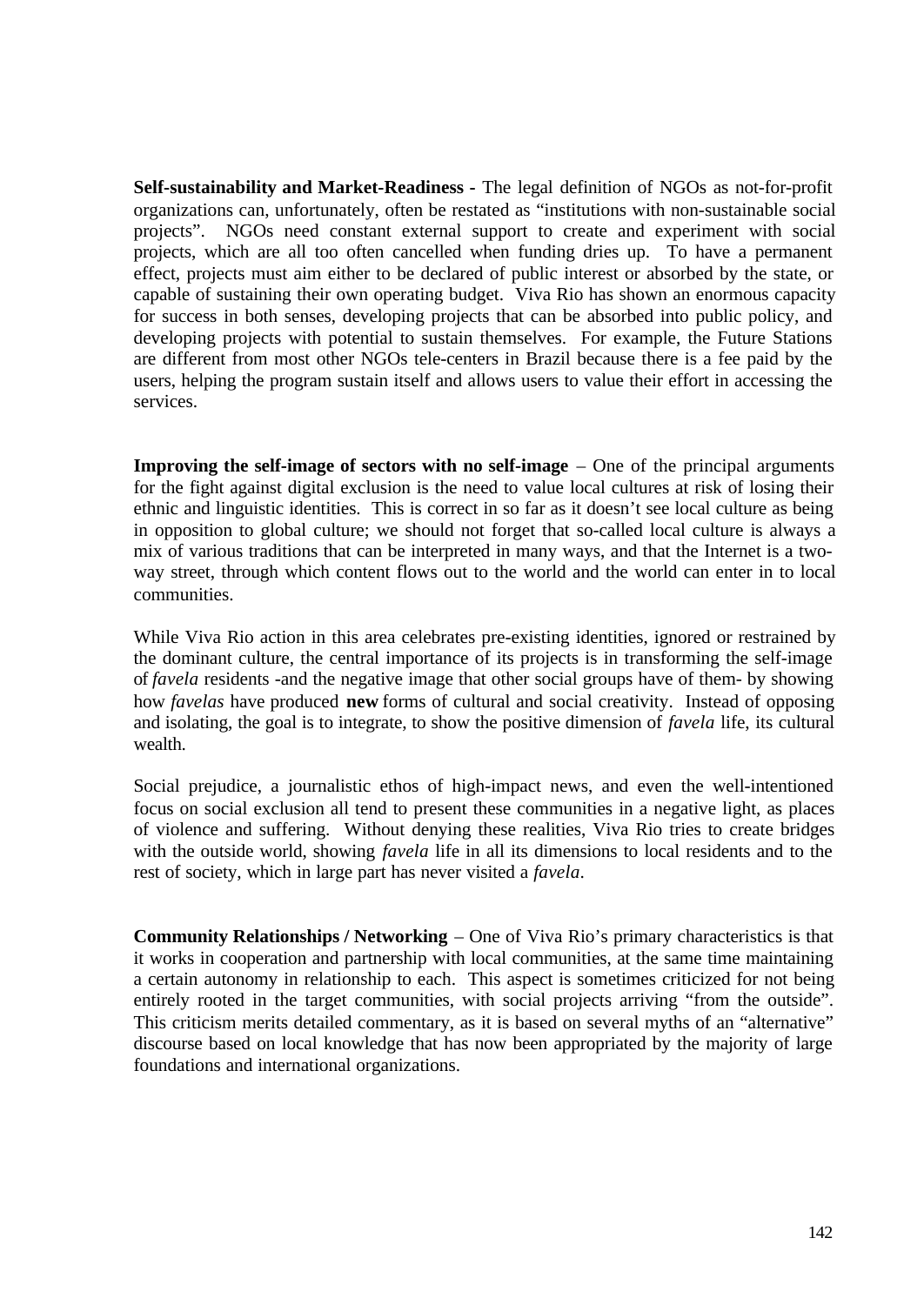Viva Rio is structured as a network of face-to-face relationships that is empowered by telematics, but which is renewed constantly through every-day contact. This networking approach allows Viva Rio to be present in many communities, without being linked solely or particularly to any one locale; it permits a global vision of the problems facing the city, and the proposal of solutions and organizational models that go beyond the specific needs of each place. At the same time, by working directly with local organizations, a central pillar of Viva Rio's philosophy, local organizations and NGOs are valued and empowered, allowing them to leave behind a provincial and often narrow vision of their problems and the available solutions.

In the *favelas* of Rio de Janeiro, a large number of community leaders are directly, indirectly, or potentially at risk of blackmail by drug traffickers. This alone would be sufficient reason not to leave the management of projects entirely up to local residents. But those who emphasize the empowerment of communities would argue that this is circumstantial, and thus temporary. This vision relies on an idealized and thus distorted view of the community. These communities are in general controlled by oligarchic structures, which, without external control, tend to back projects that at best reinforce their power, and at worst channel scarce resources into their own interests.

Thus it is important to value the expressions of local community leaders, without mystifying them as the sole source of know-how. In some cases, truly effective leaders do arise in the *favelas*, usually youth who have attained a certain level of educational qualification, who demand for themselves the right to be true spokespersons for their communities. Without a doubt, such leaders are crucial to community development, there work creative and necessary, but their legitimacy is based precisely on the fact that their knowledge has been obtained outside the community.

**Size and Diversity –** Although some people see NGOs as highly efficient in comparison to the public sector, they are often extremely wasteful of human and financial resources caused by the interruption of projects due to lack of funding.

Viva Rio suffers from symptoms common to the life of most NGOs, in particular financial instability. This not only puts the continuation of its projects at risk, it makes it difficult to recruit qualified personnel, especially when experience in the formal labor market is required. However, the quantity and variety of Viva Rio's projects function, to a certain extent, as an antidote. Through sheer size, Viva Rio has accumulated a critical mass of resources that allows it to maintain a permanent team of qualified professionals throughout fluctuations in cash flow, to sustain projects that run deficits until new financing can be found, and to cover the cost of pilot programs before formal financing has been secured.

**Future Stations as Multi-use Community Tele-Centers –** One of the principal characteristics of the Future Stations -in contrast with the majority of tele-center experiments associated with so-called solidarity and citizens' networks- is the variety of their sphere of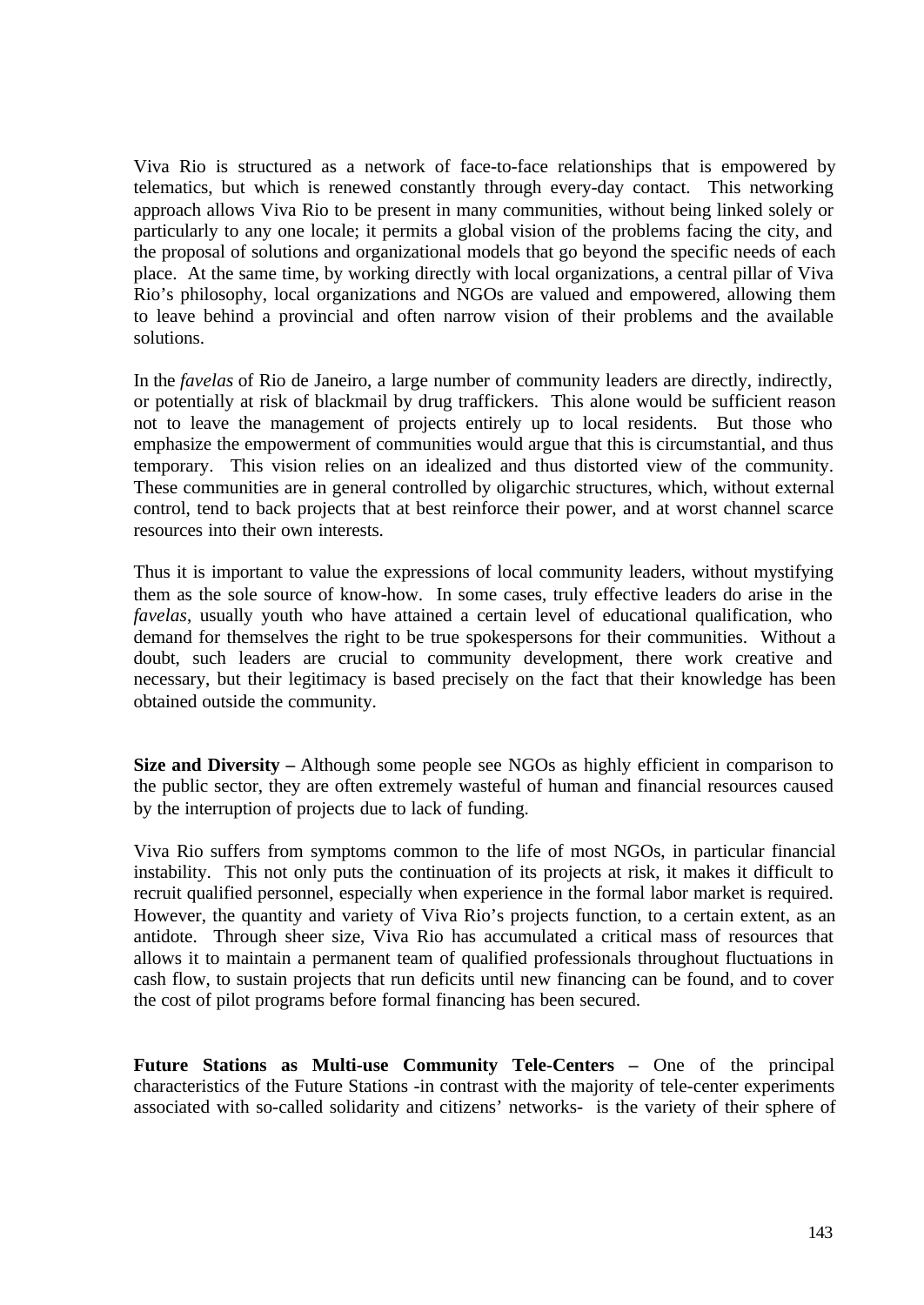activities. With a wide range of services beyond simple Internet access and computing courses, the Future Stations represent an experimental step towards the creation of multi-use community tele-centers. As we have mentioned before, given the importance of tele-centers for the democratization of the Internet, it is necessary to constantly evaluate different experiences, their technological, managerial, and financial models, their range of content and services offered, and their relationship with local communities. The creation of multi-use community tele-centers will permit the elimination of redundancy in tele-center investment, at the same time creating dissemination poles of Internet use. .

**Press Relations –** Viva Rio ability to stay in the news has generated some marginal resentment from some politicians and NGOs, which sees in Viva Rio's media savvy a clever exhibitionism in place of actual work alongside the needy. We believe, and this book has sought to show, that this is a doubly unjust criticism. First because Viva Rio carries out an impressive amount of local work and second because the role of non-governmental organizations is above all, to disseminate moral messages. In the current world, the capacity to reach hearts and minds passes through access to the means of communication. Violence in Rio de Janeiro has an enormous capacity to strengthen fascist attitudes. Viva Rio´s campaigns to improve the image of the *favela* residents and encourage society at large and government in particular to take responsibility for the issue of violence have been a central factor in neutralizing these tendencies by advancing effective propositions for fighting crime while protecting civil rights.

**Solidarity and Representation –** Viva Rio's approach raises a theme whose discussion is beyond the scope of this work, but which should nevertheless be mentioned. NGOs frequently confuse solidarity and vocalization of the needs of low-income groups with actual representation of these groups. There are all manner of NGOs, and there are certainly many that are direct expressions of social movements, while others have such strong roots in their communities that they can claim to represent them. But in general, solidarity cannot and should not be confused with representation, since no matter how well intentioned, this amounts to a kind of usurpation.

Viva Rio, through its campaigns, seeks to give voice to the desire for solidarity that runs through society, and at the same time develop products that offer answers to specific problems of the urban poor. These projects are, whenever possible carried out in partnership with the government and/or private enterprises, and always in collaboration with local organizations. But this collaboration does not authorize Viva Rio to consider itself a representative of or substitute for local actors. Viva Rio distances itself from a model, still dominant among Latin American NGOs, of radical discourses about an alternative society, in which the NGOs themselves are self-proclaimed delegates of the popular will.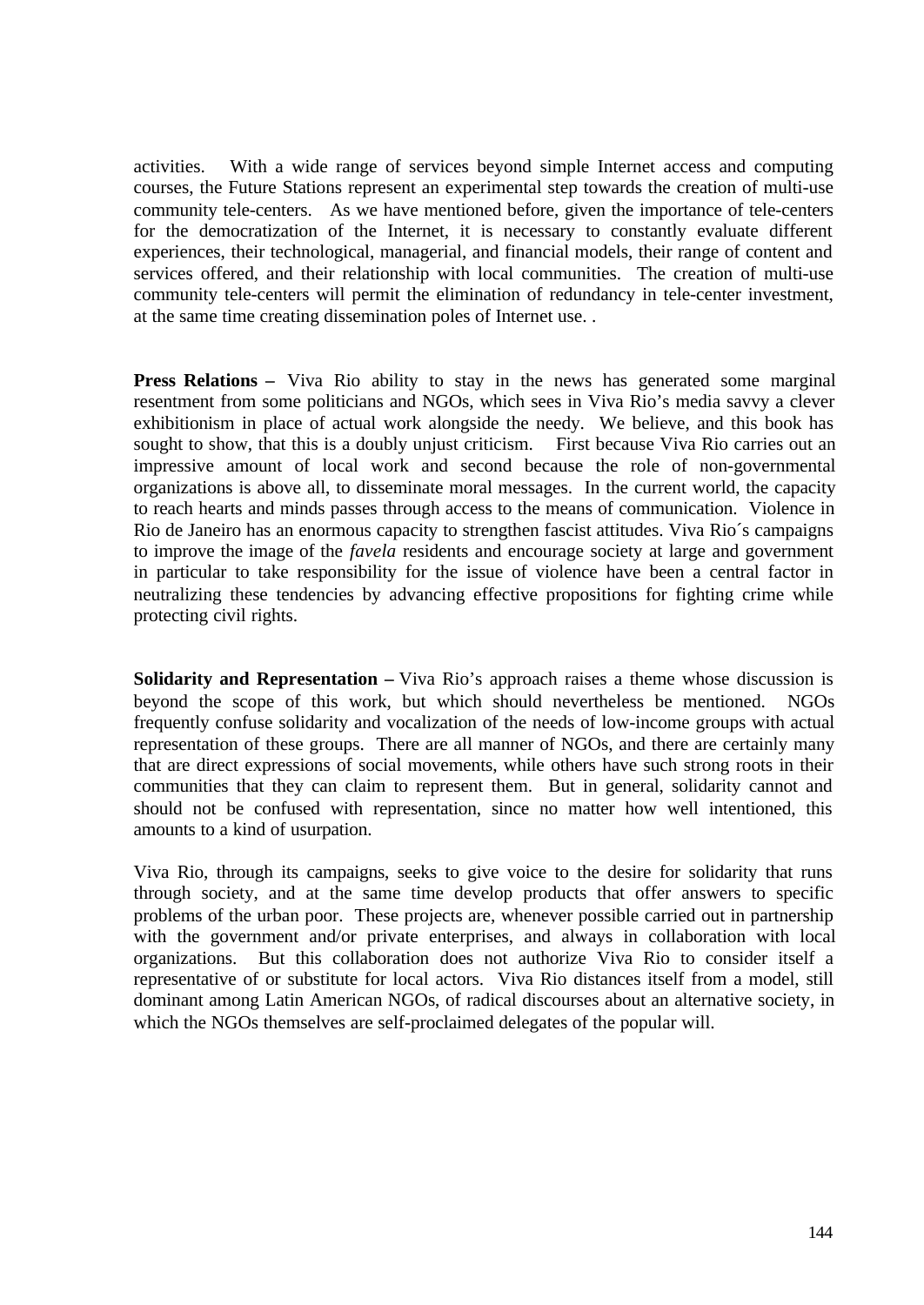# **Bibliographic Suggestions**

For those interested in the themes discussed in this book and the sources of cited statistics, we present here the principal websites consulted, where up-to-date figures are available. In any case, as we mentioned earlier, the data should be considered a road map of general trends, since there is significant disagreement among the specialized institutions that analyze the Internet universe on even basic topics such as number of users and economic impact. The websites mentioned here often mix quality reports and articles with material of less value, but even in the best academic work and in the official documents of international organization it is common to employ incomplete or undated statistics. There is also a tendency to refer to anecdotal "success stories" in the fight against digital exclusion that in reality were never implemented, or about which there is no effective post-implementation evaluation. Also to deplore is the tendency to use large .pdf files with extensive graphic and photo elements, requiring a powerful computer and a high-speed Internet connection for download within a reasonable time frame. In one case, for example, the website of an international organization offers a handbook on organizing tele-centers in developing countries so data-heavy that, if one wished to download it on a computer without a high-speed connection, it would take almost an hour an a half, supposing that the modem connection does not fail at any point.

### *Sites About Social Inequality and the Information Society*

World Bank www.worldbank.org European Commission http://europa.eu.int/information\_society/index\_en.htm<br>International Telecommunications Union www.itu.int International Telecommunications Union OECD www.oecd.org United Nations Development Program www.undp.org UNESCO www.unesco/org/webworld/observatory/index.shtml United Nations Information and Communication Technologies Task Force www.unicttaskforce.org/index.asp International Development Research Centre http://www.idrc.ca/media/Connecting\_dots\_e.html

### *Sites about Latin America*

CEPAL www.eclac.cl/ Red de Telecentros en América Latina y el Caribe http://tele-centros.org.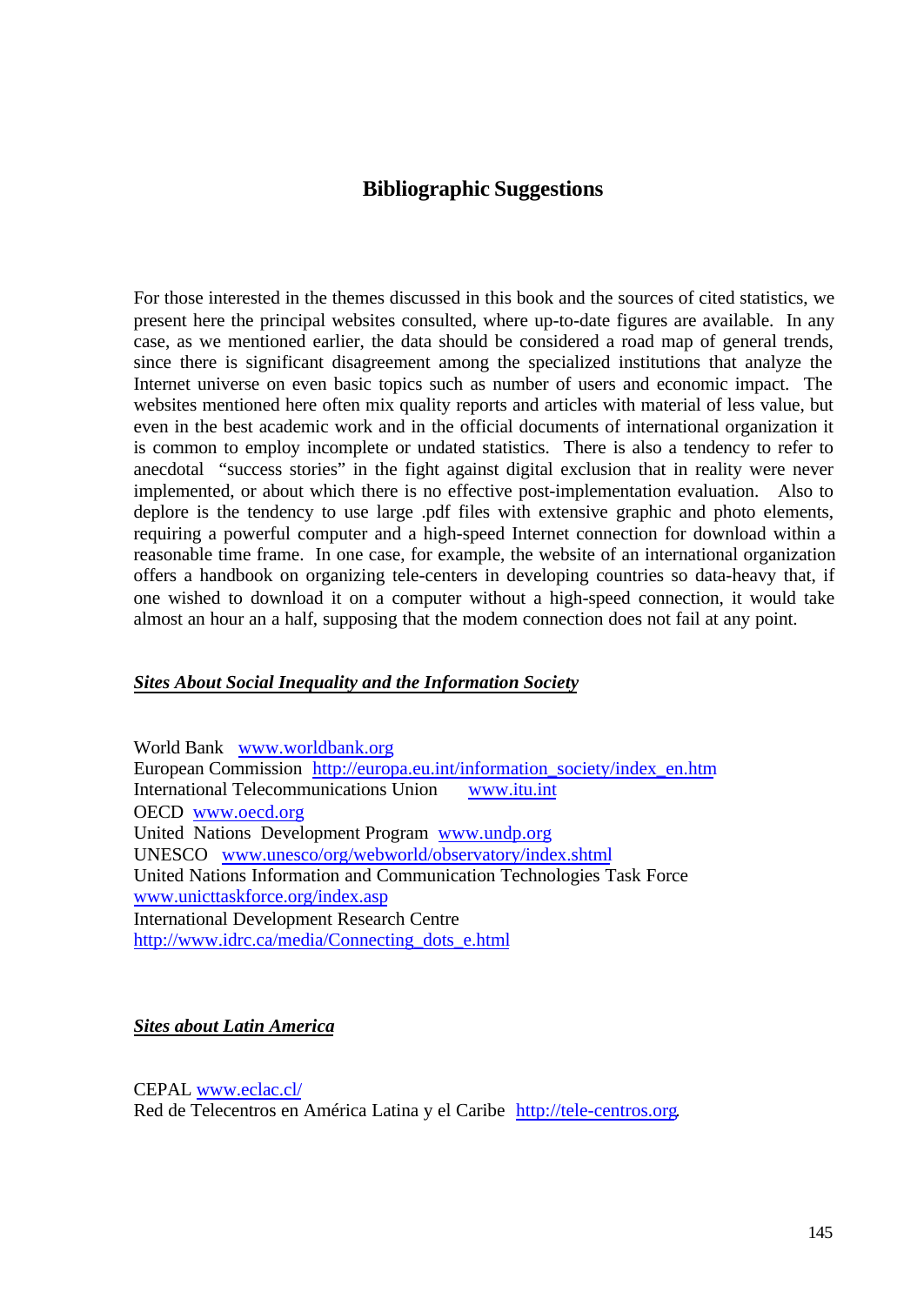Fundación Redes y Desarrollo http://www.funredes.org/mistica

## *Sites about Brazil*

### ANATEL www.Anatel.gov.br

BNDES (National Development Bank) www.bndes.gov.br CG (Administrative Committee for the Internet in Brazil) http://www.cg.org.br . Getulio Vargas Foundation ww2.fgv.br/ibre/cps/mapa\_exclusao/apresentacao/apresentacao.htm Federal Government www.governoeletronico.gov.br/ IBGE www.ibge.gov.br RITS – Network for Third Sector www.rits.org.br The Information Society Program www.socinfo.org.br

### *Principal Sites of Viva Rio*

http://www.vivario.org.br http://www.vivafavela.com.br http://www.desarme.org http://www.balcaodedireitos.org.br http://www.favelatemmemoria.com.br http://www.cambito.com.br http://www.vivacred.org.br http://www.radiovivario.com.br http://www.lojavivario.com.br

For those interested in printed work on digital exclusion, the work of Manuel Castells is a pivotal reference, though we disagree with his tendency to magnify the importance of social transformations produced by the Internet. His most recent book, *The Internet Galaxy*, (New York: Oxford University Press), 2001, presents a synthesis of his positions and an ample bibliography. Another important reference is Lawrence Lessig, who develops positions about the information society, from a juridical perspective, similar to those of this book. . His more recent work includes: *Code and Other Laws of Cyberspace* and *The Future of Ideas: The Fate of the Commons in a Connected World*. A fine analysis of the digital division between North and South can be found in J.F. Soupizet, "Technologies d'information et de communications dans les pays em développement : une approche en termes d'accès", Thèse de doctorat d'économie, Université Libre de Brussels, 2003.

Finally, those interested in the author's vision of Brazil should consult *A Nova Sociedade Brasileira*, (Rio de Janeiro: Jorge Zahar), 2003, 3rd<sup>nd</sup> edition; and on the relationship between